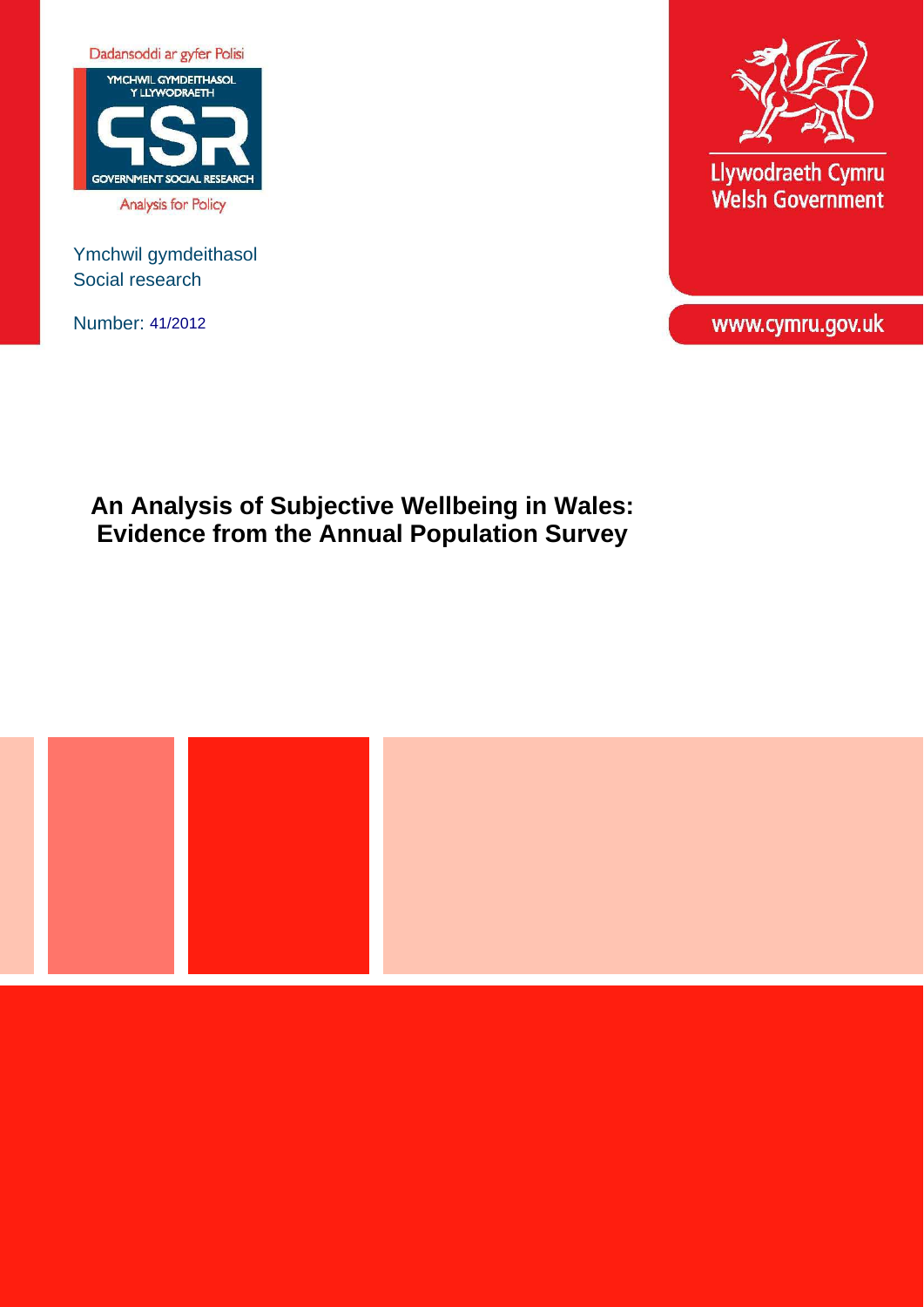# **An Analysis of Subjective Wellbeing in Wales: Evidence from the Annual Population Survey**

# **Final Report**

# **October 2012**

# **By**

# **Wales Institute for Social and Economic Research, Data and Methods (WISERD) Swansea University**

David Blackaby Stephen Drinkwater Melanie Jones Philip Murphy Mamata Parhi Catherine Robinson

Views expressed in this report are those of the researcher and not necessarily those of the Welsh Government

For further information please contact:

Dr Steven Marshall

Knowledge and Analytical Services

Welsh Government

Cathays Park

**Cardiff** 

CF10 3NQ

Tel: 02920 825868

Fax: 02920 825350

Email: stats.popcensus@wales.gsi.gov.uk

Welsh Government Social Research, 2012

ISBN 978-0-7504-8193-9

© Crown Copyright 2012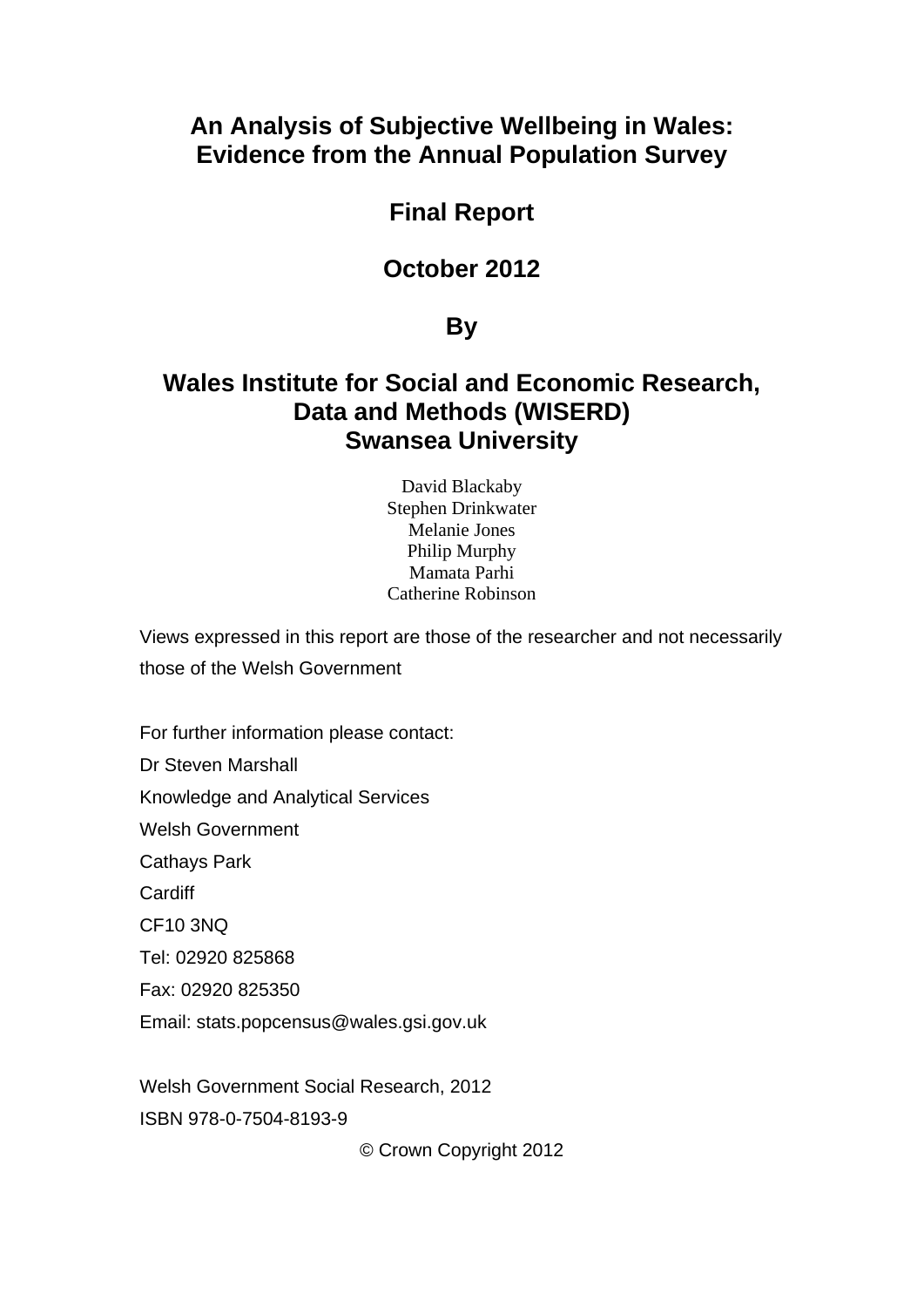### **Acknowledgements**

We acknowledge use of the Annual Population Survey (APS). We are grateful to Steve Marshall for providing helpful comments on some aspects of the research and on an earlier draft. The APS is Crown Copyright: has been made available under a data access agreement by the Office for National Statistics (ONS). The ONS does not bear any responsibility for the analysis or interpretation of the data reported here.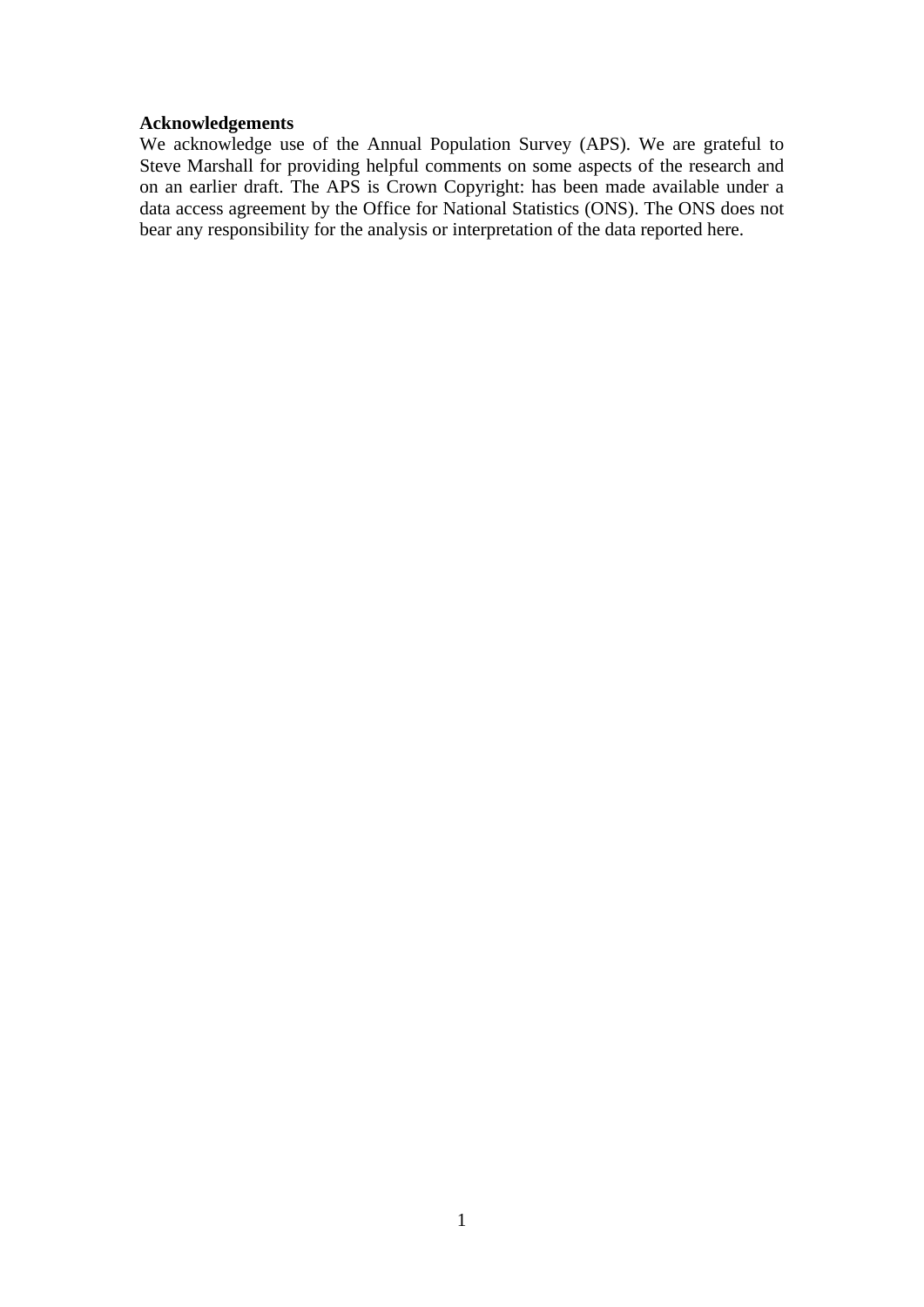# **Table of Contents**

Page **Page** 

|    | <b>Executive Summary</b>                                                                   | 3  |
|----|--------------------------------------------------------------------------------------------|----|
|    | 1. Introduction                                                                            | 6  |
| 2. | Subjective Wellbeing in Wales Compared to the Rest of the UK                               | 11 |
|    | 3. Variations in Subjective Wellbeing in Wales by Characteristics<br>and Area of Residence | 15 |
|    | 4. Regression Analysis                                                                     | 36 |
|    | 5. Discussion and Implications                                                             | 61 |
|    | References                                                                                 | 67 |
|    | Appendix                                                                                   | 69 |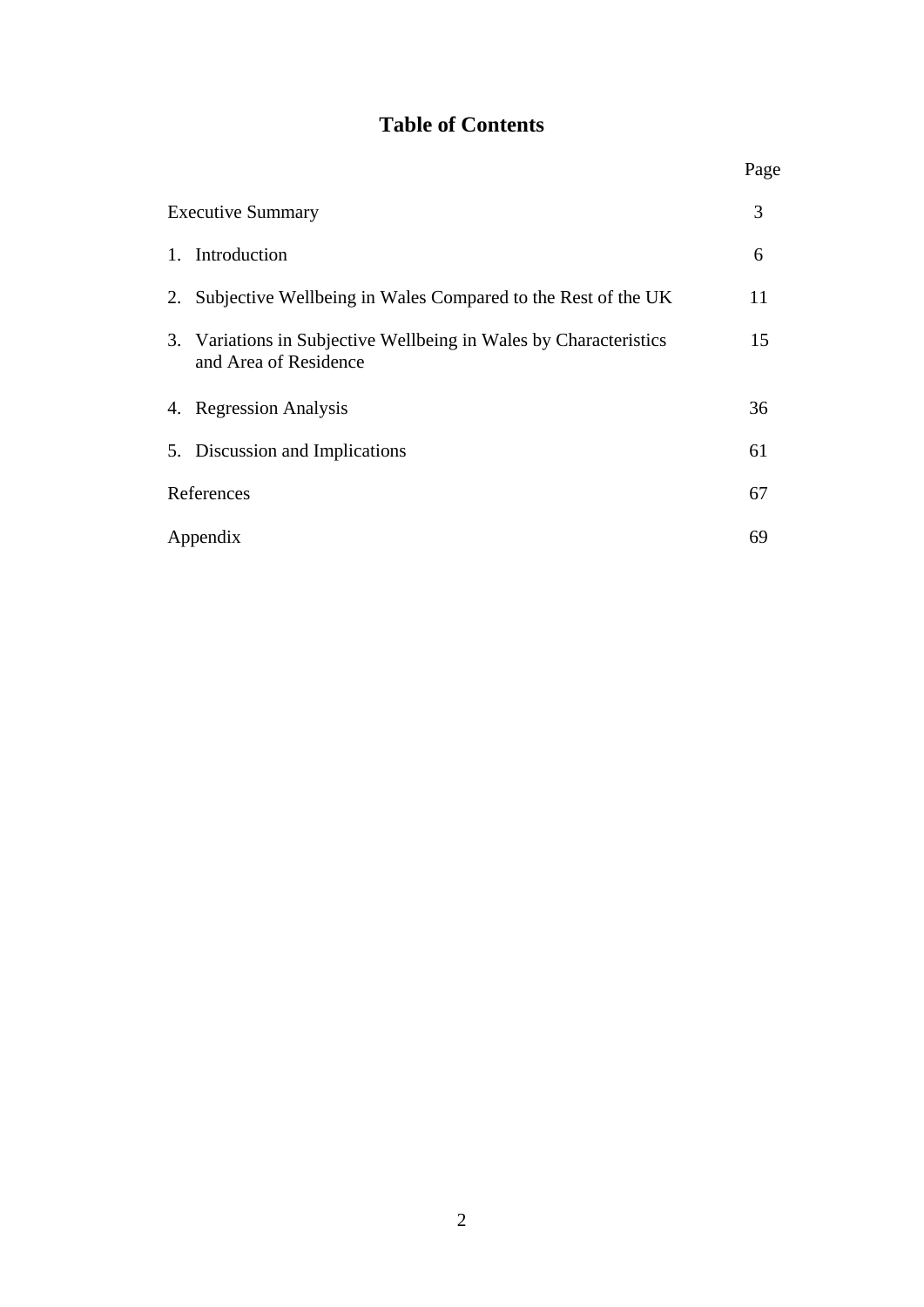## **Executive Summary**

This report examines Annual Population Survey (APS) data containing new questions on Subjective Wellbeing (SWB). It focuses on comparisons between variations in SWB across countries of the UK and areas within Wales, as well as how SWB varies by demographic sub-groups within Wales. In particular, it identifies groups of individuals and areas within Wales where low levels of SWB are observed. Some of the key findings in the report are:

- Self-reported health appears to be the most important influence on SWB, with those in very bad health reporting by far the lowest levels of SWB. This is particularly noticeable for individuals with mental health problems.
- Unemployment is strongly linked with lower levels of SWB. The duration of unemployment is also important as the long-term unemployed are far more likely to report a low level of SWB.
- The influence of personal and household characteristics appears to be very similar in Wales to other parts of the UK. As a result, there is relatively little variation in SWB across the regions of the UK.
- Although SWB varies across areas within Wales, such as between unitary authorities, localities with different levels of deprivation and rurality, spatial factors are far less important than individual characteristics – so that apparent differences due to geography are largely explained by differences in the individual characteristics of people in the areas.
- For a more complete understanding of the dynamics of SWB it would also be necessary to examine panel data on SWB in Wales because of issues such as the adaption to particular circumstances.

There now follows a brief summary of each chapter:

**Chapter 1** contains a description of the data used in the empirical analysis: the Annual Population Survey (APS) dataset for April to September 2011 and a brief review of the factors that have been found to be associated with SWB. The APS contains four different measures of SWB:

- the respondent's overall satisfaction with life (*Life Satisfaction)*,
- whether the things they do in life are worthwhile (*Worthwhile*),
- how happy they felt yesterday (*Happiness*) and
- how anxious they felt yesterday (*Anxiety*).

Responses to each of the questions are requested on a 0-10 scale, where 0 represents 'not at all' and 10 represents completely. In contrast to the analysis using these data published by the Office for National Statistics (ONS) in February 2012, which generally reported differences in mean levels of SWB across different socio-economic groups, the main focus of this report is on the distribution of responses. This particularly relates to geographic areas and demographic groups where a low level of SWB is reported. As a result, four categories of SWB have been created for the *Life*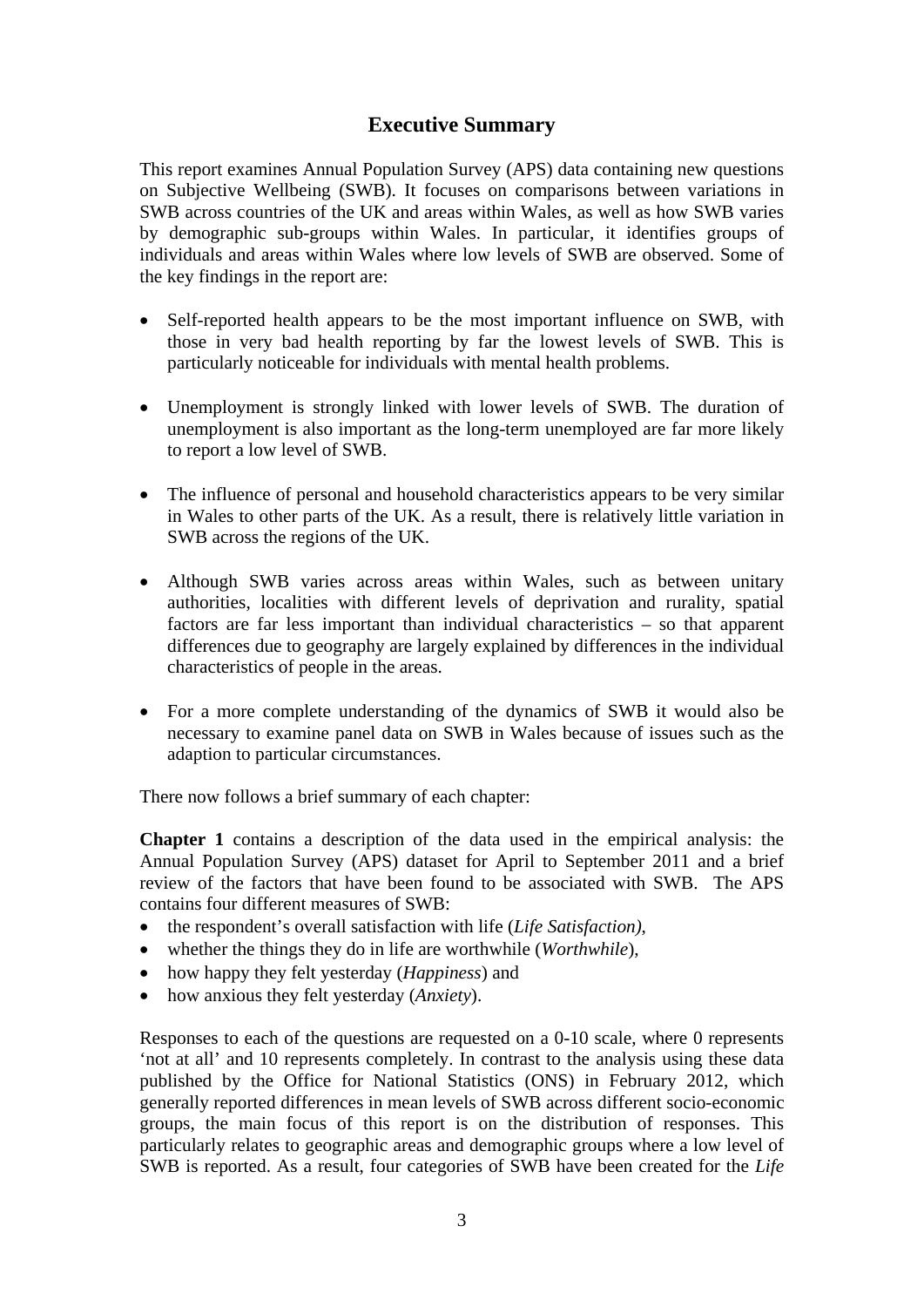*Satisfaction*, *Worthwhile* and *Happiness* measures: Very Low (0-4), Low (5-6), Medium (7-8) and High (9-10). The categories for the fourth measure (*Anxiety*) are slightly different, given that a higher number corresponds with a higher level of anxiety (lower SWB). Therefore for the *Anxiety* measure the four categories are Very High (6-10), High (4-5), Medium (2-3) and Low (0-1). The APS data that has been provided by the ONS also includes a Lower Super Output Area (LSOA) indicator, which enabled the Welsh Index of Multiple Deprivation to be matched in.

**Chapter 2** compares the distribution of SWB responses in Wales to other parts of the UK. This entails both a comparison with the other countries of the UK, as well as with the English regions. In addition to examining variations in the four categories of SWB, mean levels of SWB are also reported for each measure. The analysis indicates that SWB does not differ greatly across the UK, although there are some variations. For example, Wales has the highest proportion reporting very low levels of SWB of all four of the home nations for *Life Satisfaction* and *Happiness* but is ranked second amongst the four countries for high levels of SWB for all of the measures (behind Northern Ireland on three of them and behind Scotland on *Anxiety*).<sup>[1](#page-5-0)</sup> There are also variations across English regions, with people living in the West Midlands and London most likely to report low or very low levels of SWB.

**Chapter 3** provides descriptive analysis on variations in the SWB measures across socio-economic groups and for areas within Wales. The findings in this chapter indicate that variations in SWB across personal and household characteristics are generally similar in Wales and the rest of the UK and these are also in accordance with the previous empirical literature on influences on SWB. For example,

- only small gender differentials are found but females report slightly higher levels of SWB on some measures;
- there is generally a U-shaped relationship between age and SWB;
- a strong link is found to exist between SWB and health;

1

- not only are stated levels of SWB far lower for people reporting disabilities, there are also very large differences according to self-reported health, with people in bad and very bad health highly concentrated in the very low SWB category;
- reported levels of SWB also vary considerably by economic activity. Students and those in employment tend to report the highest levels of SWB, whilst the unemployed and individuals who are inactive due to health problems are by far the most likely to report very low levels of SWB;
- other findings include that SWB is lowest for people with no qualifications, divorcees and social housing tenants;
- the small number of observations on individuals from the ethnic minorities means that it is difficult to be precise on how SWB varies by ethnicity in Wales;
- there are also some spatial variations in SWB within Wales. In particular, Unitary Authorities (UAs) located in the South Wales Valleys tend to feature at the bottom of the SWB rankings, whilst SWB tends to be higher in rural areas. Furthermore, splitting areas up into quartiles according to the deprivation ranking of the LSOA, reveals that those living in the most deprived parts of Wales are most likely to report very low levels of SWB. For example, around a third of residents living in

<span id="page-5-0"></span><sup>&</sup>lt;sup>1</sup> It should again be noted that *Anxiety* is measured differently to the other three measures, with a high rating indicating a low level of SWB. This should be borne in mind when the measures are discussed together.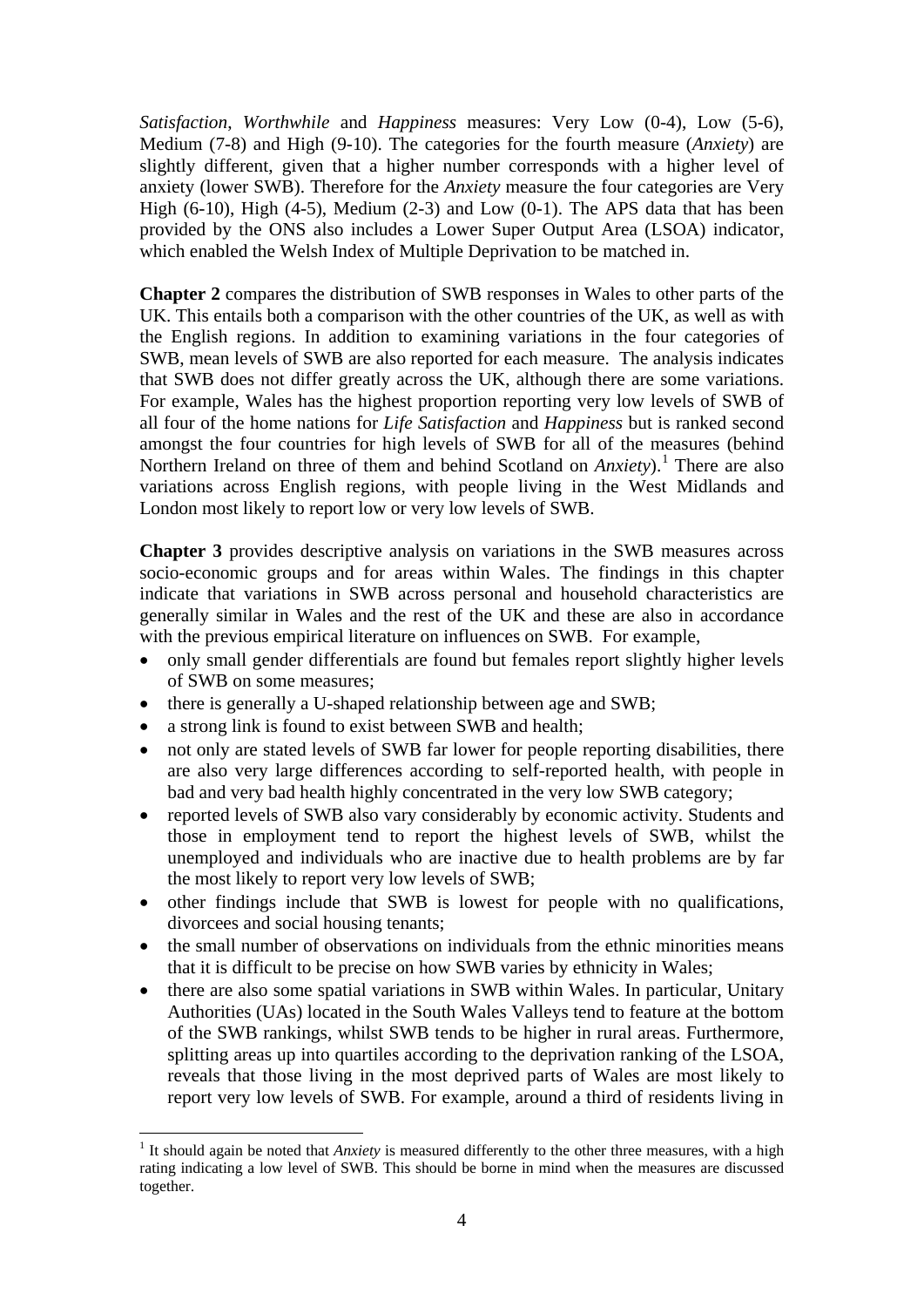areas located in the most deprived quartile report either low or very low levels of *Life Satisfaction*, compared with 19% of those living in the quartile containing the least deprived areas.

**Chapter 4** contains the results from multivariate regression analysis which allows the findings from the descriptive analysis to be examined more closely. Two broad sets of models are estimated using unweighted data. The first of these are binary probit models, which identify those individuals reporting low or very low levels of SWB (i.e. threshold models). The second set of models are ordered probit models that allow the characteristics of those reporting high levels of SWB, as well as low values, to be examined. By controlling for individual and area characteristics in these models, we aim to produce a more accurate picture of precisely which characteristics are associated with lower levels of SWB. The results indicate that the strongest influence on SWB is self-reported health. For example, after controlling for all other influences, the difference in the probability of reporting below the threshold level of Life Satisfaction is more than 50 percentage points higher for individuals in very bad health compared to those in very good health in Wales. Moreover, disability becomes far less important once self-reported health is included in the models. Unemployment also remains a very important influence on SWB even after other factors have been netted out, with the difference in the probability of reporting a low or very level of *Life Satisfaction* between unemployed individuals and those in full-time employment being 21 percentage points. In contrast, the areas of residence indicators (UAs, deprivation quartiles and urban-rural) have relatively little effect on the incidence of low levels of SWB after controlling for personal and household characteristics.

Finally, **Chapter 5** contains a discussion of the main findings from the empirical analysis and also attempts to relate these to some wider issues. This chapter commences with a more detailed examination of the effects of unemployment and health on SWB. In particular, this additional analysis indicates that the long-term unemployed report far lower levels of SWB compared to those who have only been out of work for a short period of time (less than 3 months). In terms of health, those reporting a mental health problem have the lowest levels of SWB, with almost twothirds of this group reporting either low or very low levels of *Life Satisfaction*. The findings are then discussed in relation to some key issues that have been highlighted in the literature, especially in connection to adaption and habit formation. This discussion indicates that adaption in SWB occurs with respect to most major life events, apart from unemployment, which is consistent with our findings on the duration of unemployment. Evidence from UK panel data also indicates that individuals may partially adapt to illness or disability but the APS data being examined here do not allow the length of illness to be considered. Therefore, it would be interesting to compare findings for Wales with other parts of the UK with regards to adaption to health problems given the higher incidence of ill-health and disability in Wales. This may be possible in coming years with the availability of larger samples containing information on the same individuals in the Understanding Society dataset. Finally, there is a brief discussion of the SWB questions that have been included in the National Survey for Wales. Some supplementary questions on satisfaction with different aspects of an individual's life have been included in the survey which should provide added value to those that have been included in the APS. This particularly relates to satisfaction with physical health and mental wellbeing as well as with work and financial situations.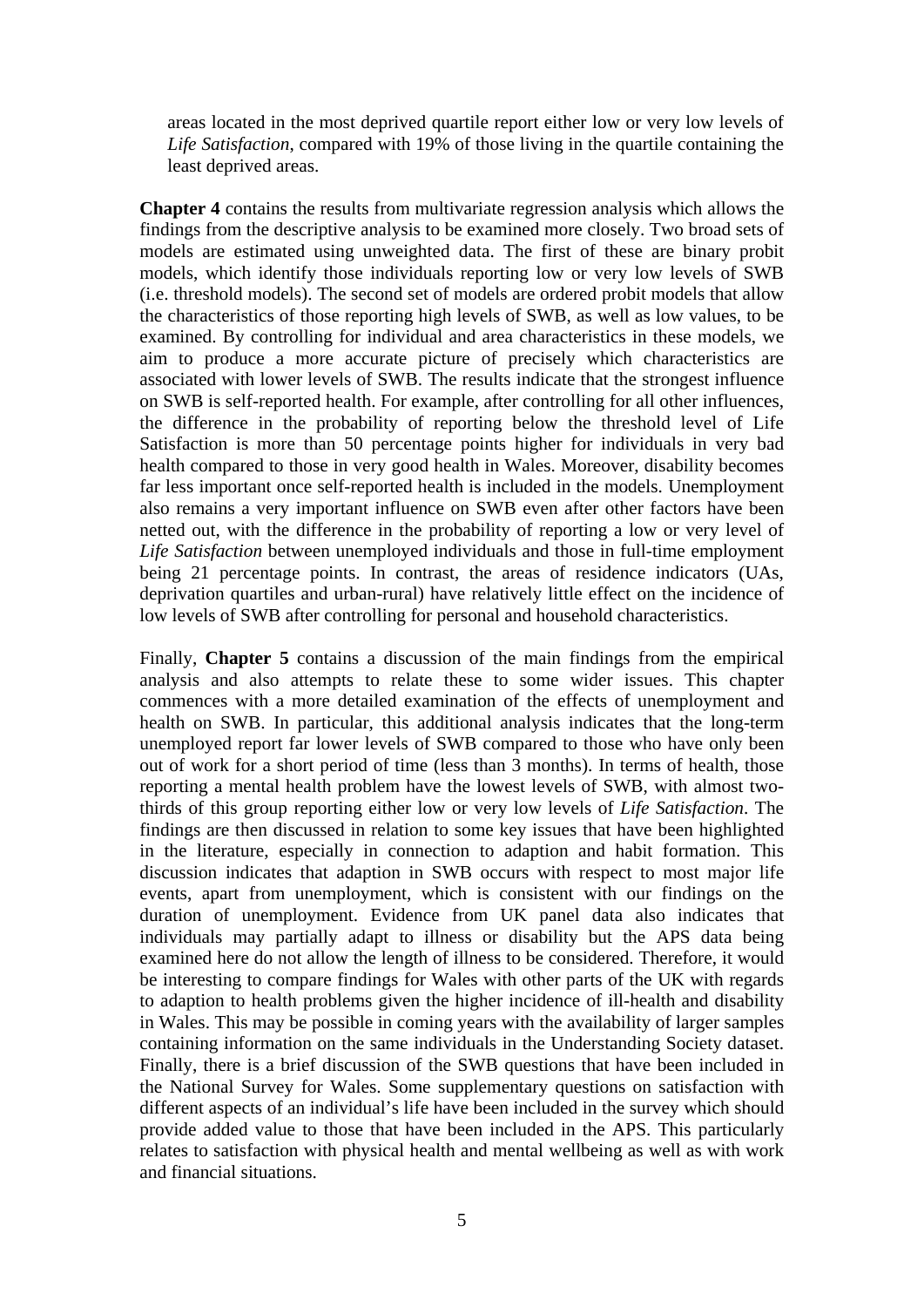# **1. Introduction**

This report contains some analysis of subjective Wellbeing (SWB) in Wales using data obtained from the Annual Population Survey (APS) for April to September 2011. This follows the publication of a report by the Office of National Statistics (ONS) in February 2012, which mainly contains an analysis of SWB for the UK as a whole (ONS, 2012). The publication of the report is part of the ONS' Measuring National Wellbeing Programme, which was launched in November 2010 and aims to develop an accepted set of statistics that measure Wellbeing in the UK. The report produced for the UK focuses on the following four questions that have been asked in the APS from April 2011. Our report primarily focuses on analysis of the SWB questions in just Wales, although there is some comparison with other parts of the UK, especially in Chapter 4, which reports the results of some regression analysis. The opening chapter initially gives some background information on the APS wellbeing dataset before summarising some key issues from the happiness literature.

## **1.1. The Annual Population Survey Wellbeing Dataset**

The subsequent analysis has been undertaken using APS data that was collected by the ONS between April and September 2011. The sample for the UK contains around 80,000 people aged 16 and over who answered the SWB questions. For Wales, just over 9,000 adults answered these questions. Four SWB questions have been included in the APS, which are:

- (i) Overall, how satisfied are you with your life nowadays? (*life satisfaction*);
- (ii) Overall, to what extent do you feel the things you do in your life are worthwhile? (*worthwhile*);
- (iii) Overall, how happy did you feel yesterday? (*happiness*);
- (iv) Overall, how anxious did you feel yesterday? (*anxiety*).

Responses to each of these questions were requested on a 0-10 scale, where 0 represents 'not at all' and 10 represents completely. ONS (2011) discuss the process that was undertaken to develop these questions. They note that the questions represent a balanced approach to measuring SWB since they relate to the three main methodological approaches: the evaluative, eudemonic and experience approaches (ONS, 2011).

No information on SWB is provided for proxy respondents but these questions were answered by over 99% of the sample making personal responses. In contrast, the response rate to the SWB questions was only around 71% for the economically inactive aged 70 or over. The larger sample compared to the previous results reported for the Opinions Survey (ONS, 2011) allows differences between demographic subgroups to be examined, including for Wales. Furthermore, given the presence of a Lower Layer Super Output Area (LSOA) identifier in the data set received from the ONS, this allows for the matching of information from the Welsh Index of Multiple Deprivation (WIMD). This analysis is briefly summarised in Section 3. For the purposes of comparability with ONS (2012), we generally use the same sample (adults are 16 and over) and also weight the data. As a result, the same mean ratings are reported to those shown in ONS (2012).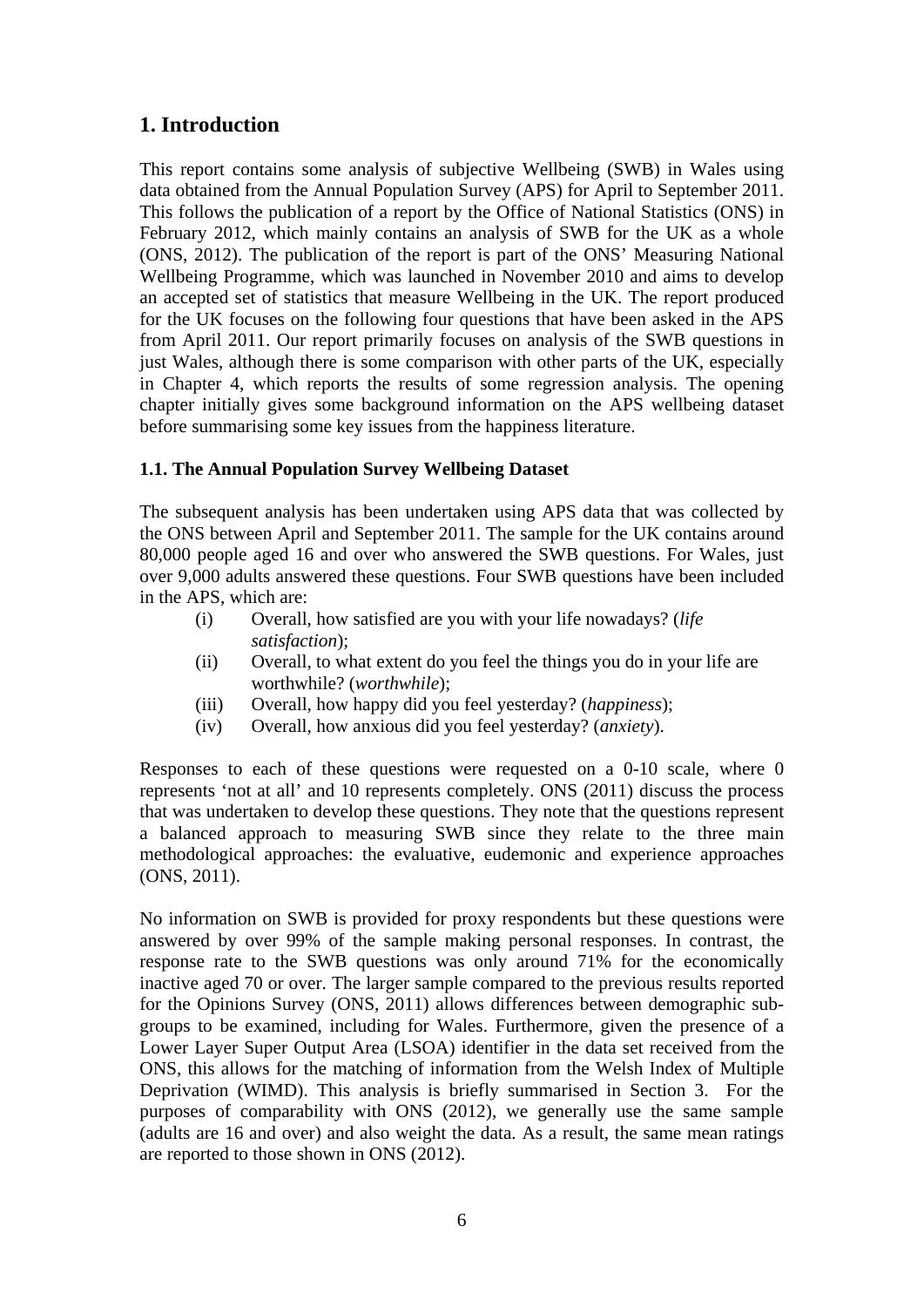ONS (2012) only report mean levels of SWB for the countries of the UK and English regions (to one decimal place). Little variation is found in the responses to the four SWB questions across the UK. For example, average levels of SWB in Wales were either the same as the UK average (questions 1 and 3) or within 0.1 of the UK average (higher for question 2 and lower for question 4 – although both would indicate a slightly higher mean level of SWB in Wales given the latter question relates to anxiety). In terms of question 4, Wales had the joint highest level of SWB amongst the four constituent countries of the UK, along with Scotland, with mean levels of SWB (anxiety) being 0.1 lower (higher) in England and Northern Ireland. Whereas mean responses to the life satisfaction question, were highest in Northern Ireland (7.6), followed by Scotland (7.5) and the same in England and Wales (7.4).

We will focus on SWB across the distribution of responses since ONS (2012) only provide limited information on this for the UK as a whole by splitting responses into four categories, high, medium and two for low values. In particular, the layout of each of the tables in the subsequent analysis is the same. For the first three measures of SWB – *Life Satisfaction*, *Worthwhile* and *Happiness* – the proportion of respondents reporting Very Low  $(0-4)$ , Low  $(5-6)$ , Medium  $(7-8)$ , and High  $(9-10)$  levels of SWB are shown alongside the mean ratings for each measure for individuals identified in the rows of the tables. For the fourth measure of SWB, *Anxiety*, the layout of the table is similar to that used for the other three measures but because the question asked for this particular measure required respondents to report 'how anxious they felt yesterday', with 0 indicating 'not at all' and 10 'completely', the categories identified are Very High (6-10); High (4-5); Medium (2-3); and Low (0-1). The statistics in each table indicate the percentage of the total observations for each group that are in each of the four SWB categories. The discussions in sections 2 and 3 tend to focus on the statistics on life satisfaction as this is the first set of results in each piece of analysis, and there also tends to be a high degree of association between the SWB measures. For example, the correlation between life satisfaction and the worthwhile measure is 0.62 and with happiness it is 0.58, whereas its correlation with anxiety is negative and weaker (-0.34). The comparable correlations for the rest of the UK are virtually identical.

### **1.2. Related Literature**

Since the relationship between what makes individuals happy is complex, its measurement and estimation mechanisms are beset with some fundamental problems. A report for the UK Government's Strategy Unit identified five factors that shape an individual's wellbeing: genetics, personality, physical attributes, gender and age. Other factors that influence individual wellbeing include civic participation, the existence of democratic institutions, level of education, relative income and ethnicity and religious beliefs. Many studies highlight the premium placed on inter-personal relationships with family, friends and others within the community.

The SWB perspective emphasizes that a person's '*cognitive and affective evaluations of his/her life*' must be taken into account while defining happiness (Diener *et al.*, 2002). In this context, the cognitive element refers to what one thinks about his or her life satisfaction in *global terms* (life as a whole) and in *domain terms* (in specific areas of life such as work, relationships, etc.). Since the affective element comprises of emotions, moods and feelings, it can be considered positive when the emotions,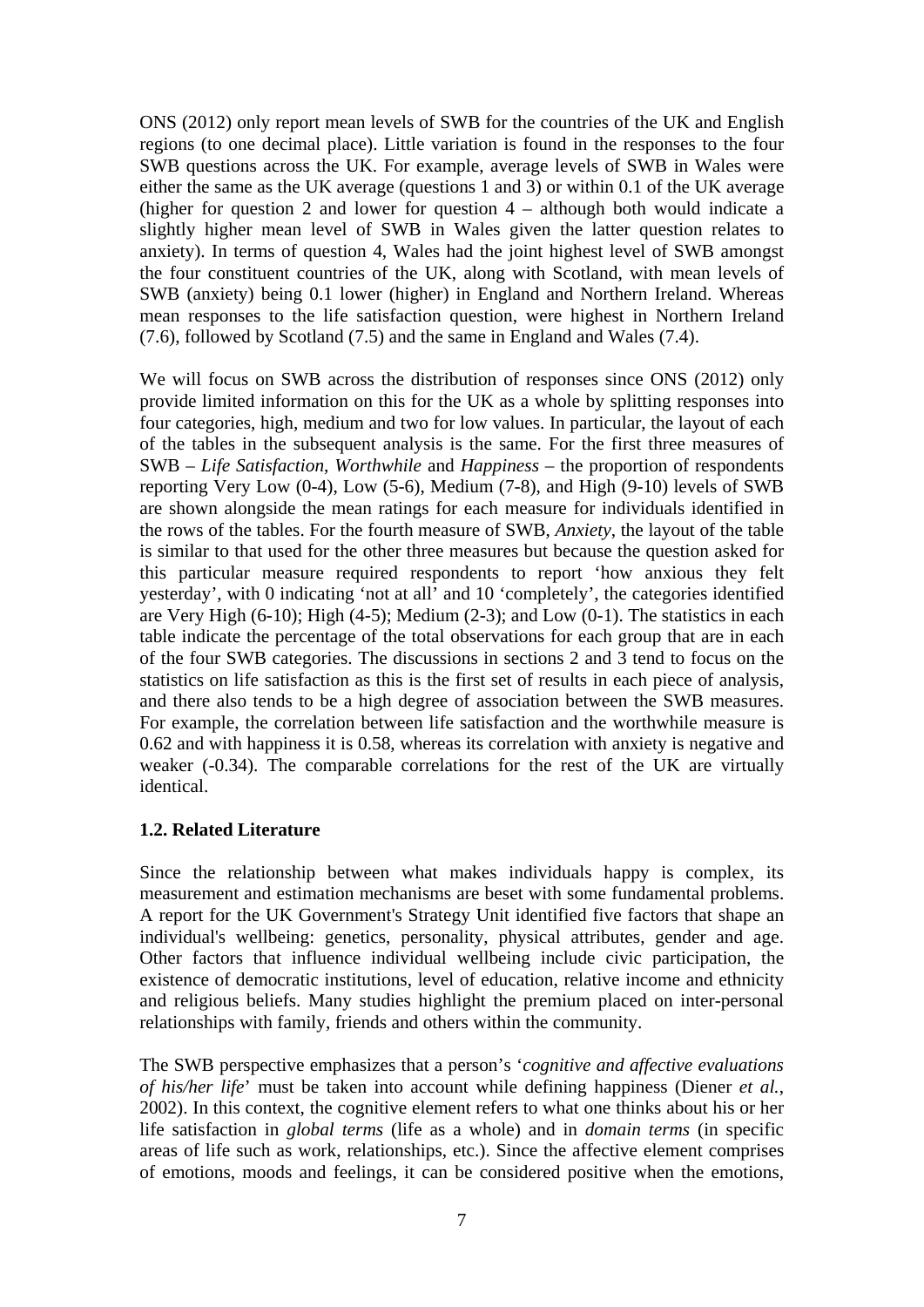moods and feelings experienced are pleasant and negative when the latter are deemed unpleasant. Many empirical studies of SWB therefore include those variables as determinants which correspond to either direct or indirect measures of emotions, moods and feelings.

The concept of SWB falls within the 'hedonic' perspective of happiness. It defines SWB or happiness as an optimal outcome of the pleasure maximization subject to the constraints that reflect minimal pain. This perspective places focus on earnings in life and self-realization, and the extent to which a person fully integrates this into his or her life. The majority of theoretical research on happiness, especially from an economic perspective, has attempted to explain the dynamics of happiness within the conventional framework of utility maximization and extend the model to capture uncertainty dynamics (e.g. Kahneman and Krueger, 2006). The empirical framework has tended not to stick to a specific theoretical setting. Rather, the choice of the variables in determining happiness has followed broad theoretical arguments related to either labour market, health, psychological, economic and social factors or to some combination all of these. There now follows a brief summary of the influences on SWB.

#### *1. 2. 1. Adaptive capacity* (*habit formation*)

Habit formation and the corresponding evolutionary approach of happiness has been recently investigated by Rayo and Becker (2007). According to their dynamic model, although an event in one's life can influence an individual's SWB, the individual will eventually adapt to the change experienced and return to his or her biologically determined 'set point' or level of adaptation. Similarly, the 'hedonic treadmill' theory states that individuals adapt quickly to changes in their lifestyles and return to their baseline levels of happiness, a theory which is consistent to the dynamic equilibrium model. An extensive and rigorousness discussion of baseline happiness has appeared in Kimball and Willis (2006), who have challenged the well-known results of prospect theory (Kahneman and Tversky, 1979) and solve some of the well-known puzzles of happiness research by dividing them into short-run and long-run objectives. Although evidence seems to support the theory of happiness having a genetic component, as well as the concept of adaptation, Diener *et al.* (1999) have suggested that these theories, whilst useful, provide an incomplete explanation of why and how individuals adapt. Also, whilst genes may predispose a person to behave in a certain way within certain contexts, a person's level of SWB is not uncontrollable. Rayo and Becker (2007) also reflect on the idea that a person's adaptive capability to a new socio-economic order may not necessarily reflect the true happiness that they desire.

#### *1. 2. 2.* (*Prior*) *Expectations about success*

How one thinks about his or her life also plays a part in determining one's SWB. This has been addressed by Rayo and Becker (2007), who argue that an individual's prior expectations about their own success matters for SWB. Diener *et al.* (1999) report that optimism (the expectation that more good things will happen in the future than bad), the internal locus of control (the belief that one has control over his or her life) and self-esteem (defined by Baumeister *et al.*, 2003 as 'how much value one places on themselves, their self-worth and their capabilities') were personality traits that are significantly correlated with SWB. Many empirical studies (e.g. Diener and Seligman, 2002) argue that a fulfilling social life and a network of close social support with family and friends are strongly correlated with SWB.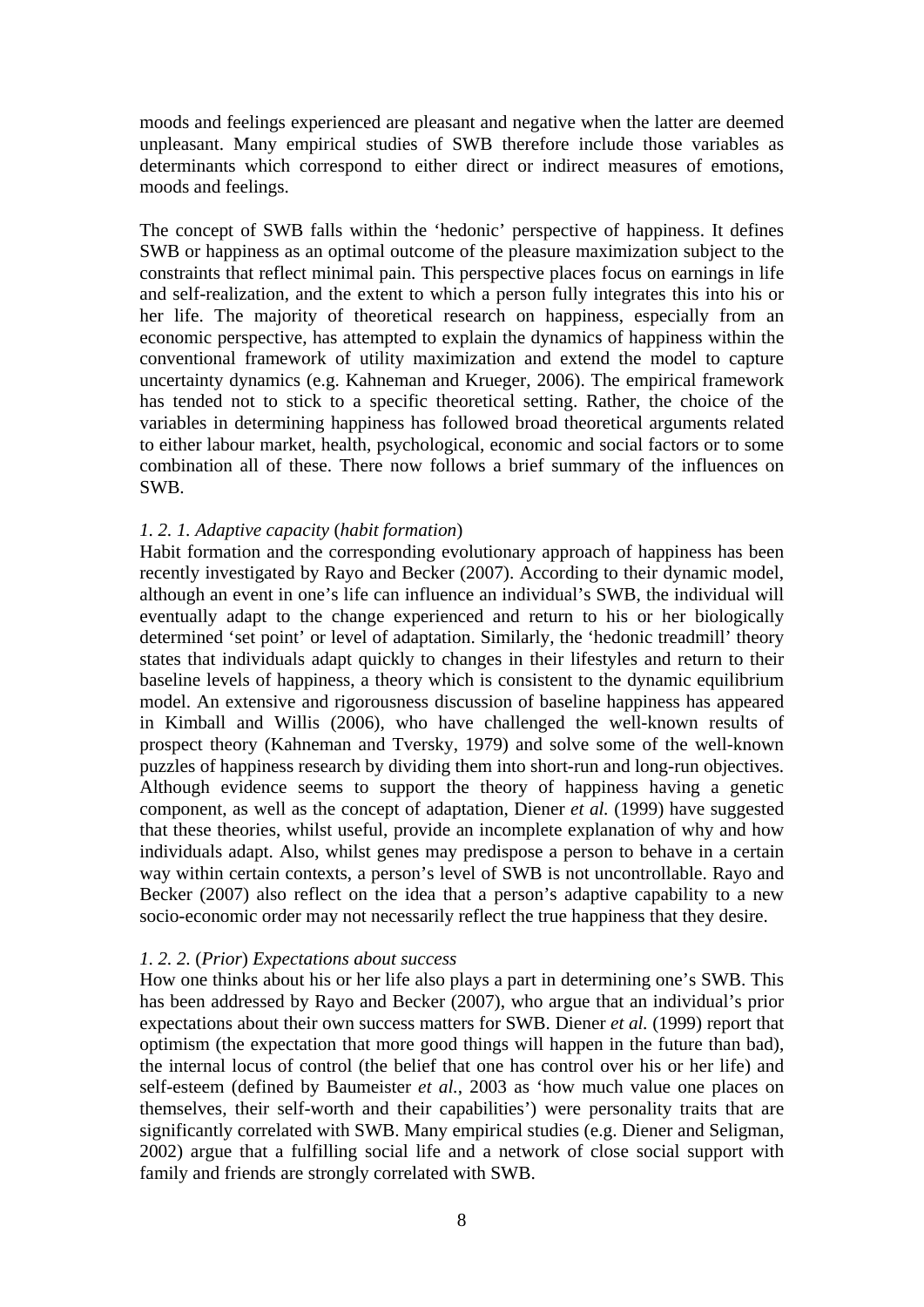### *1. 2. 3. Labour market outcomes*

There is a large body of evidence which suggests that people who have jobs tend to be far happier than those who are unemployed, and what's more, skilled workers seem to be happier than their unskilled counterparts (Argyle, 2001). Being in employment provides more of an opportunity to engage the mind and connect with others than being unemployed, where unemployment can lead to higher distress and lower life satisfaction (Oswald, 1997). Warr (1999) argues that higher levels of SWB can be attributed to work which effectively matches one's skills, talents and preferences, allows for some amount of autonomy or 'decisional discretion', provides variety in the tasks, provides supportive supervision, as well as opportunities for interpersonal contact with colleagues. He also suggests that the position should have some value in society and provide financial and physical security.

### *1. 2. 4. Personal and social relationships*

Myers (2000) reports that married people are generally happier than those who are unmarried, whether they are separated, divorced or single. However, he also finds that the unhappiest people are those stuck in unhappy marriages. One explanation of the link between marriage and happiness is the range of benefits that marriage brings in terms of intimacy, companionship, sharing etc. One would also think that cohabiting couples who seem to experience the same benefits as married couples, would therefore have similar correlations with SWB as the married couples. However, Diener *et al.* (1998) report that this is not the case, finding instead that married couples were happier than non-married couples, especially in collectivist cultures such as India. Within more individualistic cultures such as the U.K., this trend appears to be changing and the SWB of cohabiting couples are rising to levels in line with those of the married couples.

In a related social context, leisure and recreation have been found to have beneficial short-term effects on SWB (Argyle, 2001). Some examples are exercise which improves the individual's state of mood in the short-term and, in the long-term, leads to increased SWB (Argyle, 2001). Whilst exercise provides better psychological and physical health outcomes, the pursuits of leisure and recreation and exercise often involves interaction with other people. Like places of work and places of worship, places of recreation and exercise [e.g. gyms and fitness classes] all involve connection with other people, which promotes SWB. However, does being sociable and doing sociable things lead to increased SWB or is it that SWB leads one to be more sociable?

#### *1. 2. 5. Social capital*

In addition to the socio-economic and labour market characteristics, the quality of a person or community's social interactions (under the broad heading of social capital) have been hailed as an important influence on physical and mental health outcomes. Social capital, which refers to the social context of people's lives, is a multidimensional concept that variously encompasses other concepts. These include trust, civic engagement, social norms and reciprocity; features of social structures and networks; and the resources embedded within them. Social scientists, policy makers and clinicians have seized upon social capital as a panacea for the post-modern disintegration of grand social theory. The effects of access to social opportunities, having someone to confide in, associational membership and feelings of trust are all used as indicators of the quality of a person or communities' social interactions. The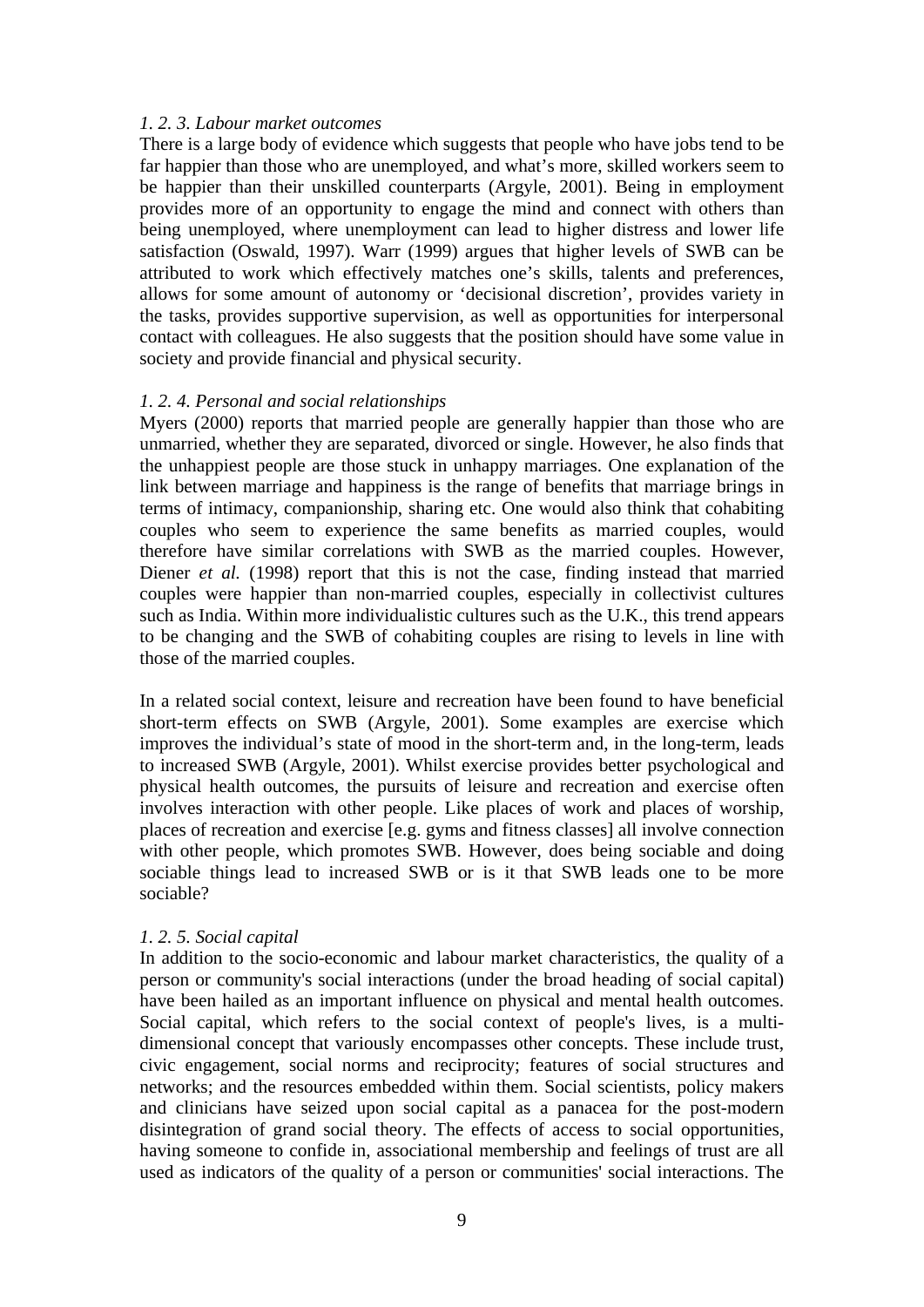role of non-pecuniary factors in determining levels of SWB and mental health have also been well supported within the literature.

For example, Kroll (2011) examines how social capital is correlated in different ways with the social SWB of men, women, parents and non-parents. The author applies ordered logit and OLS regression analysis to UK data from the European Social Survey. It is found that civic engagement is not at all associated with higher life satisfaction for mothers, while the relationship is positive for men and strongest for childless women. Moreover, informal socialising is positively and more strongly associated with life satisfaction among women, although only when OLS is used. It is concluded that the social context of SWB varies considerably by gender and parental status.

### *1. 2. 6. Summary*

Whilst the recent empirical literature suggests that certain socio-economic characteristics and personality traits exert strong influences on SWB, additional research is needed to explore the issue of causality. In particular, causal research requires greater analysis of longitudinal data. More causal research would then indicate whether or not certain correlates determine or are merely outcomes of SWB. In the meantime, previous empirical research shows that a very happy individual is likely to be a happily married optimistic extrovert, who has an active social life, with a network of good social support, who feels fulfilled at work, is religious, enjoys active recreational pursuits, exercises regularly and feels that they are in good health.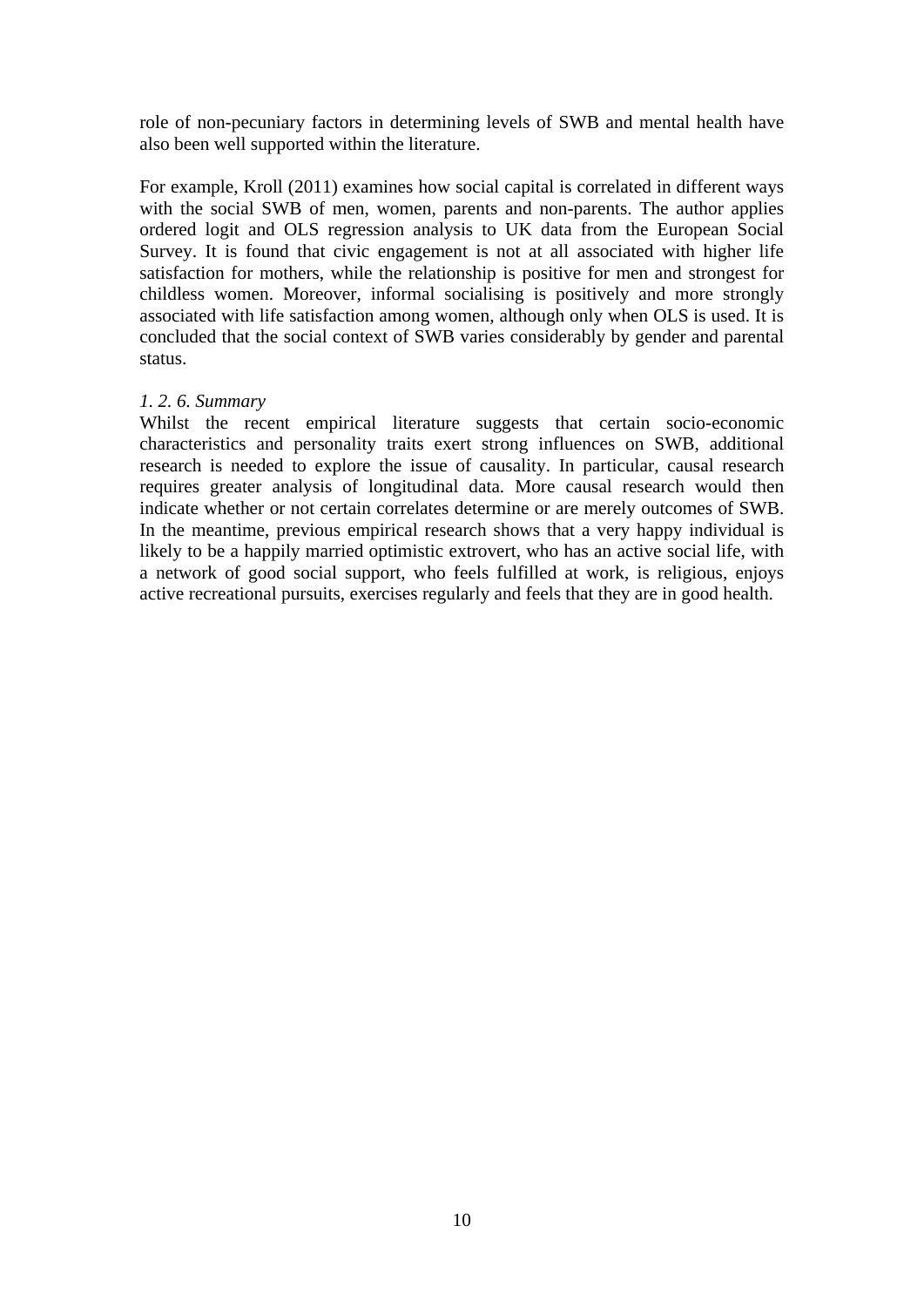## **2. Subjective Wellbeing in Wales Compared to the Rest of the UK**

Table 2.1 reports life satisfaction levels for countries of the UK and for English regions. As reported in ONS (2012), very similar mean levels of satisfaction are reported across the countries of the UK and for regions within England. These vary from 7.2 in London and the West Midlands to 7.6 in Northern Ireland. However, given the large sample sizes for each area, the differences in mean ratings of life satisfaction between Wales and comparative areas are significantly different from zero. The only exception is for the Wales-East of England comparison, where the difference in the respective means is not quite statistically significant at the 5% level.

Therefore, more interesting comparisons can be detected if variations are examined across the four satisfaction categories. For example, the percentage of respondents reporting a very low (0-4) level of life satisfaction is lower in Wales than in any of the other three countries of the UK. 7.3% of the Welsh sample are located within this category, compared to 6.1% in Northern Ireland and 6.5% in Scotland. Just under 18% of respondents in Wales and England reported a low (5-6) level of satisfaction, which was again above the percentage seen in Northern Ireland (14.2%) and Scotland (16.5%). Northern Ireland also had the highest percentage of respondents reporting a high level of life satisfaction, at around 32%. This was 4 percentage points higher than in Wales but the percentage of Welsh residents within this category was slightly higher than in Scotland and 2 percentage points higher than in England.

|                        | <b>Life Satisfaction</b> |      |               |             |             |         |       |  |  |
|------------------------|--------------------------|------|---------------|-------------|-------------|---------|-------|--|--|
|                        | <b>Very low</b>          | Low  | <b>Medium</b> | <b>High</b> | <b>Mean</b> | p-value | N     |  |  |
| North East             | 7.0                      | 18.8 | 47.1          | 27.2        | 7.4         | 0.000   | 5148  |  |  |
| North West             | 7.3                      | 17.9 | 48.7          | 26.1        | 7.4         | 0.000   | 9856  |  |  |
| Yorkshire & the Humber | 7.6                      | 17.4 | 48.6          | 26.4        | 7.4         | 0.000   | 6421  |  |  |
| East Midlands          | 8.3                      | 16.7 | 48.8          | 26.3        | 7.4         | 0.000   | 3953  |  |  |
| <b>West Midlands</b>   | 9.4                      | 18.1 | 48.3          | 24.3        | 7.2         | 0.000   | 6137  |  |  |
| East of England        | 6.1                      | 17.6 | 50.0          | 26.4        | 7.4         | 0.059   | 4995  |  |  |
| London                 | 7.1                      | 21.2 | 50.0          | 21.7        | 7.2         | 0.000   | 6843  |  |  |
| South East             | 5.6                      | 15.7 | 51.8          | 26.9        | 7.5         | 0.000   | 8873  |  |  |
| South West             | 6.5                      | 15.4 | 49.6          | 28.4        | 7.5         | 0.000   | 6341  |  |  |
| England                | 7.1                      | 17.7 | 49.5          | 25.8        | 7.4         | 0.000   | 58567 |  |  |
| Wales                  | 7.3                      | 17.6 | 47.3          | 27.8        | 7.4         |         | 9124  |  |  |
| Scotland               | 6.5                      | 16.5 | 49.9          | 27.1        | 7.5         | 0.000   | 11451 |  |  |
| Northern Ireland       | 6.1                      | 14.2 | 47.9          | 31.8        | 7.6         | 0.000   | 1342  |  |  |
| United Kingdom         | 7.0                      | 17.5 | 49.4          | 26.1        | 7.4         |         | 80484 |  |  |

| Table 2.1. Variations in Life Satisfaction by English Region and Country of the |  |  |
|---------------------------------------------------------------------------------|--|--|
|                                                                                 |  |  |

Notes: The sample is restricted to individuals aged over 16 who are resident in Wales. The data are weighted but an unweighted sample size N is also reported for each category. p-value refers to the probability value from a two-sided t-test for the difference in the mean rating reported in Wales and each comparison area.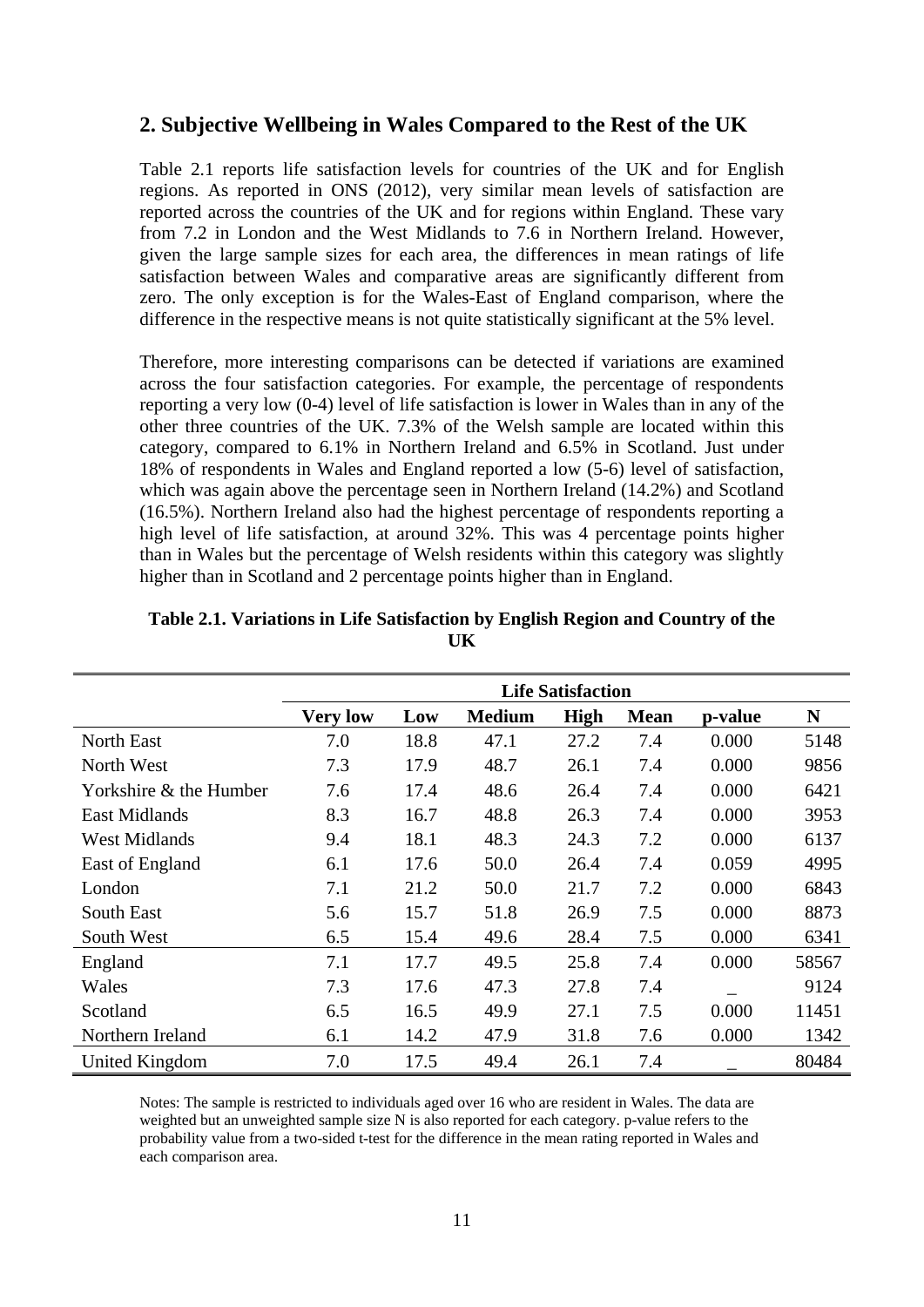Regional variation in life satisfaction is also present across England, with almost a 4 percentage point difference in the concentration of respondents reporting very low levels of life satisfaction between the West Midlands (the least satisfied region) and the South East. Although the percentage of Londoners with very low levels of life satisfaction is slightly lower than it is in Wales, a high percentage of London residents (over 21%) report low levels of satisfaction. London clearly also has the smallest percentage of people reporting high levels of satisfaction, almost 3 percentage points below that seen in the West Midlands. In contrast, 28% of the sample residing in the South West reported high levels of life satisfaction, but this is the only English region where the percentage in the high category was higher than it is in Wales.

Table 2.2 reports regional differences in the worthwhile measure of SWB across the UK. The patterns seen in the table are generally quite similar to those observed in Table 2.1. For example, the greatest concentration of very low SWB using this measure is seen in the West Midlands and is smallest in the East of England, the South East and Northern Ireland. The highest percentage of respondents reporting low levels of SWB using this variable is seen in London, whilst it again has the smallest percentage with high levels of the worthwhile measure, followed by the West Midlands. The greatest concentration of respondents reporting high levels of SWB using this measure is found in Northern Ireland, with over a 5 percentage point differential compared to Wales in this category. However, the South West is again the only other region where greater levels of high SWB using this measure can be found than in Wales. Relatively similar percentages in the very low and low categories are found in Wales, England and Scotland and so as a result, the mean rating of the worthwhile measure is higher in Wales.

|                        | Things in Life are Worthwhile |      |               |             |             |         |       |  |
|------------------------|-------------------------------|------|---------------|-------------|-------------|---------|-------|--|
|                        | <b>Very low</b>               | Low  | <b>Medium</b> | <b>High</b> | <b>Mean</b> | p-value | N     |  |
| North East             | 5.2                           | 16.5 | 47.1          | 31.3        | 7.6         | 0.000   | 5128  |  |
| North West             | 5.1                           | 15.7 | 47.3          | 31.9        | 7.7         | 0.000   | 9817  |  |
| Yorkshire & the Humber | 5.3                           | 15.7 | 47.1          | 31.9        | 7.6         | 0.000   | 6389  |  |
| <b>East Midlands</b>   | 5.9                           | 15.5 | 46.8          | 31.9        | 7.6         | 0.000   | 3933  |  |
| <b>West Midlands</b>   | 6.8                           | 17.2 | 47.7          | 28.4        | 7.4         | 0.000   | 6100  |  |
| East of England        | 4.3                           | 14.5 | 48.5          | 32.7        | 7.7         | 0.000   | 4967  |  |
| London                 | 5.0                           | 18.5 | 49.4          | 27.1        | 7.5         | 0.000   | 6793  |  |
| South East             | 4.4                           | 13.1 | 50.7          | 31.9        | 7.7         | 0.000   | 8846  |  |
| South West             | 4.5                           | 14.2 | 47.6          | 33.7        | 7.7         | 0.000   | 6326  |  |
| England                | 5.1                           | 15.6 | 48.3          | 31.0        | 7.6         | 0.000   | 58299 |  |
| Wales                  | 5.2                           | 15.8 | 46.1          | 33.0        | 7.7         |         | 9085  |  |
| Scotland               | 5.4                           | 14.0 | 49.6          | 31.1        | 7.6         | 0.000   | 11420 |  |
| Northern Ireland       | 4.4                           | 12.9 | 44.5          | 38.3        | 7.8         | 0.000   | 1333  |  |
| United Kingdom         | 5.1                           | 15.4 | 48.2          | 31.3        | 7.6         |         | 80137 |  |

|  | Table 2.2. Variations in the Worthwhile Measure by English Region and |  |
|--|-----------------------------------------------------------------------|--|
|  | Country of the UK                                                     |  |

Notes: The sample is restricted to individuals aged over 16 who are resident in Wales. The data are weighted but an unweighted sample size N is also reported for each category. p-value refers to the probability value from a two-sided t-test for the difference in the mean rating reported in Wales and each comparison area.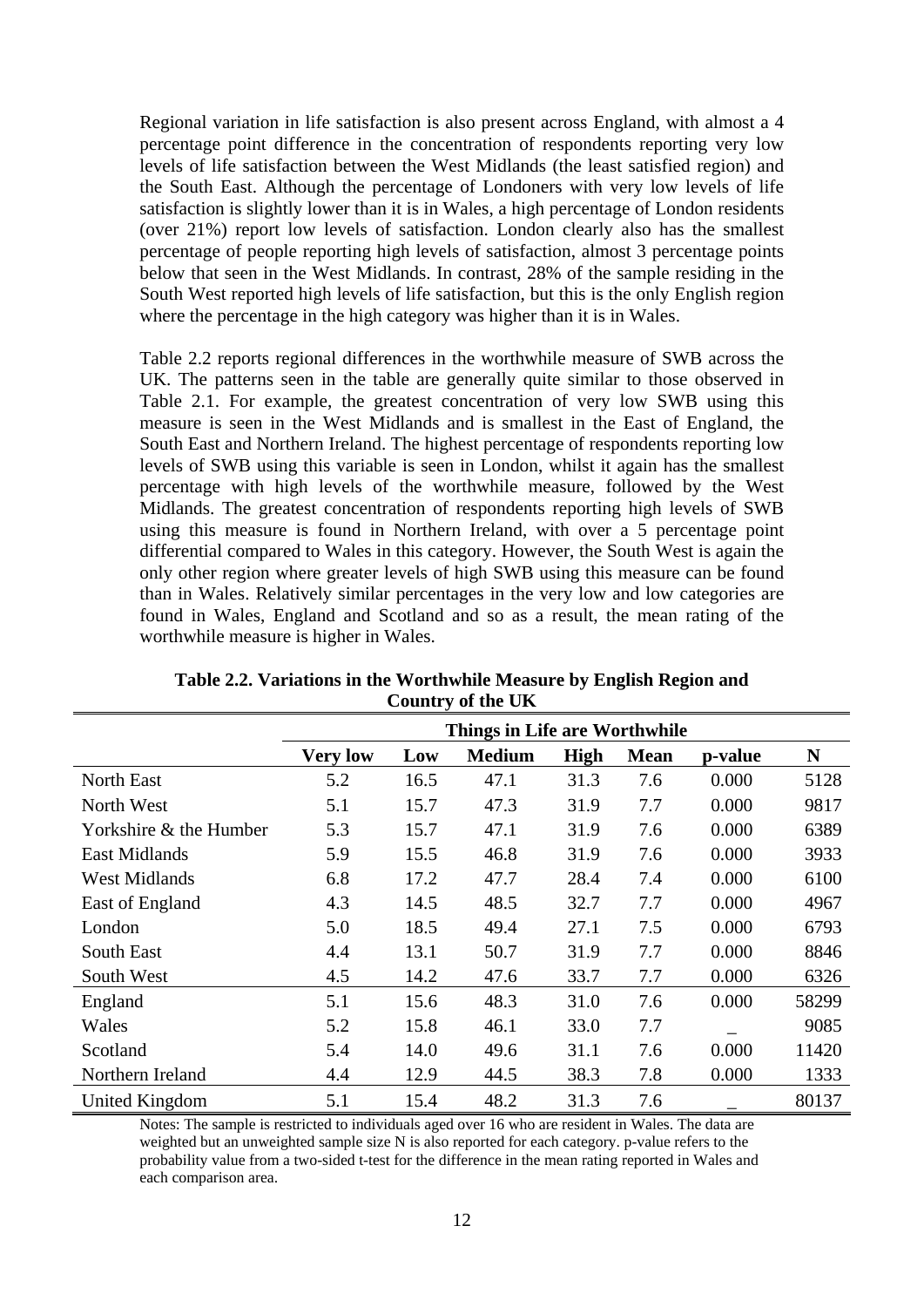Table 2.3 reveals that the percentage reporting very low levels of happiness is higher in Wales than in the other countries of the UK. However, the regional variation across this category is fairly narrow, since the only regions where less than 10% are in the very low category are Northern Ireland and the East of England, whilst in the majority of the other regions it is in the 11-12% range. Therefore, the percentage reporting a very low level of SWB is much higher for this measure than it is for the previous two measures in each region. However, Wales again ranks second after Northern Ireland in terms of the percentage of its respondents within the high category. As before, the region with the lowest percentage in this category is London, which is the only region where less than 30% of respondents were happy on the day before the interview.

|                        | <b>Happy Yesterday</b> |      |               |             |             |         |       |  |
|------------------------|------------------------|------|---------------|-------------|-------------|---------|-------|--|
|                        | <b>Very low</b>        | Low  | <b>Medium</b> | <b>High</b> | <b>Mean</b> | p-value | N     |  |
| <b>North East</b>      | 11.5                   | 18.1 | 38.8          | 31.5        | 7.2         | 0.000   | 5145  |  |
| North West             | 11.3                   | 18.3 | 38.0          | 32.5        | 7.3         | 0.000   | 9858  |  |
| Yorkshire & the Humber | 11.6                   | 18.0 | 37.3          | 33.1        | 7.3         | 0.000   | 6418  |  |
| <b>East Midlands</b>   | 11.9                   | 17.5 | 37.0          | 33.7        | 7.3         | 0.000   | 3952  |  |
| <b>West Midlands</b>   | 11.3                   | 19.6 | 37.6          | 31.6        | 7.2         | 0.000   | 6132  |  |
| East of England        | 9.6                    | 16.8 | 40.6          | 33.0        | 7.4         | 0.000   | 4995  |  |
| London                 | 11.5                   | 19.8 | 39.0          | 29.7        | 7.2         | 0.000   | 6842  |  |
| South East             | 10.4                   | 16.6 | 39.6          | 33.4        | 7.4         | 0.000   | 8875  |  |
| South West             | 10.1                   | 16.7 | 39.2          | 34.0        | 7.4         | 0.000   | 6348  |  |
| England                | 11.0                   | 17.9 | 38.7          | 32.5        | 7.3         | 0.000   | 58565 |  |
| Wales                  | 11.3                   | 16.6 | 38.1          | 34.0        | 7.3         |         | 9119  |  |
| Scotland               | 11.0                   | 17.6 | 39.0          | 32.4        | 7.3         | 0.000   | 11449 |  |
| Northern Ireland       | 8.2                    | 15.1 | 40.9          | 35.9        | 7.5         | 0.000   | 1339  |  |
| United Kingdom         | 10.9                   | 17.8 | 38.7          | 32.6        | 7.3         |         | 80472 |  |

**Table 2.3. Variations in Happiness by English Region and Country of the UK** 

Notes: The sample is restricted to individuals aged over 16 who are resident in Wales. The data are weighted but an unweighted sample size N is also reported for each category. p-value refers to the probability value from a two-sided t-test for the difference in the mean rating reported in Wales and each comparison area.

The information contained in Table 2.4 is presented in a different way since it relates to the anxious yesterday question, in which a higher value corresponds with a higher level of anxiety, and hence a lower level of SWB. Therefore, the very high and high categories identify those reporting low levels of SWB. The percentage in these categories is higher than it is for the three previous measures of SWB, especially in the lowest level of SWB category (very high anxiety). For example, 22% of the Welsh sample report very low levels of SWB on this measure, compared to 7% for life satisfaction, 5% for the worthwhile measure and 11% for happiness. The percentage in the high and very high anxiety categories is very similar in Wales and England but lower in Scotland and Northern Ireland. Again, there is a relatively high concentration of Welsh residents in the high SWB category for this measure (low anxiety) since the only country with a higher percentage in this category is Scotland, whilst the South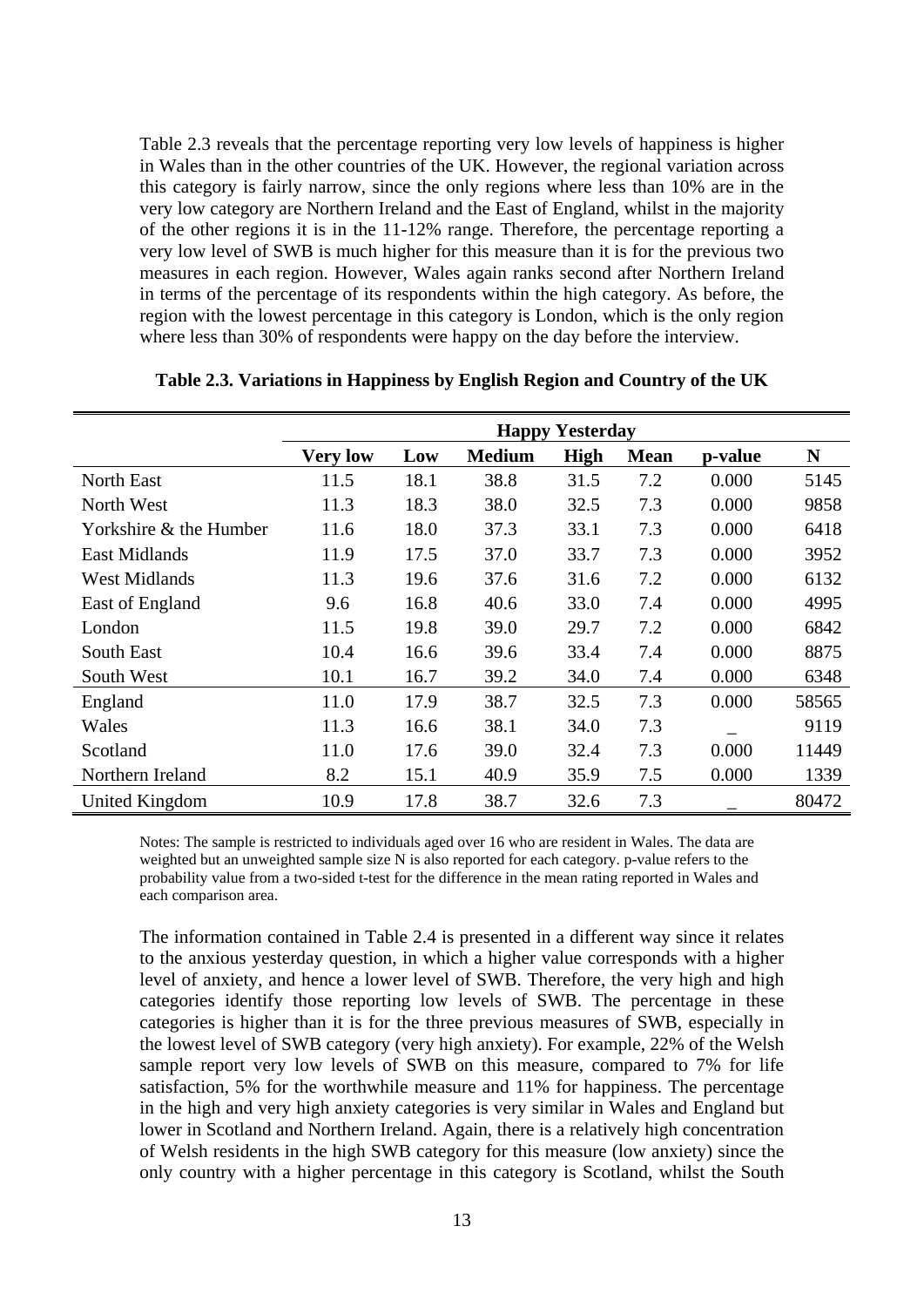West is the only English region where this percentage is greater. Amongst the English regions, London has by far the lowest percentage reporting a low level of anxiety, with 30% in this category compared to a UK average of 36%.

|                        | <b>Anxious Yesterday</b> |             |               |      |             |         |       |
|------------------------|--------------------------|-------------|---------------|------|-------------|---------|-------|
|                        | Very high                | <b>High</b> | <b>Medium</b> | Low  | <b>Mean</b> | p-value | N     |
| North East             | 24.1                     | 18.3        | 20.3          | 37.2 | 3.3         | 0.000   | 5144  |
| North West             | 22.4                     | 18.5        | 23.3          | 35.8 | 3.2         | 0.000   | 9834  |
| Yorkshire & the Humber | 22.2                     | 18.0        | 23.0          | 36.8 | 3.2         | 0.000   | 6406  |
| <b>East Midlands</b>   | 22.2                     | 19.7        | 21.7          | 36.5 | 3.2         | 0.000   | 3949  |
| <b>West Midlands</b>   | 20.6                     | 18.6        | 25.3          | 35.5 | 3.1         | 0.000   | 6113  |
| East of England        | 21.7                     | 17.0        | 23.9          | 37.4 | 3.1         | 0.000   | 4988  |
| London                 | 24.7                     | 21.3        | 24.1          | 29.9 | 3.5         | 0.000   | 6807  |
| South East             | 21.9                     | 17.0        | 24.0          | 37.0 | 3.1         | 0.000   | 8869  |
| South West             | 21.7                     | 16.7        | 23.3          | 38.3 | 3.1         | 0.000   | 6342  |
| England                | 22.4                     | 18.4        | 23.5          | 35.7 | 3.2         | 0.000   | 58452 |
| Wales                  | 22.2                     | 18.2        | 21.9          | 37.8 | 3.1         |         | 9108  |
| Scotland               | 21.7                     | 16.6        | 23.3          | 38.4 | 3.1         | 0.000   | 11440 |
| Northern Ireland       | 20.5                     | 16.5        | 29.9          | 33.2 | 3.2         | 0.000   | 1333  |
| United Kingdom         | 22.3                     | 18.2        | 23.6          | 36.0 | 3.2         |         | 80333 |

**Table 2.4. Variations in Anxiety by English Region and Country of the UK** 

Notes: The sample is restricted to individuals aged over 16 who are resident in Wales. The data are weighted but an unweighted sample size N is also reported for each category. p-value refers to the probability value from a two-sided t-test for the difference in the mean rating reported in Wales and each comparison area. The mean level of anxiety is slightly different from that reported in ONS (2012) for the North East (3.3 compared to 3.2) since it appears that the variable *gor* was used by ONS (2012), which has some missing observations compared to the *gora* variable.

l.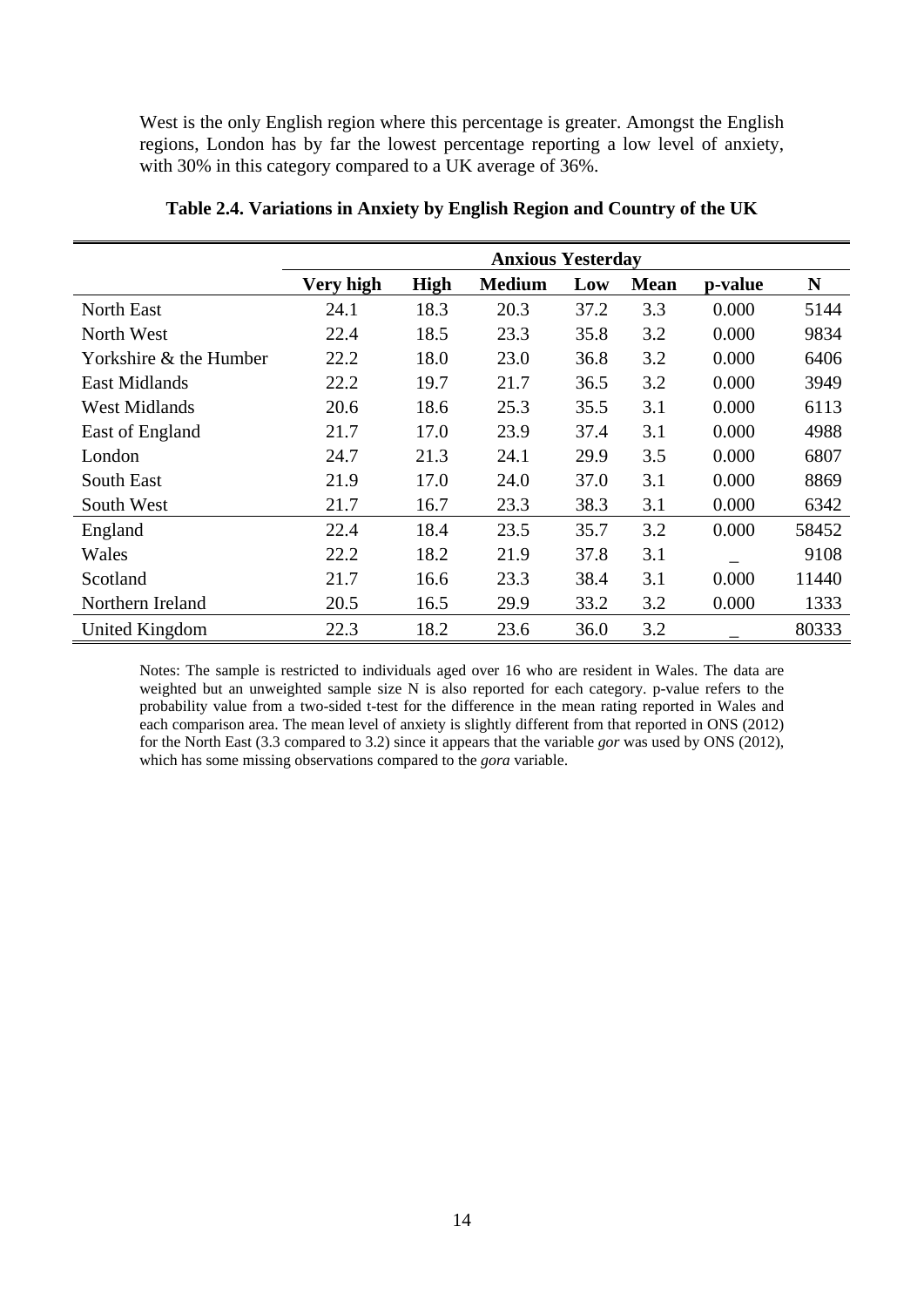# **3. Variations in Subjective Wellbeing in Wales by Characteristics and Area of Residence**

In this section, the variations within the 4 measures of SWB are examined across a range of characteristics for the Welsh sample. The final part of this section contains some spatial analysis within Wales. In the first sub-section, the focus is on equality groups, with some comparison made with variations observed across the same categories in the rest of the UK. The next sub-section considers differences in other personal characteristics, which is followed by an analysis of spatial variations within Wales. The tables in this section present the same information as in those in the previous section, apart from reporting p-values for the differences between mean ratings.

## **3.1. Equality Groups**

1

Information is included on the following equality groups: gender, age, ethnicity, disability and Welsh identity. No statistics are presented on Welsh language because this variable was not in the dataset that we received from the ONS, whilst sample sizes are too small to examine same-sex couples in Wales. Variations in the 4 SWB measures are presented for Welsh respondents in Tables 3.1 to 3.4, whilst the corresponding information for the rest of the UK can be found in Tables A1 to A4 in the Appendix. The commentary below focuses on the Welsh results for each equality group, although any interesting comparisons with the findings for the rest of the UK are also noted.

Table 3.1 reports that there are only small differences in life satisfaction by gender in Wales. In particular, the mean level of life satisfaction is the same for males and females, although there are some differences across the satisfaction categories, with a higher concentration of females in the high satisfaction category (by 3.5. percentage points). These findings are very similar to the gender variations in life satisfaction reported for the rest of the UK.<sup>[2](#page-16-0)</sup> Table 3.2 reveals that there are larger gender differences in Wales using the worthwhile measure, with the mean rating being 0.2 higher for females. This is mainly the result of almost 35% of females reporting a high level of SWB using this measure, compared to 27.5% of males. The gender variations in the rest of the UK are very similar to those seen for Wales, although males living in Wales are more likely to report a high level of the worthwhile measure. Table 3.3 shows that although females living in Wales are again more represented than males in the high category for happiness, there is also a slightly higher percentage of females in the very low category. This is also the case in the rest of the UK. The gender picture of SWB is a bit different using the anxiety measure since females are more likely to report very high levels of anxiety, with around 25% of females living in Wales in this category compared to 19% of males. The statistics for females in the rest of the UK are again very similar since the mean level of anxiety is the same as it is in Wales and also exceeds that of males.

<span id="page-16-0"></span> $2^2$  A higher percentage of females living in Wales are found in the low and very low categories, but also a higher percentage in the high category. Whilst a higher percentage of males living in Wales report that they are highly satisfied.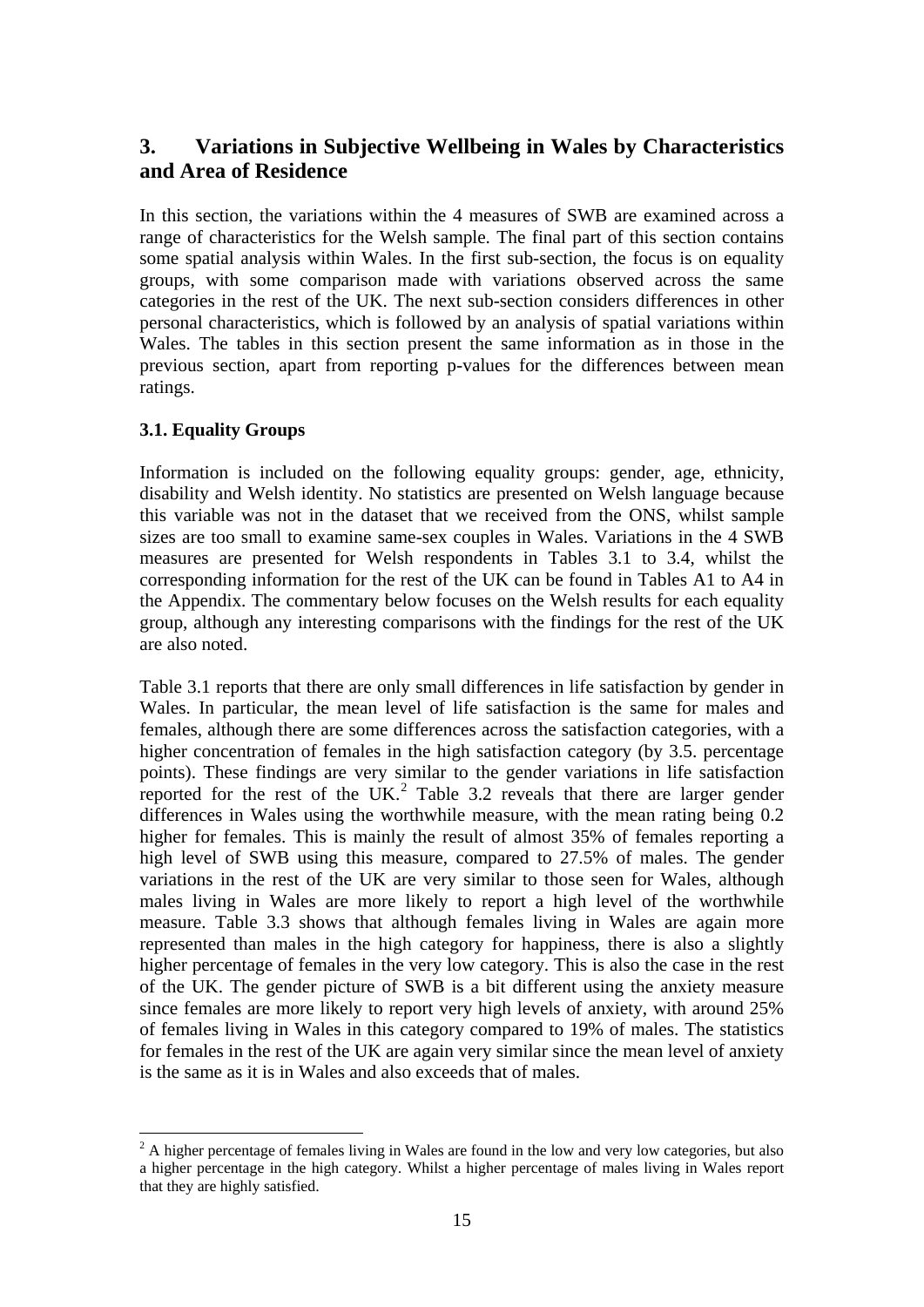|                        | <b>Life Satisfaction</b> |      |               |             |             |      |  |  |
|------------------------|--------------------------|------|---------------|-------------|-------------|------|--|--|
|                        | <b>Very low</b>          | Low  | <b>Medium</b> | <b>High</b> | <b>Mean</b> | N    |  |  |
| Male                   | 7.3                      | 16.6 | 50.2          | 26.0        | 7.4         | 3911 |  |  |
| Female                 | 7.4                      | 18.6 | 44.6          | 29.5        | 7.4         | 5213 |  |  |
| Aged 16-24             | 7.2                      | 16.5 | 45.0          | 31.4        | 7.5         | 510  |  |  |
| Aged 25-34             | 6.8                      | 16.4 | 48.9          | 27.8        | 7.5         | 1091 |  |  |
| Aged 35-44             | 7.3                      | 19.5 | 50.6          | 22.6        | 7.3         | 1252 |  |  |
| Aged 45-54             | 9.8                      | 20.0 | 48.0          | 22.3        | 7.1         | 1635 |  |  |
| Aged 55-64             | 6.5                      | 18.6 | 48.2          | 26.7        | 7.4         | 1885 |  |  |
| Aged 65-74             | 5.4                      | 13.7 | 46.8          | 34.0        | 7.8         | 1664 |  |  |
| Aged 75 & over         | 7.8                      | 17.3 | 41.2          | 33.7        | 7.6         | 1087 |  |  |
| White                  | 7.3                      | 17.6 | 47.5          | 27.7        | 7.4         | 8945 |  |  |
| <b>Ethnic Minority</b> | 8.0                      | 19.7 | 41.7          | 30.6        | 7.4         | 176  |  |  |
| No disability          | 4.4                      | 15.3 | 51.3          | 29.0        | 7.6         | 5332 |  |  |
| Disability             | 16.4                     | 25.3 | 37.7          | 20.7        | 6.6         | 2181 |  |  |
| No Welsh identity      | 6.4                      | 16.4 | 48.2          | 29.1        | 7.5         | 3674 |  |  |
| Welsh identity         | 8.0                      | 18.5 | 46.7          | 26.9        | 7.3         | 5450 |  |  |

**Table 3.1. Variations in Life Satisfaction by Equality Groups** 

Notes: The sample is restricted to individuals aged over 16 who are resident in Wales. The data are weighted but an unweighted sample size N is also reported for each category. Disability has been defined using the *lnglim* and *healim* variables since the *discurr* variable was not included in the APS dataset received from the ONS.

Seven categories have been created in order to examine age differences. These roughly represent 10 year intervals from the age of 16. As reported by the ONS (2012) for the UK as a whole, there is generally a U-shaped relationship between age and life satisfaction. The slight exception to this relates to the 65-74 age group, who report the highest level of satisfaction of any of the age groups. Almost 10% of those aged 45-54 are most likely to report a very low level of satisfaction, compared to just over 5% in the 65-74 age group. The age variations found in the rest of the UK are almost identical, although there are higher percentages of 16-24 and 25-34 year olds in the very low and high categories in Wales. There is not such a clear age pattern when the worthwhile measure is considered, although SWB is again highest in the 65- 74 age category, which is also the case in the rest of the UK. In particular, more than 40% of respondents in this group stated their SWB using the worthwhile measure was high, compared to around 30% in the 35-44 and 45-54 age groups (which is slightly higher than in the rest of the UK) and 28% in the 16-24 age group. The 65-74 age group are also the happiest, with 42% of this age group reporting that they were happy yesterday, with the lowest levels of happiness seen amongst the 45-54 age group in both Wales and the rest of the UK. Anxiety levels are lowest for the 25-34 age group in Wales, with only 19% of this group reporting that they were very anxious yesterday. This compares with 26% in the 55-64 age group. Although there are some slight differences in the rest of the UK, the age patterns are again very similar to those observed in Wales.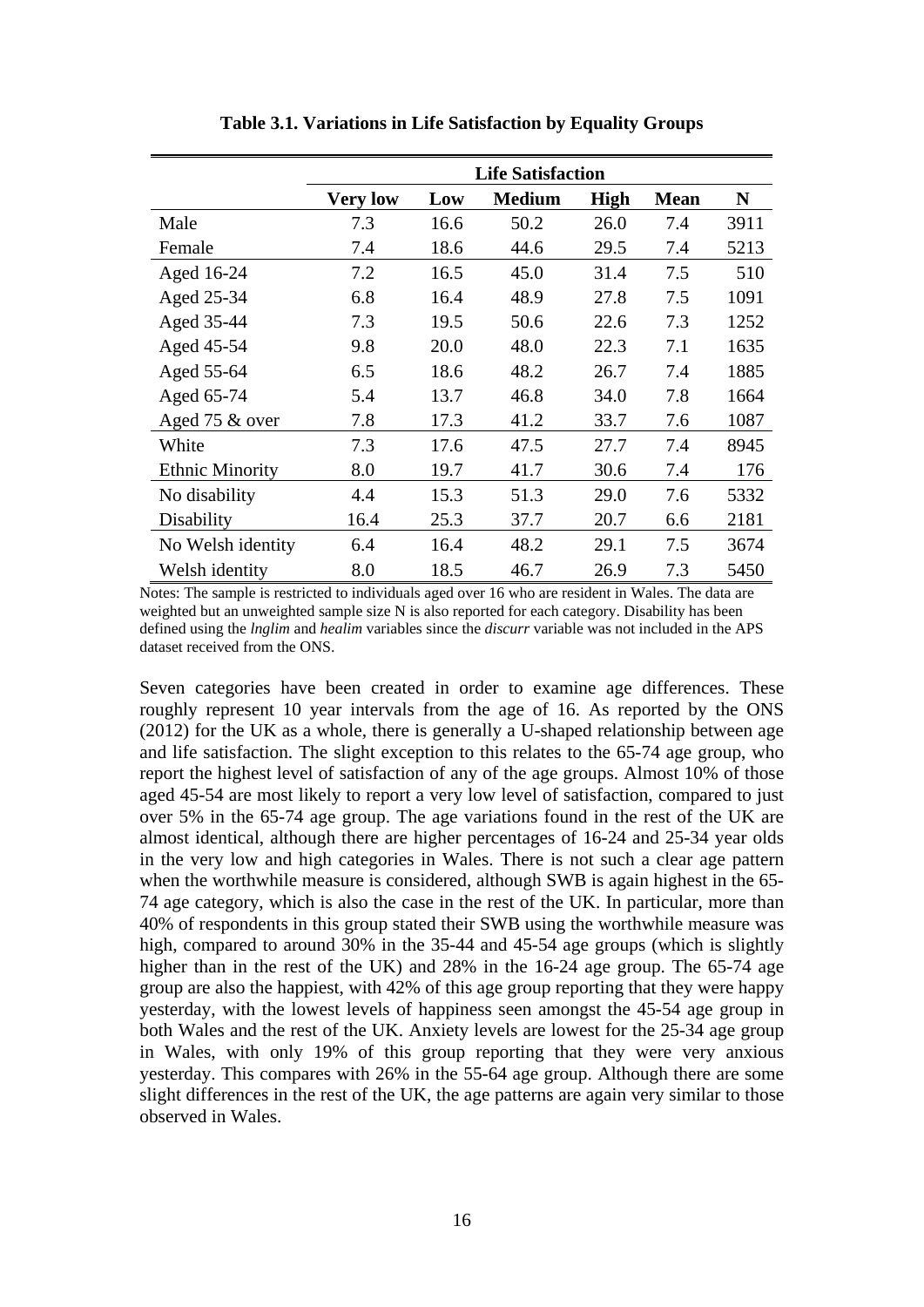|                        | Things in Life are Worthwhile |      |               |      |             |      |  |  |
|------------------------|-------------------------------|------|---------------|------|-------------|------|--|--|
|                        | <b>Very low</b>               | Low  | <b>Medium</b> | High | <b>Mean</b> | N    |  |  |
| Male                   | 5.6                           | 16.0 | 48.1          | 30.4 | 7.6         | 3893 |  |  |
| Female                 | 4.9                           | 15.5 | 44.1          | 35.5 | 7.8         | 5192 |  |  |
| Aged 16-24             | 7.5                           | 21.4 | 43.0          | 28.2 | 7.3         | 509  |  |  |
| Aged 25-34             | 4.3                           | 15.0 | 48.4          | 32.3 | 7.7         | 1088 |  |  |
| Aged 35-44             | 5.3                           | 14.6 | 50.3          | 29.9 | 7.6         | 1251 |  |  |
| Aged 45-54             | 5.5                           | 16.1 | 48.5          | 30.0 | 7.6         | 1631 |  |  |
| Aged 55-64             | 4.1                           | 14.7 | 45.9          | 35.4 | 7.8         | 1878 |  |  |
| Aged 65-74             | 3.6                           | 11.7 | 42.9          | 41.7 | 8.0         | 1654 |  |  |
| Aged 75 & over         | 6.4                           | 16.4 | 40.2          | 37.0 | 7.8         | 1074 |  |  |
| White                  | 5.2                           | 15.8 | 46.2          | 32.9 | 7.7         | 8908 |  |  |
| <b>Ethnic Minority</b> | 6.7                           | 15.6 | 42.0          | 35.8 | 7.6         | 174  |  |  |
| No disability          | 3.1                           | 14.7 | 48.9          | 33.4 | 7.8         | 5321 |  |  |
| Disability             | 11.6                          | 20.3 | 40.2          | 27.9 | 7.1         | 2170 |  |  |
| No Welsh identity      | 4.7                           | 15.5 | 46.3          | 33.6 | 7.7         | 3650 |  |  |
| Welsh identity         | 5.6                           | 15.9 | 45.9          | 32.6 | 7.7         | 5435 |  |  |

**Table 3.2. Variations in the Worthwhile Measure by Equality Groups** 

Notes: The sample is restricted to individuals aged over 16 who are resident in Wales. The data are weighted but an unweighted sample size N is also reported for each category. Disability has been defined using the *lnglim* and *healim* variables since the *discurr* variable was not included in the APS dataset received from the ONS.

Due to the relatively small proportion of ethnic minorities living in Wales, Tables 2.1- 2.4 aggregate all minority groups into a single category. Even when this is done, there are only around 175 non-white individuals living in Wales answering the SWB questions. Here there are some differences between Wales and the rest of the UK since non-whites in Wales report very similar levels of life satisfaction to whites, whereas this is not the case in the rest of the UK. In particular, more than 30% of ethnic minorities living in Wales reported a high level of satisfaction, compared to 23% in the rest of the UK. Non-whites in the Welsh sample were also slightly less likely to report a low level of satisfaction, with 8% in this category compared to 9.2% in the rest of the UK. In addition to the relatively small number of observations in Wales, the differences between Wales and the rest of the UK may be due to the different composition of ethnic minorities or the heavy concentration of ethnic minority in very large cities in other parts of the UK.<sup>[3](#page-18-0)</sup> The mean levels of the worthwhile measure are slightly higher for whites in Wales but there is a higher concentration of non-whites in the high category. 36% of non-whites living in Wales reported a high level of the worthwhile measure compared to 28% in the rest of the UK, although there was also a slightly higher percentage in the very low category in Wales. However, non-whites living in Wales reported a higher level of happiness, with only 6% stating a very low level of happiness compared to around 12% of whites living in Wales. The results for anxiety are again different since non-whites living in

1

<span id="page-18-0"></span> $3$  ONS (2012) report large variations in life satisfaction between ethnic minority groups in the UK. Mean levels of satisfaction ranged from 6.6 for the Black groups, to 7.0 for Pakistanis, 7.1 for Bangladeshis, 7.3 for the Chinese and 7.4 for Indians.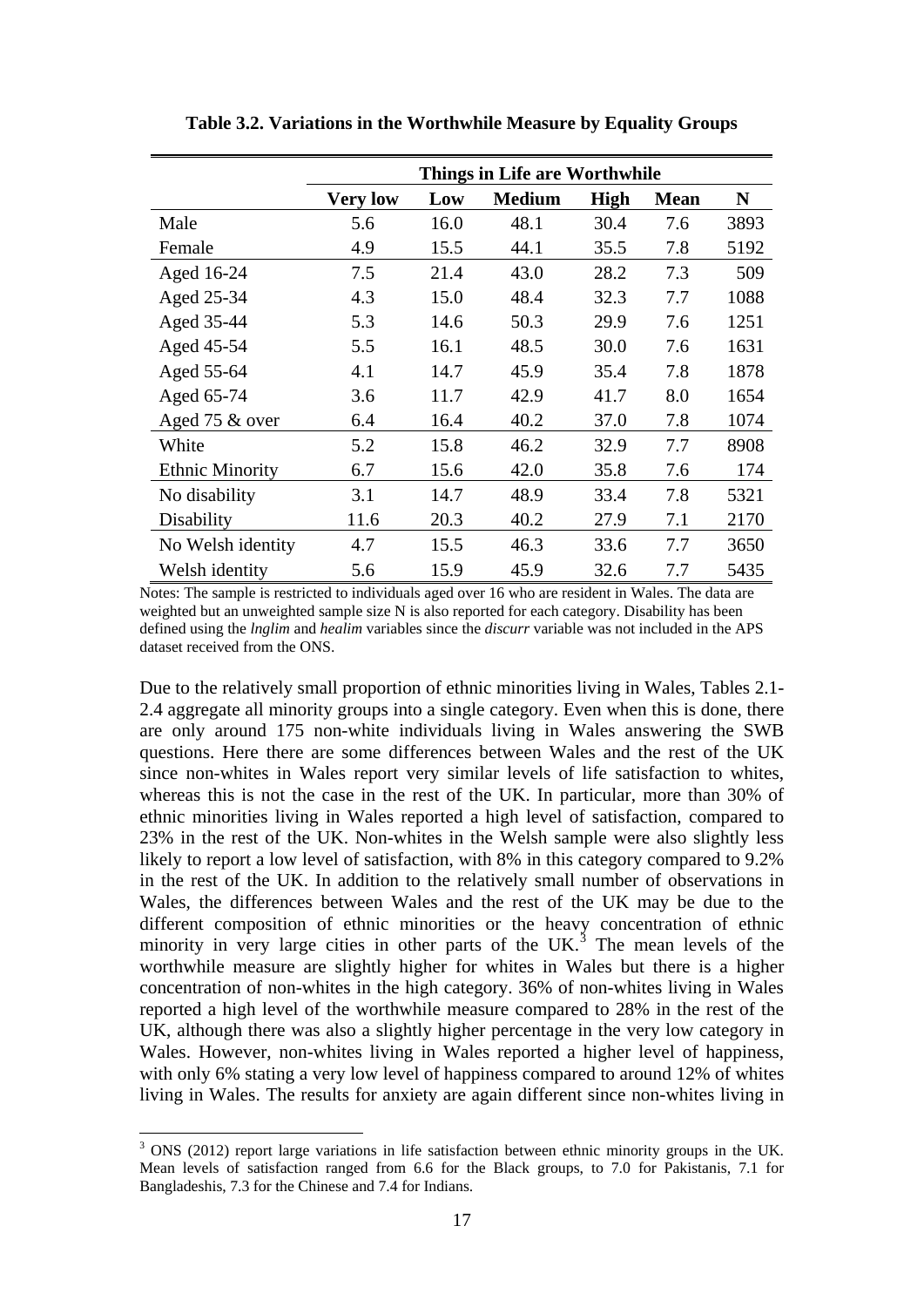Wales reported a higher mean level of anxiety. This was mainly due to the relatively small percentage in the very low anxiety category (25%), compared with 38% of whites in Wales and 30% of ethnic minorities in the rest of the UK.

|                        | <b>Happy Yesterday</b> |      |               |             |             |      |  |  |
|------------------------|------------------------|------|---------------|-------------|-------------|------|--|--|
|                        | <b>Very low</b>        | Low  | <b>Medium</b> | <b>High</b> | <b>Mean</b> | N    |  |  |
| Male                   | 11.1                   | 16.6 | 40.2          | 32.1        | 7.3         | 3903 |  |  |
| Female                 | 11.5                   | 16.6 | 36.1          | 35.7        | 7.4         | 5216 |  |  |
| Aged 16-24             | 13.5                   | 16.3 | 36.0          | 34.2        | 7.2         | 510  |  |  |
| Aged 25-34             | 10.5                   | 16.1 | 39.2          | 34.1        | 7.4         | 1090 |  |  |
| Aged 35-44             | 11.9                   | 17.7 | 42.0          | 28.4        | 7.2         | 1251 |  |  |
| Aged 45-54             | 12.6                   | 18.0 | 40.3          | 29.2        | 7.1         | 1633 |  |  |
| Aged 55-64             | 11.3                   | 17.1 | 37.5          | 34.1        | 7.3         | 1882 |  |  |
| Aged 65-74             | 7.9                    | 13.2 | 36.5          | 42.4        | 7.8         | 1665 |  |  |
| Aged 75 & over         | 10.6                   | 17.3 | 32.3          | 39.8        | 7.5         | 1088 |  |  |
| White                  | 11.5                   | 16.5 | 38.1          | 33.9        | 7.3         | 8940 |  |  |
| <b>Ethnic Minority</b> | 5.8                    | 19.5 | 38.0          | 36.8        | 7.5         | 176  |  |  |
| No disability          | 8.6                    | 15.9 | 40.4          | 35.1        | 7.5         | 5328 |  |  |
| Disability             | 20.2                   | 20.2 | 33.1          | 26.5        | 6.6         | 2181 |  |  |
| No Welsh identity      | 10.2                   | 16.8 | 39.4          | 33.6        | 7.4         | 3670 |  |  |
| Welsh identity         | 12.1                   | 16.5 | 37.2          | 34.2        | 7.3         | 5449 |  |  |

**Table 3.3. Variations in Happiness by Equality Groups** 

Notes: The sample is restricted to individuals aged over 16 who are resident in Wales. The data are weighted but an unweighted sample size N is also reported for each category. Disability has been defined using the *lnglim* and *healim* variables since the *discurr* variable was not included in the APS dataset received from the ONS.

The next equality group included in Tables 3.1-3.4 relates to disability. Table 3.1 indicates that life satisfaction is far lower amongst those reporting a disability, with their mean rating a whole point below that seen for people without a disability. This differential is mainly the result of a high incidence of people with disabilities reporting either a very low (16.4%) or low (25.3%) level of satisfaction. In contrast, less than 5% of people without a disability stated that satisfaction with their life was very low and around 15% stated that it was low. The life satisfaction statistics observed for people with and without disabilities in the rest of the UK in Table A1 are again very similar. The difference in mean ratings is slightly lower (0.7) for the worthwhile measure, with a higher percentage of people with disabilities reporting either very low or low levels of SWB using this measure. The mean differential again widens to almost one point when the happiness measure is considered, with over 20% of people with disabilities reporting a very low level of happiness on the day prior to the interview. The difference in mean ratings between the two disability groups using the anxiety measure of SWB is 1.1. This occurs since almost a third of the group reporting a disability state that they had a very high level of anxiety on the previous day. This pattern is again repeated for the rest of the UK, although the differentials do appear to be slightly wider in Wales, both because of relatively higher levels of anxiety reported by people with disabilities and relatively lower levels for those without.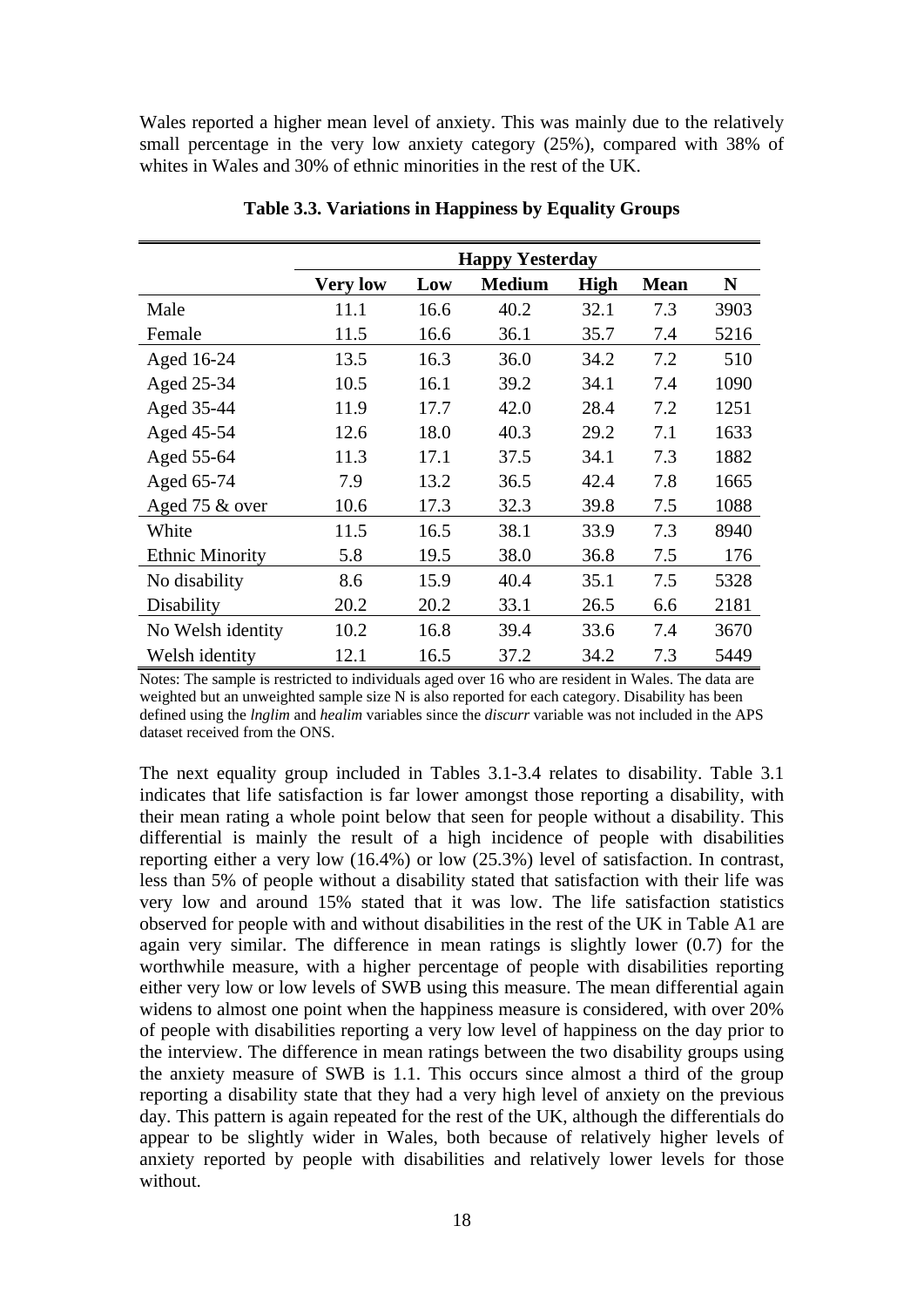|                        | <b>Anxious Yesterday</b> |             |               |      |             |      |  |  |
|------------------------|--------------------------|-------------|---------------|------|-------------|------|--|--|
|                        | Very high                | <b>High</b> | <b>Medium</b> | Low  | <b>Mean</b> | N    |  |  |
| Male                   | 19.4                     | 18.7        | 23.7          | 38.2 | 3.0         | 3898 |  |  |
| Female                 | 24.7                     | 17.8        | 20.1          | 37.4 | 3.3         | 5210 |  |  |
| Aged 16-24             | 20.4                     | 20.2        | 22.3          | 37.1 | 3.1         | 510  |  |  |
| Aged 25-34             | 19.0                     | 16.6        | 22.6          | 41.8 | 2.8         | 1090 |  |  |
| Aged 35-44             | 20.7                     | 20.9        | 22.9          | 35.5 | 3.2         | 1247 |  |  |
| Aged 45-54             | 25.4                     | 18.0        | 22.5          | 34.2 | 3.4         | 1633 |  |  |
| Aged 55-64             | 26.0                     | 17.6        | 21.9          | 34.6 | 3.4         | 1882 |  |  |
| Aged 65-74             | 21.2                     | 15.9        | 20.2          | 42.8 | 2.9         | 1663 |  |  |
| Aged 75 & over         | 21.2                     | 17.6        | 19.4          | 41.7 | 3.0         | 1083 |  |  |
| White                  | 22.2                     | 17.8        | 21.8          | 38.2 | 3.1         | 8930 |  |  |
| <b>Ethnic Minority</b> | 18.6                     | 32.0        | 24.6          | 24.8 | 3.7         | 175  |  |  |
| No disability          | 18.7                     | 18.0        | 23.3          | 40.0 | 2.9         | 5325 |  |  |
| Disability             | 32.4                     | 19.5        | 19.0          | 29.1 | 4.0         | 2178 |  |  |
| No Welsh identity      | 21.0                     | 18.9        | 23.6          | 36.5 | 3.1         | 3662 |  |  |
| Welsh identity         | 22.9                     | 17.8        | 20.7          | 38.6 | 3.2         | 5446 |  |  |

**Table 3.4. Variations in Anxiety by Equality Groups** 

Notes: The sample is restricted to individuals aged over 16 who are resident in Wales. The data are weighted but an unweighted sample size N is also reported for each category. Disability has been defined using the *lnglim* and *healim* variables since the *discurr* variable was not included in the APS dataset received from the ONS.

Respondents who indicated that they had a Welsh identity have a lower level of life satisfaction than those who did not identify in this way. This is the result of those with a Welsh identity being both more likely to report a low or very low level of satisfaction as well as being less likely to be in the high satisfaction category. This finding obviously dependent on which parts of Wales that Welsh identity is highest. Welsh identity does vary across Wales and amongst the overall population is highest in the South Wales Valleys (ONS, 2004). An analysis of SWB differences between spatial areas within Wales appears in sub-section 3.3. The differences between people reporting that they have a Welsh identity and those that do not are not as great for the other measures of SWB. Tables A1-A4 (see Appendix) also contain SWB statistics for those reporting a Welsh identity in the rest of the UK. Here the findings are fairly mixed, with Welsh identifiers reporting higher SWB scores on two of the measures (life satisfaction and the worthwhile measure) but not on the other two, which is likely to be partly an outcome of the fairly small sample size for this group.

### **3.2. Other Personal Characteristics**

The following section considers how the four measures of SWB vary by a range of other personal characteristics including highest education level, labour market status and self-reported health status.

Table 3.5 presents the concentration of individuals reporting very low to high levels of life satisfaction and the mean rating for life satisfaction split by a range of personal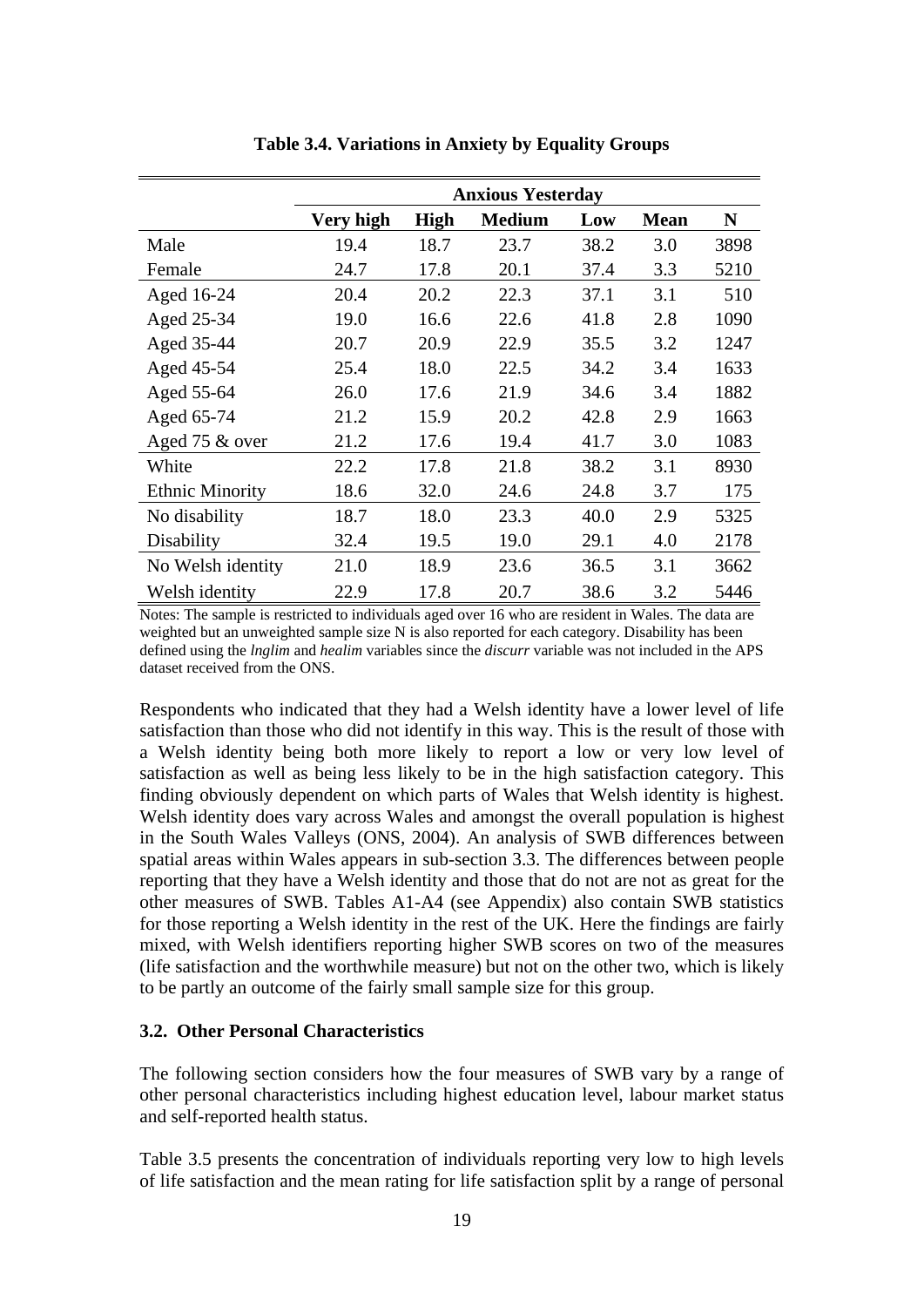characteristics that may be associated with SWB. The top panel of the table contains splits by highest educational qualification which range from no qualifications to qualifications at degree level or higher. Due to the way educational attainment is collected in the APS, the sample is restricted to those of working age (16-59 for women and 16-64 for men). The mean level of satisfaction is 7.7 for those with degree level qualifications compared to 6.8 for those with no qualifications, indicating the former report considerably higher life satisfaction on average. Consistent with this, the distribution of responses is concentrated among the very low (14%) and low (26%) categories for those with no qualifications relative to those with a degree level education where the corresponding figures are 3% and 13% respectively. There is less variation among the intermediate qualification groups which include qualifications at the equivalent of GCSEs and A levels.

|                                      | <b>Life Satisfaction</b> |      |               |             |             |      |
|--------------------------------------|--------------------------|------|---------------|-------------|-------------|------|
|                                      | <b>Very low</b>          | Low  | <b>Medium</b> | <b>High</b> | <b>Mean</b> | N    |
| <b>Education</b>                     |                          |      |               |             |             |      |
| Degree or equivalent                 | 3.4                      | 13.2 | 55.7          | 27.7        | 7.7         | 1270 |
| Other higher education               | 9.6                      | 15.5 | 48.2          | 26.7        | 7.3         | 639  |
| A-level or equivalent                | 7.4                      | 16.4 | 51.9          | 24.4        | 7.4         | 1320 |
| GCSE grades $A^*$ -C or equivalent   | 7.8                      | 20.3 | 47.7          | 24.3        | 7.3         | 1436 |
| Other qualifications                 | 10.9                     | 25.3 | 36.3          | 27.6        | 7.1         | 526  |
| No qualifications                    | 13.6                     | 26.0 | 35.6          | 24.7        | 6.8         | 645  |
| <b>Self-reported Health</b>          |                          |      |               |             |             |      |
| Very Good                            | 2.7                      | 11.2 | 49.2          | 37.0        | 8.0         | 2837 |
| Good                                 | 5.1                      | 17.8 | 53.9          | 23.3        | 7.4         | 2954 |
| Fair                                 | 11.8                     | 25.5 | 42.9          | 19.8        | 6.9         | 1553 |
| Bad                                  | 28.4                     | 32.7 | 29.1          | 9.8         | 5.6         | 552  |
| Very Bad                             | 38.1                     | 31.5 | 15.6          | 14.8        | 4.9         | 137  |
| <b>Marital Status</b>                |                          |      |               |             |             |      |
| Single (never married)               | 8.5                      | 19.6 | 46.8          | 25.1        | 7.3         | 2090 |
| Married                              | 4.6                      | 13.4 | 49.8          | 32.2        | 7.7         | 4736 |
| Divorced                             | 12.9                     | 24.9 | 43.5          | 18.6        | 6.8         | 1333 |
| Widowed                              | 9.1                      | 21.1 | 41.9          | 27.9        | 7.3         | 965  |
| <b>Housing Tenure</b>                |                          |      |               |             |             |      |
| Owned outright                       | 4.7                      | 14.4 | 48.3          | 32.6        | 7.7         | 3740 |
| Being bought with a mortgage or loan | 5.4                      | 14.7 | 53.2          | 26.6        | 7.5         | 2896 |
| Private landlord                     | 9.4                      | 21.8 | 42.8          | 26.1        | 7.2         | 1093 |
| Social housing                       | 14.7                     | 26.1 | 37.4          | 21.9        | 6.7         | 1364 |

## **Table 3.5. Variations in Life Satisfaction by Other Personal Characteristics**

Notes: The sample is restricted to individuals aged over 16 who are resident in Wales. The data are weighted but an unweighted sample size N is also reported. The analysis of qualifications is restricted to those of working age and the analysis of health is restricted to those aged less than 75. The definition of marriage includes civil partnerships and divorced includes dissolved civil partnerships.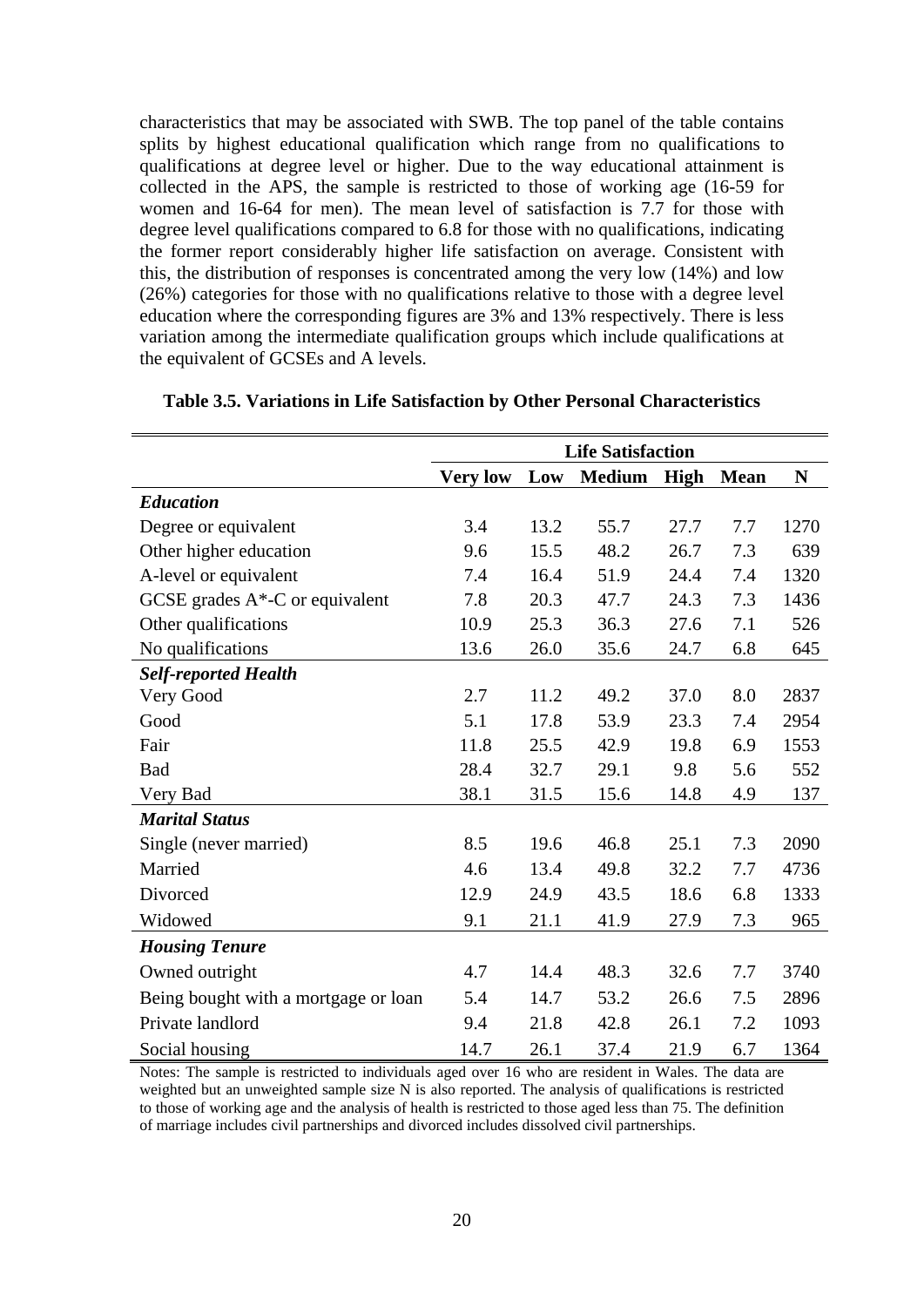The second panel of Table 3.5 considers life satisfaction by self-reported health status. This is a subjective measure of general health<sup>[4](#page-22-0)</sup> and responses are ranked from very good to very bad. Due to the nature of the collection of health within the APS, the analysis of general health is restricted to those aged less than 75. As may be expected, there is a strong positive association between health and life satisfaction, that is, individuals who report better health also report higher levels of life satisfaction. The mean level of life satisfaction for those in very good health is 8.0, compared to only 4.9 for those who report their health is very bad. The latter figure represents the lowest mean for any of the groups considered here. Indeed 38% of those who report bad health report very low life satisfaction. This measure of health is, however, subjective and analysis of the relationship between subjective health measures and life satisfaction may be affected by common method bias, that is, other factors (e.g. personality traits such as being optimistic or pessimistic) may affect the way individuals respond to both questions in the same manner.

The third panel of Table 3.5 considers life satisfaction by marital status and distinguishes between those who are single and have never been married, those who are married, those who are divorced or separated and those who have been widowed. Those who are married report the highest mean level of satisfaction at 7.7 and those who are divorced the lowest at 6.8. Consistent with this, nearly 13% of those who are divorced report very low satisfaction compared to less than 5% for those who are married. The final panel of Table 3.5 considers housing tenure where the groups are defined as home owned outright, bought with a mortgage or loan or renting, the latter is separated into renting from a private landlord and social housing.<sup>[5](#page-22-1)</sup> The mean level of satisfaction declines across these groups with those who own their homes outright reporting a mean of 7.7 compared to 6.7 for those who live in social housing. Among the latter nearly 15% report very low satisfaction compared to less than 5% among those who own their home outright.

Tables 3.6-3.8 present corresponding figures for the three other measures of SWB, namely the worthwhile measure, happiness yesterday and anxiety yesterday. Although there are quantitative differences in the distribution and means between the measures there are some consistent patterns in terms of the relative SWB of groups of individuals defined by their personal characteristics. Consistent with the analysis of life satisfaction, individuals who report having bad or very bad health have lower mean values for the worthwhile measure and happiness. Indeed, of those who report very bad health 47% report a very low score on happy yesterday compared to 6% of those who report very good health.

Education is positively associated with both the worthwhile measure and happiness. Of those with no qualifications, 11% (21%) gave a very low response to the worthwhile measure (happiness) whereas the corresponding figure for those with a degree level qualification is 2% (7%) respectively. In terms of marital status, again it is individuals who are married that report the highest average levels for the worthwhile measure and happiness. However, divorce appears to have a smaller negative association with the worthwhile measure than satisfaction or happiness. The negative association between living in rented accommodation and SWB is confirmed

1

<span id="page-22-0"></span>*<sup>4</sup> How is your health in general; would you say it was… (1) very good (2) good (3) fair (4) bad or very bad (5)?* 

<span id="page-22-1"></span><sup>&</sup>lt;sup>5</sup> Social renting includes renting from a local authority or housing association.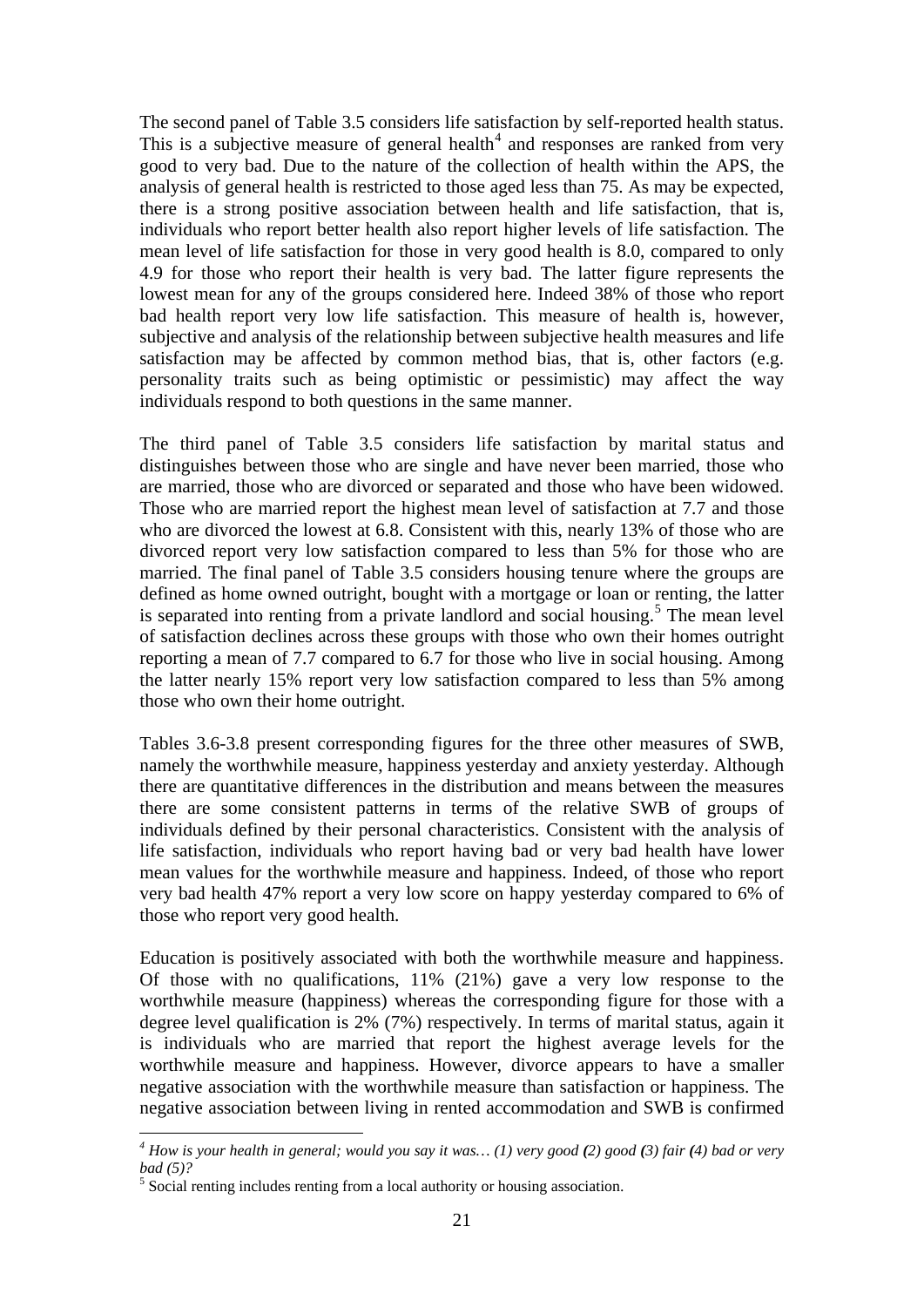for both the worthwhile measure and happiness and social housing has the largest impact.

|                                      |                 |      | <b>Things in Life are Worthwhile</b> |             |             |      |
|--------------------------------------|-----------------|------|--------------------------------------|-------------|-------------|------|
|                                      | <b>Very low</b> | Low  | <b>Medium</b>                        | <b>High</b> | <b>Mean</b> | N    |
| <b>Education</b>                     |                 |      |                                      |             |             |      |
| Degree or equivalent                 | 2.4             | 11.7 | 51.3                                 | 34.6        | 7.9         | 1267 |
| Other higher education               | 5.0             | 17.7 | 47.9                                 | 29.4        | 7.6         | 639  |
| A-level or equivalent                | 4.7             | 15.1 | 50.8                                 | 29.5        | 7.6         | 1319 |
| GCSE grades $A^*$ -C or equivalent   | 5.7             | 18.1 | 46.9                                 | 29.3        | 7.5         | 1433 |
| Other qualifications                 | 8.8             | 20.9 | 38.1                                 | 32.3        | 7.3         | 524  |
| No qualifications                    | 10.9            | 20.6 | 41.7                                 | 26.9        | 7.2         | 642  |
| <b>Self-reported Health</b>          |                 |      |                                      |             |             |      |
| Very Good                            | 2.4             | 11.5 | 45.1                                 | 41.0        | 8.1         | 2834 |
| Good                                 | 3.2             | 15.1 | 52.6                                 | 29.1        | 7.7         | 2947 |
| Fair                                 | 7.6             | 21.7 | 45.1                                 | 25.6        | 7.3         | 1552 |
| <b>Bad</b>                           | 20.2            | 26.4 | 34.4                                 | 19.1        | 6.4         | 545  |
| Very Bad                             | 30.1            | 27.0 | 16.1                                 | 26.8        | 5.8         | 129  |
| <b>Marital Status</b>                |                 |      |                                      |             |             |      |
| Single (never married)               | 7.4             | 18.7 | 46.8                                 | 27.0        | 7.4         | 2086 |
| Married                              | 2.6             | 11.7 | 47.1                                 | 38.6        | 8.0         | 4718 |
| Divorced                             | 7.8             | 20.7 | 43.5                                 | 28.0        | 7.3         | 1326 |
| Widowed                              | 6.5             | 18.3 | 40.9                                 | 34.3        | 7.6         | 955  |
| <b>Housing Tenure</b>                |                 |      |                                      |             |             |      |
| Owned outright                       | 3.1             | 12.6 | 46.2                                 | 38.1        | 8.0         | 3725 |
| Being bought with a mortgage or loan | 3.0             | 12.3 | 52.0                                 | 32.7        | 7.8         | 2888 |
| Private landlord                     | 7.4             | 22.2 | 41.2                                 | 29.3        | 7.4         | 1089 |
| Social housing                       | 11.8            | 23.0 | 37.9                                 | 27.3        | 7.1         | 1352 |

## **Table 3.6 Variations in the Worthwhile Measure by Other Personal Characteristics**

Notes: The sample is restricted to individuals aged over 16 who are resident in Wales. The data are weighted but an unweighted sample size N is also reported. The analysis of qualifications is restricted to those of working age and the analysis of health is restricted to those aged less than 75. The definition of marriage includes civil partnerships and divorced includes dissolved civil partnerships.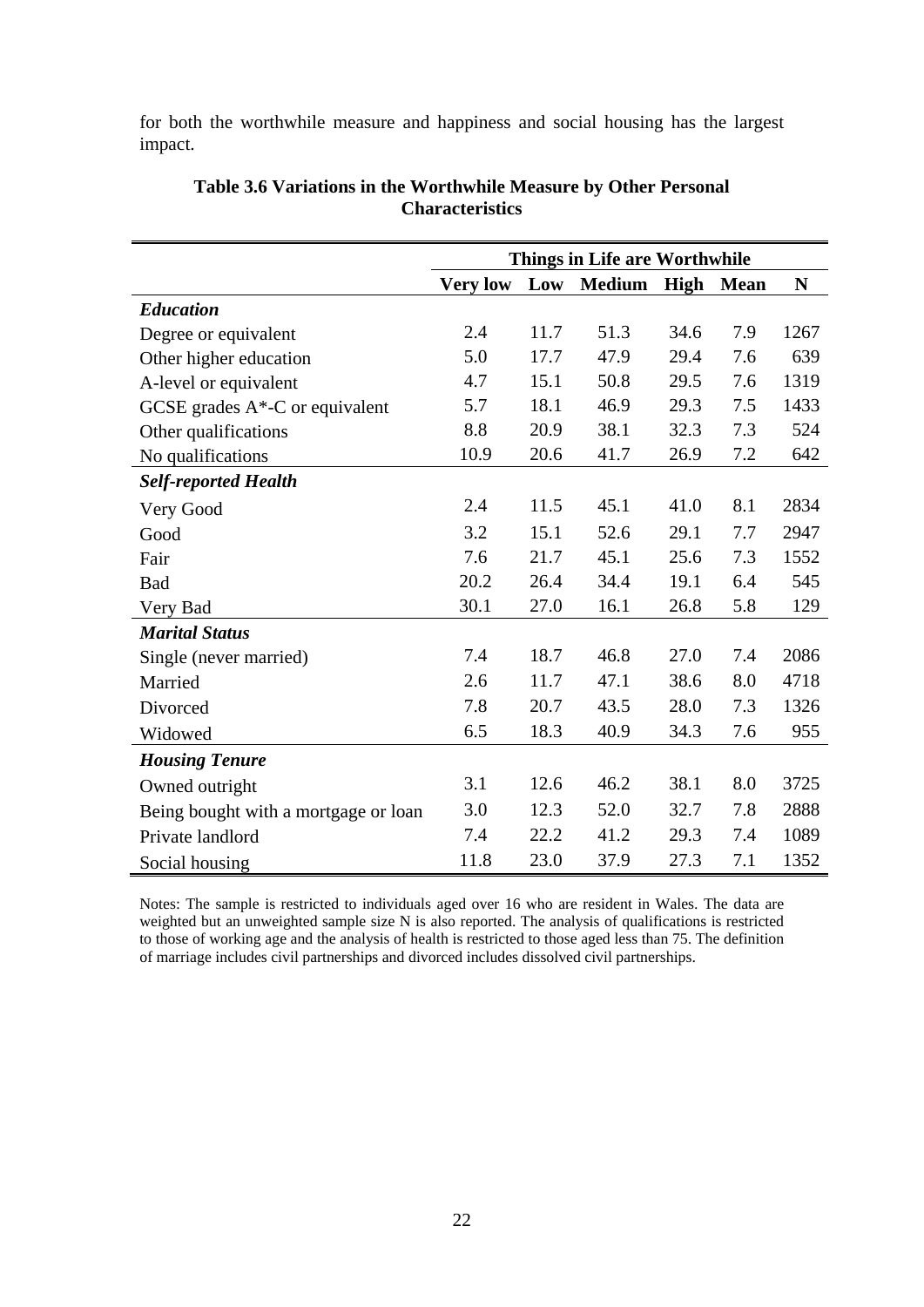|                                      |                 |      | <b>Happy Yesterday</b> |      |             |      |
|--------------------------------------|-----------------|------|------------------------|------|-------------|------|
|                                      | <b>Very low</b> | Low  | <b>Medium</b>          | High | <b>Mean</b> | N    |
| <b>Education</b>                     |                 |      |                        |      |             |      |
| Degree or equivalent                 | 6.5             | 16.8 | 44.5                   | 32.3 | 7.5         | 1268 |
| Other higher education               | 14.2            | 17.5 | 38.7                   | 29.7 | 7.1         | 638  |
| A-level or equivalent                | 11.9            | 16.7 | 40.5                   | 31.0 | 7.2         | 1314 |
| GCSE grades $A^*$ -C or equivalent   | 12.8            | 16.0 | 38.4                   | 32.9 | 7.3         | 1436 |
| Other qualifications                 | 12.7            | 20.1 | 34.1                   | 33.1 | 7.2         | 526  |
| No qualifications                    | 21.0            | 19.5 | 31.6                   | 27.9 | 6.6         | 648  |
| <b>Self-reported Health</b>          |                 |      |                        |      |             |      |
| Very Good                            | 6.0             | 13.0 | 38.2                   | 42.9 | 7.9         | 2833 |
| Good                                 | 9.0             | 18.1 | 43.5                   | 29.4 | 7.3         | 2952 |
| Fair                                 | 17.9            | 19.8 | 35.6                   | 26.7 | 6.8         | 1554 |
| <b>Bad</b>                           | 32.6            | 21.7 | 27.9                   | 17.8 | 5.7         | 554  |
| Very Bad                             | 47.1            | 17.4 | 18.8                   | 16.7 | 5.0         | 134  |
| <b>Marital Status</b>                |                 |      |                        |      |             |      |
| Single (never married)               | 12.8            | 17.0 | 39.0                   | 31.2 | 7.2         | 2090 |
| Married                              | 8.5             | 14.6 | 38.9                   | 38.0 | 7.6         | 4729 |
| Divorced                             | 16.4            | 20.3 | 36.0                   | 27.3 | 6.9         | 1330 |
| Widowed                              | 13.1            | 20.3 | 33.1                   | 33.5 | 7.1         | 970  |
| <b>Housing Tenure</b>                |                 |      |                        |      |             |      |
| Owned outright                       | 7.6             | 15.4 | 38.2                   | 38.8 | 7.7         | 3737 |
| Being bought with a mortgage or loan | 8.1             | 16.2 | 43.0                   | 32.8 | 7.5         | 2891 |
| Private landlord                     | 14.1            | 18.8 | 36.0                   | 31.1 | 7.1         | 1091 |
| Social housing                       | 23.1            | 17.8 | 29.5                   | 29.7 | 6.6         | 1369 |

### **Table 3.7. Variations in Happiness by Other Personal Characteristics**

Notes: The sample is restricted to individuals aged over 16 who are resident in Wales. The data are weighted but an unweighted sample size N is also reported. The analysis of qualifications is restricted to those of working age and the analysis of health is restricted to those aged less than 75. The definition of marriage includes civil partnerships and divorced includes dissolved civil partnerships.

The interpretation of reporting levels of anxiety yesterday (Table 3.8) differs slightly since it is negatively correlated with SWB. In most cases, however, similar conclusions can be drawn to the discussion above. For example, anxiety generally decreases with educational attainment, good health and living in owner occupied housing. The relationship with marital status is less consistent, while those divorced report the highest levels of anxiety, married individuals do not report lower levels of anxiety than single individuals.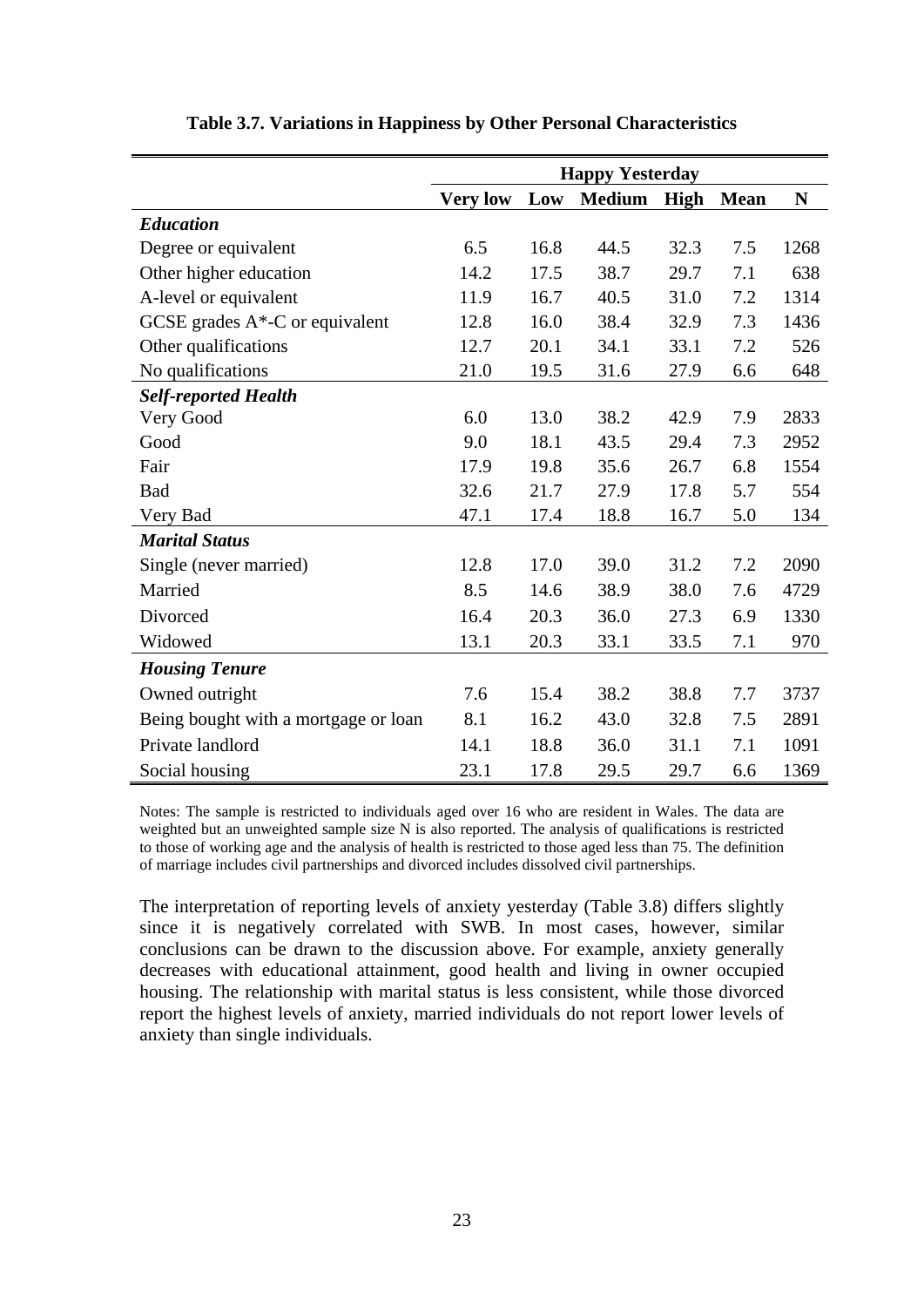|                                      |           |      | <b>Anxious yesterday</b> |      |             |      |
|--------------------------------------|-----------|------|--------------------------|------|-------------|------|
|                                      | Very high | High | <b>Medium</b>            | Low  | <b>Mean</b> | N    |
| <b>Education</b>                     |           |      |                          |      |             |      |
| Degree or equivalent                 | 18.1      | 19.4 | 27.6                     | 34.9 | 3.0         | 1267 |
| Other higher education               | 23.6      | 16.5 | 22.6                     | 37.4 | 3.2         | 638  |
| A-level or equivalent                | 20.8      | 18.8 | 21.3                     | 39.1 | 3.0         | 1314 |
| GCSE grades $A^*$ -C or equivalent   | 23.1      | 18.6 | 20.2                     | 38.1 | 3.2         | 1436 |
| Other qualifications                 | 25.5      | 20.9 | 21.0                     | 32.7 | 3.5         | 526  |
| No qualifications                    | 28.0      | 18.3 | 20.9                     | 32.8 | 3.7         | 644  |
| <b>Self-reported Health</b>          |           |      |                          |      |             |      |
| Very Good                            | 13.9      | 17.0 | 23.2                     | 45.9 | 2.5         | 2834 |
| Good                                 | 22.1      | 18.4 | 23.7                     | 35.9 | 3.2         | 2949 |
| Fair                                 | 30.4      | 20.5 | 20.3                     | 28.9 | 3.8         | 1552 |
| <b>Bad</b>                           | 43.7      | 22.1 | 13.2                     | 21.1 | 5.0         | 552  |
| Very Bad                             | 63.5      | 8.9  | 13.0                     | 14.7 | 6.1         | 134  |
| <b>Marital Status</b>                |           |      |                          |      |             |      |
| Single (never married)               | 20.9      | 18.1 | 22.7                     | 38.2 | 3.0         | 2087 |
| Married                              | 21.5      | 18.2 | 22.0                     | 38.3 | 3.1         | 4730 |
| Divorced                             | 26.8      | 18.9 | 19.9                     | 34.4 | 3.5         | 1329 |
| Widowed                              | 23.2      | 17.8 | 21.0                     | 38.1 | 3.2         | 962  |
| <b>Housing Tenure</b>                |           |      |                          |      |             |      |
| Owned outright                       | 20.6      | 16.0 | 22.8                     | 40.6 | 2.9         | 3735 |
| Being bought with a mortgage or loan | 21.0      | 17.6 | 22.9                     | 38.5 | 3.0         | 2891 |
| Private landlord                     | 22.0      | 22.5 | 21.7                     | 33.8 | 3.2         | 1089 |
| Social housing                       | 28.1      | 19.5 | 17.5                     | 34.9 | 3.6         | 1362 |

### **Table 3.8. Variations in Anxiety by Other Personal Characteristics**

Notes: The sample is restricted to individuals aged over 16 who are resident in Wales. The data are weighted but an unweighted sample size N is also reported. The analysis of qualifications is restricted to those of working age and the analysis of health is restricted to those aged less than 75. The definition of marriage includes civil partnerships and divorced includes dissolved civil partnerships.

Table 3.9 presents life satisfaction by labour market status and separates individuals into those who are full-time employees, part-time employees, self-employed, ILO unemployed and economically inactive. Within the inactive group individuals are further separated on the reason for inactivity – student, looking after family or home, temporarily or long-term sick or disabled, retired from paid work and other.

The distribution and mean levels of satisfaction reported by full and part-time employees are broadly similar. Those in self-employment are slightly more likely to report high levels of satisfaction than employees. Consistent with analysis at the UK level (ONS, 2012) unemployment is associated with lower levels of satisfaction. Nearly 20% of those who are unemployed report very low levels of satisfaction compared to 4% among full-time employees. This is unsurprising since, by definition, individuals who are unemployed are not in their desired state which is employment.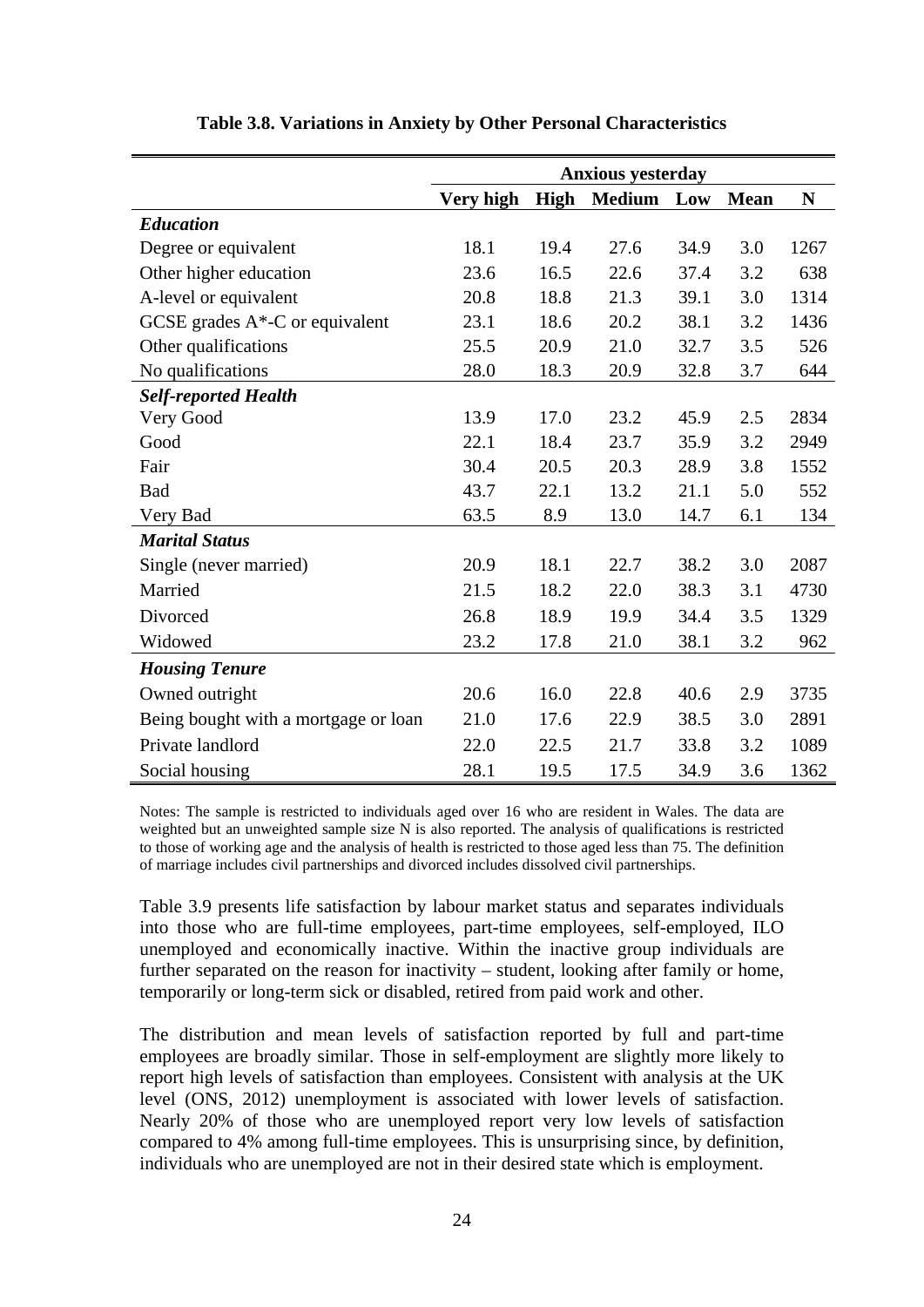|                                         | <b>Life Satisfaction</b> |      |                 |                          |             |      |  |  |
|-----------------------------------------|--------------------------|------|-----------------|--------------------------|-------------|------|--|--|
|                                         | <b>Very low</b>          | Low  | <b>Medium</b>   | High                     | <b>Mean</b> | N    |  |  |
| Full-time employee                      | 4.1                      | 14.6 | 54.6            | 26.7                     | 7.6         | 2537 |  |  |
| Part-time employee                      | 5.6                      | 17.1 | 50.2            | 27.2                     | 7.5         | 1223 |  |  |
| Self-employment                         | 3.2                      | 16.6 | 50.6            | 29.6                     | 7.7         | 665  |  |  |
| Unemployment                            | 19.5                     | 24.5 | 37.4            | 18.6                     | 6.5         | 384  |  |  |
| $Inactive - student$                    | $\overline{\phantom{a}}$ | -    | $\qquad \qquad$ | $\overline{\phantom{a}}$ | 7.9         | 114  |  |  |
| Inactive – looking after family or home | 8.3                      | 21.8 | 40.0            | 30.0                     | 7.4         | 480  |  |  |
| Inactive – short or long-term disabled  | 23.9                     | 34.2 | 28.4            | 13.4                     | 5.9         | 726  |  |  |
| Inactive – retired                      | 6.3                      | 14.8 | 44.4            | 34.6                     | 7.7         | 2819 |  |  |
| Inactive $-$ other                      | 5.4                      | 18.0 | 44.0            | 32.7                     | 7.6         | 172  |  |  |

## **Table 3.9 Variations in Life Satisfaction by Labour Market Status**

Notes: The sample is restricted to individuals aged over 16 who are resident in Wales. The data are weighted but an unweighted sample size N is also reported for each category. The sample size for inactive - student is not sufficient for analysis of the distribution of responses.

Analysis at the UK level (ONS, 2012) also finds that the duration of unemployment is negatively associated with life satisfaction or, that the long-term unemployed report particularly low SWB. On average those who are economically inactive report a higher level of satisfaction than the unemployed. However, there is substantial variation in satisfaction reported within the inactive group. It is those who are inactive due to a short or long-term health problem or disability that report the lowest mean level of satisfaction at 5.9. Among this group 24% report their life satisfaction as very low and only 13% report high levels of satisfaction.<sup> $\delta$ </sup> The mean levels of satisfaction are more similar across the other reasons for inactivity consistent with individuals, at least in part, choosing to be in these states.

Tables 3.10-3.12 present corresponding figures for the three other measures of SWB. Consistent with the analysis of satisfaction it is the inactive – short or long-term disabled that have the lowest mean rating for the worthwhile measure (6.5) and happy yesterday (6.0) and this is followed by those who are unemployed where the average is 6.8 for both measures. The inactive – short or long-term disabled also report high levels of anxiety yesterday with 43% of this group reporting very high levels. In contrast to the other measures of SWB, the mean levels of anxiety among the unemployed is only slightly above the other inactive groups. Individuals who are classed as inactive – students report relatively high levels of anxiety with an overall mean of 4.0 and 32% in the very high category.

It should be noted that this analysis considers the association between SWB and a range of personal characteristics treating each in isolation. Since these personal characteristics are likely to be correlated (for example, there is a well established positive correlation between education and health) it is important to consider multiple characteristics simultaneously in a multivariate framework. This facilitates the

1

<span id="page-26-0"></span><sup>&</sup>lt;sup>6</sup> The sample is not sufficient to perform separate analysis of the short and long-term sick or disabled. However, UK-wide analysis (ONS, 2012) finds no difference in the mean levels of satisfaction between those inactive due to temporary or long-term sickness.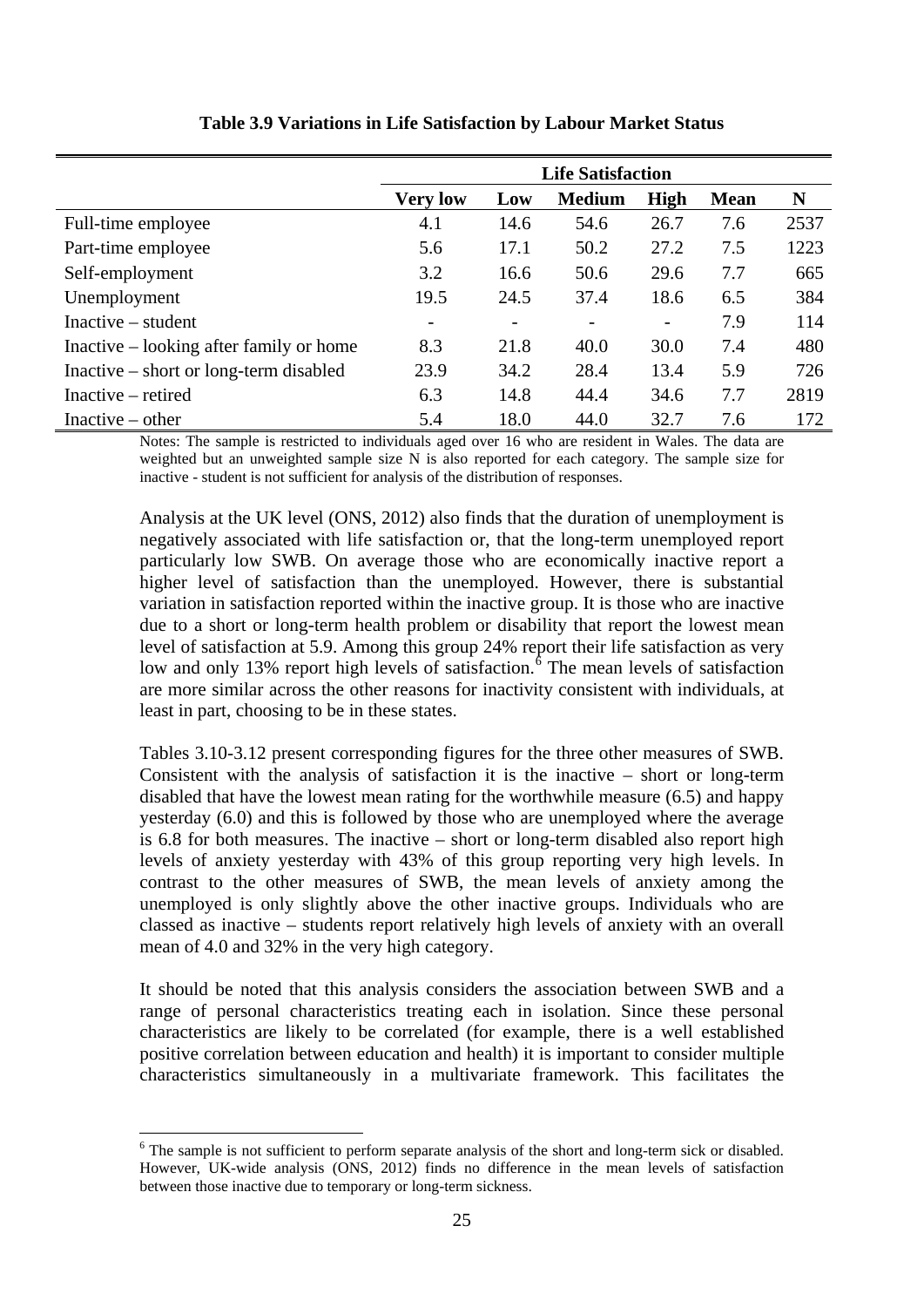examination of a given characteristic holding other observable characteristics constant.

|                                         | Things in Life are Worthwhile |      |               |      |             |      |  |  |
|-----------------------------------------|-------------------------------|------|---------------|------|-------------|------|--|--|
|                                         | <b>Very low</b>               | Low  | <b>Medium</b> | High | <b>Mean</b> | N    |  |  |
| Full-time employee                      | 2.2                           | 14.0 | 52.4          | 31.4 | 7.8         | 2534 |  |  |
| Part-time employee                      | 3.3                           | 15.1 | 49.1          | 32.5 | 7.8         | 1223 |  |  |
| Self-employment                         | 2.6                           | 11.5 | 46.2          | 39.7 | 8.0         | 663  |  |  |
| Unemployment                            | 14.3                          | 24.0 | 37.7          | 24.0 | 6.8         | 382  |  |  |
| $Inactive-student$                      |                               |      |               | -    | 7.4         | 114  |  |  |
| Inactive – looking after family or home | 6.1                           | 14.1 | 42.2          | 37.7 | 7.8         | 479  |  |  |
| Inactive – short or long-term disabled  | 18.4                          | 26.3 | 33.6          | 21.8 | 6.5         | 721  |  |  |
| Inactive – retired                      | 4.7                           | 14.0 | 42.2          | 39.1 | 7.9         | 2795 |  |  |
| Inactive $-$ other                      |                               |      |               |      | 7.8         | 170  |  |  |

| Table 3.10. Variations in the Worthwhile Measure by Labour Market Status |  |  |  |  |  |  |  |  |  |  |  |  |  |
|--------------------------------------------------------------------------|--|--|--|--|--|--|--|--|--|--|--|--|--|
|--------------------------------------------------------------------------|--|--|--|--|--|--|--|--|--|--|--|--|--|

Notes: The sample is restricted to individuals aged over 16 who are resident in Wales. The data are weighted but an unweighted sample size N is also reported for each category. The sample sizes for inactive - student and inactive – other are not sufficient for analysis of the distribution of responses.

|                                         |                          |                 | <b>Happy Yesterday</b> |      |             |      |
|-----------------------------------------|--------------------------|-----------------|------------------------|------|-------------|------|
|                                         | <b>Very low</b>          | Low             | <b>Medium</b>          | High | <b>Mean</b> | N    |
| Full-time employee                      | 8.2                      | 16.5            | 42.0                   | 33.3 | 7.5         | 2534 |
| Part-time employee                      | 9.4                      | 17.8            | 41.8                   | 31.1 | 7.4         | 1224 |
| Self-employment                         | 9.7                      | 15.8            | 41.8                   | 32.7 | 7.4         | 664  |
| Unemployment                            | 18.7                     | 17.4            | 33.9                   | 30.0 | 6.8         | 383  |
| $Inactive - student$                    | $\overline{\phantom{m}}$ | $\qquad \qquad$ | -                      | -    | 7.3         | 114  |
| Inactive – looking after family or home | 13.2                     | 15.4            | 33.8                   | 37.6 | 7.3         | 479  |
| Inactive – short or long-term disabled  | 29.4                     | 21.8            | 27.8                   | 20.9 | 6.0         | 727  |
| Inactive – retired                      | 9.0                      | 15.0            | 34.8                   | 41.2 | 7.7         | 2818 |
| Inactive $-$ other                      | 12.4                     | 14.6            | 30.7                   | 42.3 | 7.4         | 172  |

### **Table 3.11. Variations in Happiness by Labour Market Status**

Notes: The sample is restricted to individuals aged over 16 who are resident in Wales. The data are weighted but an unweighted sample size N is also reported for each category. The sample size for inactive - student is not sufficient for analysis of the distribution of responses.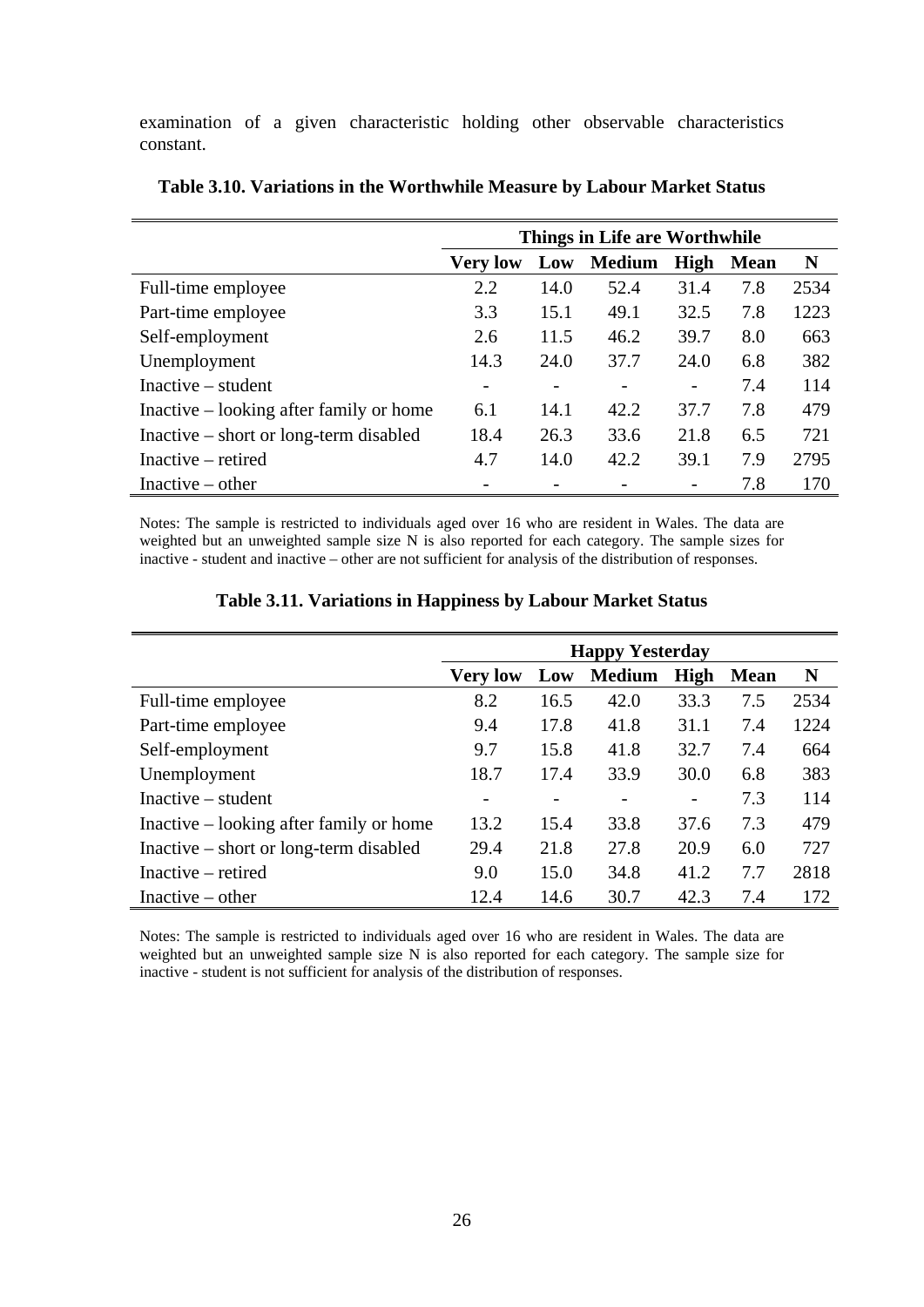|                                         |           |      | <b>Anxious yesterday</b> |      |             |      |
|-----------------------------------------|-----------|------|--------------------------|------|-------------|------|
|                                         | Very high | High | <b>Medium</b>            | Low  | <b>Mean</b> | N    |
| Full-time employee                      | 17.0      | 18.8 | 25.3                     | 38.9 | 2.8         | 2533 |
| Part-time employee                      | 22.6      | 18.7 | 20.6                     | 38.1 | 3.1         | 1224 |
| Self-employment                         | 18.3      | 17.9 | 26.0                     | 37.9 | 2.9         | 661  |
| Unemployment                            | 23.7      | 16.8 | 23.3                     | 36.2 | 3.3         | 382  |
| Inactive – student                      | 32.1      | 24.7 | 13.2                     | 30.0 | 4.0         | 114  |
| Inactive – looking after family or home | 22.0      | 19.2 | 20.6                     | 38.1 | 3.2         | 479  |
| Inactive – short or long-term disabled  | 42.7      | 20.1 | 13.5                     | 23.8 | 4.7         | 724  |
| Inactive –retired                       | 21.4      | 16.4 | 20.2                     | 42.0 | 3.0         | 2815 |
| Inactive – other                        | 25.9      | 13.2 | 23.9                     | 37.0 | 3.1         | 172  |

### **Table 3.12. Variations in Anxiety by Labour Market Status**

Notes: The sample is restricted to individuals aged over 16 who are resident in Wales. The data are weighted but an unweighted sample size N is also reported for each category.

### **3.3. Area of Residence**

This sub-section considers different spatial dimensions of the four measures of SWB for Wales. The results are based on weighted data taken from the APS and three different 'geographies' are considered: the 22 local government Unitary Authorities (UAs); urban versus rural classifications; and LSOAs allocated to different quartiles of the WIMD.

For each of the 22 Welsh UAs, Tables 3.13 to 3.16 show the reported distribution of SWB in Wales for each of the ONS measures. Table 3.13 report the results for life satisfaction, Table 3.14 for the worthwhile measure, Table 3.15 for happiness and Table 3.16 for anxiety. Intra-regional variations in SWB tend to be significantly larger than corresponding inter-regional variations for each of the measures of SWB. Thus while ONS (2012) indicates that the inter-regional variation in mean ratings of life satisfaction ranged from a low of 7.2 in West Midlands to a high of 7.6 in Northern Ireland, within Wales the variation in life satisfaction is significantly larger and ranges from a low of 7.1 in Blaenau Gwent, Merthyr and Torfaen to a high of 7.8 for the Isle of Anglesey.

UAs in Wales reporting the highest proportion of individuals with 'low' or 'very low' levels of life satisfaction (Table 3.13) are Blaenau Gwent (34.4%), Torfaen (33%), Merthyr (32%), and Rhondda Cynon Taff (31.1%), while the UA with the lowest proportion of individuals reporting outcomes in the 'low' or 'very low' categories is Cardiff (18.9%). UAs in Wales with average levels of life satisfaction above the All Wales average (7.4) are the Isle of Anglesey (7.8); Pembrokeshire (7.7); Cardiff, Ceredigion, Flintshire, Monmouthshire, and Powys (7.6); and Bridgend, Denbighshire, Vale of Glamorgan, and Wrexham (7.5). By way of contrast, those UAs in Wales with average levels of life satisfaction below the All Wales average are Blaenau Gwent, Merthyr, and Torfaen (7.1); Neath and Port Talbot, and Swansea (7.2); and Caerphilly, Carmarthenshire, Conwy, and Rhondda Cynon Taff (7.3). Life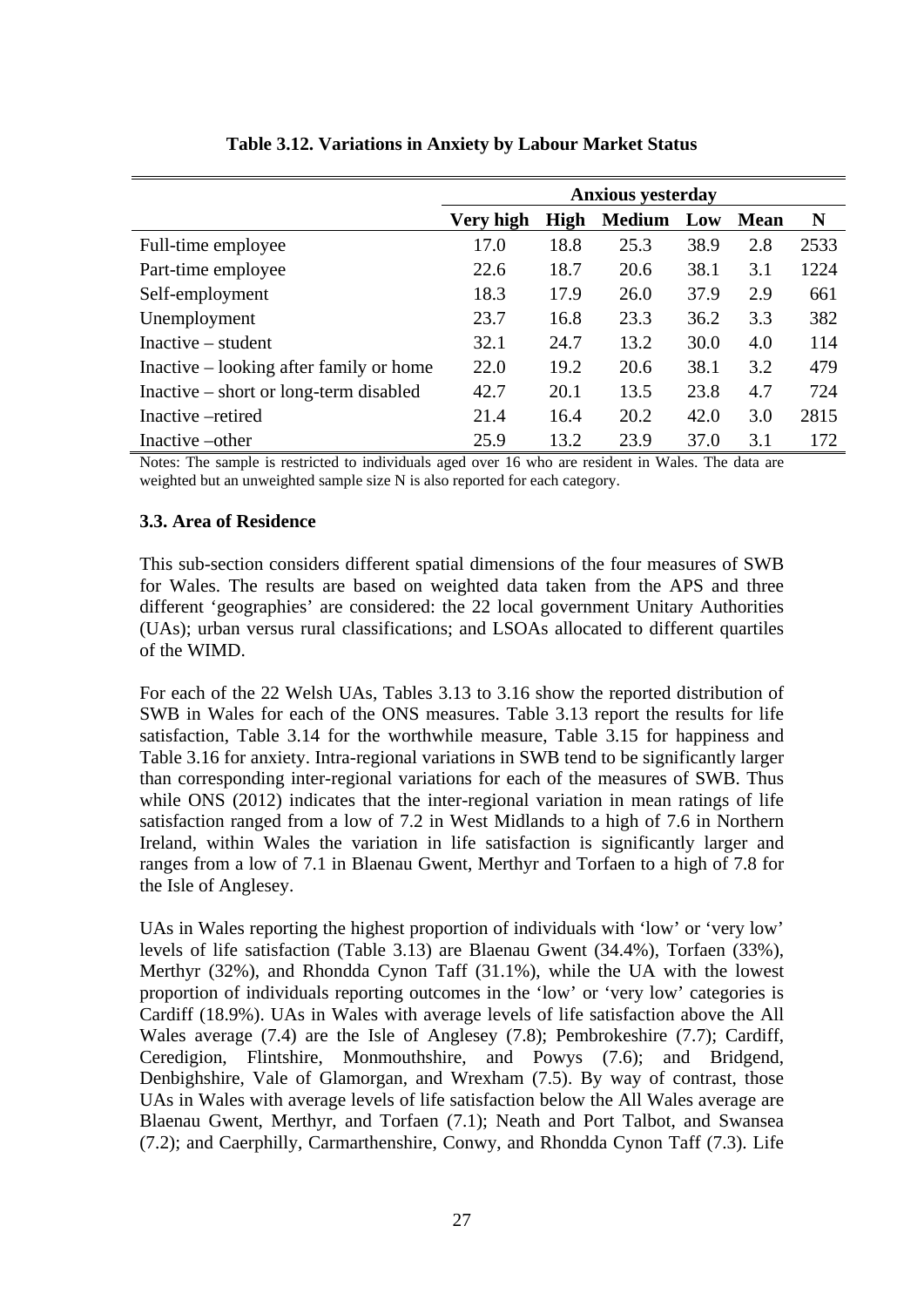satisfaction therefore tends to be lower in the South Wales Valleys, which will also be shown to be the case below for the other measures of SWB.

|                          |                 |      | <b>Life Satisfaction</b> |             |             |             |
|--------------------------|-----------------|------|--------------------------|-------------|-------------|-------------|
|                          | <b>Very low</b> | Low  | <b>Medium</b>            | <b>High</b> | <b>Mean</b> | $\mathbf N$ |
| <b>Blaenau Gwent</b>     | 12.8            | 21.6 | 40.3                     | 25.3        | 7.1         | 285         |
| <b>Bridgend</b>          | 5.6             | 19.6 | 46.0                     | 28.8        | 7.5         | 409         |
| Caerphilly               | 7.9             | 17.9 | 51.5                     | 22.7        | 7.3         | 430         |
| Cardiff                  | 7.2             | 11.7 | 49.5                     | 31.6        | 7.6         | 429         |
| Carmarthenshire          | 6.8             | 20.9 | 47.5                     | 24.8        | 7.3         | 448         |
| Ceredigion               | 3.7             | 17.3 | 50.3                     | 28.8        | 7.6         | 350         |
| Conwy                    | 6.7             | 21.2 | 45.4                     | 26.8        | 7.3         | 426         |
| Denbighshire             | 5.7             | 19.9 | 47.6                     | 26.8        | 7.5         | 454         |
| Flintshire               | 6.9             | 13.6 | 48.9                     | 30.6        | 7.6         | 364         |
| Gwynedd                  | 9.0             | 14.1 | 48.5                     | 28.4        | 7.4         | 470         |
| Isle of Anglesey         | 6.0             | 16.1 | 42.0                     | 35.9        | 7.8         | 352         |
| Merthyr                  | 12.9            | 19.1 | 38.1                     | 29.9        | 7.1         | 316         |
| Monmouthshire            | 4.8             | 15.5 | 49.8                     | 29.9        | 7.6         | 435         |
| <b>Neath Port Talbot</b> | 8.2             | 20.8 | 47.2                     | 23.8        | 7.2         | 416         |
| Newport                  | 6.4             | 17.6 | 49.1                     | 26.9        | 7.4         | 404         |
| Pembrokeshire            | 4.6             | 13.3 | 52.3                     | 29.8        | 7.7         | 478         |
| Powys                    | 5.3             | 15.7 | 48.7                     | 30.3        | 7.6         | 497         |
| Rhondda Cynon Taff       | 8.0             | 23.1 | 41.7                     | 27.3        | 7.3         | 434         |
| Swansea                  | 9.4             | 18.8 | 49.3                     | 22.5        | 7.2         | 464         |
| Torfaen                  | 11.1            | 21.9 | 43.4                     | 23.6        | 7.1         | 461         |
| Vale of Glamorgan        | 7.9             | 14.5 | 49.1                     | 28.6        | 7.5         | 454         |
| Wrexham                  | 5.8             | 19.7 | 42.7                     | 31.9        | 7.5         | 348         |

**Table 3.13. Variations in Life Satisfaction by Unitary Authority** 

Notes: The sample is restricted to individuals aged over 16 who are resident in Wales. The data are weighted but an unweighted sample size N is also reported for each category.

Examining the results for the other longer term measure of wellbeing reported by ONS, the worthwhile measure (Table 3.14), there seems to be clear evidence of a positive association between the average levels SWB reported for both the worthwhile and life satisfaction measures across areas within Wales. For example, Blaenau Gwent, Torfaen, Neath Port Talbot, Carmarthenshire, Swansea and Rhondda Cynon Taff, all of which have mean ratings for life satisfaction below the All Wales average, also have average ratings of the worthwhile measure below the corresponding All Wales average (7.7). Similarly, Bridgend, Denbighshire, Flintshire, Isle of Anglesey, Pembrokeshire and Powys have higher means than the All Wales average for both the life satisfaction and worthwhile measures of wellbeing. It is likely that these two longterm measures of wellbeing are closely connected and share a common set of determinants. However, the data also suggests important differences in the two measures; which is illustrated by the significantly higher incidence of individuals reporting 'high' levels of wellbeing on the worthwhile measure compared to those reporting 'high' levels of wellbeing on the life satisfaction measure. A full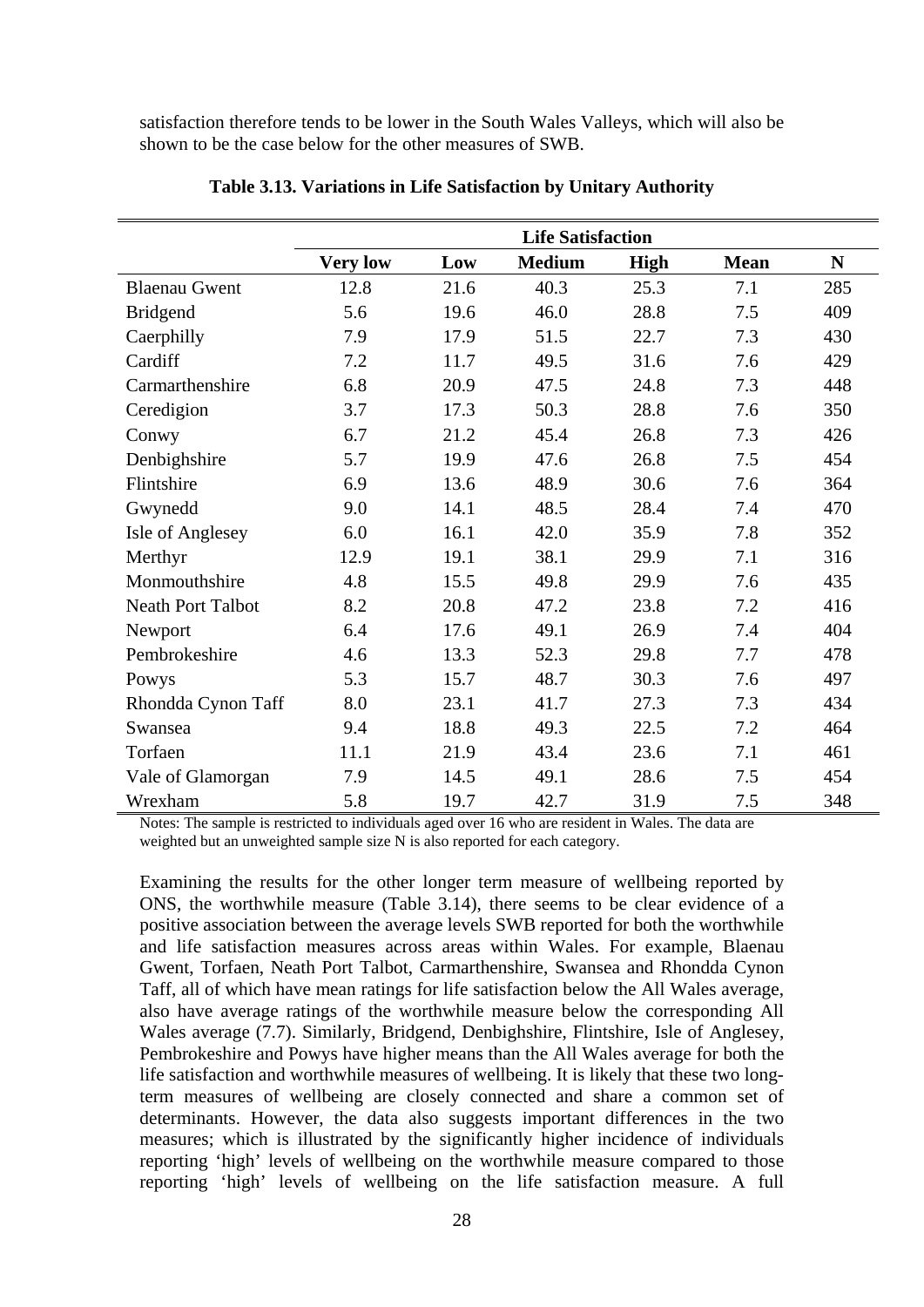explanation of these and other differences in the results reported in this section is only likely to be achieved by using multivariate analysis, which should be capable of shedding light on the key factors determining outcomes on each measure of SWB.

|                      |                 |      | Things in Life are Worthwhile |             |             |             |
|----------------------|-----------------|------|-------------------------------|-------------|-------------|-------------|
|                      | <b>Very low</b> | Low  | <b>Medium</b>                 | <b>High</b> | <b>Mean</b> | $\mathbf N$ |
| <b>Blaenau Gwent</b> | 7.9             | 19.1 | 42.1                          | 30.8        | 7.5         | 284         |
| <b>Bridgend</b>      | 2.6             | 12.7 | 52.7                          | 32.4        | 7.9         | 405         |
| Caerphilly           | 4.8             | 14.9 | 45.6                          | 34.8        | 7.8         | 429         |
| Cardiff              | 5.1             | 14.5 | 45.4                          | 35.1        | 7.8         | 427         |
| Carmarthenshire      | 5.0             | 16.9 | 50.1                          | 28.0        | 7.5         | 444         |
| Ceredigion           | 3.9             | 13.6 | 50.6                          | 31.9        | 7.7         | 351         |
| Conwy                | 5.2             | 14.4 | 43.0                          | 37.4        | 7.8         | 424         |
| Denbighshire         | 4.7             | 16.7 | 43.7                          | 34.9        | 7.8         | 454         |
| Flintshire           | 4.3             | 10.9 | 49.2                          | 35.6        | 7.9         | 361         |
| Gwynedd              | 3.8             | 14.2 | 47.6                          | 34.4        | 7.8         | 471         |
| Isle of Anglesey     | 2.1             | 13.3 | 44.3                          | 40.3        | 8.1         | 347         |
| Merthyr              | 9.2             | 17.7 | 41.4                          | 31.8        | 7.9         | 315         |
| Monmouthshire        | 4.2             | 15.3 | 48.9                          | 31.6        | 7.7         | 435         |
| Neath Port Talbot    | 5.9             | 18.8 | 48.9                          | 26.4        | 7.4         | 415         |
| Newport              | 5.6             | 16.5 | 48.5                          | 29.5        | 7.6         | 401         |
| Pembrokeshire        | 3.4             | 13.4 | 47.8                          | 35.4        | 7.9         | 473         |
| Powys                | 5.0             | 12.4 | 45.3                          | 37.3        | 7.9         | 492         |
| Rhondda Cynon Taff   | 5.7             | 20.8 | 43.4                          | 30.1        | 7.5         | 435         |
| Swansea              | 8.8             | 16.0 | 43.8                          | 31.3        | 7.5         | 462         |
| Torfaen              | 6.8             | 19.7 | 43.9                          | 29.7        | 7.4         | 461         |
| Vale of Glamorgan    | 4.5             | 15.7 | 46.4                          | 33.4        | 7.7         | 454         |
| Wrexham              | 4.6             | 18.6 | 40.2                          | 36.6        | 7.7         | 345         |

**Table 3.14. Variations in the Worthwhile Measure by Unitary Authority** 

Notes: The sample is restricted to individuals aged over 16 who are resident in Wales. The data are weighted but an unweighted sample size N is also reported for each category.

Interestingly a higher proportion of individuals in UAs in Wales report extreme values of the two shorter term measures of wellbeing, happiness and anxiety reported in Tables 3.15 and 3.16. For example, the incidence of individuals in Wales reporting 'very low' outcomes for the happiness measure of SWB is 11.3%, but individuals living in Merthyr (17.3%), Torfaen (16.6%), Blaenau Gwent (16.6%) Rhondda Cynon Taff (15.9%), Swansea (14.4%) and Caerphilly (14.4%) report the highest incidences of 'very low' outcomes for this measure. Similarly, the incidence of individuals reporting 'very high' levels of anxiety is 22.2% in Wales, and the highest incidences of severe anxiety is reported in Merthyr (33.1%) and Blaenau Gwent (28.8%). Mean levels of happiness are highest for the Isle of Anglesey (7.8); Flintshire, Monmouthshire, Pembrokeshire and Powys (7.7); and lowest for Torfaen (6.9) and Blaenau Gwent, Carmarthenshire, Merthyr, and Swansea (7.0). Similar patterns of SWB are reported for the anxiety measure and there seems to be a reasonably strong correlation between the short and long-term measures of SWB reported for UAs in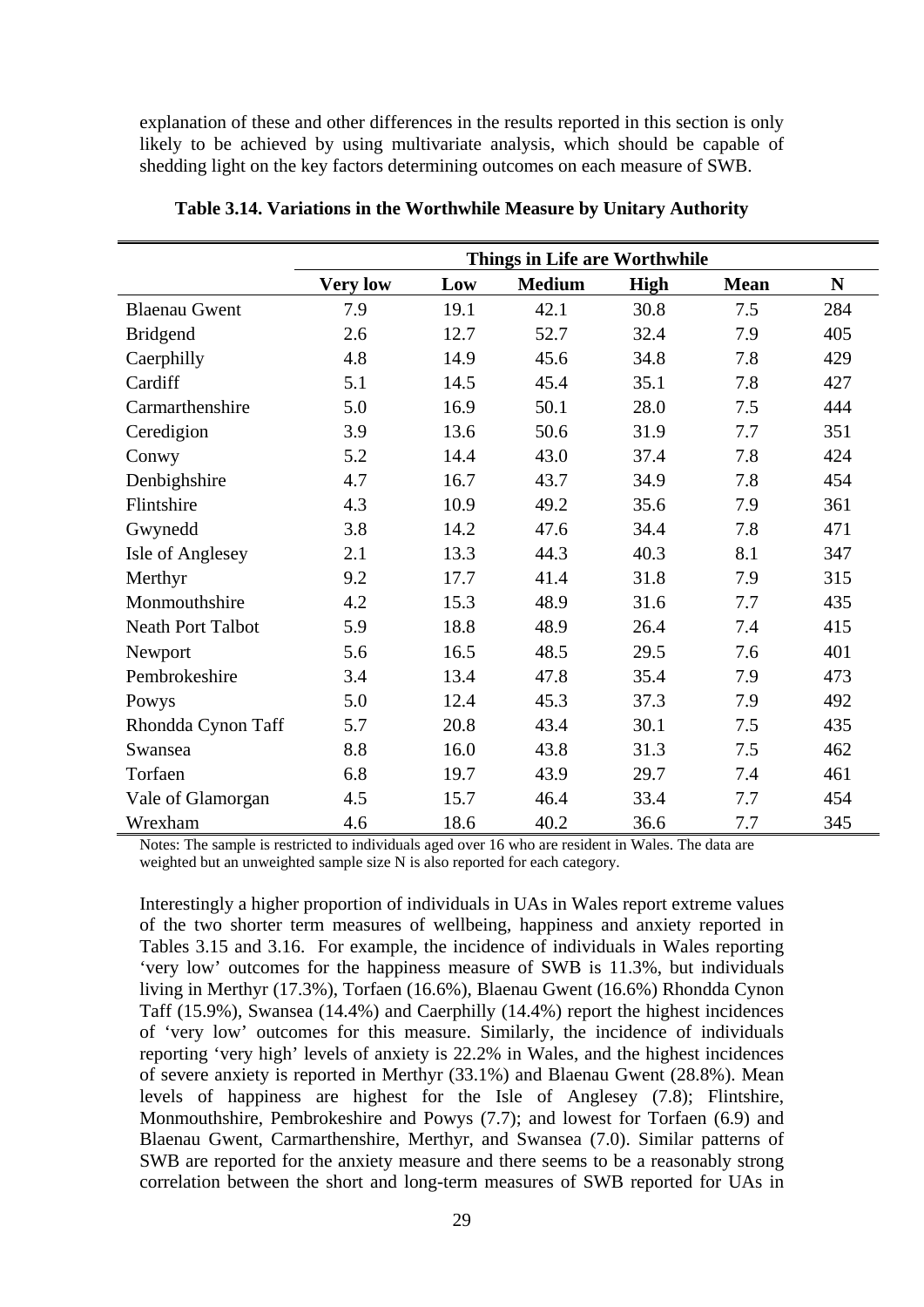Wales. Thus a lower concentration low levels of life satisfaction, the worthwhile measure and happiness all tend to be related to high levels of anxiety, which suggests they share common characteristics that in turn determine the individual wellbeing measures.

|                          |                 |      | <b>Happy Yesterday</b> |             |             |             |
|--------------------------|-----------------|------|------------------------|-------------|-------------|-------------|
|                          | <b>Very low</b> | Low  | <b>Medium</b>          | <b>High</b> | <b>Mean</b> | $\mathbf N$ |
| <b>Blaenau Gwent</b>     | 16.6            | 19.1 | 28.8                   | 35.6        | 7.0         | 285         |
| <b>Bridgend</b>          | 9.6             | 15.7 | 41.2                   | 33.5        | 7.4         | 409         |
| Caerphilly               | 14.4            | 17.0 | 35.5                   | 33.1        | 7.1         | 429         |
| Cardiff                  | 10.9            | 14.4 | 37.9                   | 36.8        | 7.5         | 428         |
| Carmarthenshire          | 11.8            | 19.2 | 42.3                   | 26.8        | 7.0         | 448         |
| Ceredigion               | 7.6             | 17.1 | 41.5                   | 33.8        | 7.5         | 348         |
| Conwy                    | 8.5             | 17.1 | 42.9                   | 31.5        | 7.4         | 426         |
| Denbighshire             | 9.1             | 18.0 | 38.7                   | 34.2        | 7.4         | 455         |
| Flintshire               | 7.7             | 12.7 | 42.1                   | 37.5        | 7.7         | 364         |
| Gwynedd                  | 10.2            | 14.7 | 42.8                   | 32.4        | 7.4         | 471         |
| <b>Isle of Anglesey</b>  | 7.2             | 12.0 | 39.0                   | 41.8        | 7.8         | 352         |
| Merthyr                  | 17.3            | 18.1 | 30.5                   | 34.1        | 7.0         | 315         |
| Monmouthshire            | 6.9             | 18.8 | 36.9                   | 37.5        | 7.7         | 434         |
| <b>Neath Port Talbot</b> | 11.7            | 20.8 | 37.6                   | 30.0        | 7.1         | 417         |
| Newport                  | 12.3            | 15.7 | 34.9                   | 37.1        | 7.3         | 404         |
| Pembrokeshire            | 7.7             | 15.3 | 42.0                   | 35.0        | 7.6         | 476         |
| Powys                    | 7.1             | 16.9 | 38.0                   | 38.0        | 7.7         | 496         |
| Rhondda Cynon Taff       | 15.9            | 16.2 | 34.9                   | 33.1        | 7.1         | 436         |
| Swansea                  | 14.6            | 19.1 | 35.7                   | 30.5        | 7.0         | 463         |
| Torfaen                  | 16.6            | 17.2 | 39.1                   | 27.1        | 6.9         | 460         |
| Vale of Glamorgan        | 8.5             | 17.9 | 39.2                   | 34.3        | 7.5         | 455         |
| Wrexham                  | 11.9            | 15.6 | 34.6                   | 37.9        | 7.4         | 348         |

**Table 3.15. Variations in Happiness by Unitary Authority** 

Notes: The sample is restricted to individuals aged over 16 who are resident in Wales. The data are weighted but an unweighted sample size N is also reported for each category.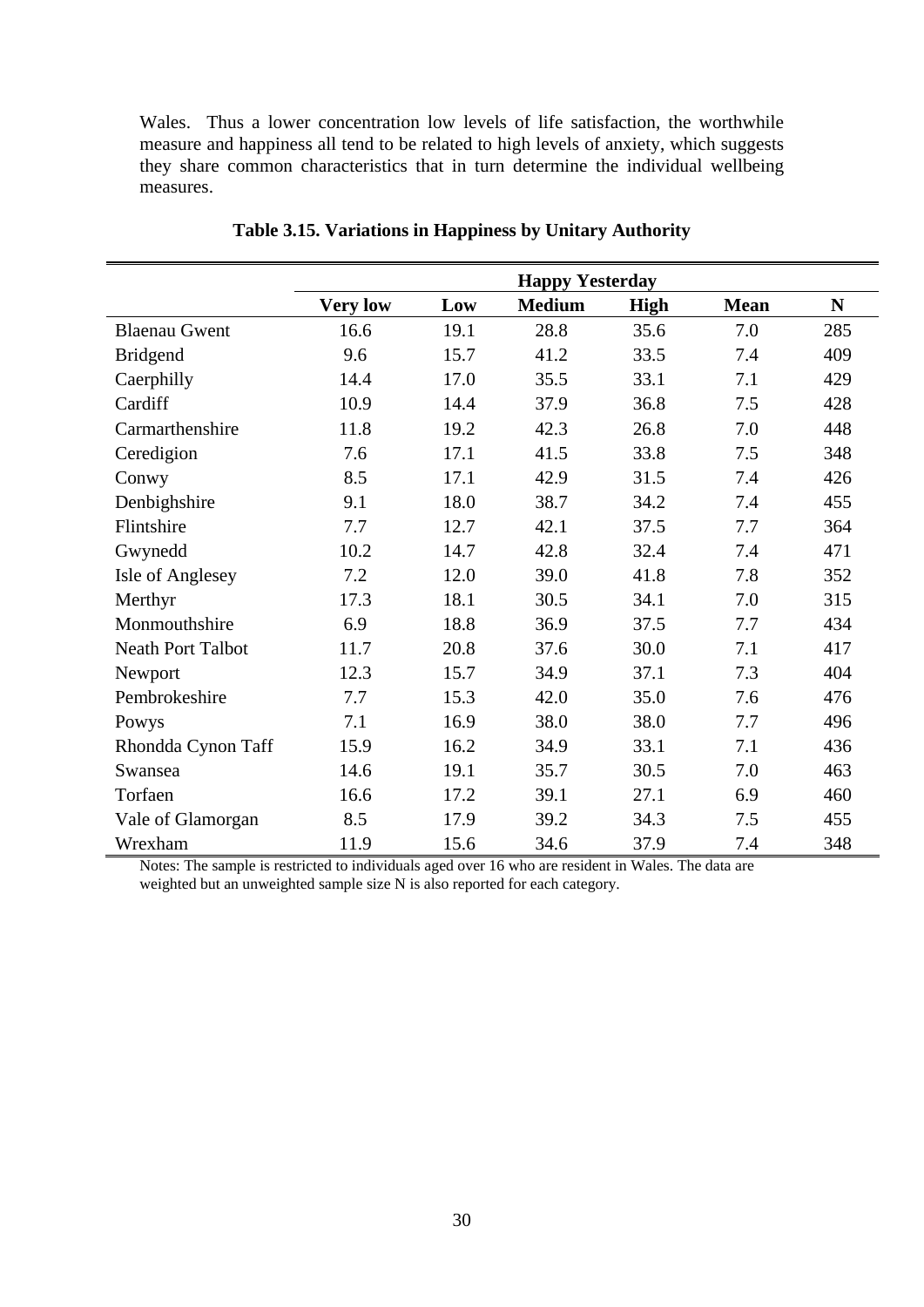|                              |                  |             | <b>Anxious Yesterday</b> |      |             |           |
|------------------------------|------------------|-------------|--------------------------|------|-------------|-----------|
|                              | <b>Very High</b> | <b>High</b> | <b>Medium</b>            | Low  | <b>Mean</b> | ${\bf N}$ |
| <b>Blaenau Gwent</b>         | 28.8             | 17.4        | 21.1                     | 32.7 | 3.6         | 285       |
| <b>Bridgend</b>              | 22.6             | 13.9        | 18.6                     | 45.0 | 2.9         | 409       |
| Caerphilly                   | 24.4             | 19.6        | 22.5                     | 33.6 | 3.4         | 428       |
| Cardiff                      | 20.3             | 20.3        | 22.7                     | 36.7 | 3.1         | 428       |
| Carmarthenshire              | 22.0             | 19.9        | 23.6                     | 34.4 | 3.2         | 448       |
| Ceredigion                   | 18.1             | 16.1        | 27.8                     | 38.1 | 2.9         | 349       |
| Conwy                        | 19.5             | 20.1        | 28.3                     | 32.1 | 3.2         | 426       |
| Denbighshire                 | 19.0             | 15.4        | 23.5                     | 42.2 | 2.8         | 455       |
| Flintshire                   | 23.9             | 14.3        | 17.2                     | 44.7 | 2.9         | 362       |
| Gwynedd                      | 20.7             | 15.2        | 26.7                     | 37.3 | 3.0         | 472       |
| Isle of Anglesey             | 16.6             | 14.6        | 22.1                     | 46.6 | 2.6         | 351       |
| Merthyr                      | 33.1             | 16.2        | 18.5                     | 32.3 | 3.9         | 316       |
| Monmouthshire                | 18.0             | 16.7        | 20.0                     | 45.4 | 2.7         | 435       |
| <b>Neath and Port Talbot</b> | 24.2             | 17.9        | 23.8                     | 34.1 | 3.3         | 415       |
| Newport                      | 18.7             | 20.5        | 22.2                     | 38.5 | 3.0         | 401       |
| Pembrokeshire                | 16.7             | 19.5        | 26.7                     | 37.2 | 2.9         | 475       |
| Powys                        | 20.9             | 17.6        | 25.3                     | 36.3 | 3.1         | 496       |
| Rhondda Cynon Taff           | 24.3             | 18.4        | 17.7                     | 39.6 | 3.3         | 433       |
| Swansea                      | 25.8             | 21.0        | 18.9                     | 34.2 | 3.6         | 462       |
| Torfaen                      | 21.4             | 19.4        | 18.5                     | 40.7 | 3.1         | 460       |
| Vale of Glam                 | 24.9             | 19.1        | 18.1                     | 38.0 | 3.2         | 455       |
| Wrexham                      | 23.0             | 16.5        | 21.9                     | 38.6 | 3.1         | 347       |

**Table 3.16. Variations in Anxiety by Unitary Authority** 

Notes: The sample is restricted to individuals aged over 16 who are resident in Wales. The data are weighted but an unweighted sample size N is also reported for each category.

Tables 3.17 to 3.20 consider outcomes on the 4 ONS wellbeing measures across a number of different urban and rural classifications in Wales. The urban/rural indicators used in the analysis are derived from the variable named URINDEW in the APS and are defined as Urban (>10k), Town and Fringe, Village, and Hamlet and isolated Dwellings. Table 3.17 reports the results for life satisfaction, Table 3.18 for the worthwhile measure, Table 3.19 for happiness and Table 3.20 for anxiety. An examination of the results reported in Tables 3.17 to 3.20 shows that SWB in Wales tends to be lowest in urban areas and highest in hamlets and isolated dwellings. Higher population densities therefore tend to be associated with lower levels of life satisfaction, the worthwhile and happiness measures of SWB. Take life satisfaction as an example. Table 3.17 shows that the average level of life satisfaction of individuals living in 'urban' areas in Wales is 7.3, compared to 7.4 in 'town and fringe', and 7.7 in both 'villages' and 'hamlets and isolated dwellings'. It also tends to be the case that extreme values of the reported wellbeing measures follow a similar pattern, with the proportion of individuals reporting extreme values of wellbeing, ('very low' or 'high') being larger among individuals living in 'urban' and 'town and fringe' areas than those living in either 'villages' or 'hamlets and isolated dwellings'. However, as with the results reported for the UA analysis, the proportion of individuals reporting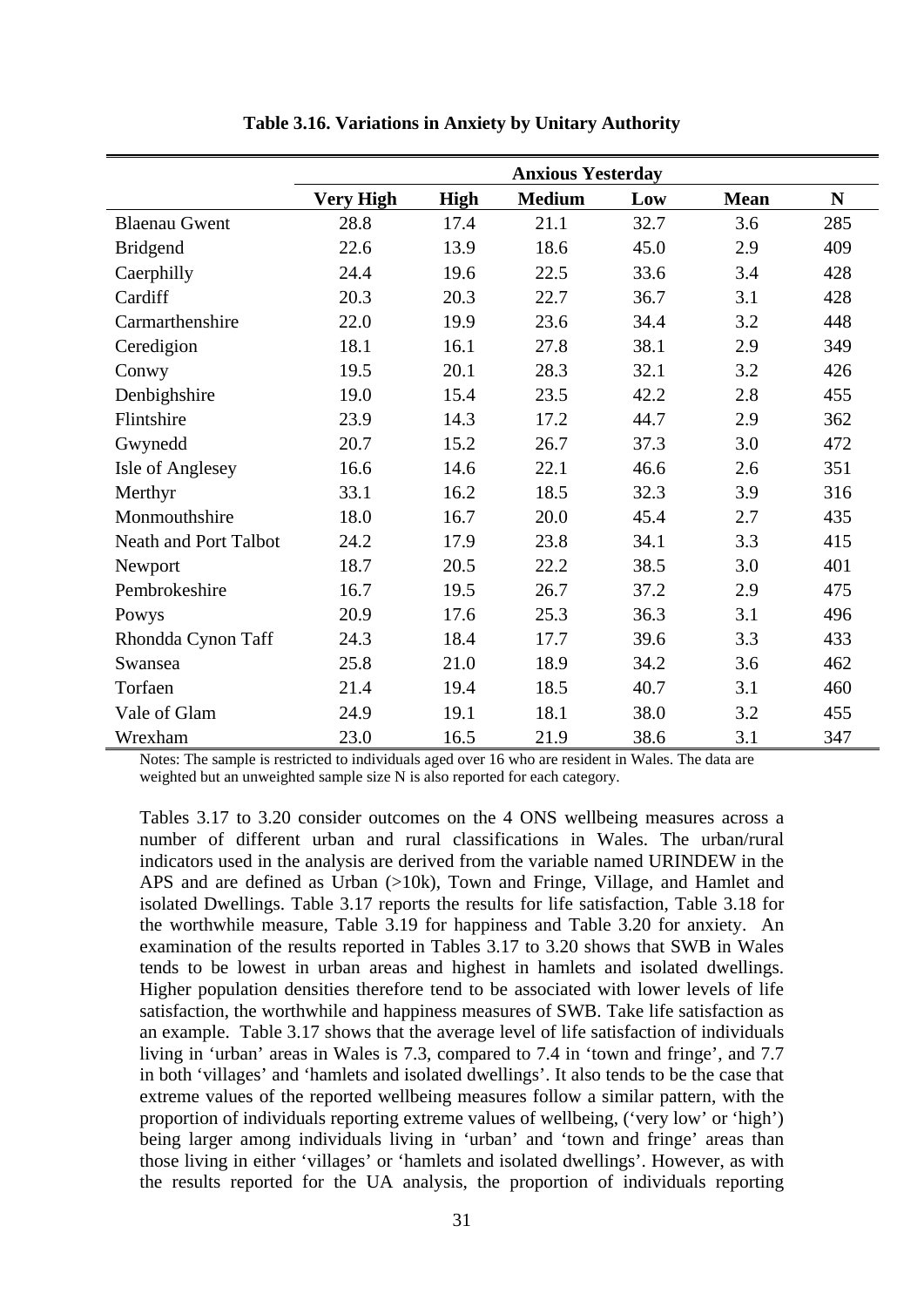extreme values ('very low') on the happiness measure of SWB are consistently larger than on either the life satisfaction and worthwhile measures.

|                 | <b>Life Satisfaction</b> |      |               |             |             |      |  |
|-----------------|--------------------------|------|---------------|-------------|-------------|------|--|
|                 | <b>Very low</b>          | Low  | <b>Medium</b> | <b>High</b> | <b>Mean</b> | N    |  |
| Urban           | 8.1                      | 18.5 | 46.7          | 26.7        | 7.3         | 5300 |  |
| Town and Fringe | 6.8                      | 18.3 | 47.3          | 27.6        | 7.4         | 1615 |  |
| Village         | 5.5                      | 14.5 | 47.9          | 32.1        | 7.7         | 1355 |  |
| Hamlet          | 4.3                      | 12.8 | 51.8          | 31.2        | 7.7         | 852  |  |

#### **Table 3.17 Variations in Life Satisfaction by Urban/Rural Indicators**

Notes: The sample is restricted to individuals aged over 16 who are resident in Wales. The data are weighted but an unweighted sample size N is also reported for each category.

|  |  | Table 3.18. Variations in the Worthwhile Measure by Urban/Rural Indicators |  |  |  |
|--|--|----------------------------------------------------------------------------|--|--|--|
|--|--|----------------------------------------------------------------------------|--|--|--|

|                 | Things in Life are Worthwhile |      |               |      |             |      |  |
|-----------------|-------------------------------|------|---------------|------|-------------|------|--|
|                 | <b>Very low</b>               | Low  | <b>Medium</b> | High | <b>Mean</b> |      |  |
| Urban           | 5.8                           | 16.9 | 45.3          | 32.0 | 7.6         | 5276 |  |
| Town and Fringe | 4.7                           | 16.2 | 46.3          | 32.8 | 7.7         | 1607 |  |
| Village         | 3.8                           | 11.5 | 46.8          | 37.9 | 8.0         | 1351 |  |
| Hamlet          | 2.9                           | 117  | 50.9          | 34.5 | 7.9         | 849  |  |

Notes: The sample is restricted to individuals aged over 16 who are resident in Wales. The data are weighted but an unweighted sample size N is also reported for each category.

Anxiety also tends to be higher in 'urban' areas in Wales compared to other areas, as shown in Table 3.20. The average of the *anxiety* measure of SWB, for example, is 3.3 in 'urban' in Wales compared to an average of 3.0 for those living in 'town and fringe' and 'village' areas, and 2.9 for 'Hamlets and isolated dwelling'. Proportionally more individuals, however, report extreme ('very high') levels of anxiety than extremes on any of the other measures of wellbeing. Individuals living in 'urban' areas in Wales report the highest levels of extreme ('very high') anxiety, 23% compared to only 17% for those living in 'hamlets and isolated dwellings'. Thus while extreme levels of anxiety are reported in all areas, those living in urban areas seem to suffer most from the pressures of modern day living.

### **Table 3.19. Variations in Happiness by Urban/Rural Indicators**

|                 | <b>Happy Yesterday</b> |      |               |      |             |      |
|-----------------|------------------------|------|---------------|------|-------------|------|
|                 | <b>Very low</b>        | Low  | <b>Medium</b> | High | <b>Mean</b> | N    |
| Urban           | 12.7                   | 17.0 | 37.1          | 33.3 | 7.3         | 5300 |
| Town and Fringe | 9.6                    | 17.0 | 38.5          | 34.8 | 7.4         | 1612 |
| Village         | 8.8                    | 15.5 | 40.0          | 35.7 | 7.5         | 1356 |
| Hamlet          | 7.0                    | 14.6 | 43.2          | 35.2 | 7.6         | 849  |

Notes: The sample is restricted to individuals aged over 16 who are resident in Wales. The data are weighted but an unweighted sample size N is also reported for each category.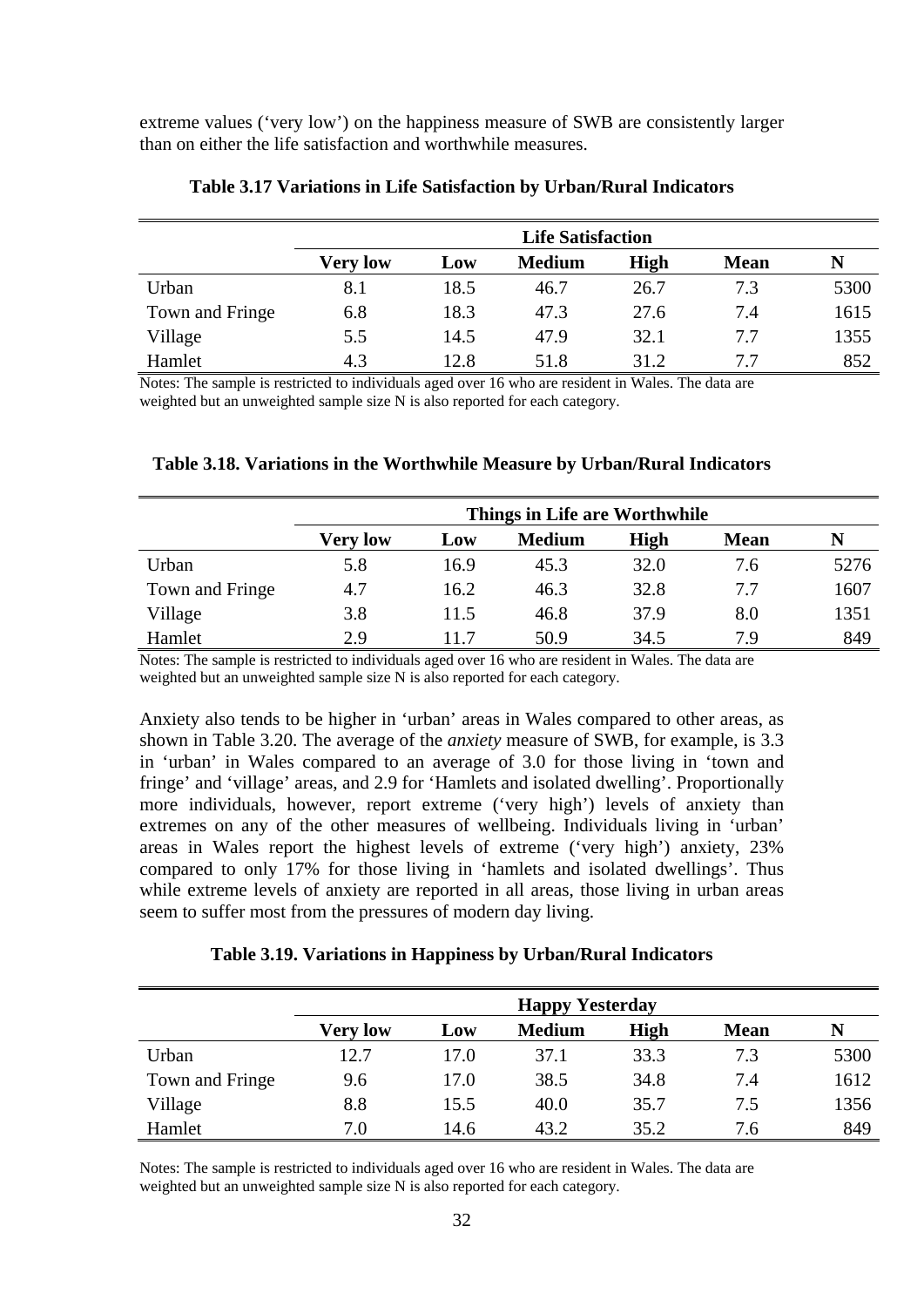|                 | <b>Anxious Yesterday</b> |             |               |      |             |      |
|-----------------|--------------------------|-------------|---------------|------|-------------|------|
|                 | Very High                | <b>High</b> | <b>Medium</b> | Low  | <b>Mean</b> | N    |
| Urban           | 23.0                     | 19.3        | 20.7          | 37.0 | 3.3         | 5286 |
| Town and Fringe | 21.6                     | 15.3        | 23.2          | 39.9 | 3.0         | 1613 |
| Village         | 21.1                     | 16.7        | 24.2          | 38.2 | 3.0         | 1356 |
| Hamlet          | 17.0                     | 17.2.       | 26.7          | 39.1 | 2.9         | 851  |

#### **Table 3.20. Variations in Anxiety by Urban/Rural Indicators**

Notes: The sample is restricted to individuals aged over 16 who are resident in Wales. The data are weighted but an unweighted sample size N is also reported for each category.

Tables 3.21 to 3.24 show the distribution of SWB across different quartiles of the WIMD. The index is calculated on the basis of eight separate domains (income, employment, health, education, access to services, community safety, physical environment, and housing), which are weighted to give an overall rank index. The results reported below are for the overall index, which is in turn sub-divided into quartiles that provide a relative measure of deprivation. The WIMD is collected for each of the 1,896 LSOAs in Wales and mapped onto the APS at the same level. LSOAs are designed to have stable population sizes and allow comparisons to be made across areas over time. Because WIMD is a rank index, lower levels of the overall index indicates areas that are relatively more deprived, while higher values of the index indicate areas that are less deprived. In the tables reported below, therefore, as you move to higher quartiles you are moving to areas that are relatively less deprived than areas in lower quartiles.

|                 | <b>Life Satisfaction</b> |      |               |      |             |      |  |
|-----------------|--------------------------|------|---------------|------|-------------|------|--|
|                 | <b>Very low</b>          | Low  | <b>Medium</b> | High | <b>Mean</b> | N    |  |
| Most Deprived   |                          |      |               |      |             |      |  |
| First quartile  | 11.2                     | 21.3 | 42.6          | 25.0 | 7.1         | 1923 |  |
| Second quartile | 8.1                      | 19.6 | 45.5          | 26.9 | 7.3         | 2384 |  |
| Third quartile  | 5.2                      | 15.6 | 50.1          | 29.2 | 7.6         | 2518 |  |
| Least Deprived  |                          |      |               |      |             |      |  |
| Fourth quartile | 4.9                      | 14.0 | 51.1          | 30.0 | 7.7         | 2299 |  |

**Table 3.21. Variations in Life Satisfaction by WIMD Quartile** 

 $\blacksquare$ 

Notes: The sample is restricted to individuals aged over 16 who are resident in Wales. The data are weighted but an unweighted sample size N is also reported for each category.

A clear pattern of results emerge for the WIMD measure reported in Tables 3.21 to 3.24. As you move to relatively more deprived areas levels of wellbeing, as measured by life satisfaction, worthwhile and happiness all decline. For life satisfaction, for example, the mean score rises from 7.1 for the most deprived areas (first quartile) to 7.7 for the least deprived areas (fourth quartile). Similarly for the same measures of wellbeing, the proportion of individuals reporting 'very low' outcomes for wellbeing tends to be higher in more deprived areas than in less deprived areas. Hence the proportion of individuals reporting 'very low' levels of life satisfaction that live in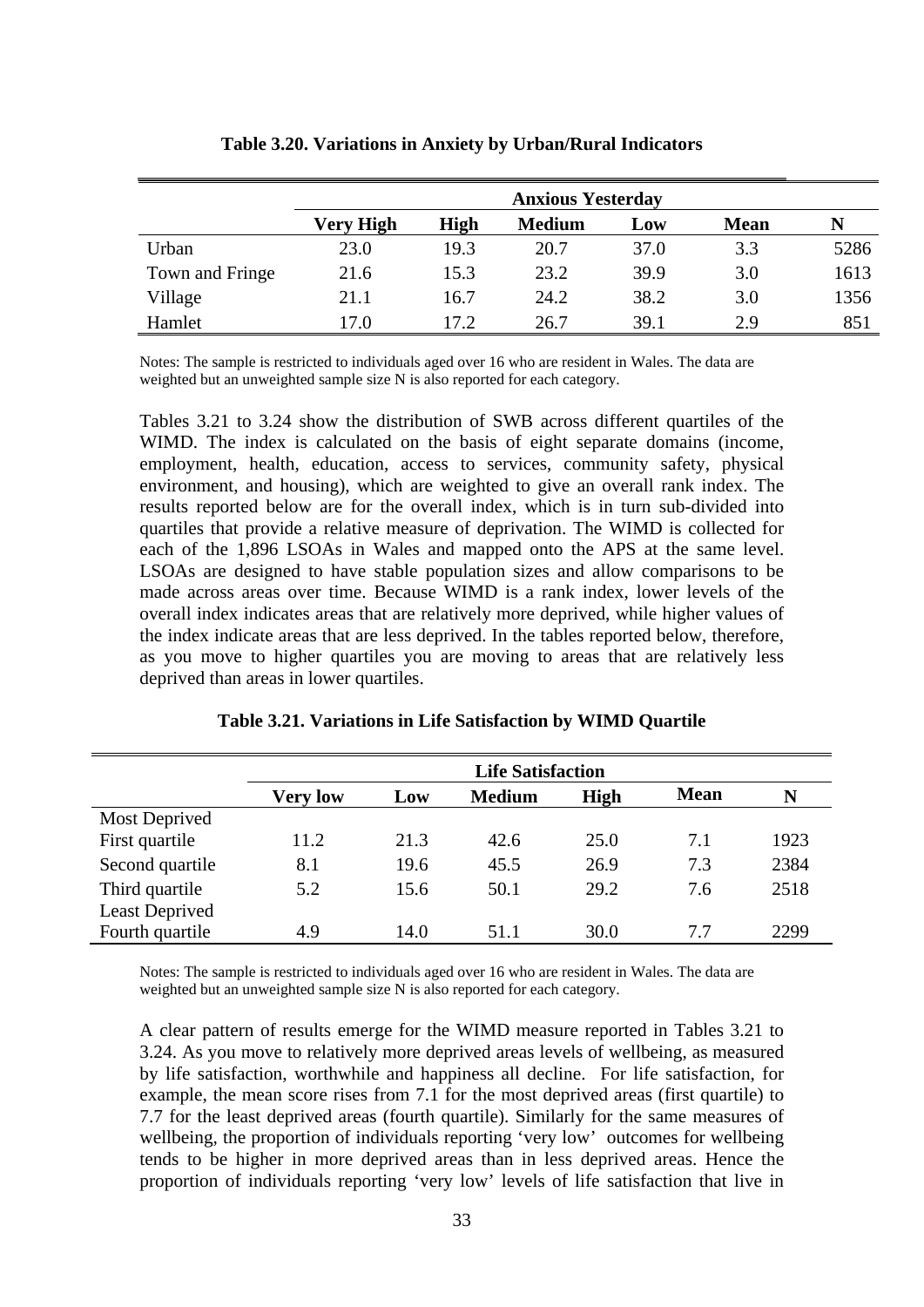areas which are in the most deprived quartile is 11.2% compared to only 4.9% in areas that are in the least deprived quartile. At the other extreme of the distribution, the proportion of individuals reporting high levels of wellbeing in terms of life satisfaction, the worthwhile measure and happiness are lowest in the most deprived areas and highest in the least deprived areas. Given the various domains making up the WIMD, it is clear from previous analysis provided in this report that SWB tends to be higher for those in employment, with good qualifications and in good health.

|                       | Things in Life are Worthwhile |      |               |      |             |      |  |  |
|-----------------------|-------------------------------|------|---------------|------|-------------|------|--|--|
|                       | <b>Very low</b>               | Low  | <b>Medium</b> | High | <b>Mean</b> | N    |  |  |
| Most Deprived         |                               |      |               |      |             |      |  |  |
| First quartile        | 7.7                           | 20.0 | 42.6          | 29.7 | 7.4         | 1913 |  |  |
| Second quartile       | 6.6                           | 15.6 | 46.1          | 31.8 | 7.6         | 2368 |  |  |
| Third quartile        | 3.4                           | 14.1 | 47.6          | 35.0 | 7.9         | 2513 |  |  |
| <b>Least Deprived</b> |                               |      |               |      |             |      |  |  |
| Fourth quartile       | 3.3                           | 13.4 | 48.0          | 35.4 | 7.9         | 2291 |  |  |

**Table 3.22. Variations in the Worthwhile Measure by WIMD Quartile** 

Notes: The sample is restricted to individuals aged over 16 who are resident in Wales. The data are weighted but an unweighted sample size N is also reported for each category.

The picture described above for life satisfaction, the worthwhile measure and happiness also holds for the fourth measure of SWB, anxiety, reported in Table 3.24. Thus anxiety levels tend to be higher in more deprived areas and lower in the less deprived areas. However, there is evidence of increasingly high levels of anxiety as you move from the third quartile to the fourth quartile. In this instance therefore, there is a possible non-linear relationship between the measures of relative deprivation and anxiety used, with individuals in the least deprived areas seeing an increase in anxiety. However, they remain less anxious than individuals living in areas in the bottom half of all areas classified according to their rank score on the WIMD.

|                       | <b>Happy Yesterday</b> |      |               |             |             |      |  |
|-----------------------|------------------------|------|---------------|-------------|-------------|------|--|
|                       | <b>Very low</b>        | Low  | <b>Medium</b> | <b>High</b> | <b>Mean</b> | N    |  |
| <b>Most Deprived</b>  |                        |      |               |             |             |      |  |
| First quartile        | 16.7                   | 17.7 | 34.3          | 31.4        | 7.0         | 1924 |  |
| Second quartile       | 13.1                   | 18.0 | 36.5          | 32.5        | 7.2         | 2385 |  |
| Third quartile        | 8.2                    | 16.5 | 39.4          | 36.0        | 7.6         | 2514 |  |
| <b>Least Deprived</b> |                        |      |               |             |             |      |  |
| Fourth quartile       | 7.5                    | 14.5 | 42.1          | 36.0        | 7.6         | 2296 |  |

**Table 3.23. Variations in Happiness by WIMD Quartile** 

Notes: The sample is restricted to individuals aged over 16 who are resident in Wales. The data are weighted but an unweighted sample size N is also reported for each category.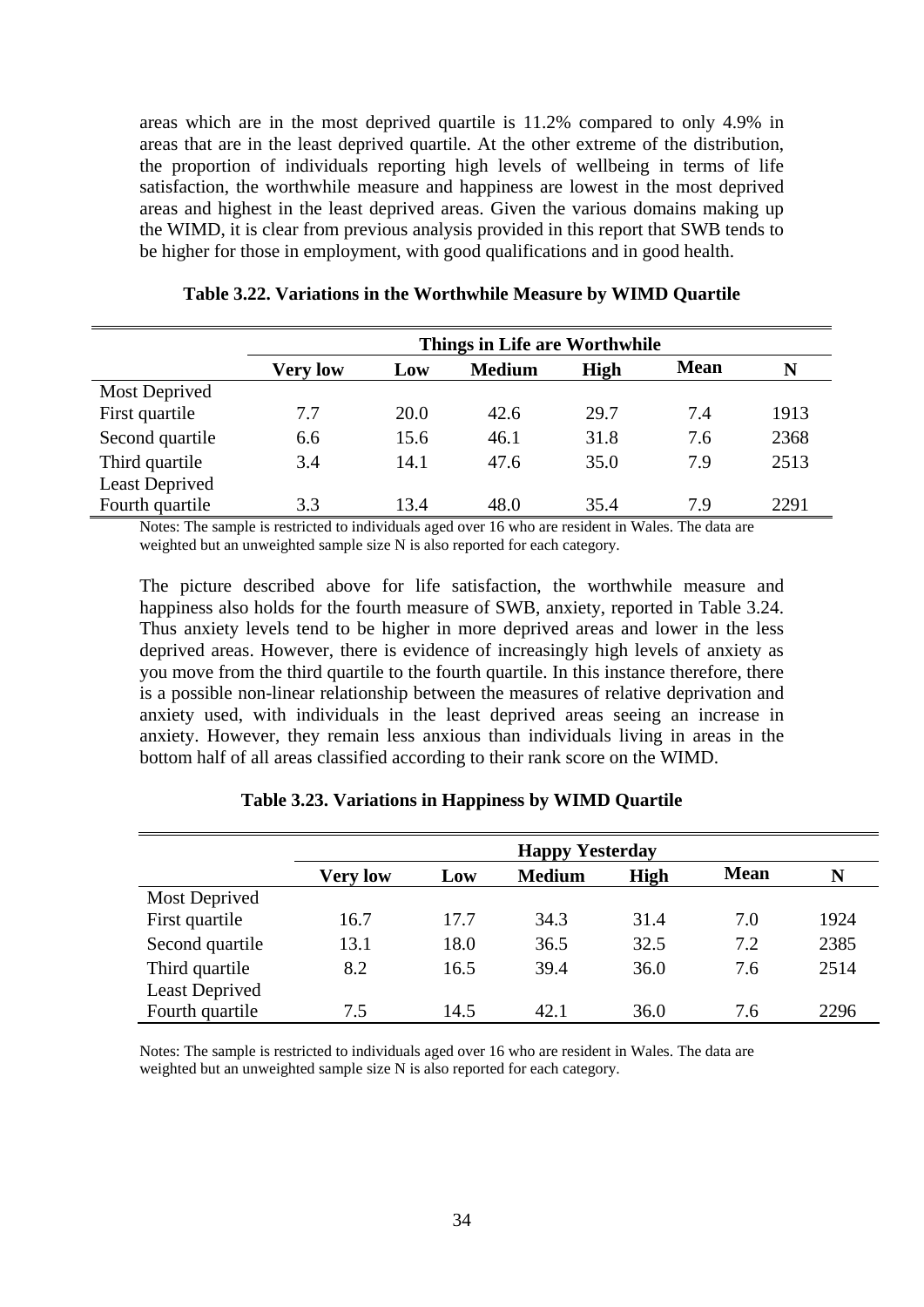|                       | <b>Anxious Yesterday</b> |             |               |      |             |      |  |  |  |  |
|-----------------------|--------------------------|-------------|---------------|------|-------------|------|--|--|--|--|
|                       | <b>Very High</b>         | <b>High</b> | <b>Medium</b> | Low  | <b>Mean</b> | N    |  |  |  |  |
| <b>Most Deprived</b>  |                          |             |               |      |             |      |  |  |  |  |
| First quartile        | 23.6                     | 18.8        | 19.5          | 38.0 | 3.3         | 1917 |  |  |  |  |
| Second quartile       | 24.2                     | 18.7        | 21.0          | 36.1 | 3.3         | 2379 |  |  |  |  |
| Third quartile        | 19.2                     | 18.1        | 23.4          | 39.3 | 2.9         | 2518 |  |  |  |  |
| <b>Least Deprived</b> |                          |             |               |      |             |      |  |  |  |  |
| Fourth quartile       | 21.6                     | 17.2        | 23.5          | 37.7 | 3.0         | 2294 |  |  |  |  |

**Table 3.24. Variations in Anxiety by WIMD Quartile** 

Notes: The sample is restricted to individuals aged over 16 who are resident in Wales. The data are weighted but an unweighted sample size N is also reported for each category.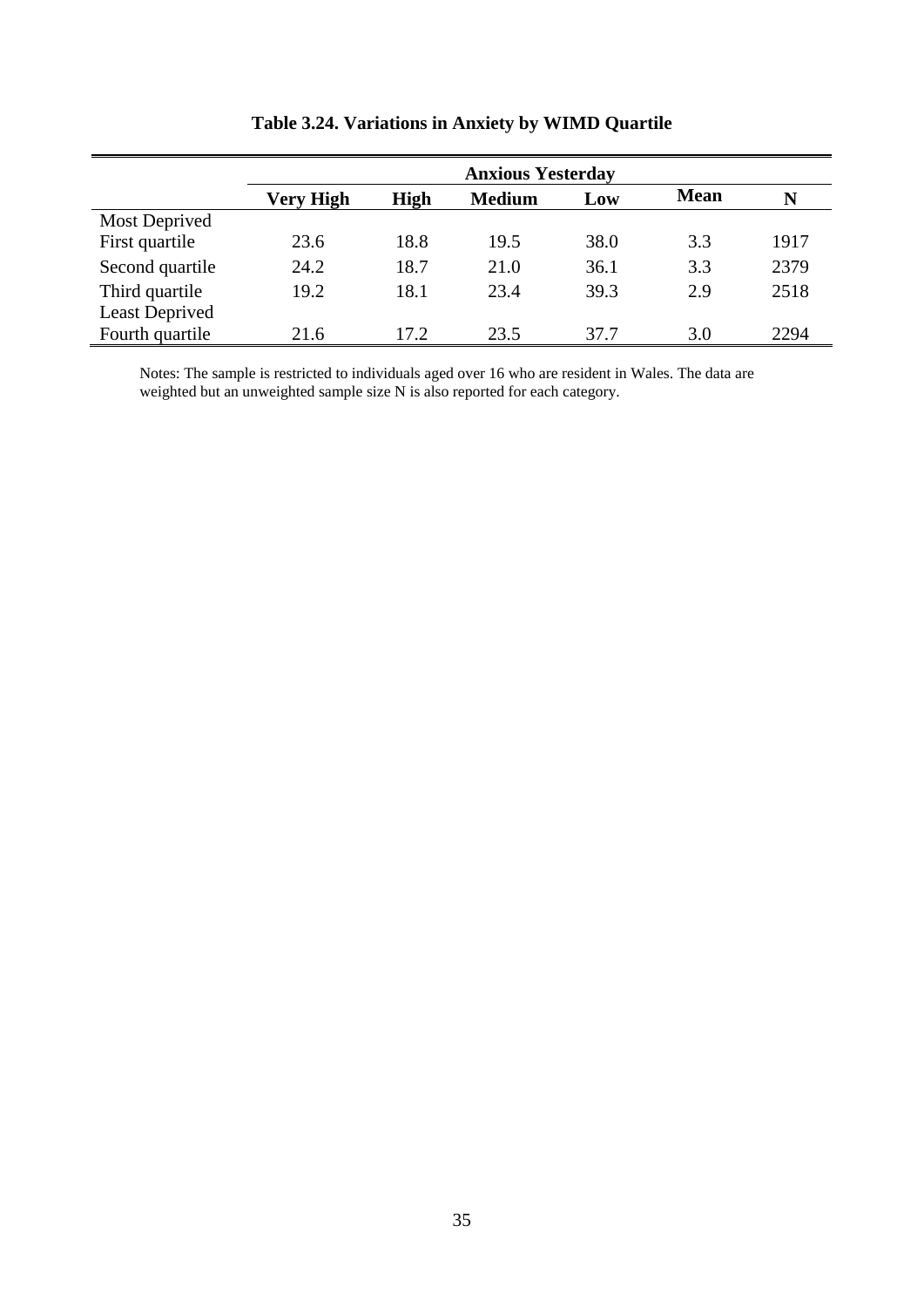# **4. Regression Analysis**

Multivariate regression analysis has been undertaken in order to more closely examine the main findings from the descriptive analysis. The models that have been estimated are binary probit models, which identify those respondents reporting low or very low levels of SWB, and ordered probit models. The latter set of models allow differences in characteristics between individuals reporting high, as well as the low and very low, levels of SWB to be examined. The models and the specifications that have been estimated are discussed in Section 4.1. The results for the probit models are then presented and commented upon, firstly for the UK in Section 4.2 and then for Wales in Section 4.3, whilst Section 4.4 contains a discussion of the ordered probit estimates. A summary of the main findings from the regression analysis can be found in Section 4.5.

By controlling for individual and area characteristics in these models, we aim to provide a more accurate picture of precisely which characteristics are associated with lower levels of SWB. The analysis particularly focuses on the impact of spatial variables in comparison to personal characteristics. In addition to the inclusion of a dummy for each UA in the models for Wales, controls for deprivation and type of area have been added in some specifications. As a result, we aim to assess the importance of 'people' relative to 'place' effects in explaining differences in SWB across individuals. However, given that the APS is only a single cross-section it may be that unexplained effects are ascribed to spatial differences. No attempt is made to discuss the impact of potentially important missing covariates in this chapter but a discussion of various methodological issues appears in the next chapter.

# **4.1. Modelling Approach**

The main results relate to the estimation of binary probits with respect to identifying low or very low levels of SWB for the four different measures included in the APS namely life satisfaction, worthwhile, happy yesterday and anxious yesterday. These models are firstly estimated for the whole of the UK and they are then estimated just for Wales. Several different specifications are estimated for each set of models and the specifications are similar but not exactly the same for the models for the UK and Wales. The variables that have been included in the different specifications are generally based on the way in which the categories were reported in the descriptive analysis in the previous two chapters. However, there are some small variations and these are outlined below in the description of the specifications.

The first specification only includes controls for administrative areas and mode of interview. For the UK the administrative areas are government office regions (with Wales being the reference group), whilst for Wales the first specification includes a set of UA dummies (with Cardiff being the omitted category) and a dummy variable indicating whether the respondent's interview took place by telephone (rather than face-to-face). This latter control has been included because respondents interviewed over the phone report higher levels of SWB and there are spatial variations in the mode of interview across the UK.<sup>[7](#page-37-0)</sup> A range of equality characteristics are added in the

<span id="page-37-0"></span><sup>1</sup>  $<sup>7</sup>$  For example, the mean score for the life satisfaction measure for respondents interviewed via</sup> telephone in Wales is 7.6, compared to 7.2 for those who had a face-to-face interview. The percentage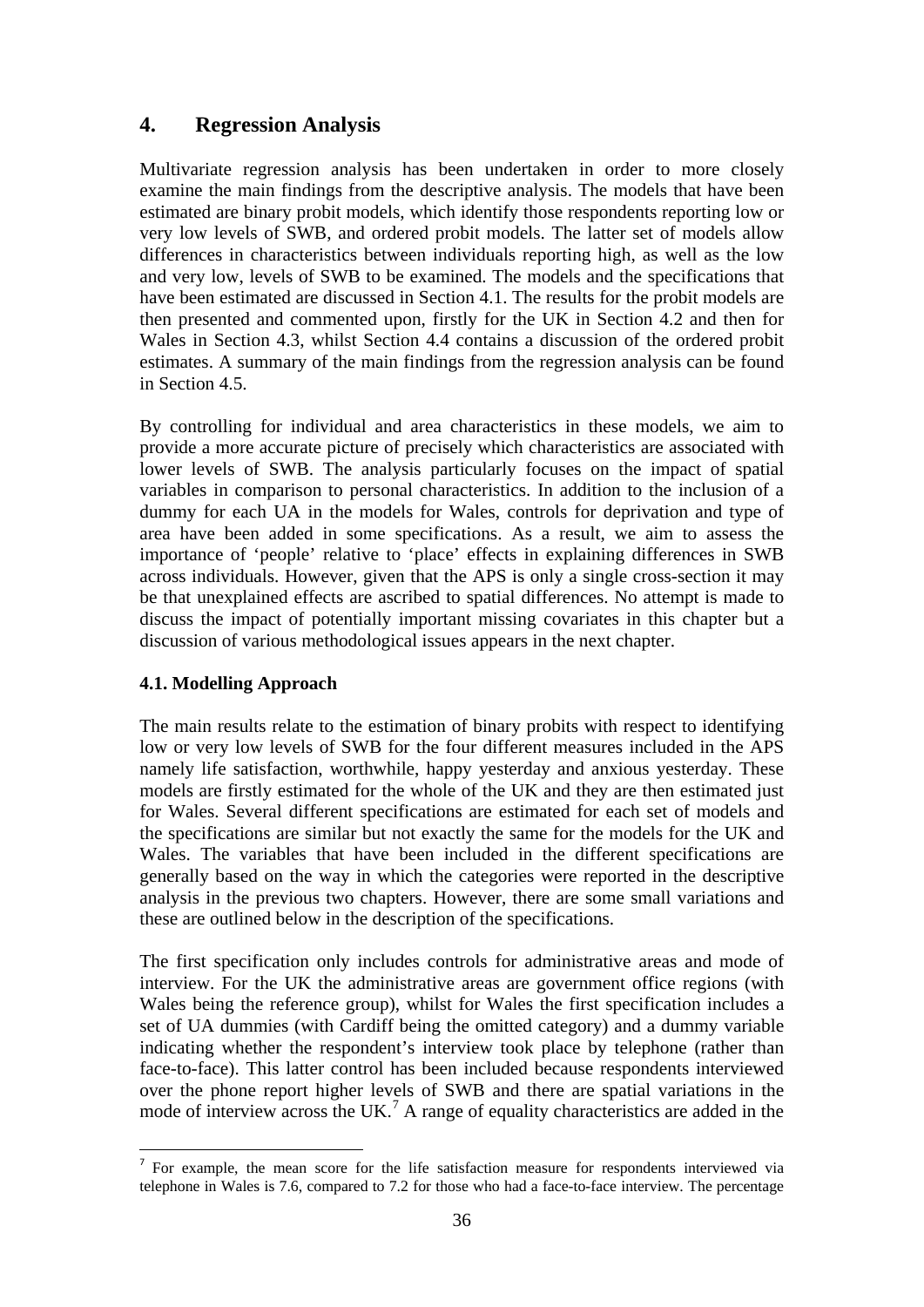second specification. There are some differences between the way in which the models have been specified for Wales and the UK. The UK estimates include a finer definition of ethnicity because of the flexibility afforded by the larger sample size, whilst just a single non-white dummy is included in the Welsh models. A dummy variable for those who stated that they had a Welsh identity was also included in the latter set of models. A 'no information on disability category' has also been included in both the UK and Wales models because a measure of disability is missing for a fairly high percentage of the sample and so a dummy variable of this type was added to maintain the sample size, which is important - especially for Wales. Similar dummy variables were also included in the third specification, which adds in controls for other characteristics. 'Missing information' categories have been included for variables indicating an individual's highest educational qualification and self-reported health. A small number of observations were excluded when the individual did not answer a particular question but where there wasn't an issue with a lack of information. This relates to marital status, housing tenure and the urban-rural indicator. As a result, the sample sizes that are reported in the descriptive analysis are largely preserved since the Welsh only models are based on over 9,000 observations, whilst there are almost 80,000 observations in the UK models. A fourth specification is also estimated for the Welsh sample. This includes dummies for WIMD quartiles (measured relative to the most deprived quartile) and indicators for whether the respondent resides in an urban or rural area.

The estimates for the probit models relate to the probabilities (reported as marginal effects from a probit model) of being in the low or very SWB categories, which is defined as a SWB threshold (0-6 for the first three measures and 4-10 for anxiety), relative to a particular reference category. The table reports this probability as a marginal effect, which is calculated at sample means. These can be interpreted as a percentage point differential if the marginal effect is multiplied by 100. For example, a marginal effect of 0.1 implies a 10 percentage point higher probability of being below the SWB threshold for that particular group compared to the reference group. Each table also reports a p-value for every marginal effect, which gives the lowest significance level at which a null hypothesis that a variable has no effect can be rejected using a two-sided test. Therefore a p-value below 0.05 (0.01) implies a significant effect at the 5% (1%) level. All of the tables contain unweighted estimates. The marginal effects are not that different using weighted and unweighted data, but the significance levels are reported because virtually all variables are significant in the weighted models because they are calculated using grossed up estimates. Therefore, the significance levels from the unweighted estimates are likely to be more meaningful for our purposes. Moreover, regression models that calculate probabilities from sample surveys tend to be estimated using unweighted data.

Two sets of ordered probit models are reported in the Appendix. The estimates for the four measures of SWB are presented first for the UK, based on the third specification discussed above. Whilst the four models for Wales are estimated using the final

being interviewed by telephone in the Welsh sample used in the regression analysis (51.8%) was slightly higher than for the UK as a whole (47.8%), with most of the other regions also clustered around the UK average. The two exceptions are Northern Ireland, where all respondents were interviewed face-to-face, and London, where only 35% of the sample received telephone interviews. There is also some variation across UAs within Wales, with the percentage being interviewed by phone ranging from 35.4% in Merthyr to 65.3% in Pembrokeshire.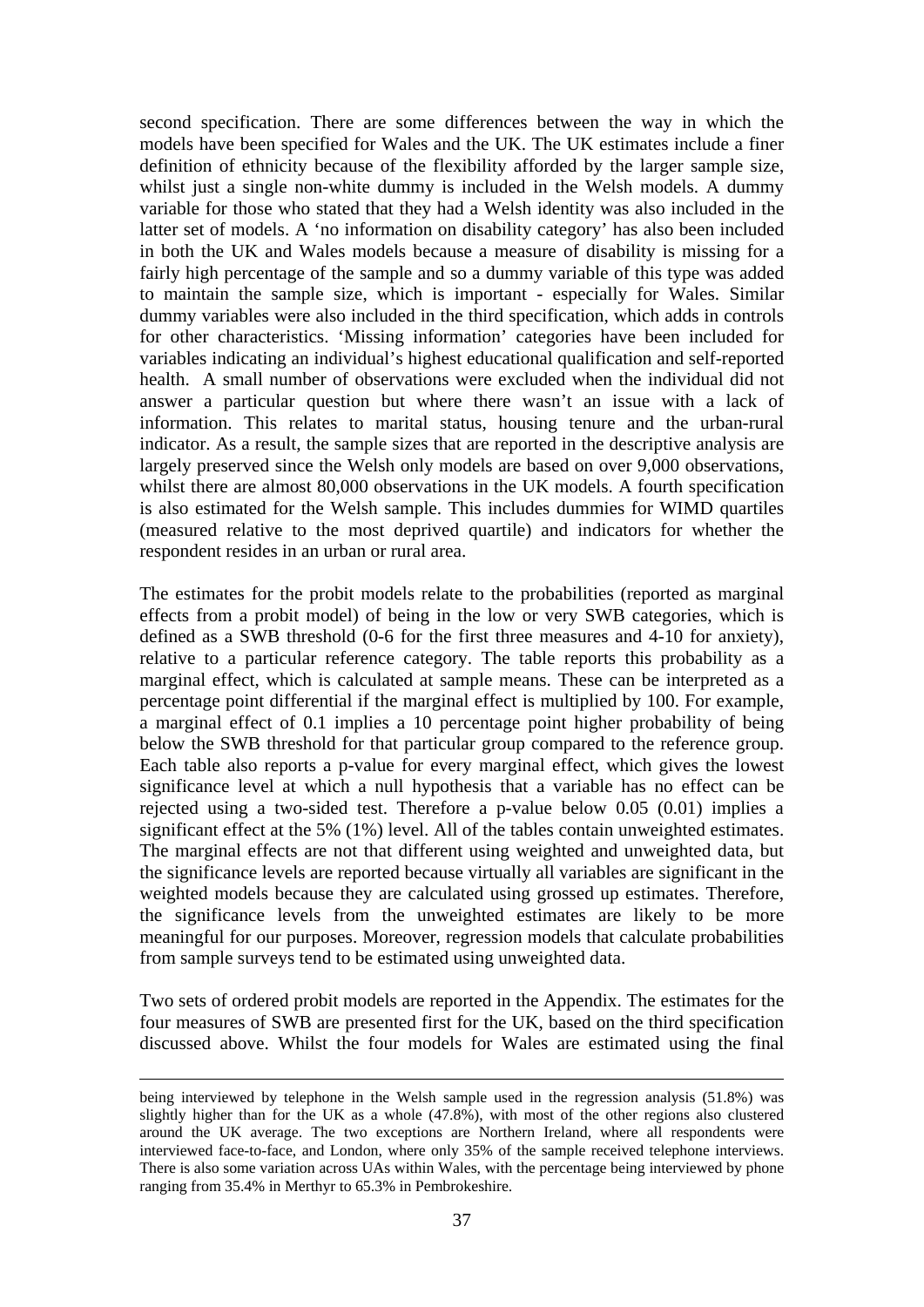specification, which includes controls for WIMD quartile and the urban/rural indicators. The tables in the Appendix again report marginal effects and p-values. The interpretation of the marginal effects and p-values is similar to that outlined for the threshold models above, although the marginal effects across the four categories sum to zero in each of the ordered probit models. Therefore, the ordered probit models enable a more complete picture across the range of responses to the SWB questions to be obtained. The discussion of the findings from the ordered probit estimates will particularly focus the characteristics of those individuals who tend to report a high level of SWB.

#### **4.2. Results from Threshold Models for the UK**

The marginal effects from the binary probit models that have been estimated for the four SWB thresholds are presented in Tables 4.1 to 4.4. As explained in the previous section, if the marginal effects reported in the first specification are multiplied by 100, these are very similar to the percentage differences that are shown in Chapter 3 for most of the regions relative to Wales. For example, it was reported in Table 1.1 that the percentage of respondents living in Scotland in the low and very low satisfaction categories was 23% compared to 24.9% in Wales, whilst the estimates presented in Table 4.1 suggest that this differential is 1.8 percentage points, following the inclusion of a dummy variable for the mode of interview. The exceptions to this are Northern Ireland and London due to the much lower percentage of telephone interviews in these regions. After controlling for mode of interview, but not for any personal characteristics, respondents in Wales are around 7 (3) percentage points more (less) likely to report below the threshold satisfaction compared to those living in Northern Ireland (London). The marginal effect attached to the dummy indicating whether the interview took place on the telephone also indicates that the mode of interview has a significant impact on responses to all four SWB questions. The effect is largest in the satisfaction and worthwhile threshold models, where the probability of reporting below the threshold level of SWB is 7 percentage points higher for respondents who had a face-to-face interview. The smallest impact is observed for the anxiety threshold model since the differential is only 2 percentage points.

The equality characteristics are added in the second specification. The first point to note is that there is not much of an impact of including the equality characteristics on the regional estimates. The largest change is seen in relation to London, where the probability of being below the threshold level of SWB falls after adding equality characteristics. For example, in the threshold model for satisfaction the difference between London and Wales is reduced from 3.4 percentage points to 2.3 percentage points, although this effect is still significant at the 1% level. In terms of the equality characteristics themselves, it is interesting that the gender dummy is insignificant in the satisfaction and happiness threshold models that have been estimated for the UK despite the very large sample size. Whilst small marginal effects are reported in the worthwhile and anxiety threshold models (a 3-4 percentage point gender differential), these are significant at the 1% levels. Females are less likely to be below the threshold level on the worthwhile measure but are more likely to report either high/very high levels of anxiety. Age displays its usual u-shaped relationship with respect to SWB. The largest effects are observed in the life satisfaction model, with the difference in the probability of reporting below the threshold level being 12 percentage points older for those aged between 65 and 74 compared to people in the 45-54 age group. People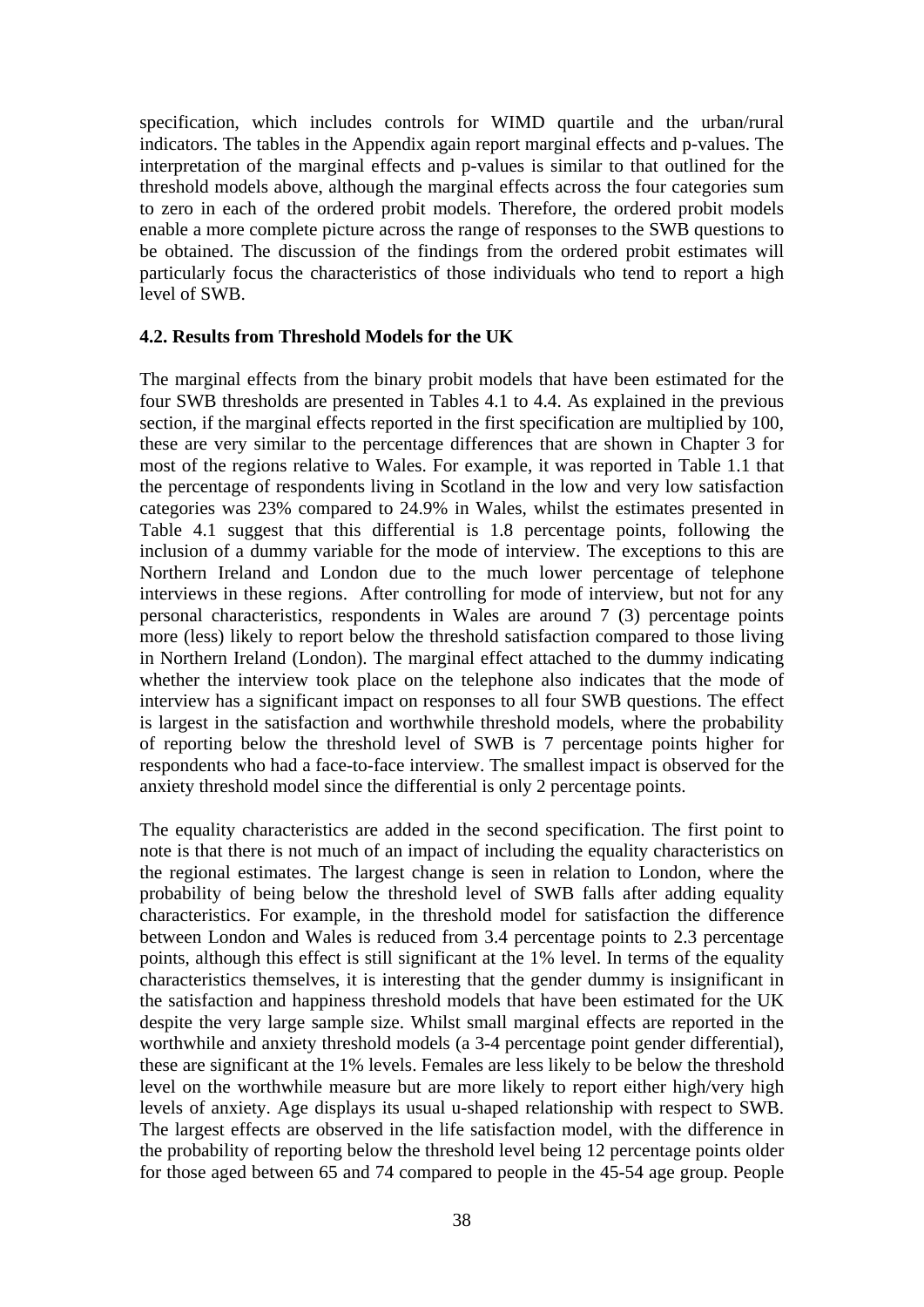aged between 16 and 24 are also around 8 percentage points less likely to report below the threshold level of satisfaction.

There are also big ethnic variations in SWB in the UK. These are most noticeable in the threshold models for satisfaction, with Whites significantly less likely to report a low or very low level of satisfaction than all ethnic minority groups, apart from Indians and Other Asians, after controlling for region and equality characteristics. The magnitude of the marginal effects are large for some groups since the difference in the probability of being below the threshold level of satisfaction between individuals identifying themselves as Black compared to Whites was 17 percentage points, and around 10 percentage points for Pakistanis and Bangladeshis. There are some variations for the other SWB measures, with Bangladeshis most likely to report below the threshold level on the worthwhile measure and Pakistanis having the highest propensity to report below the threshold level of happiness and to report high or very high levels of anxiety. Individuals with a disability are significantly more likely to report below the threshold level of SWB. The effect is largest in the satisfaction model, with the difference between people with and without disabilities being 22 percentage points and 15-17 percentage points in the other three models. There is also a positive effect for individuals without any information on their disability status, which suggests that these people may also be experiencing some health problems. This is quite likely as the majority of individuals in this category are aged 65 or over because of the way in which the disability indicator has been created.

Specification 3 also includes what have been referred to as 'other personal characteristics', namely, education, labour market status, marital status, housing tenure and health. With the exception of anxiety the probability of reporting low SWB is significantly higher for educational groups with qualifications below degree level. For example, those with no qualifications are 5 percentage points more likely to report life satisfaction below the low or very low threshold level. In contrast, there is no significant influence of qualifications on reporting above the threshold level of anxiety. In terms of labour market activity, being unemployed increases the risk of reporting low SWB. This is particularly the case for life satisfaction where unemployment increases the probability of reporting the threshold level of satisfaction by 21 percentage points. Individuals who are inactive due to sickness are also more likely to report low SWB (life satisfaction, worthwhile and anxiety) than those in fulltime employment but the magnitudes are far lower. For example, in terms of life satisfaction the inactive disabled group are 7 percentage points more likely to report low satisfaction. The more modest influence of inactivity due to disability in the regression models relative to the descriptive statistics is consistent with the inactivity disability variable only capturing the additional SWB penalty associated with inactivity rather than the combined influence of disability and inactivity. Note that, consistent with this, the influence of the disability equality characteristic changes dramatically between specifications (2) and (3) suggesting that it captures the influence of non-employment among the disabled in specification (2). One group of those who are inactive, the retired, are consistently less likely to report below the threshold levels of SWB and the magnitude of the effects is greater for the shorter term wellbeing measures, namely happiness and anxiety measured yesterday.

Relative to being married, all groups experience a higher probability of reporting SWB below the threshold level and the lowest wellbeing is typically reported by those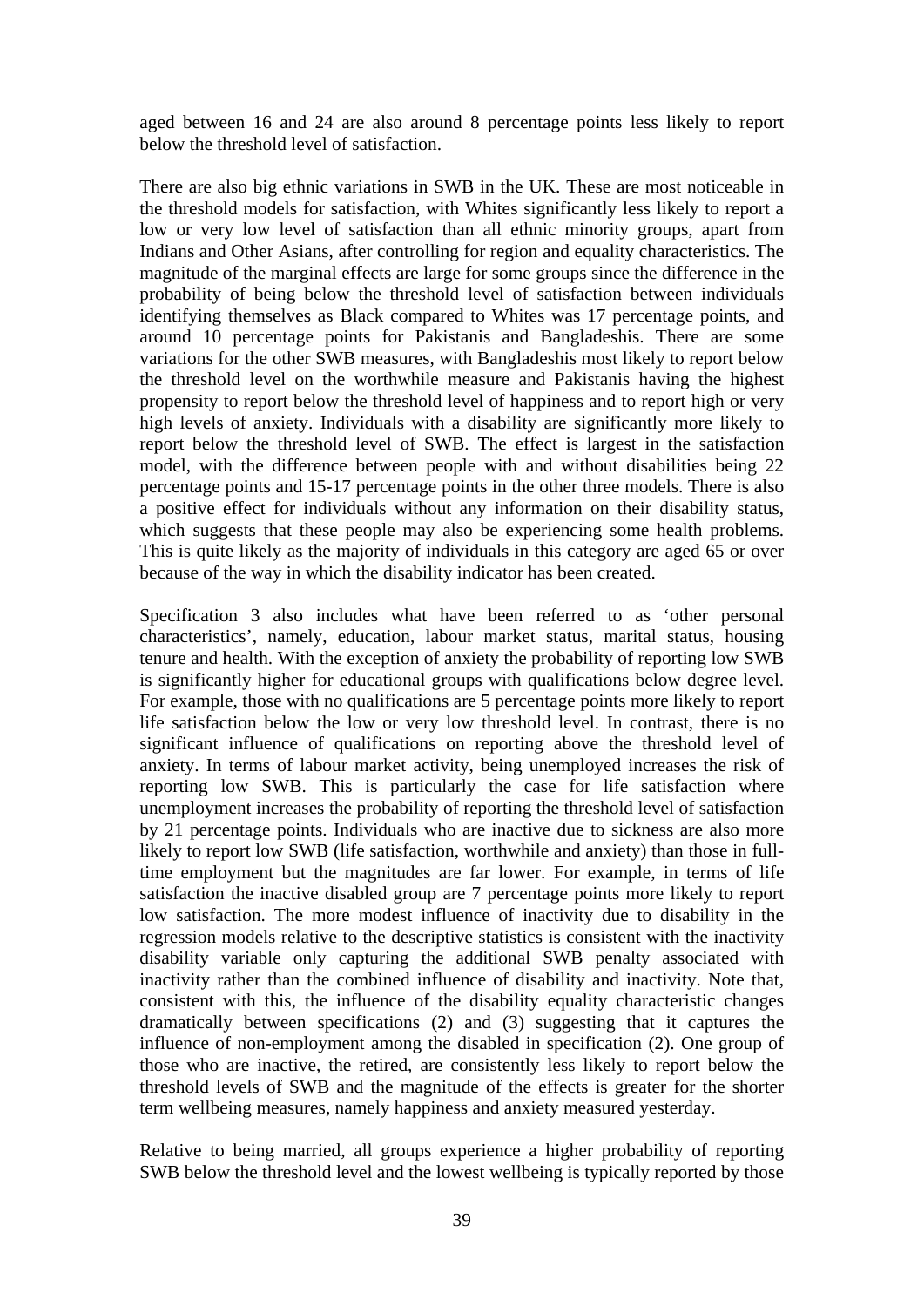who are widowed. In terms of the differences across SWB measures, marital status has the largest influence on the life satisfaction measure but a far more modest influence on anxiety. Relative to those who are owner occupiers with a mortgage having a house which is owned outright generally reduces the probability of reporting low SWB. In contrast, those who live in private rented or social housing are more likely to report low SWB with the exception that social housing is not associated with high levels of anxiety.

In terms of magnitude, however, self-reported health has a dominant influence. Improved health is associated with a monotonic decline in the probability of reporting low SWB. For example, those in very bad health are 52 percentage points more likely to report below the threshold level of life satisfaction than those who report very good health. In terms of magnitude the influence of health is strongest on life satisfaction and lowest on anxiety, although it is still extremely prominent on the latter. Since the influence of self-reported health is also correlated with disability its inclusion is also likely to contribute to the reduction in the influence of self-reported disability.

While the qualitative patterns of results relating to region and equality characteristics are largely unchanged by the inclusion of other characteristics, there are some exceptions. For example, there is a general reduction in the influence of London on low SWB. There is also a sizeable reduction in the influence of telephone interviews, suggesting this variable not only captures an interview mode effect but also selfselection of individuals with different characteristics into different modes of interview.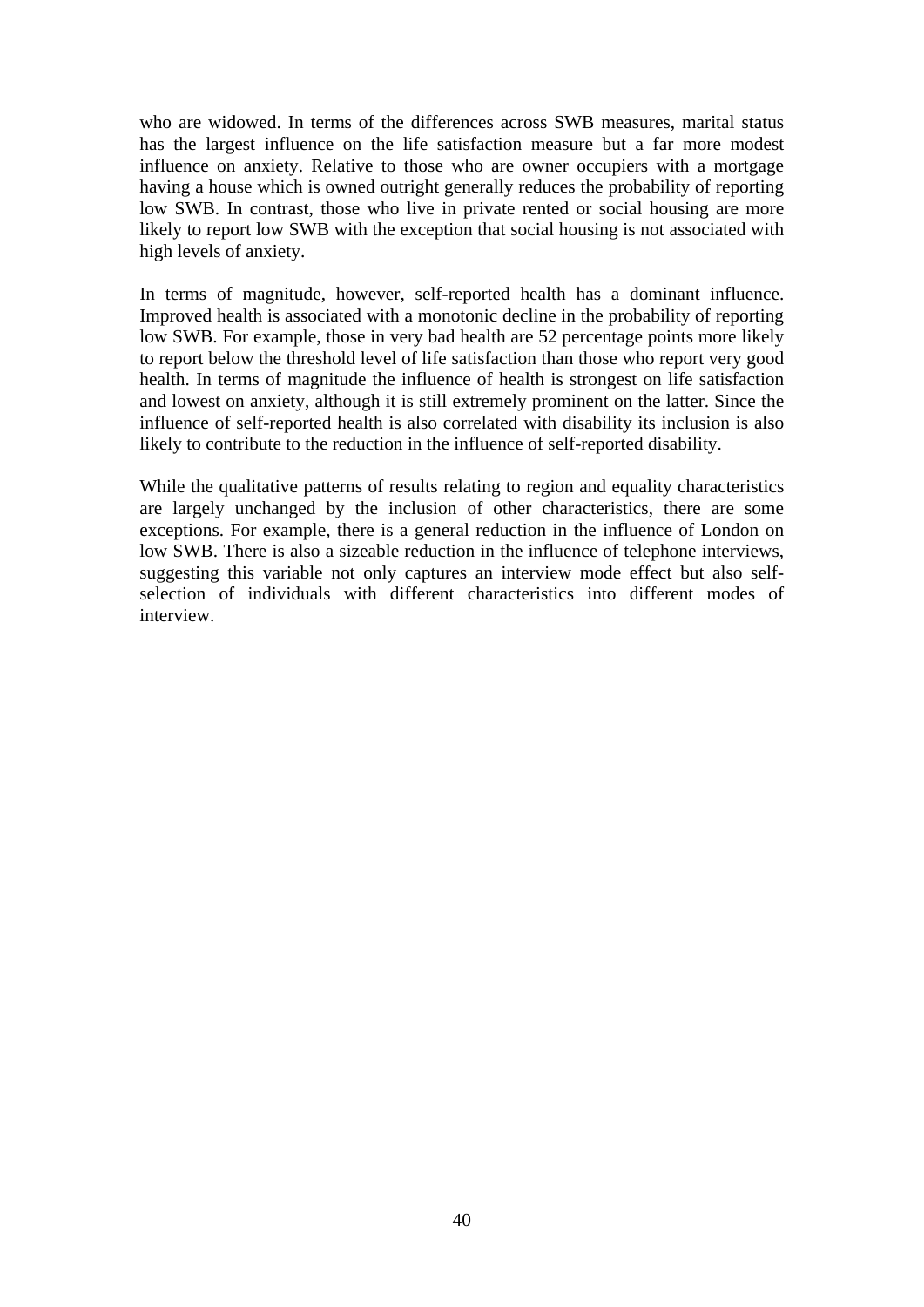|                                  |          | <b>Specification 1</b>   |          | <b>Specification 2</b> | <b>Specification 3</b> |         |  |
|----------------------------------|----------|--------------------------|----------|------------------------|------------------------|---------|--|
|                                  | M.E.     | p-value                  | M.E.     | p-value                | M.E.                   | p-value |  |
| North East                       | 0.011    | 0.142                    | 0.011    | 0.164                  | $-0.007$               | 0.344   |  |
| North West                       | 0.016    | 0.014                    | 0.013    | 0.039                  | 0.002                  | 0.768   |  |
| Yorkshire & the Humber           | 0.006    | 0.412                    | 0.005    | 0.496                  | $-0.003$               | 0.680   |  |
| <b>East Midlands</b>             | $-0.004$ | 0.609                    | $-0.001$ | 0.929                  | $-0.006$               | 0.442   |  |
| <b>West Midlands</b>             | 0.021    | 0.005                    | 0.022    | 0.002                  | 0.015                  | 0.039   |  |
| East of England                  | $-0.001$ | 0.945                    | 0.008    | 0.300                  | 0.008                  | 0.282   |  |
| London                           | 0.034    | 0.000                    | 0.023    | 0.002                  | 0.017                  | 0.020   |  |
| South East                       | $-0.029$ | 0.000                    | $-0.021$ | 0.001                  | $-0.012$               | 0.069   |  |
| South West                       | $-0.023$ | 0.001                    | $-0.013$ | 0.056                  | $-0.006$               | 0.438   |  |
| Scotland                         | $-0.018$ | 0.003                    | $-0.018$ | 0.002                  | $-0.021$               | 0.000   |  |
| Northern Ireland                 | $-0.067$ | 0.000                    | $-0.068$ | 0.000                  | $-0.070$               | 0.000   |  |
| Telephone interview              | $-0.068$ | 0.000                    | $-0.070$ | 0.000                  | $-0.037$               | 0.000   |  |
| Female                           |          |                          | 0.002    | 0.489                  | $-0.006$               | 0.065   |  |
| Aged 16-24                       |          |                          | $-0.075$ | 0.000                  | $-0.111$               | 0.000   |  |
| Aged 25-34                       |          |                          | $-0.056$ | 0.000                  | $-0.062$               | 0.000   |  |
| Aged 35-44                       |          |                          | $-0.028$ | 0.000                  | $-0.028$               | 0.000   |  |
| Aged 55-64                       |          |                          | $-0.063$ | 0.000                  | $-0.050$               | 0.000   |  |
| Aged 65-74                       |          |                          | $-0.121$ | 0.000                  | $-0.083$               | 0.000   |  |
| Aged 75 & over                   |          |                          | $-0.103$ | 0.000                  | $-0.093$               | 0.000   |  |
| Mixed                            |          |                          | 0.068    | 0.002                  | 0.051                  | 0.018   |  |
| Indian                           |          | $\overline{\phantom{0}}$ | $-0.015$ | 0.216                  | 0.020                  | 0.111   |  |
| Pakistani                        |          |                          | 0.095    | 0.000                  | 0.093                  | 0.000   |  |
| Bangladeshi                      |          | —                        | 0.105    | 0.000                  | 0.081                  | 0.004   |  |
| Chinese                          |          |                          | 0.073    | 0.010                  | 0.098                  | 0.001   |  |
| Other Asian                      |          |                          | $-0.003$ | 0.886                  | 0.006                  | 0.731   |  |
| <b>Black</b>                     |          |                          | 0.171    | 0.000                  | 0.135                  | 0.000   |  |
| Other                            |          |                          | 0.052    | 0.002                  | 0.046                  | 0.006   |  |
| Disability                       |          |                          | 0.223    | 0.000                  | 0.028                  | 0.000   |  |
| No information on disability     |          |                          | 0.129    | 0.000                  | 0.018                  | 0.019   |  |
| Other higher education           |          |                          |          |                        | 0.025                  | 0.000   |  |
| A-level or equivalent            |          |                          |          |                        | 0.031                  | 0.000   |  |
| GCSE grades A*-C or equivalent   |          |                          |          |                        | 0.047                  | 0.000   |  |
| Other qualifications             |          |                          |          |                        | 0.051                  | 0.000   |  |
| No qualifications                |          |                          |          |                        | 0.049                  | 0.000   |  |
| No information on qualifications |          |                          |          |                        | 0.070                  | 0.000   |  |
| Part-time employee               |          |                          |          |                        | 0.017                  | 0.001   |  |

# **Table 4.1. Probability (Marginal Effects) of Being in the Low and Very Low Satisfaction (0-6) Categories in the UK**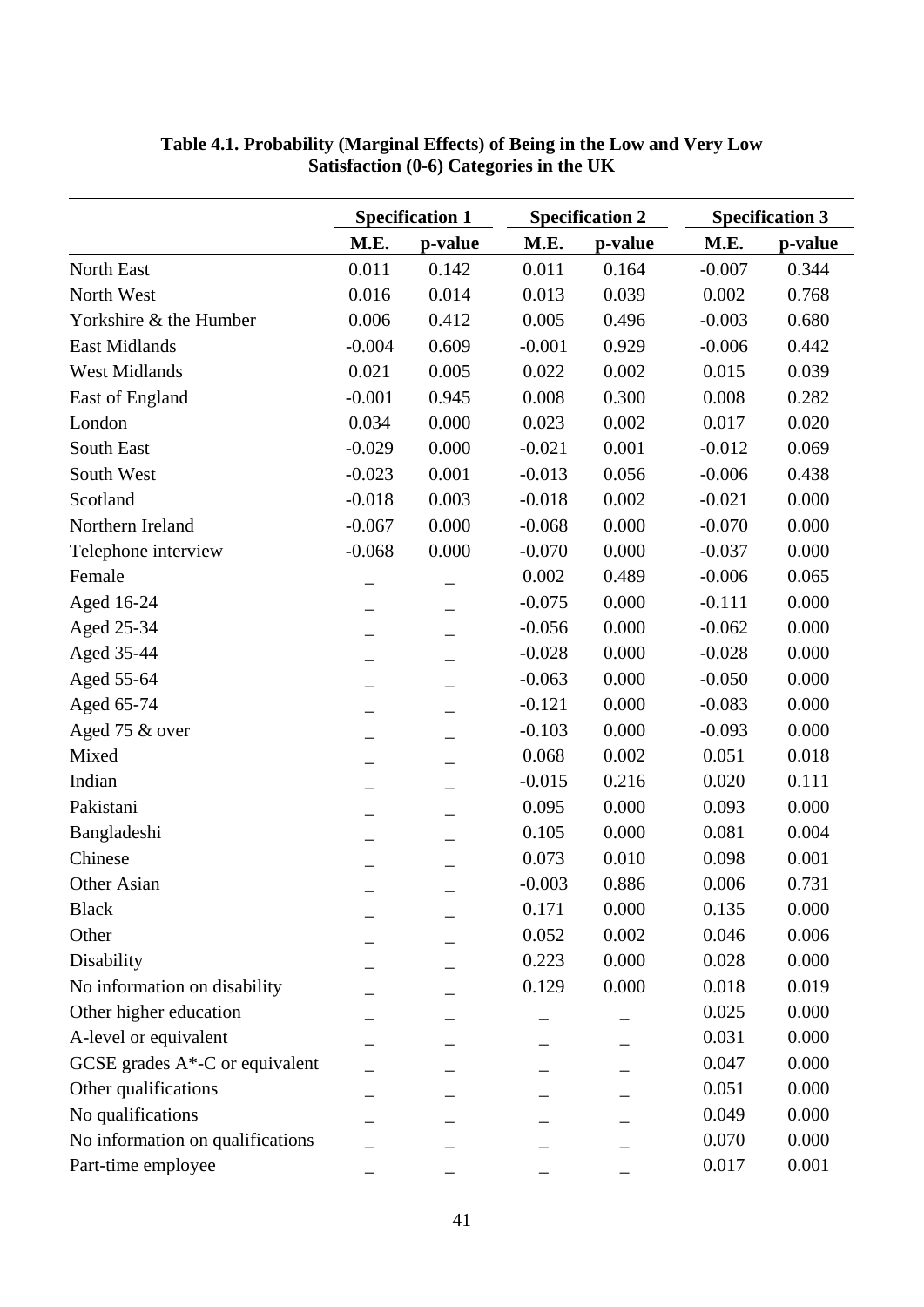| Self-employment                    |       |       |       | 0.012    | 0.074 |
|------------------------------------|-------|-------|-------|----------|-------|
| Unemployment                       |       |       |       | 0.209    | 0.000 |
| Inactive – student                 |       |       |       | $-0.018$ | 0.189 |
| Inactive – looking after family or |       |       |       |          |       |
| home                               |       |       |       | 0.053    | 0.000 |
| $Inactive - short or long-term$    |       |       |       |          |       |
| disabled                           |       |       |       | 0.065    | 0.000 |
| Inactive – retired                 |       |       |       | $-0.049$ | 0.000 |
| Inactive $-$ other                 |       |       |       | 0.037    | 0.002 |
| Single (never married)             |       |       |       | 0.088    | 0.000 |
| Divorced                           |       |       |       | 0.116    | 0.000 |
| Widowed                            |       |       |       | 0.135    | 0.000 |
| Owned outright                     |       |       |       | $-0.024$ | 0.000 |
| Private landlord                   |       |       |       | 0.031    | 0.000 |
| Social housing                     |       |       |       | 0.034    | 0.000 |
| Other housing tenure               |       |       |       | 0.020    | 0.433 |
| Good Health                        |       |       |       | 0.084    | 0.000 |
| Fair Health                        |       |       |       | 0.223    | 0.000 |
| <b>Bad Health</b>                  |       |       |       | 0.406    | 0.000 |
| Very Bad Health                    |       |       |       | 0.524    | 0.000 |
| No information on Health           |       |       |       | 0.216    | 0.000 |
| Pseudo R-squared                   | 0.008 | 0.051 |       | 0.126    |       |
| Number of observations             |       |       | 79747 |          |       |

1. Excluded Categories are: Wales, Face-to-face interview, Aged 45-54, Not Disabled, White, Degree, Full-time employment, Married, Owning with a Mortgage and Very good health.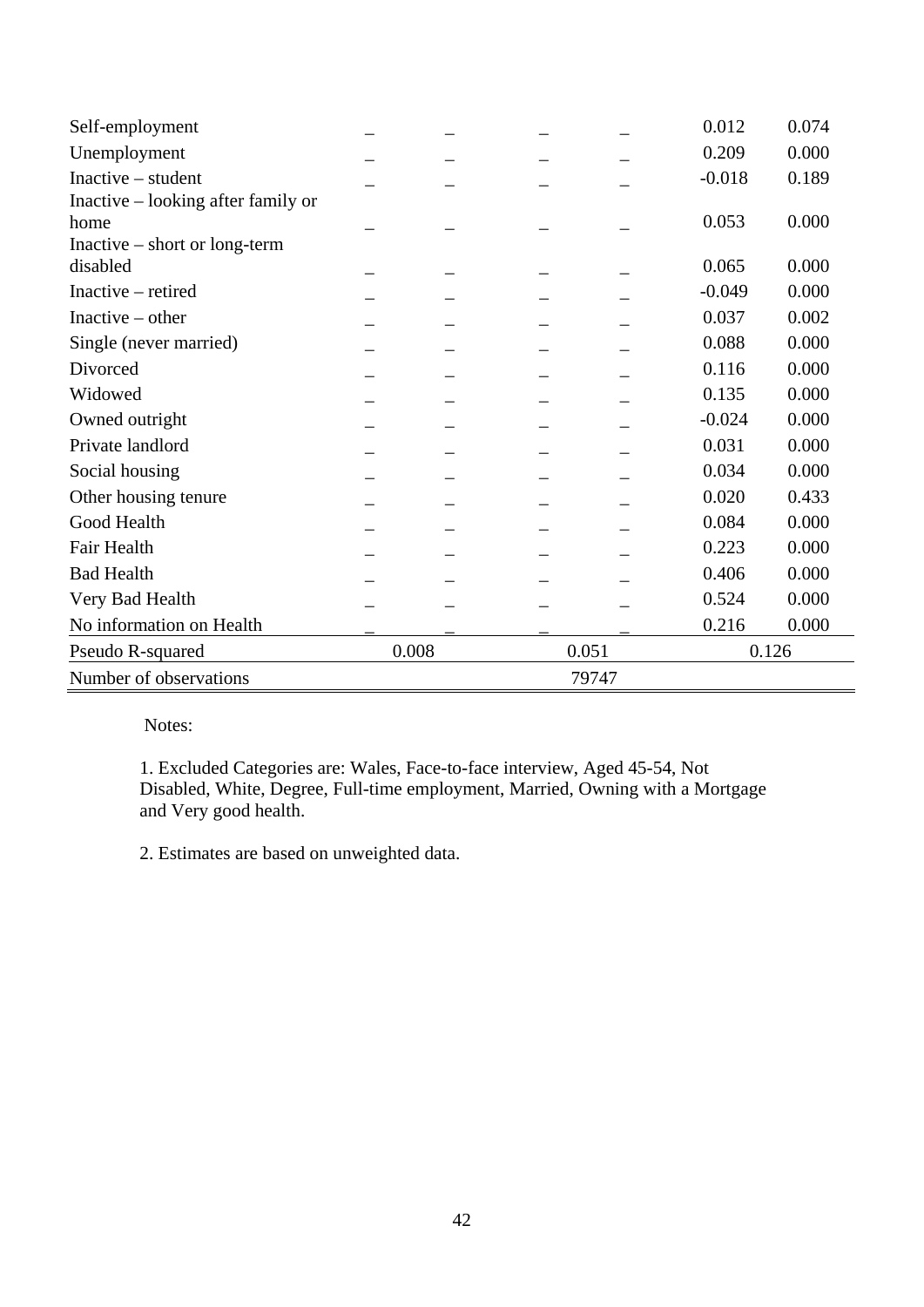|                                    | <b>Specification 1</b> |         |          | <b>Specification 2</b> | <b>Specification 3</b> |         |  |
|------------------------------------|------------------------|---------|----------|------------------------|------------------------|---------|--|
|                                    | M.E.                   | p-value | M.E.     | p-value                | M.E.                   | p-value |  |
| North East                         | 0.013                  | 0.062   | 0.013    | 0.067                  | $-0.002$               | 0.729   |  |
| North West                         | 0.006                  | 0.332   | 0.004    | 0.502                  | $-0.007$               | 0.227   |  |
| Yorkshire & the Humber             | 0.007                  | 0.266   | 0.007    | 0.306                  | 0.000                  | 0.994   |  |
| <b>East Midlands</b>               | 0.001                  | 0.908   | 0.005    | 0.495                  | 0.001                  | 0.929   |  |
| <b>West Midlands</b>               | 0.026                  | 0.000   | 0.028    | 0.000                  | 0.021                  | 0.002   |  |
| East of England                    | $-0.010$               | 0.130   | $-0.002$ | 0.748                  | $-0.003$               | 0.695   |  |
| London                             | 0.030                  | 0.000   | 0.025    | 0.000                  | 0.019                  | 0.006   |  |
| South East                         | $-0.025$               | 0.000   | $-0.017$ | 0.003                  | $-0.009$               | 0.121   |  |
| South West                         | $-0.021$               | 0.001   | $-0.013$ | 0.034                  | $-0.006$               | 0.329   |  |
| Scotland                           | $-0.007$               | 0.204   | $-0.006$ | 0.243                  | $-0.010$               | 0.078   |  |
| Northern Ireland                   | $-0.058$               | 0.000   | $-0.054$ | 0.000                  | $-0.058$               | 0.000   |  |
| Telephone interview                | $-0.070$               | 0.000   | $-0.068$ | 0.000                  | $-0.038$               | 0.000   |  |
| Female                             |                        |         | $-0.029$ | 0.000                  | $-0.032$               | 0.000   |  |
| Aged 16-24                         |                        |         | 0.016    | 0.018                  | $-0.017$               | 0.012   |  |
| Aged 25-34                         |                        |         | $-0.018$ | 0.000                  | $-0.021$               | 0.000   |  |
| Aged 35-44                         |                        |         | $-0.020$ | 0.000                  | $-0.018$               | 0.000   |  |
| Aged 55-64                         |                        |         | $-0.039$ | 0.000                  | $-0.038$               | 0.000   |  |
| Aged 65-74                         |                        |         | $-0.079$ | 0.000                  | $-0.076$               | 0.000   |  |
| Aged 75 & over                     |                        |         | $-0.029$ | 0.000                  | $-0.060$               | 0.000   |  |
| Mixed                              |                        |         | 0.012    | 0.515                  | $-0.004$               | 0.836   |  |
| Indian                             |                        |         | $-0.009$ | 0.392                  | 0.019                  | 0.092   |  |
| Pakistani                          |                        |         | 0.090    | 0.000                  | 0.095                  | 0.000   |  |
| Bangladeshi                        |                        |         | 0.091    | 0.001                  | 0.076                  | 0.003   |  |
| Chinese                            |                        |         | 0.056    | 0.031                  | 0.077                  | 0.005   |  |
| Other Asian                        |                        |         | 0.019    | 0.275                  | 0.028                  | 0.111   |  |
| <b>Black</b>                       |                        |         | 0.074    | 0.000                  | 0.044                  | 0.000   |  |
| Other                              |                        |         | 0.068    | 0.000                  | 0.066                  | 0.000   |  |
| Disability                         |                        |         | 0.172    | 0.000                  | 0.003                  | 0.484   |  |
| No information on disability       |                        |         | 0.100    | 0.000                  | 0.002                  | 0.821   |  |
| Other higher education             |                        |         |          |                        | 0.010                  | 0.129   |  |
| A-level or equivalent              |                        |         |          |                        | 0.025                  | 0.000   |  |
| GCSE grades $A^*$ -C or equivalent |                        |         |          |                        | 0.042                  | 0.000   |  |
| Other qualifications               |                        |         |          |                        | 0.057                  | 0.000   |  |
| No qualifications                  |                        |         |          |                        | 0.065                  | 0.000   |  |
| No information on qualifications   |                        |         |          |                        | 0.075                  | 0.000   |  |
| Part-time employee                 |                        |         |          |                        | $-0.007$               | 0.162   |  |
| Self-employment                    |                        |         |          |                        | $-0.006$               | 0.278   |  |

**Table 4.2. Probability (Marginal Effects) of Being in the Low and Very Low Worthwhile (0-6) Categories in the UK**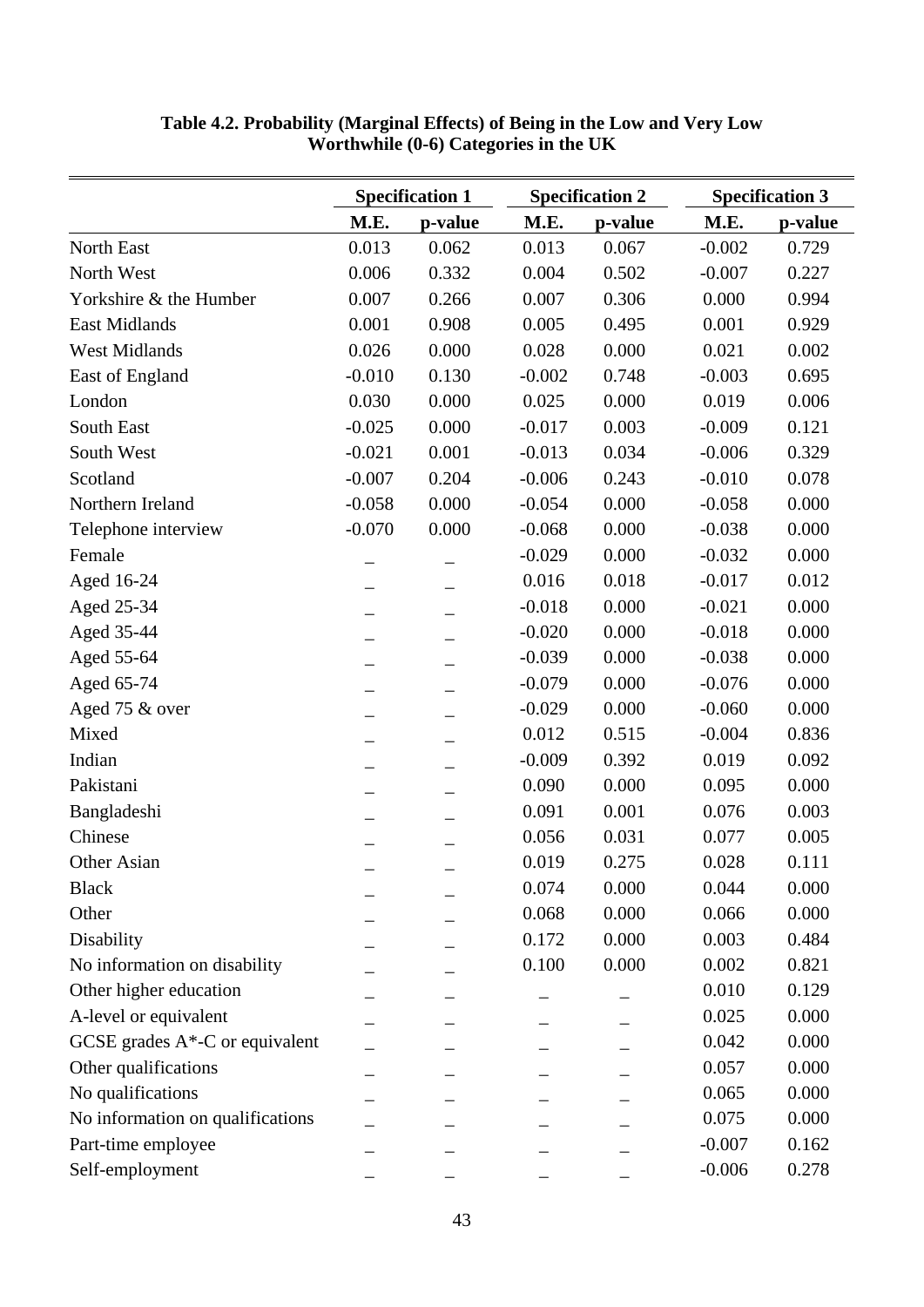| Unemployment                       |       |       | 0.126    | 0.000 |  |  |
|------------------------------------|-------|-------|----------|-------|--|--|
| $Inactive - student$               |       |       | $-0.035$ | 0.002 |  |  |
| Inactive – looking after family or |       |       |          |       |  |  |
| home                               |       |       | $-0.001$ | 0.919 |  |  |
| Inactive – short or long-term      |       |       |          |       |  |  |
| disabled                           |       |       | 0.069    | 0.000 |  |  |
| Inactive – retired                 |       |       | $-0.012$ | 0.088 |  |  |
| Inactive $-$ other                 |       |       | 0.052    | 0.000 |  |  |
| Single (never married)             |       |       | 0.072    | 0.000 |  |  |
| Divorced                           |       |       | 0.072    | 0.000 |  |  |
| Widowed                            |       |       | 0.103    | 0.000 |  |  |
| Owned outright                     |       |       | $-0.011$ | 0.009 |  |  |
| Private landlord                   |       |       | 0.030    | 0.000 |  |  |
| Social housing                     |       |       | 0.037    | 0.000 |  |  |
| Other housing tenure               |       |       | 0.043    | 0.081 |  |  |
| Good Health                        |       |       | 0.065    | 0.000 |  |  |
| Fair Health                        |       |       | 0.173    | 0.000 |  |  |
| <b>Bad Health</b>                  |       |       | 0.330    | 0.000 |  |  |
| Very Bad Health                    |       |       | 0.445    | 0.000 |  |  |
| No information on Health           |       |       | 0.179    | 0.000 |  |  |
| Pseudo R-squared                   | 0.010 | 0.042 |          | 0.106 |  |  |
| Number of observations             |       | 79747 |          |       |  |  |

1. Excluded Categories are: Wales, Face-to-face interview, Aged 45-54, Not Disabled, White, Degree, Full-time employment, Married, Owning with a Mortgage and Very good health.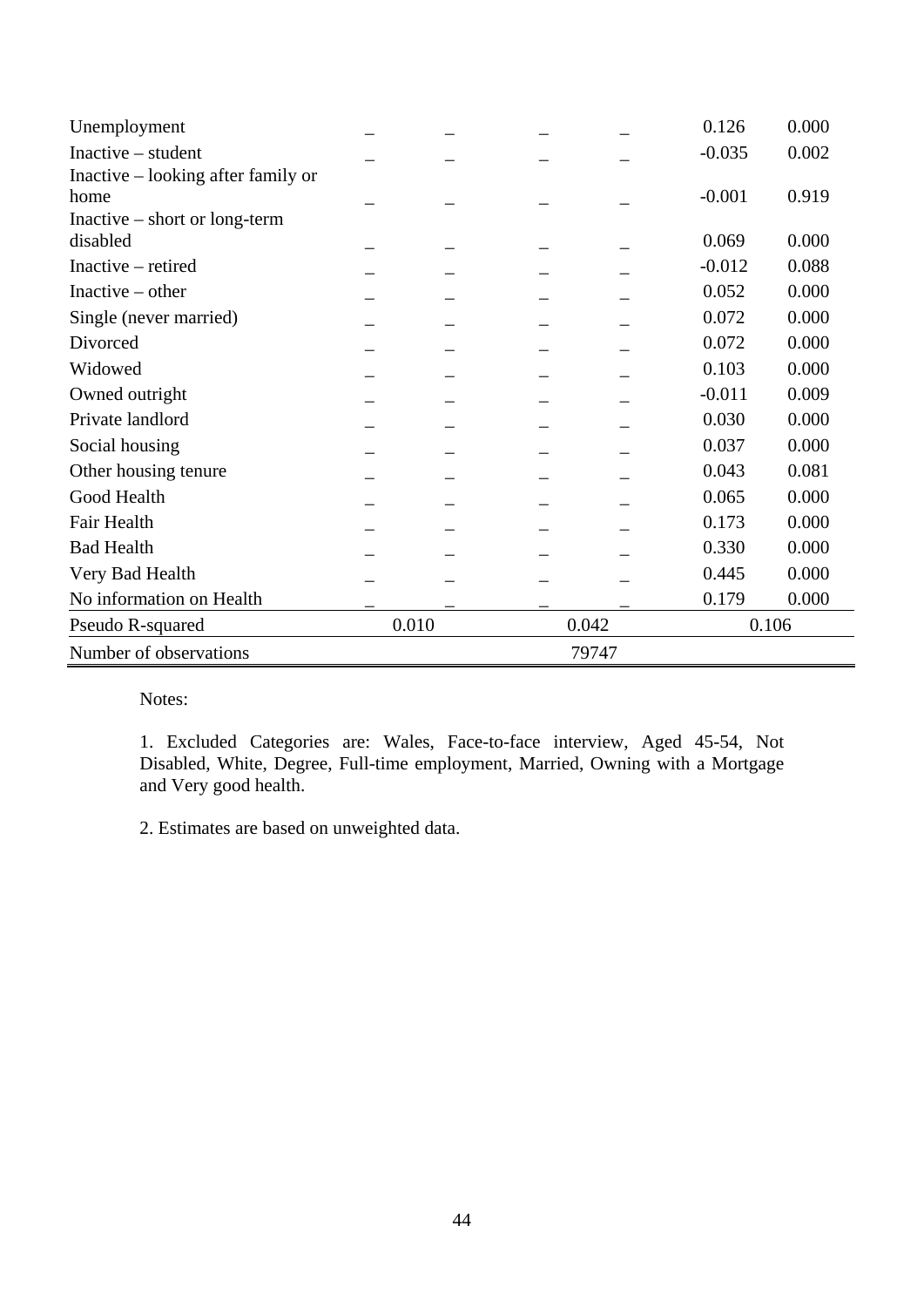|                                    |          | <b>Specification 1</b> |          | <b>Specification 2</b> | <b>Specification 3</b> |         |  |
|------------------------------------|----------|------------------------|----------|------------------------|------------------------|---------|--|
|                                    | M.E.     | p-value                | M.E.     | p-value                | M.E.                   | p-value |  |
| North East                         | 0.014    | 0.089                  | 0.012    | 0.131                  | $-0.002$               | 0.814   |  |
| North West                         | 0.031    | 0.000                  | 0.029    | 0.000                  | 0.019                  | 0.006   |  |
| Yorkshire & the Humber             | 0.024    | 0.001                  | 0.023    | 0.003                  | 0.017                  | 0.028   |  |
| <b>East Midlands</b>               | 0.020    | 0.022                  | 0.024    | 0.008                  | 0.017                  | 0.051   |  |
| <b>West Midlands</b>               | 0.028    | 0.000                  | 0.032    | 0.000                  | 0.027                  | 0.001   |  |
| East of England                    | 0.000    | 0.956                  | 0.007    | 0.365                  | 0.006                  | 0.447   |  |
| London                             | 0.036    | 0.000                  | 0.036    | 0.000                  | 0.028                  | 0.000   |  |
| South East                         | $-0.008$ | 0.217                  | 0.000    | 0.985                  | 0.004                  | 0.523   |  |
| South West                         | $-0.004$ | 0.629                  | 0.005    | 0.486                  | 0.011                  | 0.136   |  |
| Scotland                           | 0.005    | 0.443                  | 0.005    | 0.472                  | 0.002                  | 0.784   |  |
| Northern Ireland                   | $-0.058$ | 0.000                  | $-0.056$ | 0.000                  | $-0.058$               | 0.000   |  |
| Telephone interview                | $-0.056$ | 0.000                  | $-0.050$ | 0.000                  | $-0.024$               | 0.000   |  |
| Female                             |          |                        | $-0.002$ | 0.472                  | $-0.003$               | 0.328   |  |
| Aged 16-24                         |          |                        | $-0.019$ | 0.009                  | $-0.041$               | 0.000   |  |
| Aged 25-34                         |          |                        | $-0.004$ | 0.461                  | $-0.005$               | 0.413   |  |
| Aged 35-44                         |          |                        | $-0.016$ | 0.002                  | $-0.013$               | 0.016   |  |
| Aged 55-64                         |          |                        | $-0.058$ | 0.000                  | $-0.042$               | 0.000   |  |
| Aged 65-74                         |          |                        | $-0.118$ | 0.000                  | $-0.076$               | 0.000   |  |
| Aged 75 & over                     |          |                        | $-0.099$ | 0.000                  | $-0.081$               | 0.000   |  |
| Mixed                              |          |                        | 0.013    | 0.547                  | $-0.005$               | 0.828   |  |
| Indian                             |          |                        | $-0.014$ | 0.271                  | 0.008                  | 0.552   |  |
| Pakistani                          |          |                        | 0.050    | 0.004                  | 0.049                  | 0.005   |  |
| Bangladeshi                        |          |                        | 0.021    | 0.448                  | 0.007                  | 0.800   |  |
| Chinese                            |          |                        | 0.043    | 0.128                  | 0.050                  | 0.085   |  |
| Other Asian                        |          |                        | $-0.032$ | 0.077                  | $-0.023$               | 0.207   |  |
| <b>Black</b>                       |          |                        | 0.040    | 0.001                  | 0.015                  | 0.203   |  |
| Other                              |          |                        | 0.009    | 0.598                  | 0.006                  | 0.717   |  |
| Disability                         |          |                        | 0.170    | 0.000                  | 0.010                  | 0.048   |  |
| No information on disability       |          |                        | 0.100    | 0.000                  | 0.016                  | 0.045   |  |
| Other higher education             |          |                        |          |                        | 0.010                  | 0.146   |  |
| A-level or equivalent              |          |                        |          |                        | 0.010                  | 0.075   |  |
| GCSE grades $A^*$ -C or equivalent |          |                        |          |                        | 0.019                  | 0.001   |  |
| Other qualifications               |          |                        |          |                        | 0.015                  | 0.035   |  |
| No qualifications                  |          |                        |          |                        | 0.018                  | 0.013   |  |
| No information on qualifications   |          |                        |          |                        | 0.035                  | 0.000   |  |
| Part-time employee                 |          |                        |          |                        | $-0.014$               | 0.010   |  |
| Self-employment                    |          |                        |          |                        | $-0.016$               | 0.014   |  |

**Table 4.3. Probability (Marginal Effects) of Being in the Low and Very Low Happiness (0-6) Categories in the UK**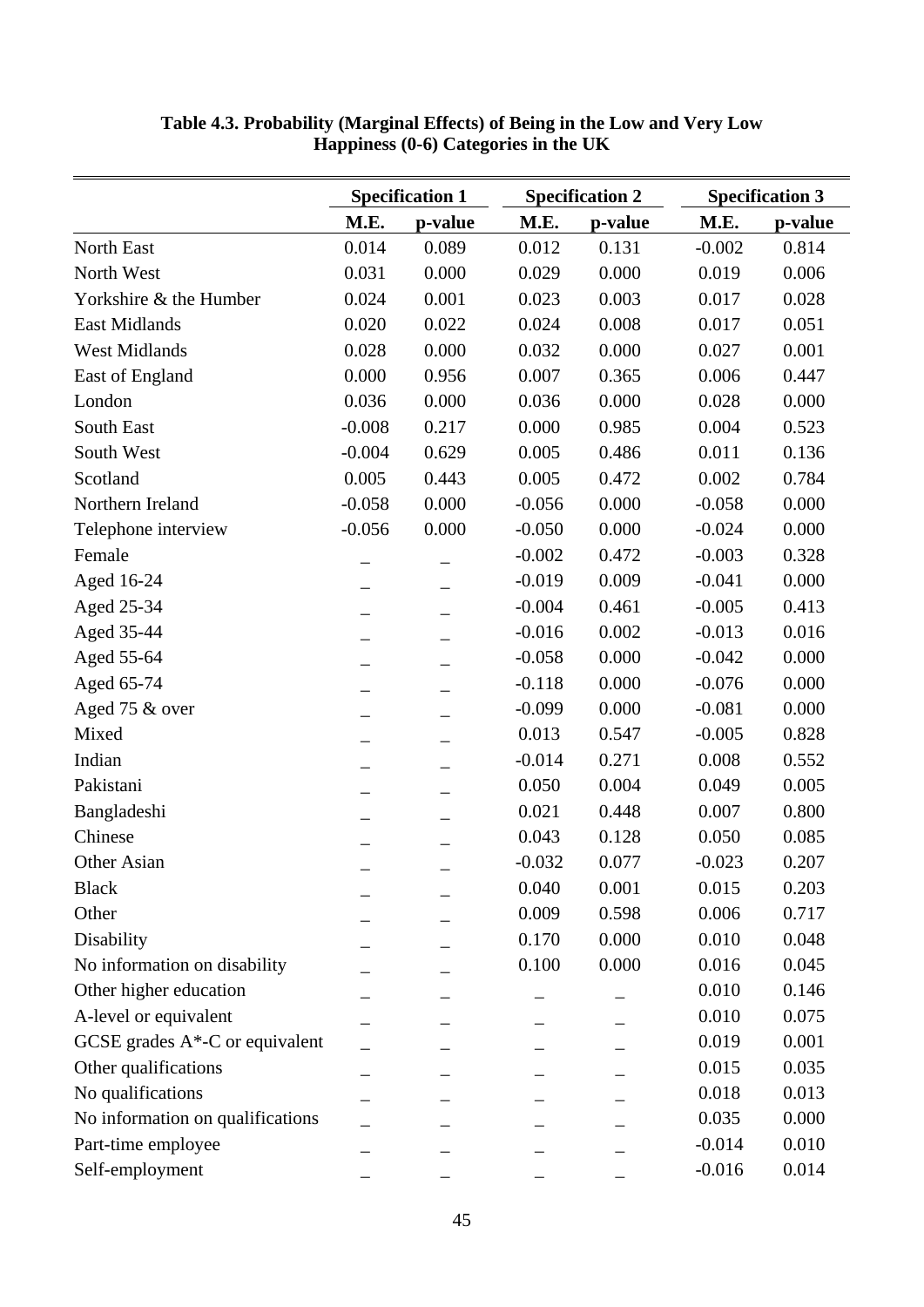| Unemployment                       |       |       | 0.059    | 0.000 |
|------------------------------------|-------|-------|----------|-------|
| $Inactive - student$               |       |       | $-0.014$ | 0.334 |
| Inactive – looking after family or |       |       |          |       |
| home                               |       |       | $-0.011$ | 0.146 |
| $Inactive - short or long-term$    |       |       |          |       |
| disabled                           |       |       | 0.005    | 0.523 |
| Inactive – retired                 |       |       | $-0.073$ | 0.000 |
| Inactive $-$ other                 |       |       | $-0.008$ | 0.467 |
| Single (never married)             |       |       | 0.066    | 0.000 |
| Divorced                           |       |       | 0.078    | 0.000 |
| Widowed                            |       |       | 0.102    | 0.000 |
| Owned outright                     |       |       | $-0.018$ | 0.000 |
| Private landlord                   |       |       | 0.020    | 0.000 |
| Social housing                     |       |       | 0.031    | 0.000 |
| Other housing tenure               |       |       | $-0.015$ | 0.567 |
| Good Health                        |       |       | 0.084    | 0.000 |
| Fair Health                        |       |       | 0.205    | 0.000 |
| <b>Bad Health</b>                  |       |       | 0.363    | 0.000 |
| Very Bad Health                    |       |       | 0.465    | 0.000 |
| No information on Health           |       |       | 0.180    | 0.000 |
| Pseudo R-squared                   | 0.005 | 0.026 | 0.067    |       |
| Number of observations             |       | 79747 |          |       |

1. Excluded Categories are: Wales, Face-to-face interview, Aged 45-54, Not Disabled, White, Degree, Full-time employment, Married, Owning with a Mortgage and Very good health.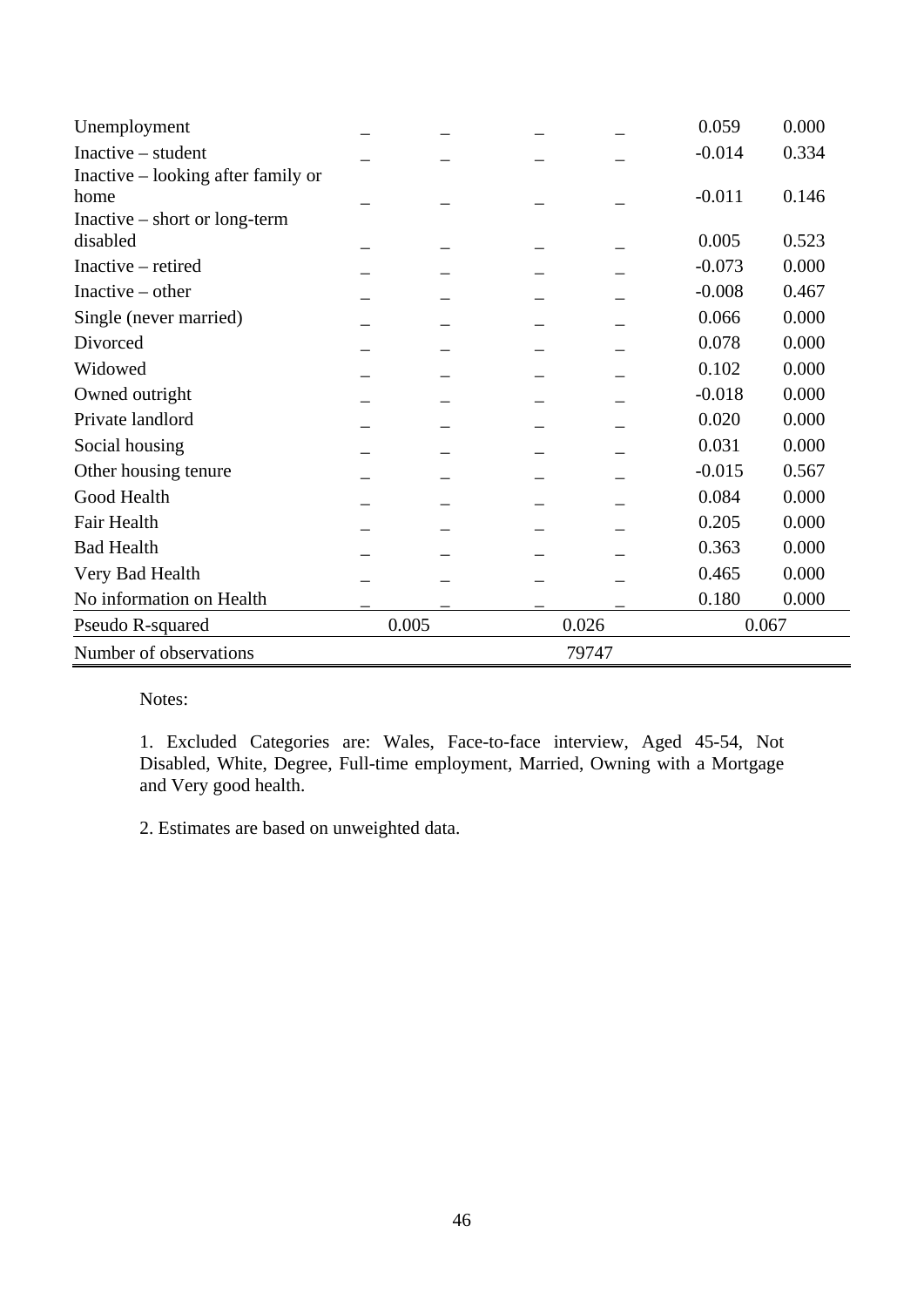|                                  |          | <b>Specification 1</b> |          | <b>Specification 2</b> | <b>Specification 3</b> |         |  |
|----------------------------------|----------|------------------------|----------|------------------------|------------------------|---------|--|
|                                  | M.E.     | p-value                | M.E.     | p-value                | M.E.                   | p-value |  |
| North East                       | 0.022    | 0.012                  | 0.021    | 0.014                  | 0.013                  | 0.125   |  |
| North West                       | 0.022    | 0.002                  | 0.021    | 0.005                  | 0.015                  | 0.045   |  |
| Yorkshire & the Humber           | 0.011    | 0.176                  | 0.011    | 0.187                  | 0.007                  | 0.383   |  |
| <b>East Midlands</b>             | 0.027    | 0.005                  | 0.029    | 0.002                  | 0.025                  | 0.010   |  |
| <b>West Midlands</b>             | $-0.003$ | 0.700                  | $-0.002$ | 0.785                  | $-0.007$               | 0.431   |  |
| East of England                  | 0.005    | 0.566                  | 0.012    | 0.178                  | 0.012                  | 0.173   |  |
| London                           | 0.053    | 0.000                  | 0.049    | 0.000                  | 0.045                  | 0.000   |  |
| South East                       | $-0.009$ | 0.212                  | $-0.002$ | 0.754                  | 0.000                  | 0.988   |  |
| South West                       | $-0.009$ | 0.243                  | $-0.002$ | 0.814                  | 0.003                  | 0.752   |  |
| Scotland                         | $-0.018$ | 0.011                  | $-0.018$ | 0.010                  | $-0.018$               | 0.012   |  |
| Northern Ireland                 | $-0.021$ | 0.150                  | $-0.021$ | 0.157                  | $-0.025$               | 0.092   |  |
| Telephone interview              | $-0.019$ | 0.000                  | $-0.020$ | 0.000                  | $-0.002$               | 0.512   |  |
| Female                           |          |                        | 0.040    | 0.000                  | 0.043                  | 0.000   |  |
| Aged 16-24                       |          |                        | $-0.060$ | 0.000                  | $-0.064$               | 0.000   |  |
| Aged 25-34                       |          |                        | $-0.029$ | 0.000                  | $-0.019$               | 0.006   |  |
| Aged 35-44                       |          |                        | $-0.016$ | 0.005                  | $-0.010$               | 0.090   |  |
| Aged 55-64                       |          |                        | $-0.041$ | 0.000                  | $-0.025$               | 0.000   |  |
| Aged 65-74                       |          |                        | $-0.092$ | 0.000                  | $-0.046$               | 0.000   |  |
| Aged 75 & over                   |          |                        | $-0.093$ | 0.000                  | $-0.065$               | 0.000   |  |
| Mixed                            |          |                        | 0.029    | 0.220                  | 0.018                  | 0.459   |  |
| Indian                           |          |                        | 0.047    | 0.001                  | 0.049                  | 0.001   |  |
| Pakistani                        |          |                        | 0.074    | 0.000                  | 0.053                  | 0.005   |  |
| Bangladeshi                      |          |                        | 0.107    | 0.000                  | 0.083                  | 0.007   |  |
| Chinese                          |          |                        | 0.050    | 0.102                  | 0.035                  | 0.259   |  |
| Other Asian                      |          |                        | 0.047    | 0.028                  | 0.040                  | 0.062   |  |
| <b>Black</b>                     |          |                        | 0.033    | 0.012                  | 0.017                  | 0.187   |  |
| Other                            |          |                        | 0.037    | 0.045                  | 0.023                  | 0.215   |  |
| Disability                       |          |                        | 0.150    | 0.000                  | 0.023                  | 0.000   |  |
| No information on disability     |          |                        | 0.080    | 0.000                  | 0.014                  | 0.088   |  |
| Other higher education           |          |                        |          |                        | $-0.001$               | 0.882   |  |
| A-level or equivalent            |          |                        |          |                        | $-0.010$               | 0.100   |  |
| GCSE grades A*-C or equivalent   |          |                        |          |                        | $-0.007$               | 0.247   |  |
| Other qualifications             |          |                        |          |                        | 0.006                  | 0.467   |  |
| No qualifications                |          |                        |          |                        | 0.008                  | 0.288   |  |
| No information on qualifications |          |                        |          |                        | 0.032                  | 0.002   |  |
| Part-time employee               |          |                        |          |                        | $-0.004$               | 0.470   |  |
| Self-employment                  |          |                        |          |                        | $-0.006$               | 0.392   |  |

**Table 4.4. Probability (Marginal Effects) of Being in the High and Very High Anxiety (4-10) Categories in the UK**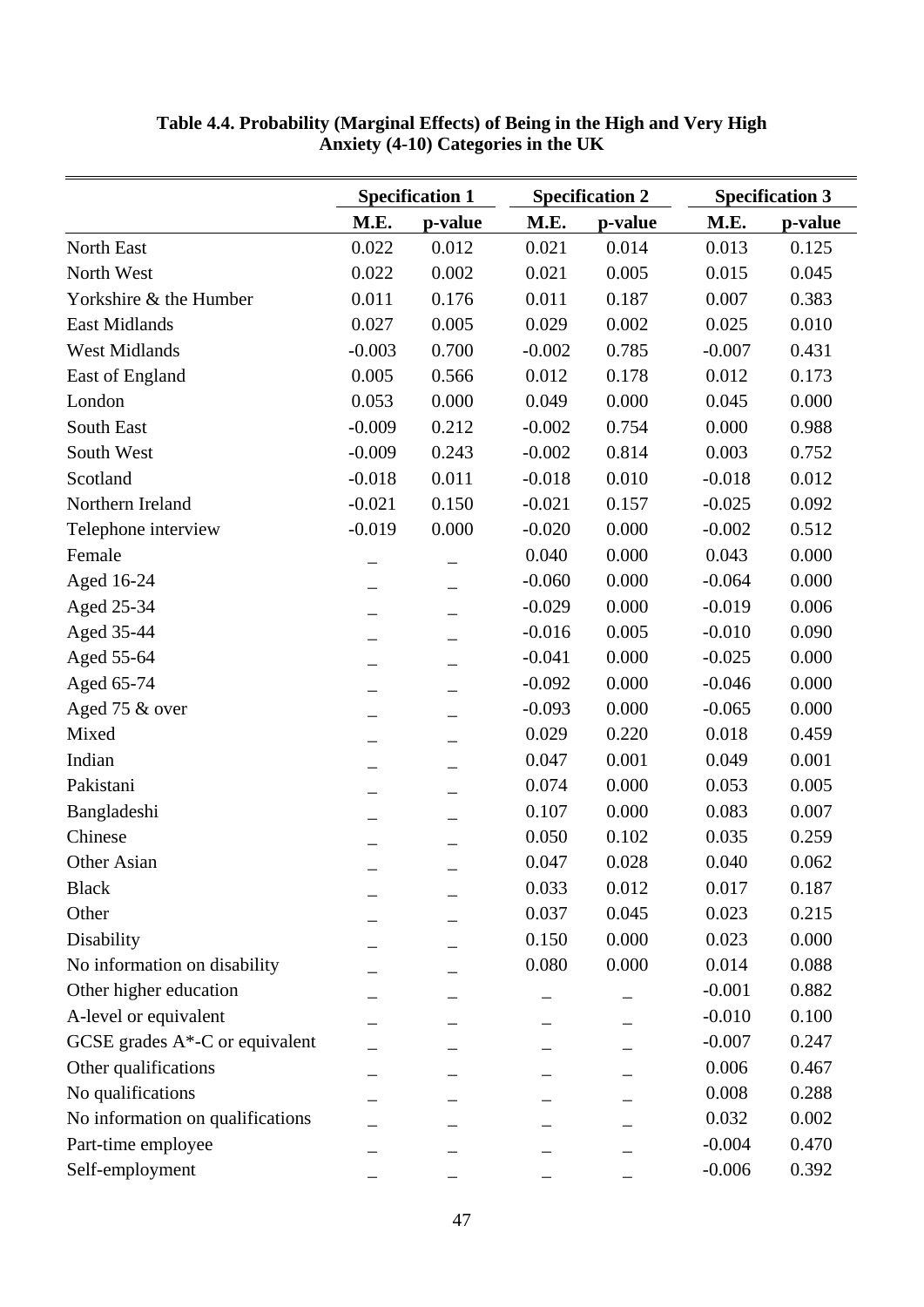| Unemployment                       |       |       |       | 0.056    | 0.000 |  |
|------------------------------------|-------|-------|-------|----------|-------|--|
| $Inactive-student$                 |       |       |       | 0.062    | 0.000 |  |
| Inactive – looking after family or |       |       |       |          |       |  |
| home                               |       |       |       | $-0.007$ | 0.402 |  |
| Inactive – short or long-term      |       |       |       |          |       |  |
| disabled                           |       |       |       | 0.023    | 0.020 |  |
| Inactive – retired                 |       |       |       | $-0.078$ | 0.000 |  |
| Inactive $-$ other                 |       |       |       | $-0.024$ | 0.055 |  |
| Single (never married)             |       |       |       | 0.014    | 0.007 |  |
| Divorced                           |       |       |       | 0.033    | 0.000 |  |
| Widowed                            |       |       |       | 0.024    | 0.001 |  |
| Owned outright                     |       |       |       | $-0.013$ | 0.014 |  |
| Private landlord                   |       |       |       | 0.016    | 0.008 |  |
| Social housing                     |       |       |       | 0.000    | 0.944 |  |
| Other housing tenure               |       |       |       | $-0.001$ | 0.971 |  |
| Good Health                        |       |       |       | 0.082    | 0.000 |  |
| Fair Health                        |       |       |       | 0.185    | 0.000 |  |
| <b>Bad Health</b>                  |       |       |       | 0.277    | 0.000 |  |
| Very Bad Health                    |       |       |       | 0.341    | 0.000 |  |
| No information on Health           |       |       |       | 0.155    | 0.000 |  |
| Pseudo R-squared                   | 0.002 | 0.016 |       | 0.035    |       |  |
| Number of observations             |       |       | 79747 |          |       |  |

1. Excluded Categories are: Wales, Face-to-face interview, Aged 45-54, Not Disabled, White, Degree, Full-time employment, Married, Owning with a Mortgage and Very good health.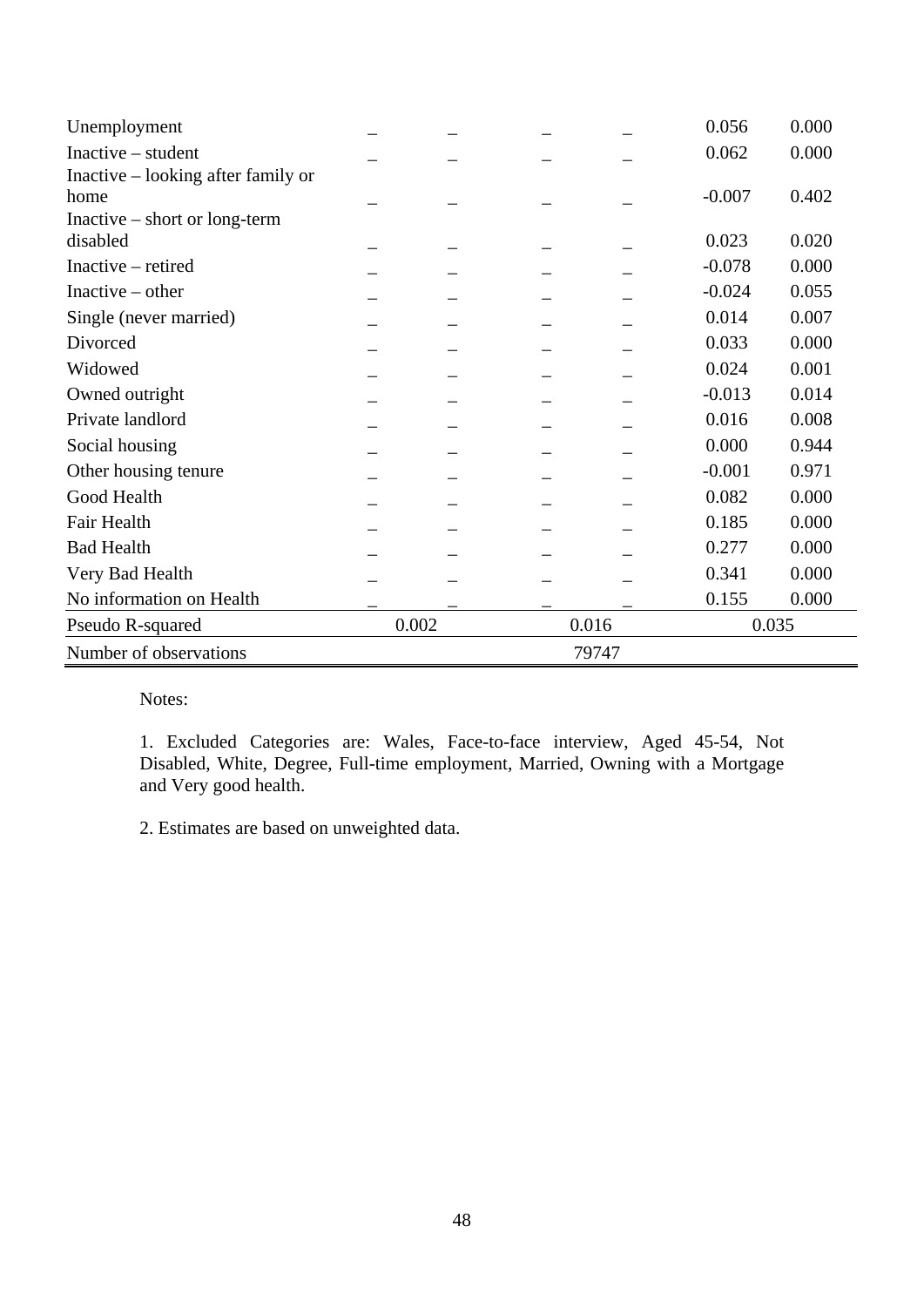#### **4.3. Results from Threshold Models for Wales**

The marginal effects from the binary probit models that have been estimated for the four SWB thresholds are presented for the Welsh sample in Tables 4.5 to 4.8. Specification 1 provides an indication of the spatial distribution of low threshold values of SWB across Unitary Authorities in Wales, as measured relative to individuals living in Cardiff. As expected, the results are broadly in line with the descriptive statistics reported earlier in Tables 3.13 to 3.16. Across the first three SWB measures a number of South Wales Valley areas stand out as being significantly (at or below the 5% level) more likely to report below the threshold level of SWB than Cardiff. For example, on the satisfaction and worthwhile measures of SWB individuals living in Blaenau Gwent, Rhondda Cynon Taff, and Torfaen are significantly more likely to report measures of SWB below the threshold than individuals living in Cardiff. Hence on the satisfaction measure individuals living in these areas are about 10 percent more likely to report levels of satisfaction below the threshold level than individuals living in Cardiff, while on the worthwhile measure the equivalent figure is between 6 and 8 percentage points. Other UAs in Wales reporting significantly lower levels of SWB on the threshold satisfaction measure include Neath and Port Talbot (8 percentage points more likely than Cardiff), and Conwy (7 percentage points more likely than Cardiff).

As with the satisfaction and worthwhile measures of SWB, individuals living in Blaenau Gwent and Torfaen are also more likely to report significantly lower levels of happiness. According to the results reported under specification 1 (Table 4.7), people living in Blaenau Gwent and Torfaen are both around 9 percent more likely to report levels of happiness below the threshold level than individuals in Cardiff. The only other UA with significantly (at or below the 5% level) lower levels of happiness than Cardiff is Neath and Port Talbot where individuals are 7 percent more likely to report happiness levels below the threshold level than individuals living in Cardiff.

Although it is worthwhile to draw attention to some of the spatial differences in SWB measures highlighted above, when a reasonable measure of statistical significance (e.g. a 5% level) is used as a focus it seems that in most cases there is a high degree of uniformity in reported SWB measures across UAs in Wales: i.e. relatively few UAs exhibit statistically significant different outcomes on the reported measures. From this perspective, therefore, it would seem that an individual's characteristics and economic circumstance are more important in determining their SWB than the place in which they live. This pattern is also evident in the fourth and final measure of SWB (high anxiety) reported in Table 4.8, where under specification 1 the only UAs with individuals reporting significantly (at or below the 5% level) lower levels of anxiety i.e. above a high anxiety threshold - than Cardiff were Ceredigion, the Isle of Anglesey, and Denbighshire.

As noted in the previous chapter, the effect of the equality characteristics on SWB in Wales is very similar to that observed in the UK as a whole. This is again demonstrated in the four threshold models. For example, gender does not have a very large impact on SWB, although females are significantly more likely to report either high or very high levels of anxiety. The female dummy is also negative and significant at the 5% level in third and fourth specifications of the worthwhile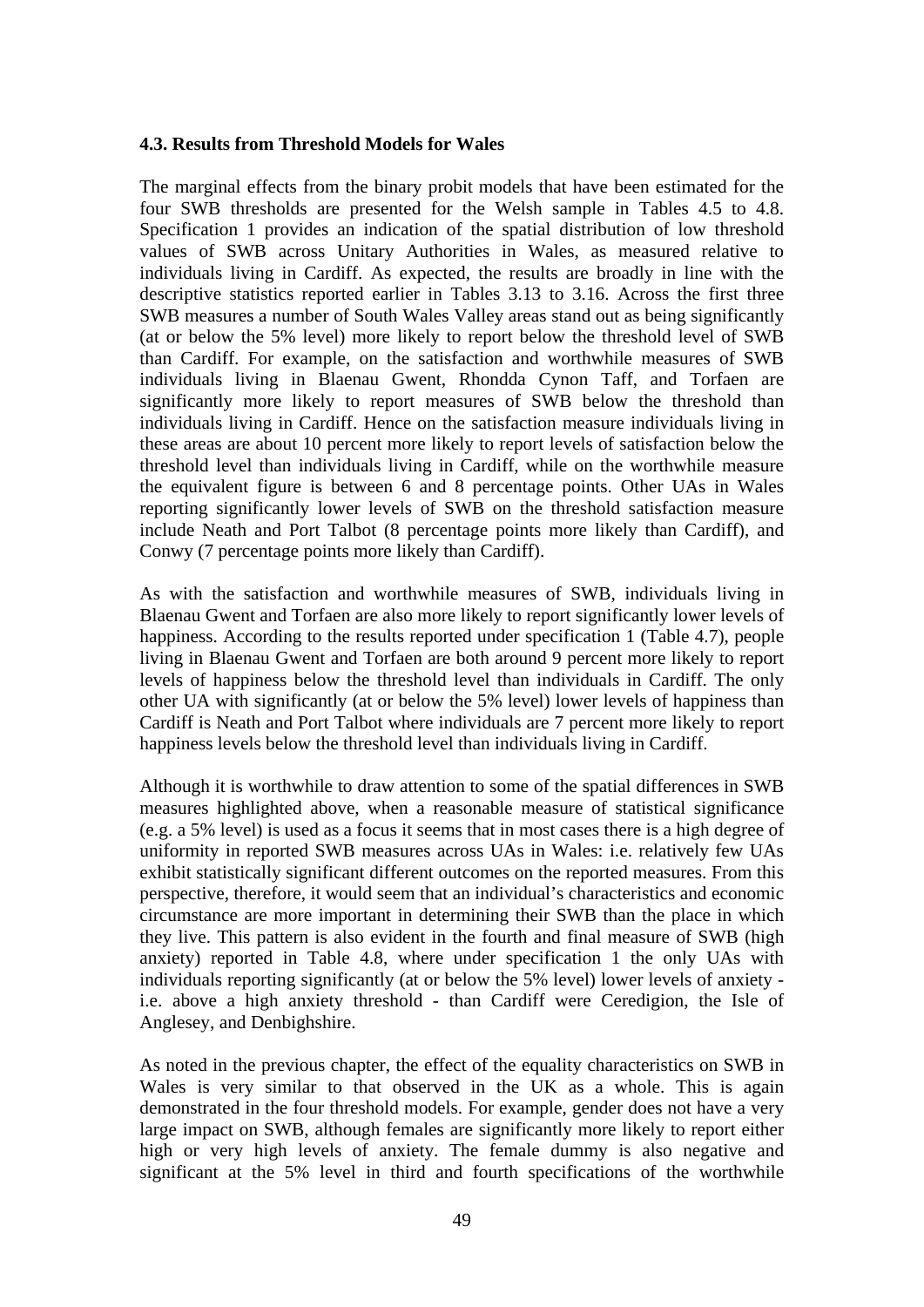threshold model. The u-shaped relationship with respect to age is most evident in the threshold models for satisfaction and anxiety. However, people aged 16-24 are significantly more likely to report below the threshold level on the worthwhile measure compared to 45-54 year olds (an 8 percentage point differential in Wales compared to a 2 percentage point differential in the UK). The ethnic minority dummy variable is significant at the 5% level in the satisfaction and anxiety models, with ethnic minorities more likely to report below the threshold level of SWB. The difference in the probabilities in these models is in the range of 6-10 percentage points. The influence of disability on the probability of reporting below the threshold level of SWB is almost identical in Wales and the UK as a whole. In particular, the difference between people with and without disabilities is 22 percentage points in the satisfaction model and around 16 percentage points in the other three models. The Welsh identity dummy is not significant in any of the models, which suggests that this is not an important influence after UA and equality group dummies have been included.

A similar pattern between Wales and the rest of the UK is also observed in terms of the influence of other characteristics (included in specification 3) such as education, labour market activity and health. For example, the influence of unemployment remains prominent in Wales (with a 21 percentage point increase in the life satisfaction model in both Wales and the UK). There are, however, a couple of exceptions, for example, education appears less important for life satisfaction and happiness in Wales compared to the UK. In contrast, inactivity due to being a student has a greater influence on high anxiety in Wales (23 percentage points) than in the UK (6 percentage points). The influence of marital status, while similar for other SWB measures has no influence on anxiety in Wales. In the UK, living in social housing is positively associated with low SWB (except when measured by anxiety), whereas in Wales living in social housing also has no impact on life satisfaction.

Generally, where significant, the inclusion of other characteristics in specification 3 dampen the influence of UA of residence relative. For example, the positive area effects in Blaenau Gwent, Neath and Port Talbot, Swansea and Torfean diminish suggesting that some of the intra-regional differences reflect differences in the composition of the population in terms of health, education and labour market activity. Further, in Wales the influence of disability (as an equality characteristic) is insignificant after the inclusion of health and labour market activity. The change is most dramatic for life satisfaction where the influence of disability falls from 22 percentage points in specification 2 to 1 percentage point in specification 3.

The inclusion of quartiles for the WIMD and a range of urban/rural indicators in specification 4 (Tables 4.5 to 4.8) does little to change the overall pattern of results produced from the inclusion of other characteristics in specification 3. In fact, the influence on the four SWB measures by 'other characteristics' remain remarkably robust to the inclusion of these additional variables, neither of which tends to produce consistently significant effects on the SWB measures used in the analysis. The only possible exception is for the satisfaction measure, where there is evidence to suggest that individuals living in more rural locations are less likely to have low levels of life satisfaction. For example, compared to an individual living in an urban area an individual living in a 'hamlet' is almost 5 percent less likely to report low or very low levels of life satisfaction. More generally the signs accorded to the rural/urban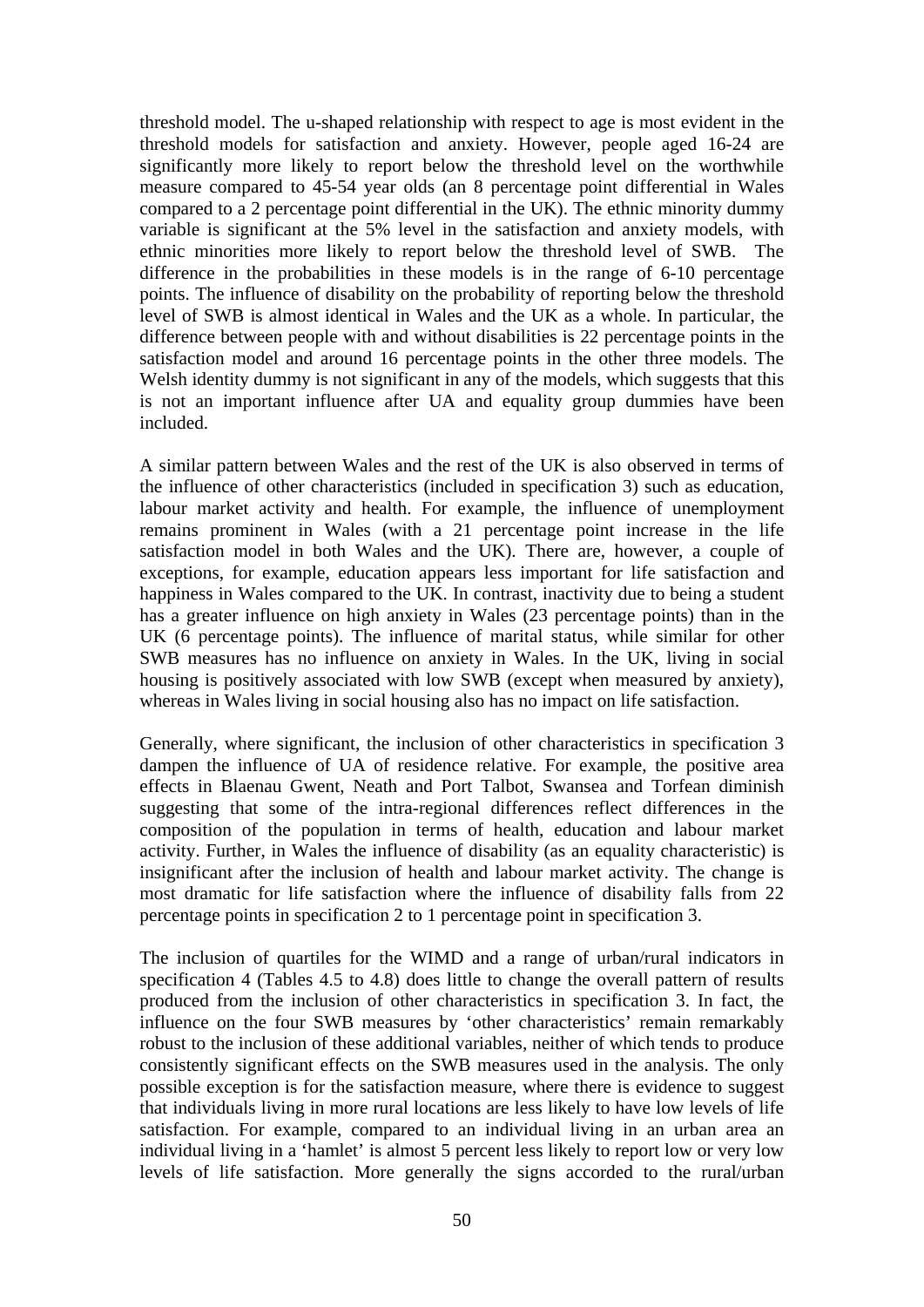indicators are in line with those reported earlier in the aggregate analysis (Tables 3.17 to 3.20). However, the fact the urban/rural variables tend to be insignificant when included in a multivariate framework suggest that any rural/urban effect identified earlier is likely to have been due to the composition of the populations living in these areas, rather than to any independent effect arising from location itself. Similarly, the finding that quartiles of the WIMD are also largely insignificant, points to a similar compositional effect, which in this case is perhaps less surprising given that the index is constructed from a set of domains that include measures of employment, education, income and health within area that in turn are highly correlated with a number of individual variables included in 'other characteristics' in specification 3.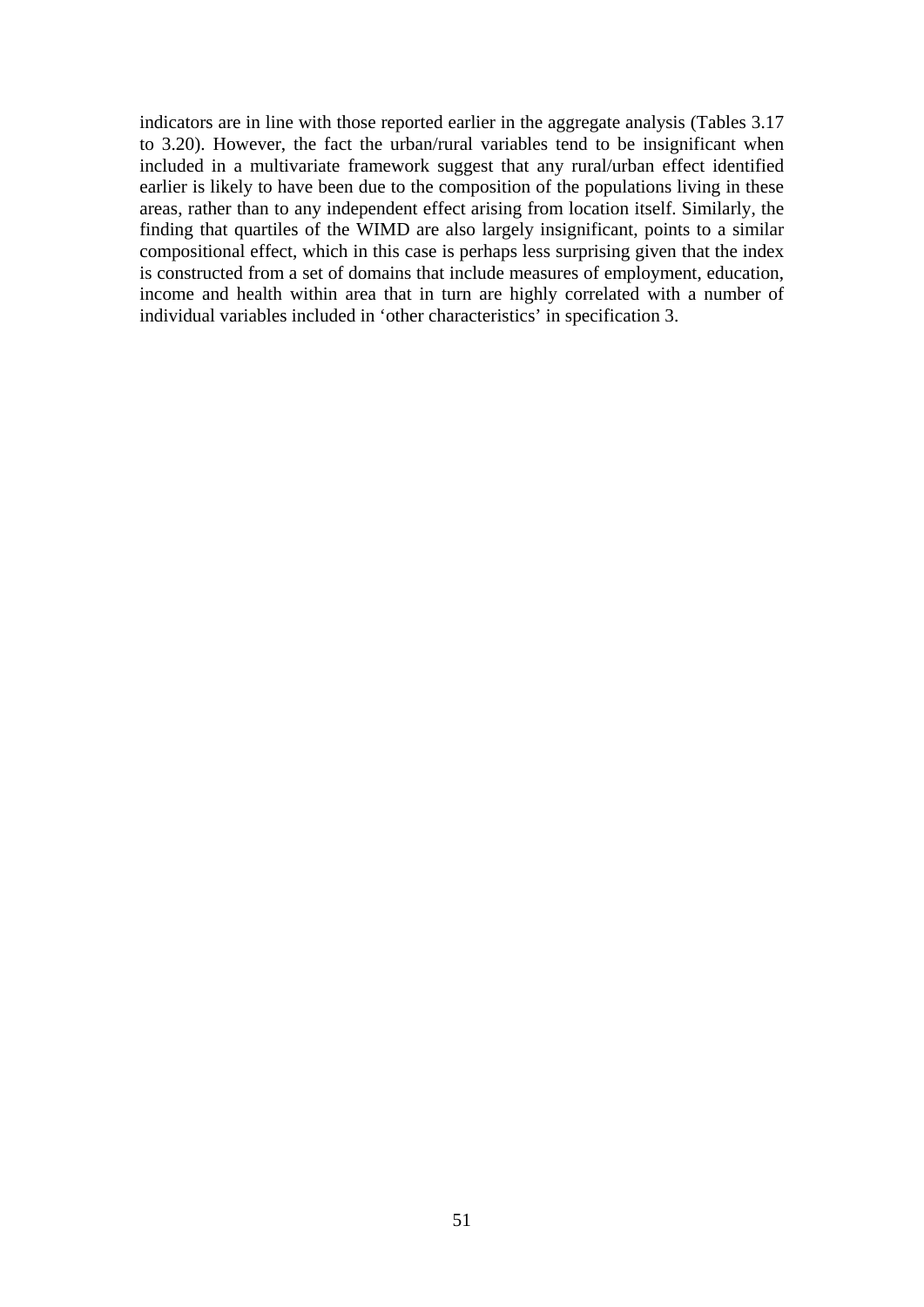|                                                  | <b>Specification 1</b><br><b>Specification 2</b> |         |          |         | <b>Specification 3</b> | <b>Specification 4</b> |          |         |
|--------------------------------------------------|--------------------------------------------------|---------|----------|---------|------------------------|------------------------|----------|---------|
|                                                  | M.E.                                             | p-value | M.E.     | p-value | M.E.                   | p-value                | M.E.     | p-value |
| <b>Blaenau Gwent</b>                             | 0.103                                            | 0.007   | 0.094    | 0.014   | 0.062                  | 0.095                  | 0.063    | 0.095   |
| <b>Bridgend</b>                                  | 0.047                                            | 0.150   | 0.046    | 0.161   | 0.046                  | 0.170                  | 0.053    | 0.120   |
| Caerphilly                                       | 0.056                                            | 0.087   | 0.045    | 0.166   | 0.028                  | 0.371                  | 0.033    | 0.304   |
| Carmarthenshire                                  | 0.056                                            | 0.081   | 0.061    | 0.064   | 0.057                  | 0.088                  | 0.079    | 0.025   |
| Ceredigion                                       | 0.023                                            | 0.483   | 0.040    | 0.244   | 0.044                  | 0.212                  | 0.077    | 0.047   |
| Conwy                                            | 0.070                                            | 0.035   | 0.094    | 0.007   | 0.088                  | 0.013                  | 0.100    | 0.006   |
| Denbighshire                                     | 0.052                                            | 0.103   | 0.080    | 0.018   | 0.079                  | 0.021                  | 0.097    | 0.007   |
| Flintshire                                       | 0.000                                            | 1.000   | 0.021    | 0.533   | 0.031                  | 0.371                  | 0.043    | 0.225   |
| Gwynedd                                          | $-0.019$                                         | 0.508   | 0.007    | 0.825   | 0.014                  | 0.659                  | 0.044    | 0.207   |
| <b>Isle of Anglesey</b>                          | 0.014                                            | 0.668   | 0.022    | 0.505   | 0.034                  | 0.335                  | 0.061    | 0.111   |
| Merthyr                                          | 0.068                                            | 0.057   | 0.059    | 0.098   | 0.030                  | 0.384                  | 0.033    | 0.344   |
| Monmouthshire                                    | $-0.011$                                         | 0.713   | 0.002    | 0.942   | 0.014                  | 0.650                  | 0.033    | 0.327   |
| <b>Neath Port Talbot</b>                         | 0.080                                            | 0.017   | 0.063    | 0.061   | 0.051                  | 0.123                  | 0.058    | 0.088   |
| Newport                                          | 0.033                                            | 0.306   | 0.034    | 0.300   | 0.030                  | 0.363                  | 0.032    | 0.335   |
| Pembrokeshire                                    | $-0.003$                                         | 0.929   | 0.013    | 0.676   | 0.003                  | 0.916                  | 0.031    | 0.365   |
| Powys                                            | $-0.037$                                         | 0.181   | $-0.020$ | 0.479   | $-0.008$               | 0.787                  | 0.025    | 0.467   |
| Rhondda Cynon Taff                               | 0.096                                            | 0.004   | 0.089    | 0.009   | 0.076                  | 0.025                  | 0.082    | 0.017   |
| Swansea                                          | 0.060                                            | 0.062   | 0.062    | 0.058   | 0.053                  | 0.107                  | 0.056    | 0.091   |
| Torfaen                                          | 0.106                                            | 0.002   | 0.110    | 0.001   | 0.079                  | 0.019                  | 0.082    | 0.015   |
| Vale of Glamorgan                                | 0.006                                            | 0.830   | 0.007    | 0.813   | 0.007                  | 0.826                  | 0.012    | 0.701   |
| Wrexham                                          | 0.023                                            | 0.481   | 0.044    | 0.204   | 0.019                  | 0.577                  | 0.030    | 0.385   |
| Telephone interview                              | $-0.073$                                         | 0.000   | $-0.079$ | 0.000   | $-0.048$               | 0.000                  | $-0.048$ | 0.000   |
| Female                                           |                                                  |         | 0.008    | 0.359   | $-0.001$               | 0.926                  | 0.000    | 0.986   |
| Aged 16-24                                       |                                                  |         | $-0.025$ | 0.225   | $-0.073$               | 0.000                  | $-0.074$ | 0.000   |
| Aged 25-34                                       |                                                  |         | $-0.045$ | 0.004   | $-0.062$               | 0.000                  | $-0.065$ | 0.000   |
| Aged 35-44                                       |                                                  |         | $-0.013$ | 0.402   | $-0.011$               | 0.498                  | $-0.012$ | 0.440   |
| Aged 55-64                                       |                                                  |         | $-0.062$ | 0.000   | $-0.042$               | 0.004                  | $-0.042$ | 0.004   |
| Aged 65-74                                       |                                                  |         | $-0.120$ | 0.000   | $-0.051$               | 0.027                  | $-0.049$ | 0.034   |
| Aged 75 & over                                   |                                                  |         | $-0.088$ | 0.000   | $-0.085$               | 0.002                  | $-0.084$ | 0.002   |
| Non-white                                        |                                                  |         | 0.063    | 0.083   | 0.078                  | 0.039                  | 0.072    | 0.054   |
| Disability                                       |                                                  |         | 0.217    | 0.000   | 0.013                  | 0.167                  | 0.013    | 0.194   |
| No information on                                |                                                  |         |          |         |                        |                        |          |         |
| disability                                       |                                                  |         | 0.128    | 0.000   | 0.022                  | 0.127                  | 0.022    | 0.135   |
| Welsh Identity                                   |                                                  |         | 0.014    | 0.151   | $-0.010$               | 0.627                  | $-0.011$ | 0.580   |
| Other higher education                           |                                                  |         |          |         | 0.012                  | 0.546                  | 0.011    | 0.607   |
| A-level or equivalent<br>GCSE grades $A^*$ -C or |                                                  |         |          |         | 0.020                  | 0.243                  | 0.019    | 0.287   |
| equivalent                                       |                                                  |         |          |         | 0.032                  | 0.064                  | 0.030    | 0.087   |

**Table 4.5. Probability (Marginal Effects) of Being in the Low and Very Low Satisfaction (0-6) Categories in Wales**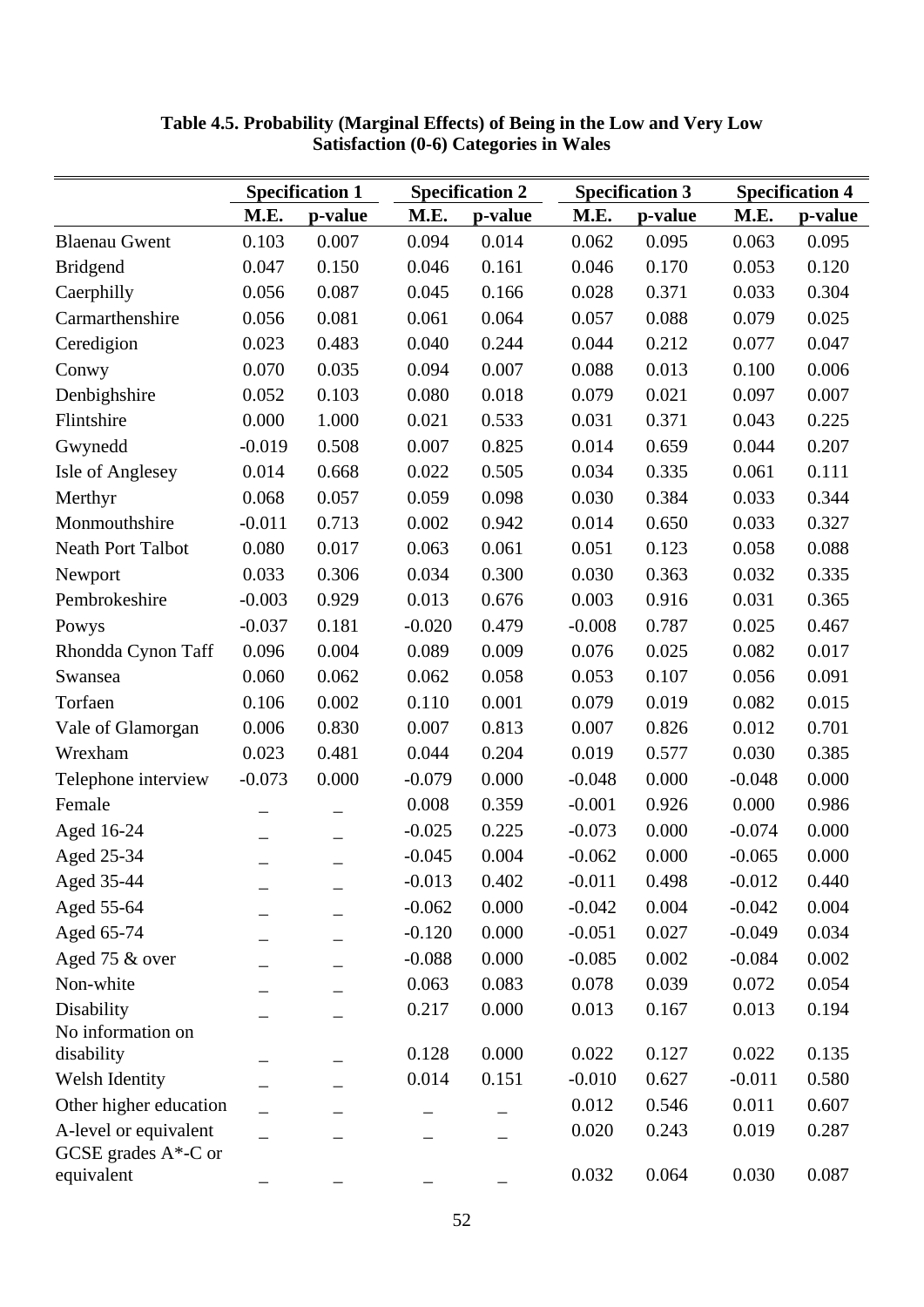| Other qualifications   |                          |       |  |       | 0.078    | 0.001 | 0.074    | 0.002 |  |  |
|------------------------|--------------------------|-------|--|-------|----------|-------|----------|-------|--|--|
| No qualifications      |                          |       |  |       | 0.005    | 0.798 | 0.002    | 0.915 |  |  |
| No information on      |                          |       |  |       |          |       |          |       |  |  |
| qualifications         |                          |       |  |       | 0.038    | 0.173 | 0.036    | 0.207 |  |  |
| Part-time employee     |                          | —     |  |       | 0.029    | 0.081 | 0.030    | 0.070 |  |  |
| Self-employment        |                          |       |  |       | $-0.009$ | 0.631 | $-0.003$ | 0.862 |  |  |
| Unemployment           |                          |       |  |       | 0.206    | 0.000 | 0.207    | 0.000 |  |  |
| Inactive - student     |                          |       |  |       | $-0.083$ | 0.024 | $-0.083$ | 0.023 |  |  |
| Inactive - looking     |                          |       |  |       |          |       |          |       |  |  |
| after family or home   |                          |       |  |       | 0.054    | 0.028 | 0.054    | 0.027 |  |  |
| Inactive – short or    |                          |       |  |       |          |       |          |       |  |  |
| long-term disabled     |                          |       |  |       | 0.053    | 0.030 | 0.053    | 0.030 |  |  |
| Inactive - retired     |                          |       |  |       | $-0.043$ | 0.038 | $-0.043$ | 0.038 |  |  |
| Inactive $-$ other     |                          |       |  |       | 0.031    | 0.411 | 0.032    | 0.398 |  |  |
| Single (never married) |                          | —     |  |       | 0.110    | 0.000 | 0.109    | 0.000 |  |  |
| Divorced               | $\overline{\phantom{0}}$ |       |  |       | 0.126    | 0.000 | 0.124    | 0.000 |  |  |
| Widowed                |                          |       |  |       | 0.137    | 0.000 | 0.135    | 0.000 |  |  |
| Owned outright         |                          |       |  |       | $-0.041$ | 0.002 | $-0.039$ | 0.003 |  |  |
| Private landlord       |                          |       |  |       | 0.033    | 0.051 | 0.034    | 0.047 |  |  |
| Social housing         |                          |       |  |       | 0.008    | 0.624 | 0.004    | 0.812 |  |  |
| Other housing tenure   |                          |       |  |       | 0.024    | 0.813 | 0.037    | 0.722 |  |  |
| Good Health            |                          |       |  |       | 0.103    | 0.000 | 0.102    | 0.000 |  |  |
| Fair Health            |                          |       |  |       | 0.249    | 0.000 | 0.248    | 0.000 |  |  |
| <b>Bad Health</b>      |                          |       |  |       | 0.446    | 0.000 | 0.445    | 0.000 |  |  |
| Very Bad Health        |                          |       |  |       | 0.540    | 0.000 | 0.540    | 0.000 |  |  |
| No information on      |                          |       |  |       |          |       |          |       |  |  |
| Health                 |                          |       |  |       | 0.329    | 0.000 | 0.331    | 0.000 |  |  |
| Second WIMD            |                          |       |  |       |          |       |          |       |  |  |
| quartile               |                          |       |  |       |          |       | $-0.005$ | 0.729 |  |  |
| Third WIMD quartile    |                          |       |  |       |          |       | $-0.017$ | 0.230 |  |  |
| Fourth WIMD quartile   |                          |       |  |       |          |       | $-0.005$ | 0.716 |  |  |
| Town and Fringe        |                          |       |  |       |          |       | $-0.022$ | 0.090 |  |  |
| Village                |                          |       |  |       |          |       | $-0.025$ | 0.094 |  |  |
| Hamlet                 |                          |       |  |       |          |       | $-0.046$ | 0.007 |  |  |
| Pseudo R-squared       |                          | 0.014 |  | 0.051 |          | 0.131 |          | 0.133 |  |  |
| Number of              |                          |       |  |       |          |       |          |       |  |  |
| observations           | 9022                     |       |  |       |          |       |          |       |  |  |

1. Excluded Categories are: Cardiff, Face-to-face interview, Aged 45-54, Not Disabled, White, Degree, Full-time employment, Married, Owning with a Mortgage, Very good health, first (most deprived) WIMD quartile and urban.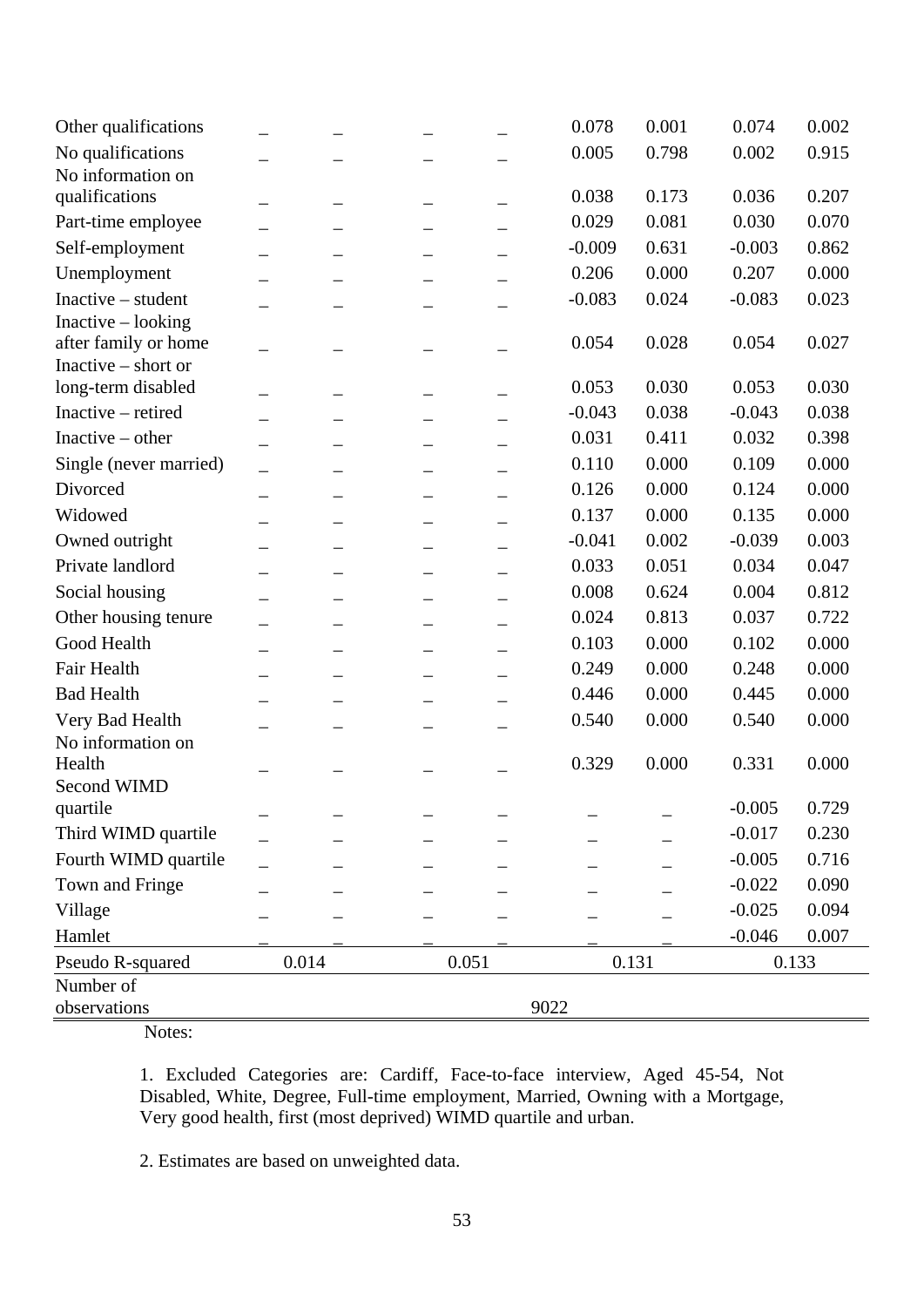|                                                  |          | <b>Specification 1</b> | <b>Specification 2</b> |         |          | <b>Specification 3</b> | <b>Specification 4</b> |         |
|--------------------------------------------------|----------|------------------------|------------------------|---------|----------|------------------------|------------------------|---------|
|                                                  | M.E.     | p-value                | M.E.                   | p-value | M.E.     | p-value                | M.E.                   | p-value |
| <b>Blaenau Gwent</b>                             | 0.078    | 0.027                  | 0.076                  | 0.030   | 0.048    | 0.152                  | 0.047                  | 0.162   |
| <b>Bridgend</b>                                  | $-0.025$ | 0.343                  | $-0.021$               | 0.423   | $-0.021$ | 0.424                  | $-0.017$               | 0.528   |
| Caerphilly                                       | 0.006    | 0.841                  | 0.000                  | 0.994   | $-0.012$ | 0.643                  | $-0.009$               | 0.723   |
| Carmarthenshire                                  | 0.017    | 0.538                  | 0.026                  | 0.359   | 0.021    | 0.456                  | 0.036                  | 0.244   |
| Ceredigion                                       | 0.002    | 0.953                  | 0.013                  | 0.656   | 0.018    | 0.541                  | 0.039                  | 0.248   |
| Conwy                                            | 0.006    | 0.834                  | 0.022                  | 0.449   | 0.012    | 0.668                  | 0.019                  | 0.524   |
| Denbighshire                                     | 0.032    | 0.272                  | 0.052                  | 0.085   | 0.046    | 0.126                  | 0.057                  | 0.070   |
| Flintshire                                       | $-0.033$ | 0.207                  | $-0.017$               | 0.534   | $-0.017$ | 0.525                  | $-0.010$               | 0.717   |
| Gwynedd                                          | $-0.031$ | 0.203                  | $-0.013$               | 0.625   | $-0.011$ | 0.670                  | 0.007                  | 0.802   |
| Isle of Anglesey                                 | $-0.018$ | 0.526                  | $-0.012$               | 0.677   | $-0.007$ | 0.811                  | 0.009                  | 0.769   |
| Merthyr                                          | 0.054    | 0.101                  | 0.046                  | 0.153   | 0.020    | 0.502                  | 0.021                  | 0.486   |
| Monmouthshire                                    | 0.004    | 0.887                  | 0.016                  | 0.582   | 0.025    | 0.384                  | 0.038                  | 0.221   |
| <b>Neath Port Talbot</b>                         | 0.046    | 0.124                  | 0.036                  | 0.220   | 0.023    | 0.419                  | 0.027                  | 0.352   |
| Newport                                          | 0.031    | 0.289                  | 0.033                  | 0.269   | 0.030    | 0.315                  | 0.031                  | 0.295   |
| Pembrokeshire                                    | $-0.011$ | 0.679                  | 0.003                  | 0.908   | $-0.004$ | 0.878                  | 0.012                  | 0.684   |
| Powys                                            | $-0.045$ | 0.056                  | $-0.032$               | 0.192   | $-0.022$ | 0.385                  | $-0.004$               | 0.884   |
| Rhondda Cynon Taff                               | 0.068    | 0.027                  | 0.067                  | 0.030   | 0.054    | 0.077                  | 0.057                  | 0.066   |
| Swansea                                          | 0.035    | 0.225                  | 0.038                  | 0.190   | 0.029    | 0.306                  | 0.031                  | 0.272   |
| Torfaen                                          | 0.062    | 0.040                  | 0.067                  | 0.028   | 0.045    | 0.124                  | 0.047                  | 0.109   |
| Vale of Glamorgan                                | 0.002    | 0.939                  | 0.005                  | 0.848   | 0.010    | 0.729                  | 0.015                  | 0.604   |
| Wrexham                                          | 0.024    | 0.429                  | 0.039                  | 0.218   | 0.017    | 0.573                  | 0.023                  | 0.454   |
| Telephone interview                              | $-0.075$ | 0.000                  | $-0.075$               | 0.000   | $-0.047$ | 0.000                  | $-0.047$               | 0.000   |
| Female                                           |          |                        | $-0.010$               | 0.218   | $-0.019$ | 0.032                  | $-0.019$               | 0.034   |
| Aged 16-24                                       |          |                        | 0.075                  | 0.001   | 0.041    | 0.099                  | 0.040                  | 0.108   |
| Aged 25-34                                       |          |                        | $-0.018$               | 0.224   | $-0.022$ | 0.154                  | $-0.024$               | 0.122   |
| Aged 35-44                                       |          |                        | $-0.015$               | 0.278   | $-0.010$ | 0.502                  | $-0.011$               | 0.461   |
| Aged 55-64                                       |          |                        | $-0.045$               | 0.000   | $-0.041$ | 0.001                  | $-0.041$               | 0.001   |
| Aged 65-74                                       |          |                        | $-0.075$               | 0.000   | $-0.076$ | 0.000                  | $-0.075$               | 0.000   |
| Aged 75 & over                                   |          | $\qquad \qquad -$      | $-0.030$               | 0.062   | $-0.084$ | 0.000                  | $-0.083$               | 0.000   |
| Non-white                                        |          |                        | 0.038                  | 0.246   | 0.045    | 0.173                  | 0.043                  | 0.199   |
| Disability                                       |          |                        | 0.156                  | 0.000   | $-0.005$ | 0.531                  | $-0.006$               | 0.496   |
| No information on                                |          |                        |                        |         |          |                        |                        |         |
| disability                                       |          |                        | 0.086                  | 0.000   | $-0.004$ | 0.762                  | $-0.004$               | 0.756   |
| Welsh Identity                                   |          |                        | $-0.003$               | 0.775   | $-0.012$ | 0.518                  | $-0.013$               | 0.497   |
| Other higher education                           |          |                        |                        |         | 0.033    | 0.100                  | 0.032                  | 0.111   |
| A-level or equivalent<br>GCSE grades $A^*$ -C or |          |                        |                        |         | 0.029    | 0.083                  | 0.027                  | 0.101   |
| equivalent                                       |          |                        |                        |         | 0.054    | 0.001                  | 0.052                  | 0.002   |

**Table 4.6. Probability (Marginal Effects) of Being in the Low and Very Low Worthwhile (0-6) Categories in Wales**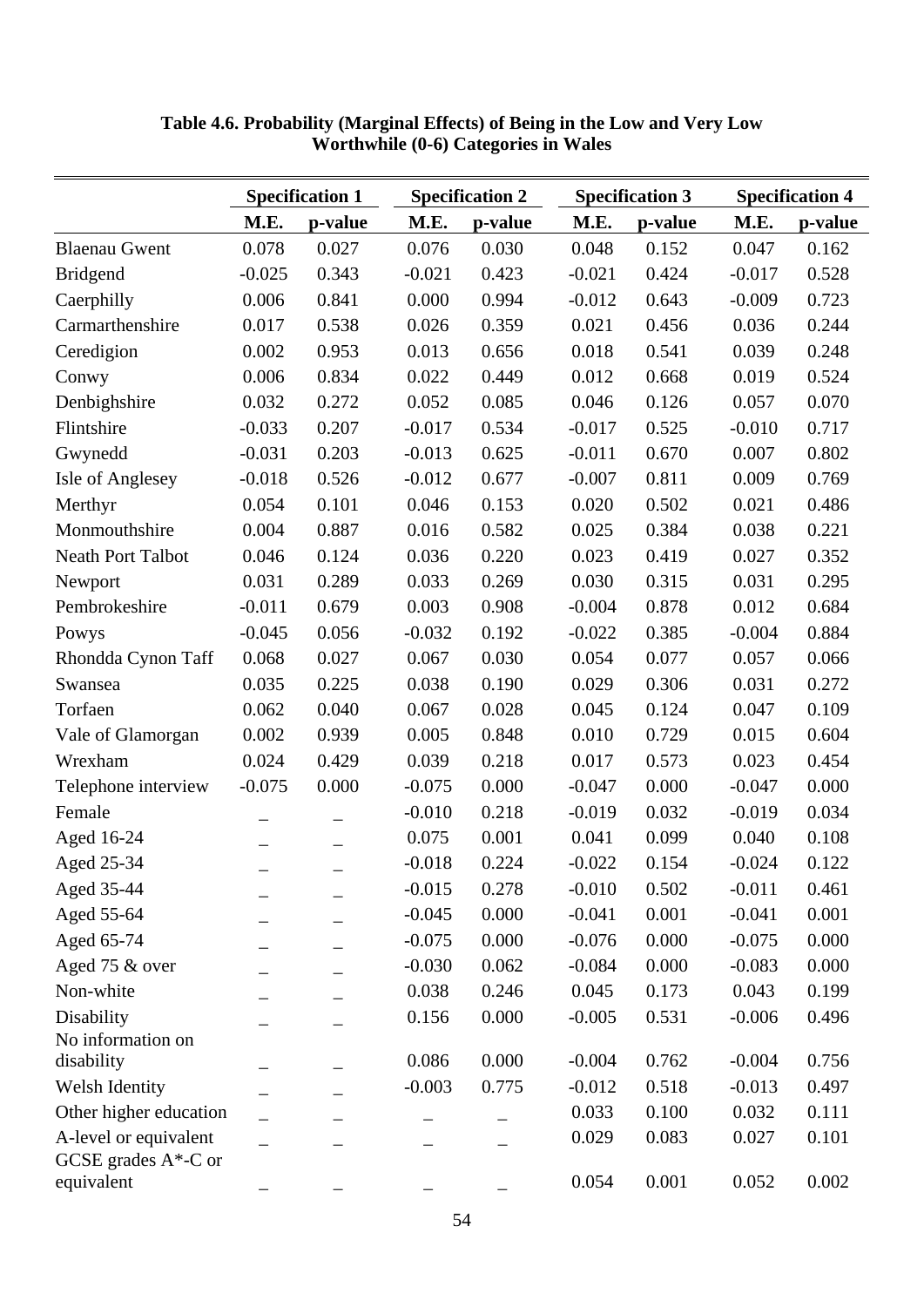| Other qualifications   |                          |       |       | 0.062    | 0.006 | 0.059    | 0.009 |
|------------------------|--------------------------|-------|-------|----------|-------|----------|-------|
| No qualifications      |                          |       |       | 0.029    | 0.143 | 0.026    | 0.184 |
| No information on      |                          |       |       |          |       |          |       |
| qualifications         |                          |       |       | 0.099    | 0.001 | 0.096    | 0.001 |
| Part-time employee     |                          | —     |       | 0.005    | 0.754 | 0.006    | 0.705 |
| Self-employment        | $\overline{\phantom{0}}$ |       |       | $-0.020$ | 0.245 | $-0.017$ | 0.340 |
| Unemployment           |                          |       |       | 0.114    | 0.000 | 0.115    | 0.000 |
| Inactive - student     |                          |       |       | $-0.045$ | 0.158 | $-0.045$ | 0.159 |
| Inactive - looking     |                          |       |       |          |       |          |       |
| after family or home   |                          |       |       | 0.012    | 0.553 | 0.013    | 0.541 |
| Inactive – short or    |                          |       |       |          |       |          |       |
| long-term disabled     |                          |       |       | 0.041    | 0.062 | 0.041    | 0.061 |
| Inactive - retired     |                          |       |       | $-0.013$ | 0.501 | $-0.012$ | 0.537 |
| Inactive $-$ other     |                          |       |       | 0.053    | 0.131 | 0.055    | 0.124 |
| Single (never married) |                          | —     |       | 0.043    | 0.001 | 0.043    | 0.002 |
| Divorced               | $\overline{\phantom{0}}$ |       |       | 0.061    | 0.000 | 0.060    | 0.000 |
| Widowed                |                          |       |       | 0.088    | 0.000 | 0.086    | 0.000 |
| Owned outright         |                          |       |       | $-0.007$ | 0.560 | $-0.006$ | 0.607 |
| Private landlord       |                          |       |       | 0.060    | 0.000 | 0.059    | 0.000 |
| Social housing         |                          |       |       | 0.053    | 0.001 | 0.050    | 0.002 |
| Other housing tenure   |                          |       |       | 0.278    | 0.020 | 0.286    | 0.017 |
| Good Health            |                          |       |       | 0.068    | 0.000 | 0.067    | 0.000 |
| Fair Health            |                          |       |       | 0.178    | 0.000 | 0.177    | 0.000 |
| <b>Bad Health</b>      |                          |       |       | 0.333    | 0.000 | 0.332    | 0.000 |
| Very Bad Health        |                          |       |       | 0.467    | 0.000 | 0.466    | 0.000 |
| No information on      |                          |       |       |          |       |          |       |
| Health                 |                          |       |       | 0.198    | 0.000 | 0.199    | 0.000 |
| Second WIMD            |                          |       |       |          |       |          |       |
| quartile               |                          |       |       |          |       | $-0.008$ | 0.487 |
| Third WIMD quartile    |                          |       |       |          |       | $-0.011$ | 0.411 |
| Fourth WIMD quartile   |                          |       |       |          |       | $-0.008$ | 0.566 |
| Town and Fringe        |                          |       |       |          |       | $-0.010$ | 0.376 |
| Village                |                          |       |       |          |       | $-0.023$ | 0.091 |
| Hamlet                 |                          |       |       |          |       | $-0.023$ | 0.155 |
| Pseudo R-squared       |                          | 0.017 | 0.043 |          | 0.104 |          | 0.104 |
| Number of              |                          |       |       |          |       |          |       |
| observations           |                          |       |       | 9022     |       |          |       |

1. Excluded Categories are: Cardiff, Face-to-face interview, Aged 45-54, Not Disabled, White, Degree, Full-time employment, Married, Owning with a Mortgage, Very good health, first (most deprived) WIMD quartile and urban.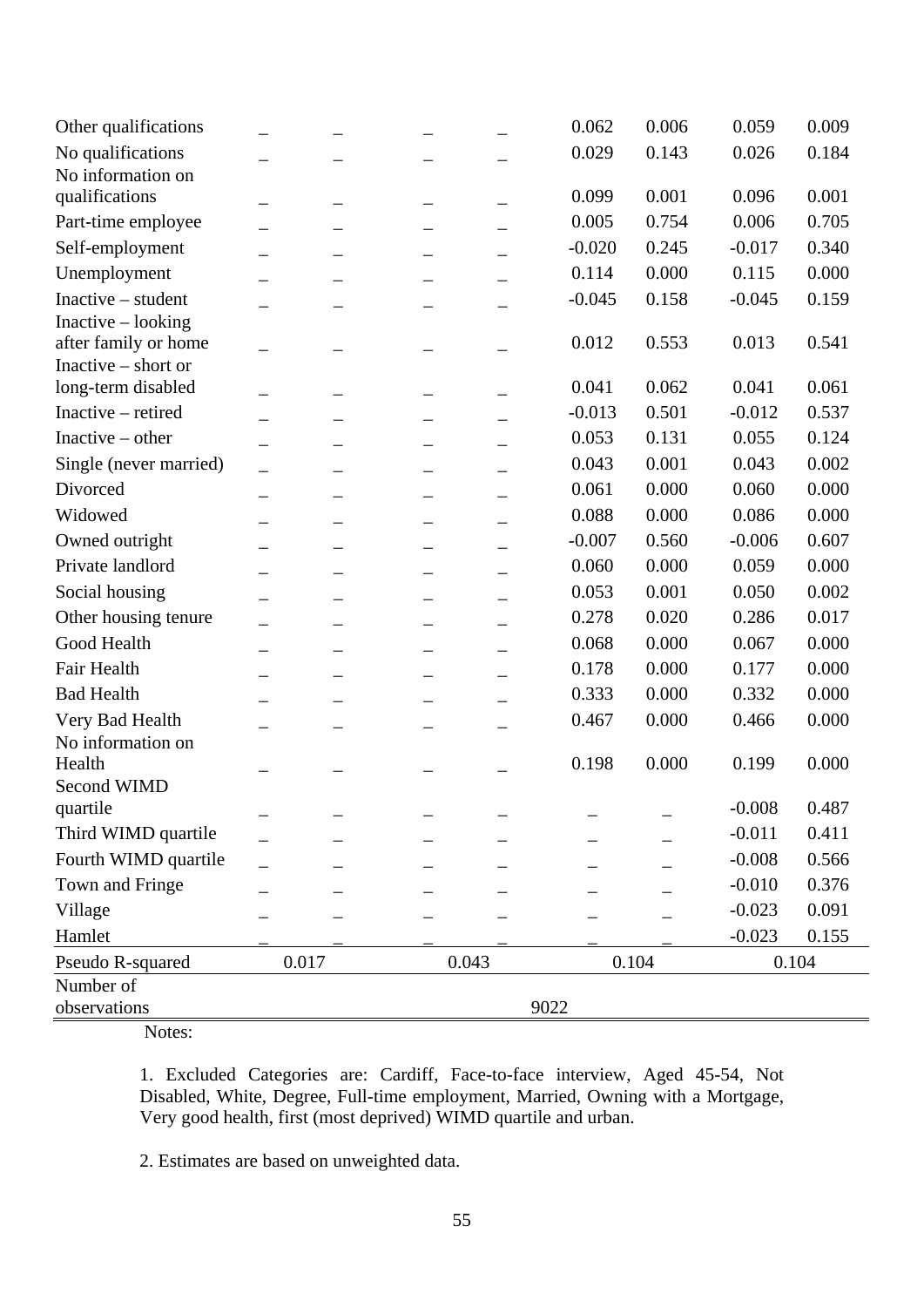|                                                  |          | <b>Specification 1</b> |          | <b>Specification 2</b> | <b>Specification 3</b> |         | <b>Specification 4</b> |         |
|--------------------------------------------------|----------|------------------------|----------|------------------------|------------------------|---------|------------------------|---------|
|                                                  | M.E.     | p-value                | M.E.     | p-value                | M.E.                   | p-value | M.E.                   | p-value |
| <b>Blaenau Gwent</b>                             | 0.087    | 0.019                  | 0.080    | 0.034                  | 0.066                  | 0.076   | 0.054                  | 0.148   |
| <b>Bridgend</b>                                  | $-0.014$ | 0.640                  | $-0.015$ | 0.612                  | $-0.018$               | 0.555   | $-0.019$               | 0.536   |
| Caerphilly                                       | 0.045    | 0.160                  | 0.036    | 0.260                  | 0.025                  | 0.427   | 0.022                  | 0.494   |
| Carmarthenshire                                  | 0.050    | 0.121                  | 0.055    | 0.092                  | 0.048                  | 0.142   | 0.050                  | 0.142   |
| Ceredigion                                       | $-0.008$ | 0.811                  | 0.004    | 0.912                  | 0.000                  | 0.999   | 0.008                  | 0.826   |
| Conwy                                            | 0.000    | 0.995                  | 0.017    | 0.591                  | 0.014                  | 0.668   | 0.016                  | 0.627   |
| Denbighshire                                     | 0.009    | 0.766                  | 0.026    | 0.412                  | 0.024                  | 0.449   | 0.030                  | 0.362   |
| Flintshire                                       | $-0.040$ | 0.184                  | $-0.028$ | 0.369                  | $-0.024$               | 0.455   | $-0.018$               | 0.583   |
| Gwynedd                                          | $-0.034$ | 0.240                  | $-0.016$ | 0.590                  | $-0.011$               | 0.724   | $-0.003$               | 0.939   |
| Isle of Anglesey                                 | $-0.052$ | 0.083                  | $-0.045$ | 0.138                  | $-0.035$               | 0.267   | $-0.029$               | 0.386   |
| Merthyr                                          | 0.055    | 0.121                  | 0.044    | 0.212                  | 0.027                  | 0.433   | 0.019                  | 0.576   |
| Monmouthshire                                    | 0.015    | 0.632                  | 0.027    | 0.407                  | 0.036                  | 0.276   | 0.049                  | 0.153   |
| <b>Neath Port Talbot</b>                         | 0.072    | 0.031                  | 0.058    | 0.079                  | 0.055                  | 0.099   | 0.053                  | 0.116   |
| Newport                                          | 0.026    | 0.418                  | 0.026    | 0.428                  | 0.027                  | 0.416   | 0.025                  | 0.453   |
| Pembrokeshire                                    | $-0.011$ | 0.716                  | 0.001    | 0.965                  | $-0.007$               | 0.810   | $-0.003$               | 0.920   |
| Powys                                            | $-0.027$ | 0.334                  | $-0.012$ | 0.673                  | $-0.007$               | 0.813   | 0.002                  | 0.958   |
| Rhondda Cynon Taff                               | 0.046    | 0.153                  | 0.038    | 0.241                  | 0.027                  | 0.401   | 0.023                  | 0.476   |
| Swansea                                          | 0.053    | 0.098                  | 0.054    | 0.095                  | 0.050                  | 0.124   | 0.051                  | 0.117   |
| Torfaen                                          | 0.092    | 0.005                  | 0.095    | 0.005                  | 0.076                  | 0.022   | 0.074                  | 0.027   |
| Vale of Glamorgan                                | 0.006    | 0.831                  | 0.007    | 0.814                  | 0.010                  | 0.751   | 0.016                  | 0.610   |
| Wrexham                                          | 0.000    | 0.993                  | 0.011    | 0.732                  | $-0.012$               | 0.702   | $-0.010$               | 0.759   |
| Telephone interview                              | $-0.044$ | 0.000                  | $-0.041$ | 0.000                  | $-0.017$               | 0.090   | $-0.017$               | 0.093   |
| Female                                           |          |                        | 0.003    | 0.767                  | $-0.007$               | 0.494   | $-0.007$               | 0.498   |
| Aged 16-24                                       |          |                        | 0.009    | 0.704                  | 0.015                  | 0.583   | 0.013                  | 0.639   |
| Aged 25-34                                       |          |                        | $-0.009$ | 0.590                  | 0.005                  | 0.814   | 0.002                  | 0.930   |
| Aged 35-44                                       |          |                        | 0.001    | 0.971                  | 0.013                  | 0.454   | 0.011                  | 0.535   |
| Aged 55-64                                       |          |                        | $-0.044$ | 0.002                  | $-0.032$               | 0.038   | $-0.031$               | 0.043   |
| Aged 65-74                                       |          |                        | $-0.098$ | 0.000                  | $-0.076$               | 0.001   | $-0.075$               | 0.001   |
| Aged 75 & over                                   |          |                        | $-0.066$ | 0.000                  | $-0.085$               | 0.004   | $-0.084$               | 0.005   |
| Non-white                                        |          |                        | $-0.002$ | 0.963                  | 0.001                  | 0.987   | $-0.003$               | 0.942   |
| Disability                                       |          |                        | 0.157    | 0.000                  | 0.008                  | 0.431   | 0.007                  | 0.482   |
| No information on                                |          |                        |          |                        |                        |         |                        |         |
| disability                                       |          |                        | 0.066    | 0.000                  | 0.005                  | 0.749   | 0.005                  | 0.750   |
| Welsh Identity                                   |          |                        | 0.007    | 0.451                  | $-0.014$               | 0.508   | $-0.014$               | 0.497   |
| Other higher education                           |          |                        |          |                        | $-0.002$               | 0.928   | $-0.004$               | 0.848   |
| A-level or equivalent<br>GCSE grades $A^*$ -C or |          |                        |          |                        | 0.001                  | 0.946   | $-0.003$               | 0.882   |
| equivalent                                       |          |                        |          |                        | 0.007                  | 0.692   | 0.003                  | 0.873   |

**Table 4.7. Probability (Marginal Effects) of Being in the Low and Very Low Happiness (0-6) Categories in Wales**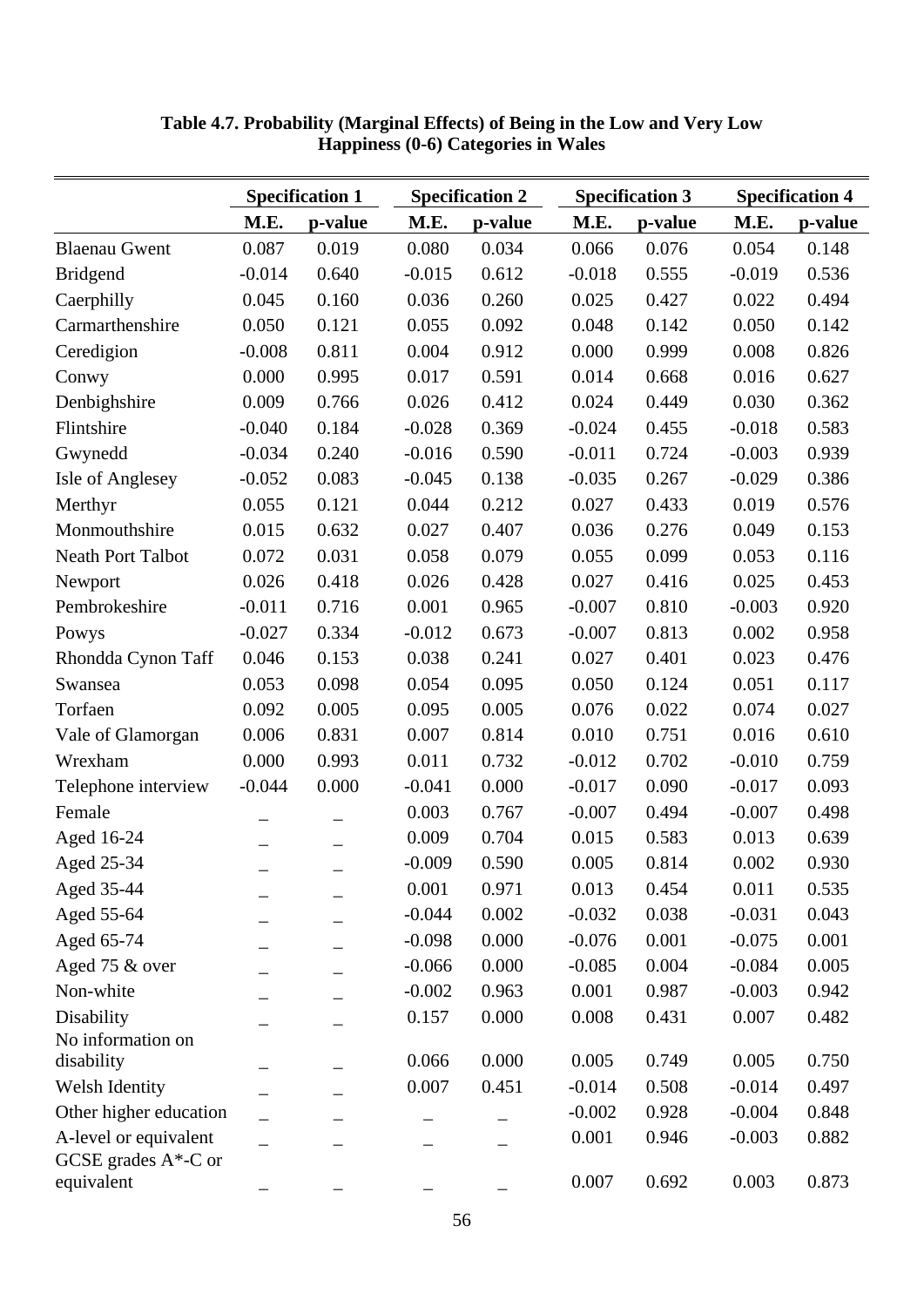| Other qualifications   |                          |                          |       | 0.006    | 0.772 | 0.000    | 0.992 |
|------------------------|--------------------------|--------------------------|-------|----------|-------|----------|-------|
| No qualifications      |                          |                          |       | $-0.015$ | 0.466 | $-0.022$ | 0.270 |
| No information on      |                          |                          |       |          |       |          |       |
| qualifications         |                          |                          |       | 0.048    | 0.095 | 0.042    | 0.141 |
| Part-time employee     |                          | —                        |       | 0.010    | 0.557 | 0.011    | 0.517 |
| Self-employment        | $\overline{\phantom{0}}$ |                          |       | 0.001    | 0.944 | 0.003    | 0.871 |
| Unemployment           |                          |                          |       | 0.046    | 0.076 | 0.046    | 0.082 |
| Inactive - student     |                          |                          |       | 0.006    | 0.901 | 0.007    | 0.870 |
| Inactive - looking     |                          |                          |       |          |       |          |       |
| after family or home   |                          |                          |       | $-0.002$ | 0.914 | $-0.003$ | 0.895 |
| Inactive – short or    |                          |                          |       |          |       |          |       |
| long-term disabled     |                          |                          |       | 0.012    | 0.603 | 0.012    | 0.614 |
| Inactive - retired     |                          |                          |       | $-0.058$ | 0.007 | $-0.057$ | 0.008 |
| Inactive $-$ other     |                          |                          |       | $-0.027$ | 0.437 | $-0.027$ | 0.429 |
| Single (never married) |                          | —                        |       | 0.013    | 0.366 | 0.012    | 0.416 |
| Divorced               | $\overline{\phantom{0}}$ |                          |       | 0.071    | 0.000 | 0.069    | 0.000 |
| Widowed                |                          |                          |       | 0.110    | 0.000 | 0.108    | 0.000 |
| Owned outright         |                          | $\overline{\phantom{0}}$ |       | $-0.018$ | 0.188 | $-0.018$ | 0.199 |
| Private landlord       |                          |                          |       | 0.039    | 0.027 | 0.037    | 0.033 |
| Social housing         |                          |                          |       | 0.045    | 0.010 | 0.036    | 0.038 |
| Other housing tenure   |                          |                          |       | 0.172    | 0.145 | 0.177    | 0.135 |
| Good Health            |                          |                          |       | 0.093    | 0.000 | 0.092    | 0.000 |
| Fair Health            |                          |                          |       | 0.201    | 0.000 | 0.199    | 0.000 |
| <b>Bad Health</b>      |                          |                          |       | 0.368    | 0.000 | 0.365    | 0.000 |
| Very Bad Health        |                          |                          |       | 0.412    | 0.000 | 0.410    | 0.000 |
| No information on      |                          |                          |       |          |       |          |       |
| Health                 |                          |                          |       | 0.176    | 0.000 | 0.177    | 0.000 |
| Second WIMD            |                          |                          |       |          |       |          |       |
| quartile               |                          |                          |       |          |       | $-0.015$ | 0.289 |
| Third WIMD quartile    |                          |                          |       |          |       | $-0.020$ | 0.188 |
| Fourth WIMD quartile   |                          |                          |       |          |       | $-0.038$ | 0.014 |
| Town and Fringe        |                          |                          |       |          |       | $-0.013$ | 0.340 |
| Village                |                          |                          |       |          |       | $-0.007$ | 0.668 |
| Hamlet                 |                          |                          |       |          |       | $-0.012$ | 0.548 |
| Pseudo R-squared       |                          | 0.009                    | 0.028 |          | 0.067 |          | 0.068 |
| Number of              |                          |                          |       |          |       |          |       |
| observations           |                          |                          |       | 9022     |       |          |       |

1. Excluded Categories are: Cardiff, Face-to-face interview, Aged 45-54, Not Disabled, White, Degree, Full-time employment, Married, Owning with a Mortgage, Very good health, first (most deprived) WIMD quartile and urban.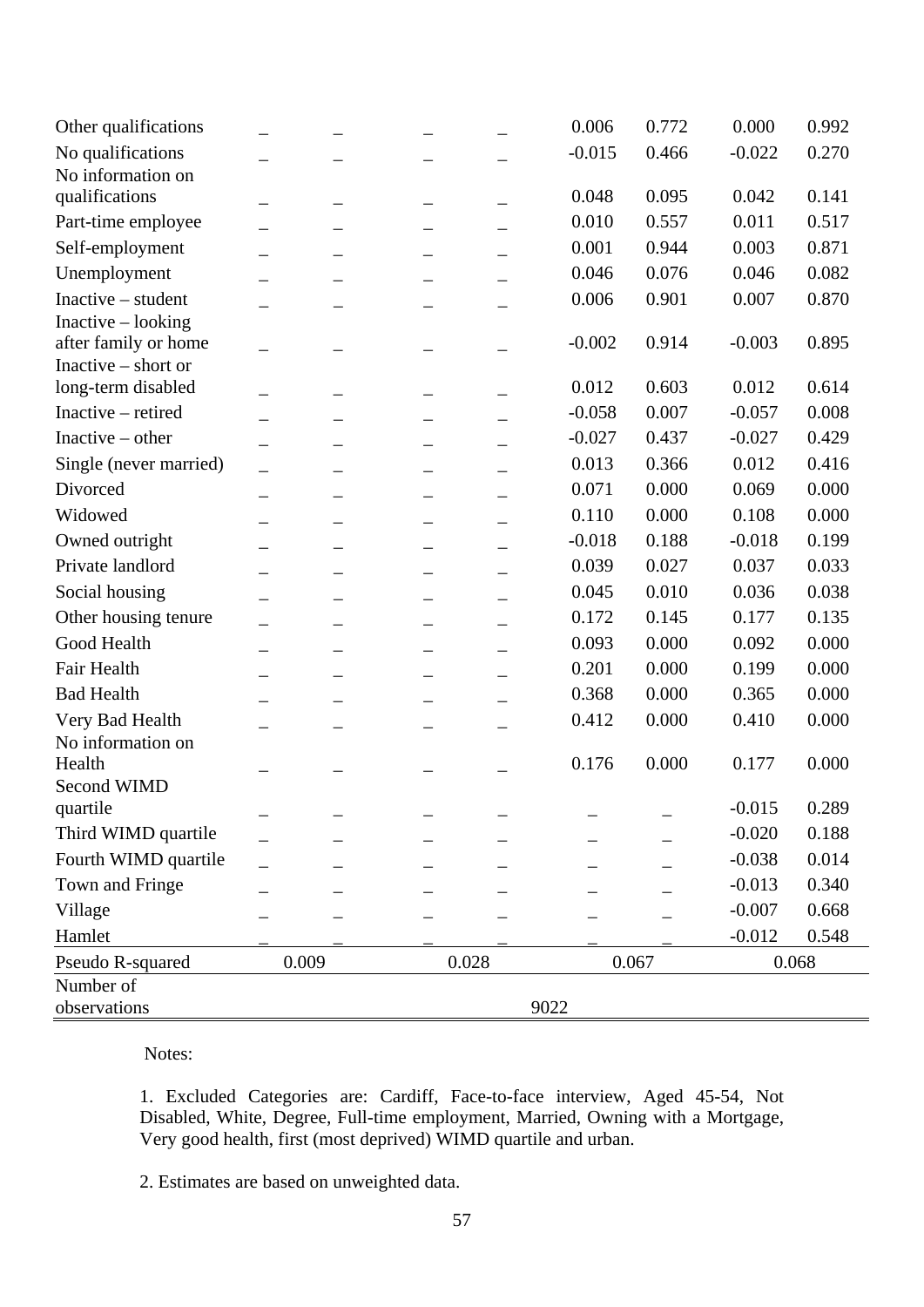|                                                  |          | <b>Specification 1</b> |          | <b>Specification 2</b> |          | <b>Specification 3</b> | <b>Specification 4</b> |         |
|--------------------------------------------------|----------|------------------------|----------|------------------------|----------|------------------------|------------------------|---------|
|                                                  | M.E.     | p-value                | M.E.     | p-value                | M.E.     | p-value                | M.E.                   | p-value |
| <b>Blaenau Gwent</b>                             | 0.065    | 0.089                  | 0.059    | 0.128                  | 0.049    | 0.215                  | 0.050                  | 0.211   |
| <b>Bridgend</b>                                  | $-0.038$ | 0.245                  | $-0.038$ | 0.253                  | $-0.043$ | 0.197                  | $-0.043$               | 0.210   |
| Caerphilly                                       | 0.020    | 0.554                  | 0.015    | 0.653                  | 0.002    | 0.944                  | 0.003                  | 0.941   |
| Carmarthenshire                                  | $-0.001$ | 0.974                  | 0.002    | 0.960                  | $-0.008$ | 0.815                  | $-0.004$               | 0.913   |
| Ceredigion                                       | $-0.076$ | 0.024                  | $-0.063$ | 0.068                  | $-0.070$ | 0.041                  | $-0.062$               | 0.090   |
| Conwy                                            | $-0.015$ | 0.660                  | 0.001    | 0.977                  | $-0.001$ | 0.983                  | 0.003                  | 0.927   |
| Denbighshire                                     | $-0.066$ | 0.036                  | $-0.048$ | 0.142                  | $-0.051$ | 0.121                  | $-0.048$               | 0.152   |
| Flintshire                                       | $-0.028$ | 0.413                  | $-0.011$ | 0.746                  | $-0.010$ | 0.776                  | $-0.007$               | 0.836   |
| Gwynedd                                          | $-0.037$ | 0.245                  | $-0.018$ | 0.582                  | $-0.013$ | 0.697                  | $-0.005$               | 0.891   |
| Isle of Anglesey                                 | $-0.097$ | 0.003                  | $-0.091$ | 0.007                  | $-0.082$ | 0.016                  | $-0.077$               | 0.032   |
| Merthyr                                          | 0.054    | 0.147                  | 0.051    | 0.169                  | 0.037    | 0.327                  | 0.039                  | 0.310   |
| Monmouthshire                                    | $-0.058$ | 0.072                  | $-0.046$ | 0.160                  | $-0.044$ | 0.182                  | $-0.038$               | 0.263   |
| <b>Neath Port Talbot</b>                         | 0.010    | 0.757                  | 0.001    | 0.987                  | $-0.006$ | 0.869                  | $-0.006$               | 0.869   |
| Newport                                          | $-0.029$ | 0.378                  | $-0.030$ | 0.372                  | $-0.032$ | 0.344                  | $-0.032$               | 0.351   |
| Pembrokeshire                                    | $-0.057$ | 0.073                  | $-0.045$ | 0.163                  | $-0.055$ | 0.091                  | $-0.046$               | 0.186   |
| Powys                                            | $-0.050$ | 0.110                  | $-0.034$ | 0.285                  | $-0.034$ | 0.303                  | $-0.020$               | 0.568   |
| Rhondda Cynon Taff                               | 0.012    | 0.720                  | 0.005    | 0.873                  | $-0.009$ | 0.795                  | $-0.008$               | 0.822   |
| Swansea                                          | 0.023    | 0.485                  | 0.025    | 0.455                  | 0.017    | 0.620                  | 0.016                  | 0.635   |
| Torfaen                                          | 0.004    | 0.903                  | 0.007    | 0.828                  | $-0.010$ | 0.755                  | $-0.012$               | 0.711   |
| Vale of Glamorgan                                | 0.002    | 0.960                  | 0.007    | 0.824                  | 0.004    | 0.903                  | 0.003                  | 0.934   |
| Wrexham                                          | $-0.020$ | 0.570                  | $-0.004$ | 0.905                  | $-0.025$ | 0.480                  | $-0.021$               | 0.568   |
| Telephone interview                              | 0.008    | 0.439                  | 0.002    | 0.830                  | 0.017    | 0.141                  | 0.017                  | 0.145   |
| Female                                           |          |                        | 0.049    | 0.000                  | 0.044    | 0.000                  | 0.044                  | 0.000   |
| Aged 16-24                                       |          |                        | $-0.025$ | 0.323                  | $-0.042$ | 0.155                  | $-0.042$               | 0.155   |
| Aged 25-34                                       |          |                        | $-0.038$ | 0.047                  | $-0.026$ | 0.222                  | $-0.027$               | 0.209   |
| Aged 35-44                                       |          |                        | $-0.010$ | 0.606                  | $-0.003$ | 0.860                  | $-0.004$               | 0.837   |
| Aged 55-64                                       |          |                        | $-0.030$ | 0.075                  | $-0.016$ | 0.380                  | $-0.016$               | 0.391   |
| Aged 65-74                                       |          |                        | $-0.084$ | 0.000                  | $-0.042$ | 0.135                  | $-0.041$               | 0.140   |
| Aged 75 & over                                   |          | $\qquad \qquad -$      | $-0.084$ | 0.000                  | $-0.058$ | 0.117                  | $-0.058$               | 0.114   |
| Non-white                                        |          |                        | 0.105    | 0.008                  | 0.093    | 0.020                  | 0.091                  | 0.023   |
| Disability                                       |          |                        | 0.157    | 0.000                  | 0.015    | 0.176                  | 0.015                  | 0.187   |
| No information on                                |          |                        |          |                        |          |                        |                        |         |
| disability                                       |          |                        | 0.087    | 0.000                  | 0.025    | 0.135                  | 0.025                  | 0.132   |
| Welsh Identity                                   |          |                        | 0.012    | 0.280                  | 0.023    | 0.339                  | 0.023                  | 0.331   |
| Other higher education                           |          |                        |          |                        | $-0.024$ | 0.286                  | $-0.025$               | 0.267   |
| A-level or equivalent<br>GCSE grades $A^*$ -C or |          |                        |          |                        | $-0.035$ | 0.058                  | $-0.036$               | 0.055   |
| equivalent                                       |          |                        |          |                        | $-0.012$ | 0.528                  | $-0.013$               | 0.500   |

**Table 4.8. Probability (Marginal Effects) of Being in the High and Very High Anxiety (4-10) Categories in Wales**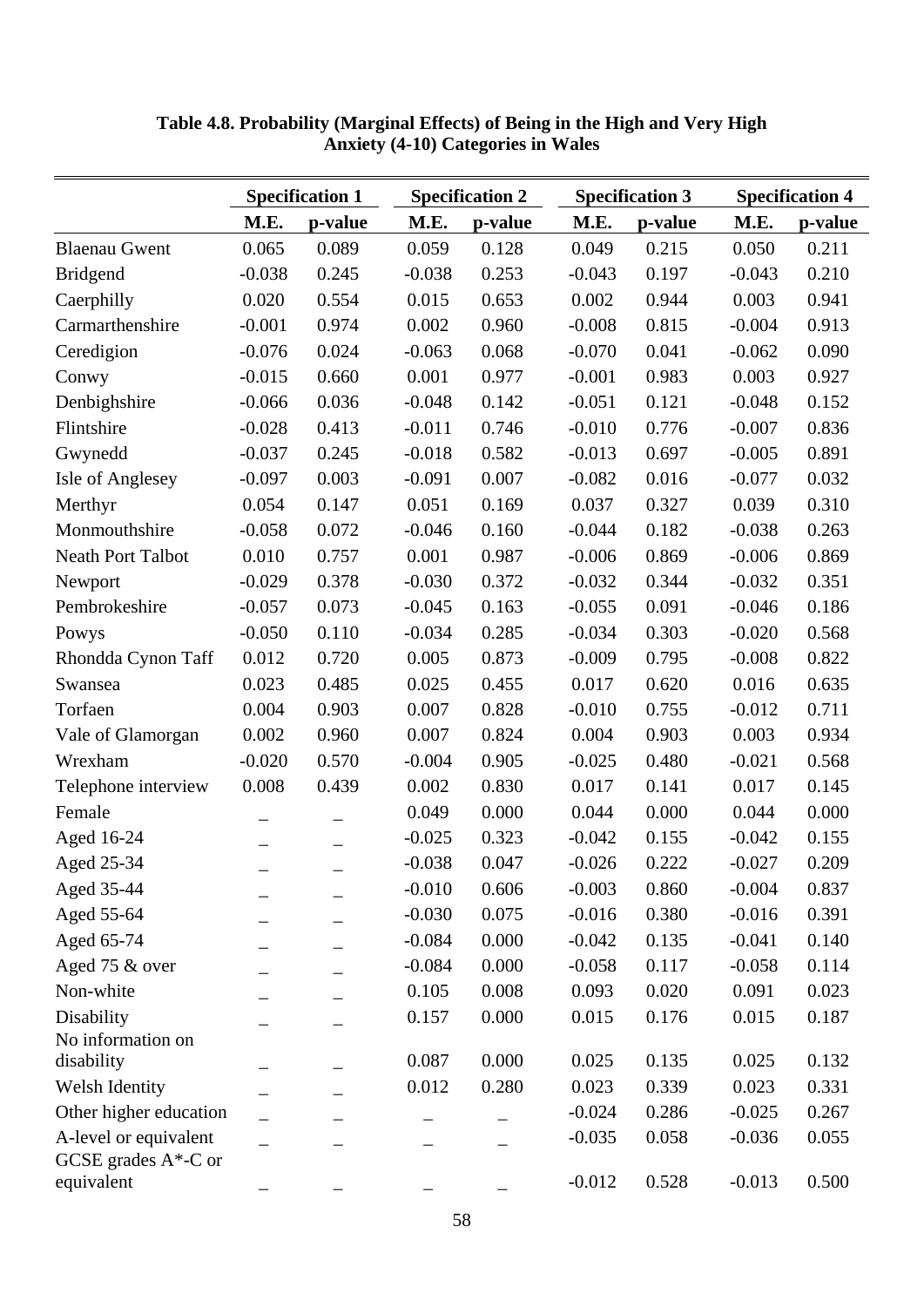| Other qualifications                      |       |       | 0.008    | 0.740 | 0.007    | 0.771 |
|-------------------------------------------|-------|-------|----------|-------|----------|-------|
| No qualifications                         |       |       | $-0.047$ | 0.036 | $-0.048$ | 0.035 |
| No information on                         |       |       |          |       |          |       |
| qualifications                            |       |       | 0.000    | 0.991 | 0.001    | 0.981 |
| Part-time employee                        |       |       | 0.027    | 0.140 | 0.027    | 0.141 |
| Self-employment                           |       |       | $-0.014$ | 0.535 | $-0.010$ | 0.648 |
| Unemployment                              |       |       | 0.042    | 0.151 | 0.043    | 0.142 |
| Inactive - student                        |       |       | 0.234    | 0.000 | 0.234    | 0.000 |
| Inactive - looking                        |       |       |          |       |          |       |
| after family or home                      |       |       | 0.013    | 0.612 | 0.014    | 0.593 |
| Inactive – short or<br>long-term disabled |       |       | 0.040    | 0.154 | 0.040    | 0.156 |
| Inactive - retired                        |       |       | $-0.037$ | 0.128 | $-0.038$ | 0.118 |
| Inactive $-$ other                        |       |       | 0.028    | 0.499 | 0.027    | 0.513 |
| Single (never married)                    |       |       | $-0.017$ | 0.294 | $-0.017$ | 0.281 |
| Divorced                                  |       |       | 0.018    | 0.280 | 0.017    | 0.304 |
| Widowed                                   |       |       | 0.018    | 0.368 | 0.018    | 0.378 |
| Owned outright                            |       |       | $-0.040$ | 0.009 | $-0.039$ | 0.010 |
| Private landlord                          |       |       | 0.018    | 0.356 | 0.019    | 0.335 |
|                                           |       |       | 0.007    | 0.715 | 0.007    | 0.708 |
| Social housing                            |       |       |          |       |          |       |
| Other housing tenure                      |       |       | 0.016    | 0.892 | 0.023    | 0.842 |
| Good Health                               |       |       | 0.096    | 0.000 | 0.095    | 0.000 |
| Fair Health                               |       |       | 0.182    | 0.000 | 0.181    | 0.000 |
| <b>Bad Health</b>                         |       |       | 0.303    | 0.000 | 0.302    | 0.000 |
| Very Bad Health                           |       |       | 0.383    | 0.000 | 0.382    | 0.000 |
| No information on<br>Health               |       |       | 0.150    | 0.000 | 0.150    | 0.000 |
| Second WIMD                               |       |       |          |       |          |       |
| quartile                                  |       |       |          |       | 0.020    | 0.224 |
| Third WIMD quartile                       |       |       |          |       | $-0.003$ | 0.844 |
| Fourth WIMD quartile                      |       |       |          |       | 0.006    | 0.728 |
| Town and Fringe                           |       |       |          |       | $-0.012$ | 0.430 |
| Village                                   |       |       |          |       | $-0.002$ | 0.931 |
| Hamlet                                    |       |       |          |       | $-0.027$ | 0.198 |
| Pseudo R-squared                          | 0.005 | 0.020 |          | 0.043 |          | 0.044 |
| Number of                                 |       |       |          |       |          |       |
| observations                              |       |       | 9022     |       |          |       |

1. Excluded Categories are: Cardiff, Face-to-face interview, Aged 45-54, Not Disabled, White, Degree, Full-time employment, Married, Owning with a Mortgage, Very good health, first (most deprived) WIMD quartile and urban.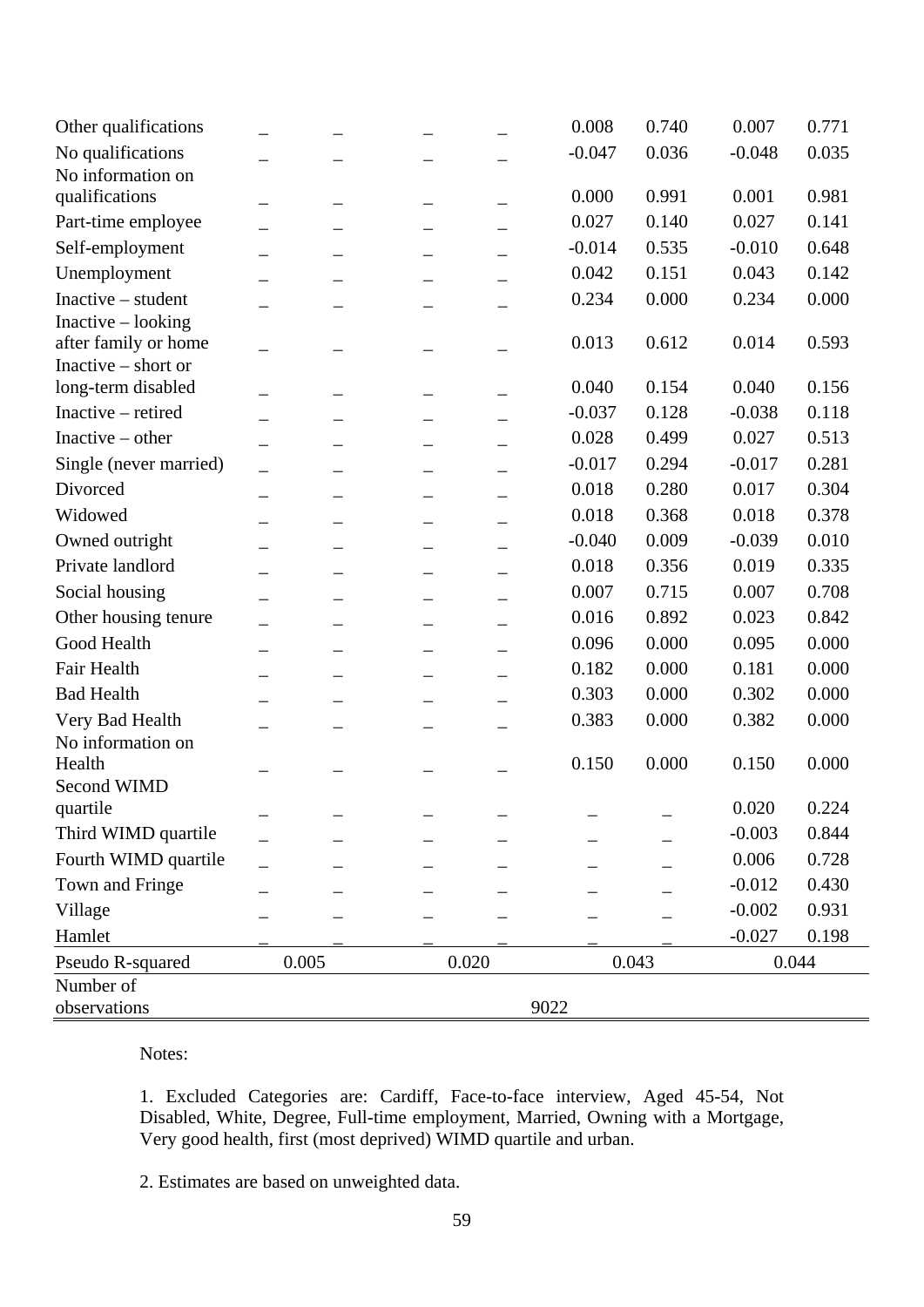### **4.4. Ordered Probit Estimates**

The ordered probit estimates are presented in the Appendix for the UK in Tables A5- A8 and for Wales in Tables A9 to A12. Given the amount of information that these tables provide, only a selection of the estimates will be discussed here. Moreover, the influence of personal characteristics and area effects is fairly similar to those reported in the probit estimates, especially for the very low and low SWB categories. Therefore, the discussion will tend to concentrate on the high SWB categories.

Respondents living in Northern Ireland and Scotland are significantly less likely than those residing in Wales to report low and very low levels of satisfaction and significantly more likely to report high levels. These effects are much larger in Northern Ireland than in Scotland, although interestingly Table 1.1 indicated that there was a slightly higher percentage in the high satisfaction category in Wales than in Scotland. Respondents located in the English regions tend to be more likely to report low and very low levels of satisfaction than Welsh residents after other factors have been controlled for, although the differences are not always significant. The regional variations are similar in the other models of SWB but are generally weaker than in the ordered probit estimates of satisfaction.

Again the effect of the equality characteristics is similar in the models for the UK and Wales. Females are significantly more likely to be in the high categories for satisfaction, worthwhile and happiness but also more (less) likely to be in the very high (low) anxiety category. People living in Wales aged between 45 and 54 are least likely to report high levels of life satisfaction, although the difference compared to the 35-44 age group is not significant. The marginal effects for age in the high worthwhile and high happiness categories are quite large in Wales, with the difference in the probability of reporting a high level on the worthwhile and happiness measures between respondents aged over 75 and those in the 45-54 age group being 12 percentage points. The ethnic minority dummy is not significant in any of the four ordered probit models that have been estimated on the Welsh sample. Neither are people reporting a disability significantly different from those who do not in the ordered probit models for Wales when other characteristics (especially the controls for health) have been included. The Welsh identity dummy is insignificant throughout all of the models.

In terms of other personal characteristics the qualitative patterns are again similar between the threshold models and the ordered probits. For example, regardless of the measure, individuals who are unemployed are significantly less likely to report high levels of SWB and individuals who are inactive due to retirement are consistently more likely to report high SWB. The influence of marital status also remains prominent in the ordered probit models with all non-married groups less likely to report high SWB. However, again it is self-reported health which has the largest influence. For example, those in very bad health are 24 percentage points less likely to report high life satisfaction than those in very good health. Further, most of these key patterns are common across the UK and Wales samples. One exception being that marital status has no influence on anxiety in Wales. The WIMD quartile and urban rural controls are generally insignificant in the ordered probit regressions. The exceptions to this are the third and fourth quartile dummies in the happiness model (Table A.11), which are significant at the 5% level.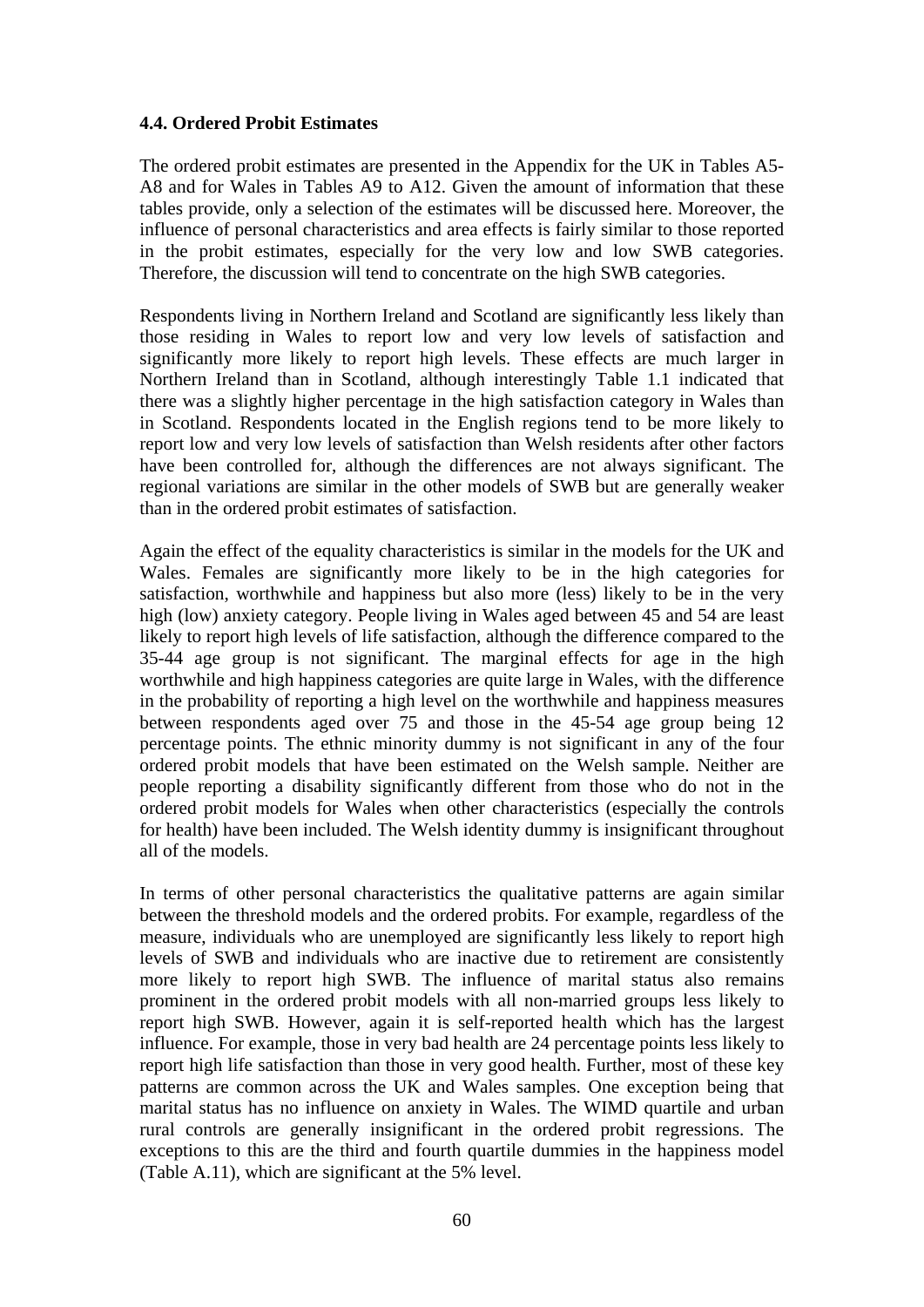# **5. Discussion and Implications**

This chapter focuses on some of the key findings from the previous chapters and also attempts to relate these to some wider issues. To begin with, Section 5.1. contains a more detailed examination of some of the main results that were highlighted previously: especially in relation to unemployment and health. In particular, an analysis of the effect of unemployment duration and different types of health problems on the SWB measures is undertaken within this section. This is followed in Section 5.2. by a discussion of how the findings relate to some of the key issues from the empirical literature on SWB, especially in connection to policy formation. Finally, Section 5.3 attempts to relate some of the key findings and issues raised in Section 5.2. to the wellbeing questions that have been included in the National Survey for Wales.

### **5. 1. Further Analysis of Key Issues from Previous Chapters**

This section focuses more closely on some key factors that have arisen from the discussion in Chapters 3 and 4. In particular, two aspects are subjected to further examination: unemployment and health. The analysis with regards to unemployment focuses on the relationship between the four measures of SWB and the duration of the respondent's current spell of unemployment. The analysis follows the style that was presented in Chapter 3 since statistics are reported across the same SWB categories that have been previously described. The purpose of this analysis is to establish to what extent the length of the unemployment spell affects SWB in Wales given the previous literature on the impact of unemployment for the UK (e.g. Oswald, 1997). The same categories will also be presented in the analysis which relates SWB to different types of health problems in order to try to identify which aspects of ill-health tend to be associated with differences in SWB.

### *5.1.1. Unemployment and Wellbeing*

Table 5.1 reports variations in SWB by unemployment duration. The categories of unemployment duration have been created so as to provide a reasonable sample size for each group. However, as can be seen there are a small number of observations for some of the categories, especially the longer unemployment durations. For example, there are only 46 observations in the 3 years and over unemployment duration category in Wales. The relationship between SWB and unemployment duration is fairly similar across the four measures but is strongest for life satisfaction. Here the difference in the average life satisfaction score between respondents unemployed for less than 3 months and those unemployed for 3 years or more is 1.4 points. The cell sizes are small for this latter category, which makes examining responses across the distribution more problematic, although the mean responses are not that different for the two other categories with an unemployment duration in excess of 3 months. Therefore, when examining differences by unemployment duration over the distribution of responses then we need to focus on the other categories.

The distribution of responses to the life satisfaction question shows large differences between individuals who have been unemployed for only a short period and the longer term unemployed. For example, the percentage of respondents in Wales who were unemployed for less than 3 months and reported a very low level of satisfaction was only around half the percentage of that for those unemployed between 3 and 12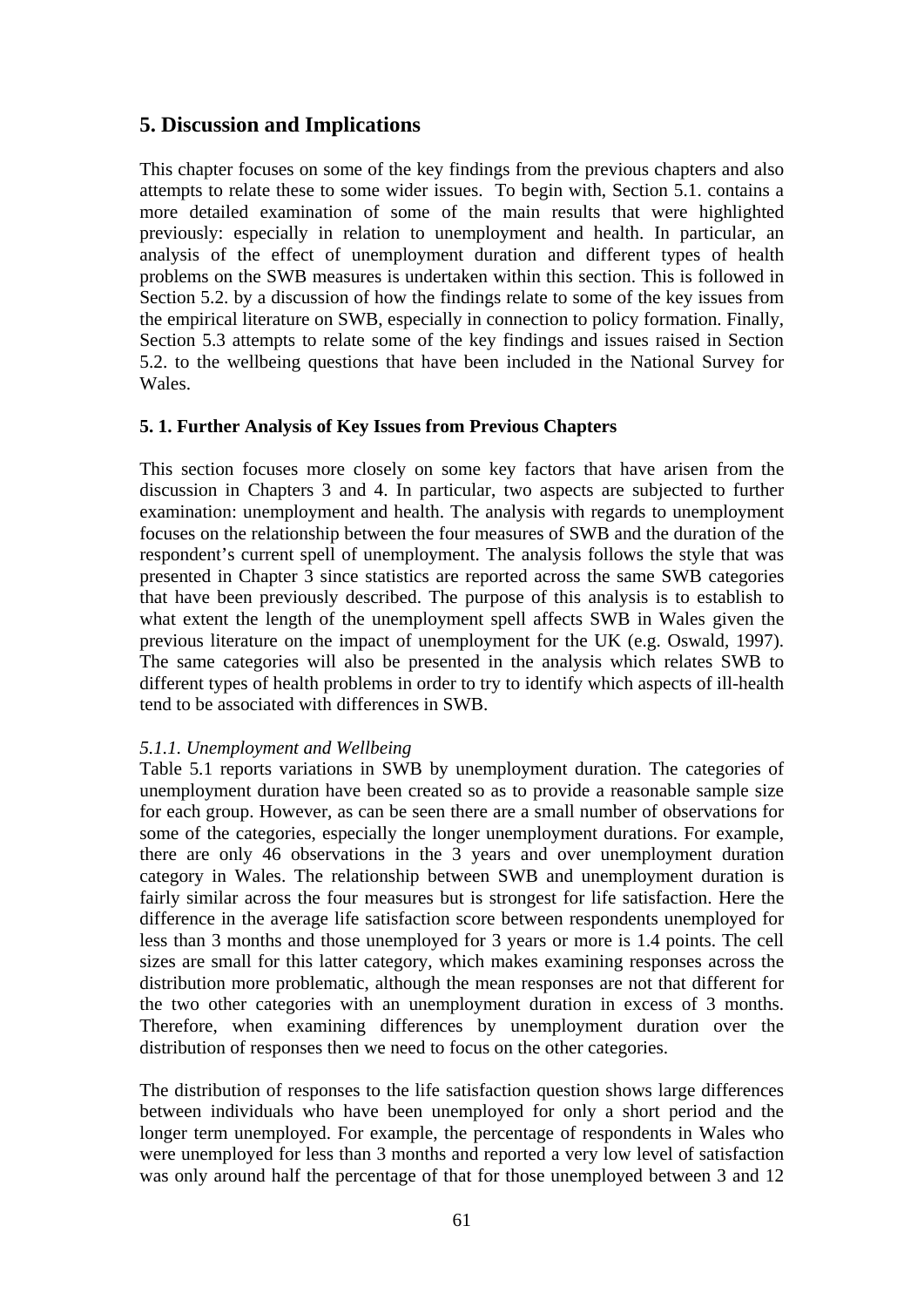months and between 1 and 3 years. Furthermore, 28% of respondents in the shortest unemployment duration group reported a high level of satisfaction, compared with 15% in the 3-12 month and 12% in the 1-3 year categories. In fact, the percentage of those unemployed for under 3 months indicating a high level of life satisfaction is slightly higher than it is for full and part-time employees in Wales. The percentage within the shortest duration group reporting low levels of anxiety is also very similar to that of employees. The percentage of respondents that had a very low level on the worthwhile and happiness measures was higher in the 3-12 months duration category than it is for those who had been unemployed for between 1 and 3 years. The mean level of anxiety is also highest for respondents in the former group. This is the result of the relatively high percentage in the very high anxiety category since almost a third of this group reported a very high level of anxiety.

|                                 | <b>Life Satisfaction</b>      |             |                          |                   |             |             |  |  |
|---------------------------------|-------------------------------|-------------|--------------------------|-------------------|-------------|-------------|--|--|
| <b>Duration of Unemployment</b> | <b>Very low</b>               | Low         | <b>Medium</b>            | High              | <b>Mean</b> | N           |  |  |
| Less than 3 months              | 11.8                          | 18.2        | 42.2                     | 27.9              | 7.2         | 124         |  |  |
| Between 3 and 12 months         | 23.5                          | 28.7        | 32.3                     | 15.4              | 6.1         | 129         |  |  |
| Between 1 and 3 years           | 24.2                          | 26.0        | 37.8                     | 12.1              | 6.0         | 85          |  |  |
| 3 years or more                 | $\overline{\phantom{0}}$      |             | $\overline{\phantom{0}}$ | $\qquad \qquad -$ | 5.8         | 46          |  |  |
|                                 | Things in Life are Worthwhile |             |                          |                   |             |             |  |  |
|                                 | <b>Very low</b>               | Low         | <b>Medium</b>            | High              | <b>Mean</b> | N           |  |  |
| Less than 3 months              | 10.2                          | 23.7        | 34.8                     | 31.2              | 7.2         | 123         |  |  |
| Between 3 and 12 months         | 18.4                          | 21.5        | 34.4                     | 25.6              | 6.7         | 129         |  |  |
| Between 1 and 3 years           | 15.2                          | 21.9        | 51.4                     | 11.5              | 6.6         | 84          |  |  |
| 3 years or more                 |                               |             |                          |                   | 6.3         | 46          |  |  |
|                                 |                               |             | <b>Happy Yesterday</b>   |                   |             |             |  |  |
|                                 | <b>Very low</b>               | Low         | <b>Medium</b>            | <b>High</b>       | <b>Mean</b> | $\mathbf N$ |  |  |
| Less than 3 months              | 15.2                          | 14.7        | 35.5                     | 34.6              | 7.2         | 124         |  |  |
| Between 3 and 12 months         | 22.5                          | 19.5        | 28.9                     | 29.2              | 6.6         | 129         |  |  |
| Between 1 and 3 years           | 18.9                          | 27.2        | 24.4                     | 29.6              | 6.7         | 85          |  |  |
| 3 years or more                 |                               |             |                          |                   | 6.5         | 45          |  |  |
|                                 |                               |             | <b>Anxious Yesterday</b> |                   |             |             |  |  |
|                                 | Very high                     | <b>High</b> | <b>Medium</b>            | Low               | <b>Mean</b> | $\mathbf N$ |  |  |
| Less than 3 months              | 18.6                          | 14.1        | 27.8                     | 39.5              | 2.8         | 124         |  |  |
| Between 3 and 12 months         | 32.8                          | 14.2        | 19.0                     | 33.9              | 3.8         | 128         |  |  |
| Between 1 and 3 years           | 17.2                          | 25.8        | 26.6                     | 30.5              | 3.4         | 84          |  |  |
| 3 years or more                 |                               |             |                          |                   | 3.4         | 46          |  |  |

**Table 5.1: Variations in SWB by Duration of Unemployment** 

Notes: The sample is restricted to individuals aged over 16 who are resident in Wales and are unemployed. The data are weighted but an unweighted sample size N is also reported for each category. For each of the measures of SWB the sample size is too small for those who have been unemployed for 3 years or more for analysis of the distribution of responses.

The relationship between unemployment duration and SWB is similar in the rest of the UK but appears to be slightly stronger in Wales, according to the APS data. For example, the mean level of satisfaction for those unemployed for less than 3 months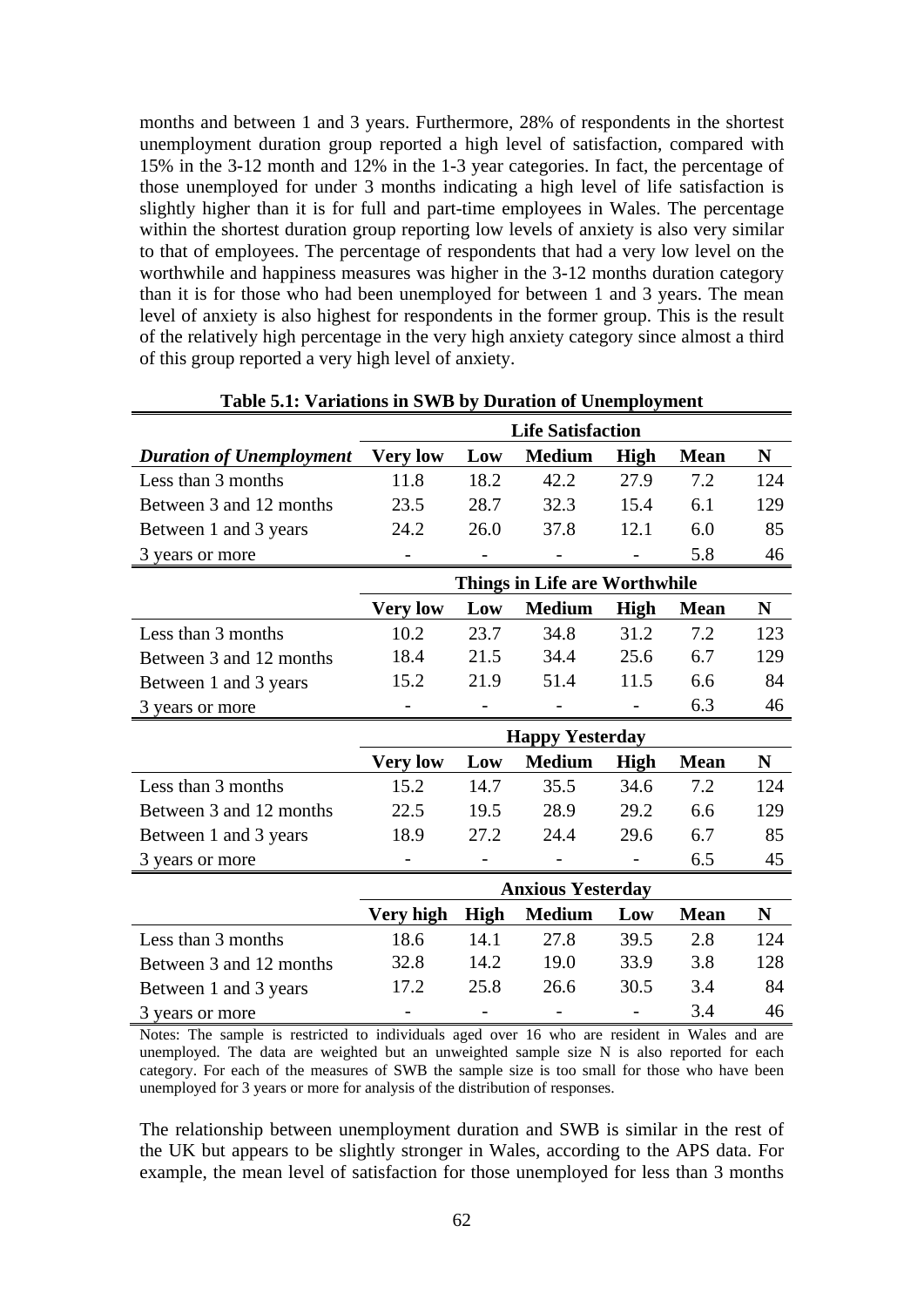in the rest of the UK is only 6.9, whilst it is around 6 for respondents who had been unemployed for 3 years or more. There is a similar percentage of respondents in the shortest duration group in the very low satisfaction category in other parts of the UK but only 20% in the high satisfaction category. The percentage of this group who reported a low level of anxiety is also around 7 percentage points lower in the rest of the UK than it is in Wales. However, the mean level of happiness in the longest unemployment duration group in Wales is slightly higher than that for the equivalent group in the rest of the UK, whilst the mean level of anxiety is 0.4 points higher.

#### *5.1.2. Health and Wellbeing*

1

Given the importance of self-reported health for SWB identified above, we explore an additional dimension of health namely, the type of health problem. In the APS, those who report a long-term health problem are asked to identify the type of their main health problem, where they are asked to select from a list of 17 possible conditions. From this we group the type of main health problem into 5 categories namely, health problems relating to limbs; sight, hearing or speech; skin, breathing or organs; mental health and other.<sup>[8](#page-64-0)</sup> Table 5.2 presents the mean value of each of the four measures of SWB as well as the distribution across categories by type of main health problem. Individuals reporting physical health conditions consistently report lower SWB than those who do not report a health problem. For example, in terms of life satisfaction those with a physical condition report average satisfaction of 7.2 while the corresponding figure for those who do not report a condition is 7.7. Regardless of which measure of SWB is considered the variation between physical health problems is relatively modest, although individuals reporting problems with skin, breathing or organs have slightly higher SWB.

It is, however, individuals with mental health problems that report considerably worse SWB. For this group the mean value of life satisfaction drops to 5.5. Consistent with this 65% of individuals with mental health problems report low or very low life satisfaction. This is not surprising since some of the conditions which define mental health are expected to be directly related to reporting SWB, for example, depression. Indeed, this may explain the particularly acute impact on reporting being anxious yesterday where, for those who report mental health conditions, the average is 5.6 compared to 3.4 for those with physical conditions. Consistent with this, more than half (53%) of those reporting mental health problems report very high levels of anxiety yesterday, nearly double that of any of the physical conditions. Further examination of those reporting mental health conditions confirm that it is individuals reporting *depression, bad nerves and anxiety* and *mental illness, phobia, panics* rather than *learning difficulties* that report the lowest SWB. Overall, it is therefore unclear to what extent low SWB among those reporting mental conditions is a result of the concepts are capturing some shared component, or whether low SWB is also a cause or consequence of reporting mental health conditions. Previous evidence has, for example, identified particularly acute labour market disadvantage associated with mental health (Jones, 2011) which may contribute to low SWB. Regardless of the

<span id="page-64-0"></span><sup>&</sup>lt;sup>8</sup> Limbs include problems with arms and hands; legs or feet; back or neck. Sight, hearing or speech includes difficulty in seeing; difficulty in hearing; speech impediment. Skin, breathing or organs include skin conditions, allergies; chest, breathing problems, asthma, bronchitis; heart, blood pressure, circulation; stomach, liver, kidney, digestion. Mental health includes depression, bad nerves, anxiety; learning difficulties; mental illness, phobia, panics. Other include diabetes; epilepsy; progressive illness; other problems, disabilities.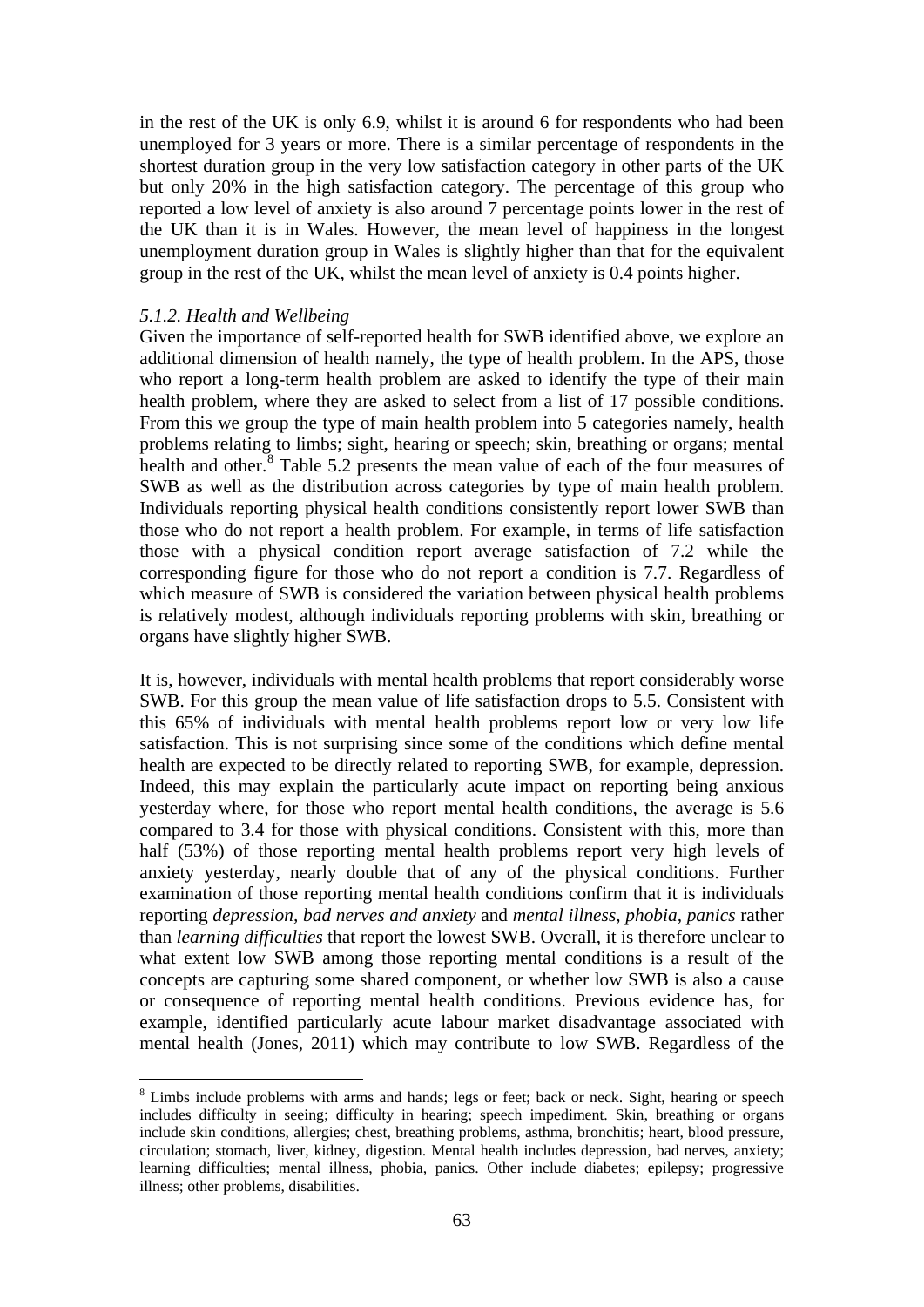mechanisms involved, the analysis highlights the importance of considering mental health when analysing the relationship between SWB and self-reported general health or long-term disability.

|                           |                 |      | <b>Life Satisfaction</b>             |                |             |             |
|---------------------------|-----------------|------|--------------------------------------|----------------|-------------|-------------|
| Type of health problem    | <b>Very low</b> | Low  | <b>Medium</b>                        | <b>High</b>    | <b>Mean</b> | ${\bf N}$   |
| Limbs                     | 10.8            | 22.9 | 42.8                                 | 23.6           | 7.1         | 1160        |
| Sight, hearing or speech  |                 |      | $\overline{\phantom{a}}$             | $\overline{a}$ | 7.0         | 95          |
| Skin, breathing or organs | 7.9             | 16.9 | 48.4                                 | 26.8           | 7.4         | 1434        |
| Mental health             | 30.3            | 34.7 | 25.6                                 | 9.4            | 5.5         | 319         |
| Other                     | 13.5            | 20.2 | 42.8                                 | 23.5           | 7.0         | 483         |
|                           |                 |      | <b>Things in Life are Worthwhile</b> |                |             |             |
|                           | <b>Very low</b> | Low  | <b>Medium</b>                        | <b>High</b>    | <b>Mean</b> | $\mathbf N$ |
| Limbs                     | 6.7             | 17.6 | 44.4                                 | 31.3           | 7.6         | 1155        |
| Sight, hearing or speech  |                 |      |                                      |                | 7.4         | 95          |
| Skin, breathing or organs | 4.7             | 14.9 | 46.3                                 | 34.0           | 7.7         | 1426        |
| Mental health             | 25.0            | 28.0 | 29.6                                 | 17.4           | 6.0         | 317         |
| Other                     | 9.0             | 19.7 | 44.5                                 | 26.8           | 7.3         | 482         |
|                           |                 |      | <b>Happy Yesterday</b>               |                |             |             |
|                           | <b>Very low</b> | Low  | <b>Medium</b>                        | <b>High</b>    | <b>Mean</b> | ${\bf N}$   |
| Limbs                     | 14.8            | 17.6 | 37.3                                 | 30.4           | 7.1         | 1159        |
| Sight, hearing or speech  | 20.7            | 24.3 | 24.9                                 | 30.0           | 6.7         | 96          |
| Skin, breathing or organs | 12.4            | 18.2 | 36.9                                 | 32.5           | 7.2         | 1432        |
| Mental health             | 36.4            | 22.1 | 25.4                                 | 16.1           | 5.4         | 320         |
| Other                     |                 |      |                                      |                |             |             |
|                           | 14.8            | 18.6 | 37.1                                 | 29.5           | 6.9         | 481         |
|                           |                 |      | <b>Anxious Yesterday</b>             |                |             |             |
|                           | Very high       | High | <b>Medium</b>                        | Low            | <b>Mean</b> | ${\bf N}$   |
| Limbs                     | 26.1            | 18.3 | 21.9                                 | 33.8           | 3.4         | 1159        |
| Sight, hearing or speech  | 19.6            | 24.6 | 22.2                                 | 33.6           | 3.3         | 95          |
| Skin, breathing or organs | 23.6            | 17.8 | 22.6                                 | 36.0           | 3.3         | 1432        |
| Mental health             | 52.7            | 18.8 | 16.7                                 | 11.8           | 5.6         | 319         |

**Table 5.2: Variations in SWB by Type of Main Health Problem** 

Notes: The sample is restricted to individuals aged over 16 who are resident in Wales and report a long-term health problem. The data are weighted but an unweighted sample size N is also reported for each category. For some measures of SWB the sample size for sight, hearing and speech is not sufficient for analysis of the distribution of responses.

### **5.2. Discussion of Main Findings in Relation to the Previous Literature**

Recent research has examined new data and flexible models, which have emphasized happiness from a policy objective. For instance, Di Tella and MacCulloch (2006) suggest that `to provide more help to the policy makers, researchers have to be more specific about the distributional details of the proposed policies'. However, a good policy analysis necessitates a strong theoretical and a flexible empirical model so that a prediction about future can be made with reliability and precision. Sometimes, good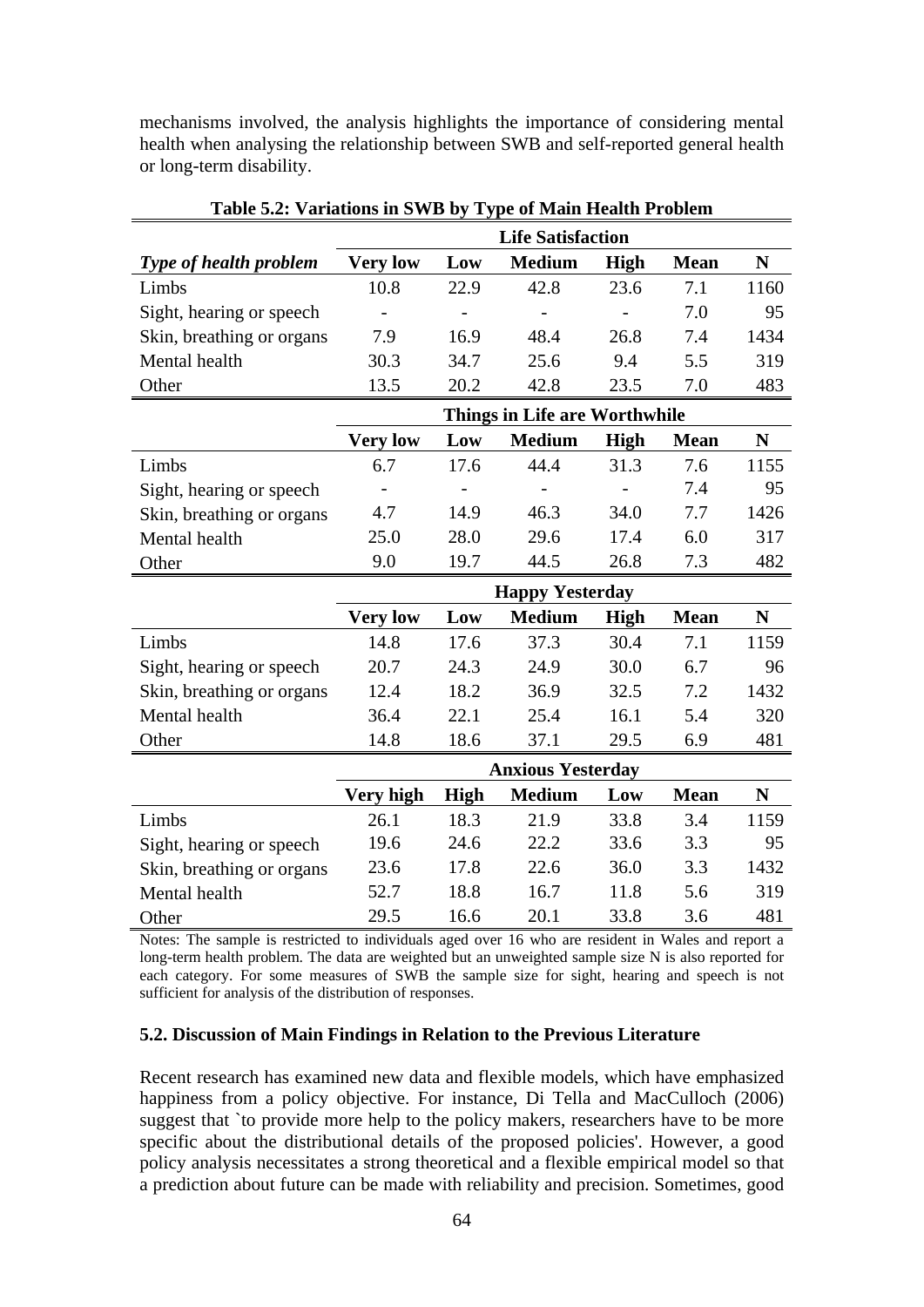theories do not translate into a good empirical construct due to two main reasons: first, `minimizing' uncertainty (related to both model and the parameters) in empirical models is often very complex and methods are still evolving to achieve the same with minimum loss of information from the data.

Most of the policy based research on the happiness or SWB, has tended to make extensive use of economic analysis for quantification. As a result, these studies typically equate hedonic utility with happiness. Several features have emerged from this literature. First, the hedonic impact of sustained changes in economic conditions has a tendency to diminish over time. For example, people become accustomed to an expensive lifestyle or a subdued life, within which there is a perception that the current socio-economic circumstances cannot be changed. This relates on the 'habit formation' and 'habit persistence' aspects of an individual's life. Whilst new situations can bring about a change in perceptions, an unchanged socio-economic situation forces individuals to 'adapt' to a specific habit. It is not necessary though that the individual would be absolutely happy under new circumstance even if s/he has adjusted to the new situation. Secondly, happiness is influenced by the individual's prior expectations concerning their own success. This is also affected significantly by 'peer comparisons', which in the recent literature on the economics of happiness has been discussed as the effect of 'relative income on happiness' i.e. the Easterlin paradox. Thirdly, while reported levels of happiness can be volatile, it tends to revert over time to a relatively stable long-term mean. This characteristic of happiness refers to the long-term determinants, such as social relationships, recreative values, leisure, social cooperation etc., which all come under the general concept of social capital.

By considering the above three features, it means that individuals are mainly concerned not with their absolute level of success, but rather with the difference between their success and a benchmark that changes over time. The latter may refer to changing economic circumstances, in which some people are made richer whilst others become more socially and economically alienated. Therefore, whilst crosssectional data provide some useful information on variations in SWB across different groups at particular point in time, it is also necessary to examine the extent to which SWB changes over time with respect to different socio-economic characteristics. This implies that there is also a need to examine longitudinal data to establish how reported levels of SWB vary over time for particular groups as they adjust, or fail to adjust, to their circumstances. This is particularly relevant in terms of the key influences of unemployment and ill-health that have previously been identified.

Some recent UK studies have analysed how individuals adapt to major life events. For example, Clark *et al.* (2012) use British Household Panel Study (BHPS) data to compare the extent to which adaption in Wellbeing takes place with respect to marriage, the birth of children, divorce, widowhood and unemployment. They report that adaption to the first four of these life events is rapid and complete but not for unemployment. In particular, they find no evidence of quick adaption to unemployment and comment that 'unemployment starts off bad and pretty much stays bad'. The findings appear stronger for men but the sample sizes for women are quite small. In terms of health, Oswald and Powdthavee (2008) examine BHPS and German panel data to establish whether Wellbeing recovers for individuals who become disabled. They argue that such individuals do adapt considerably to their health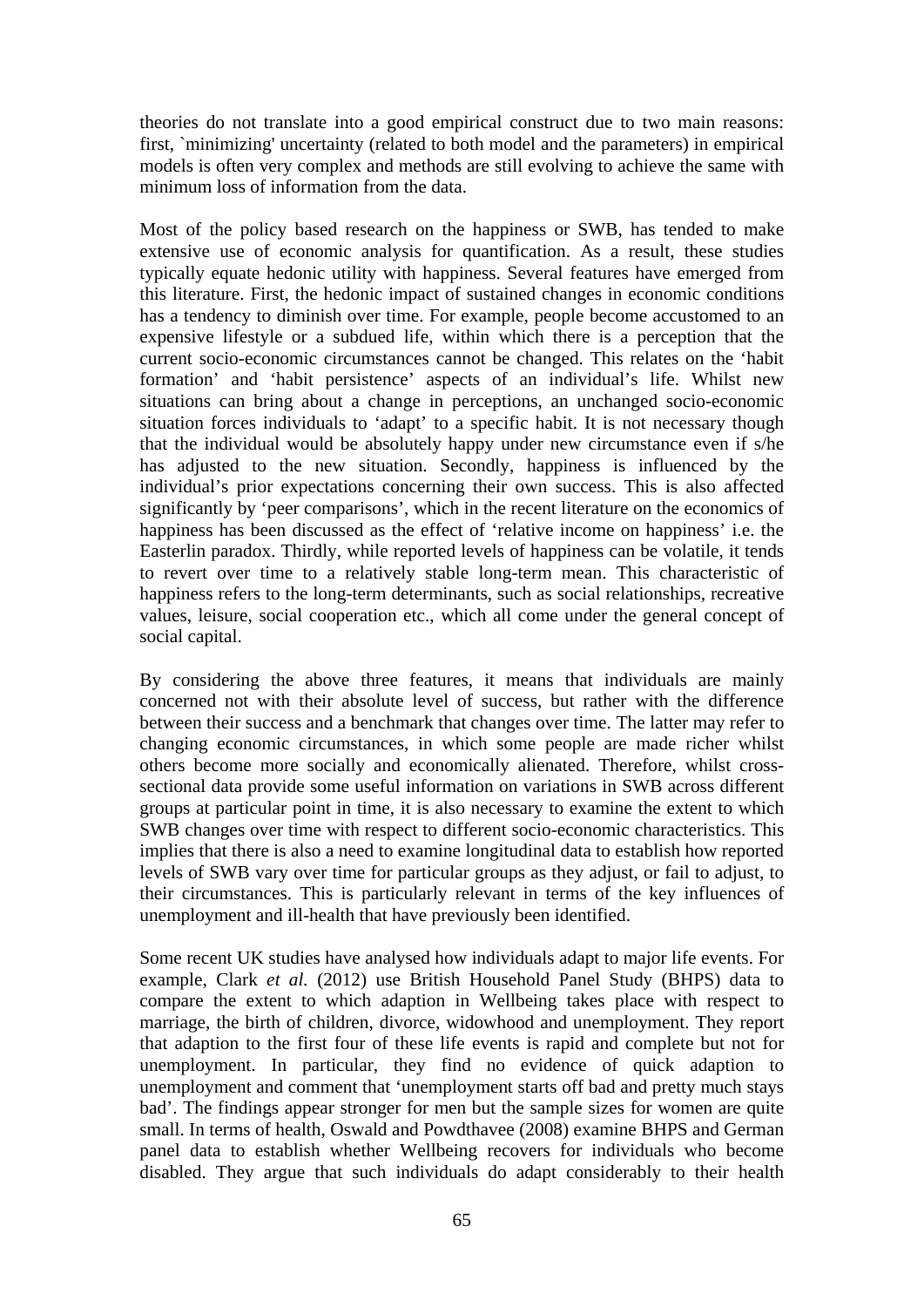situation over time and that hedonic adaption of between 30% and 50% occurs after three years of disability, depending on its severity. Our findings in terms of unemployment duration are consistent with those of Clark *et al.* (2012) despite not having repeated information on individuals over time. Given the results, it would be interesting to observe whether there is adaption with respect to different types of (long-term) illnesses over time, especially if there are differences between Wales and other parts of the UK. There is no information in the APS on the length of illness or disability but some analysis may be possible in coming years with the availability of a larger number of observations on the same individuals in the Understanding Society dataset. It may also be possible to use the panel element of the boost to the APS in Wales to examine how SWB varies over a period of up to four years for any individual included in the sample. Moreover, panel data allow for the potential to control for unobserved factors through the application of appropriate statistical techniques.

## **5.3. Discussion in Relation to the National Survey for Wales**

This section attempts to relate our main findings as well as the discussion from the previous section to questions that have, and could be, included in the National Survey for Wales (NSW). The NSW includes the four SWB questions that have been developed by the ONS. These will enable direct comparison with those included in the APS/Integrated Household Survey (IHS). In addition, given the range of questions that has been included in the NSW, such as on views towards the local community and environment, this should enable more detailed analysis of the spatial variations than we have discussed using the APS.

The National Survey for Wales also includes some supplementary questions on satisfaction with different aspects of an individual's life. These aspects appear to cover the main influences on SWB since individuals are requested to state their level of satisfaction on a 0-10 scale on their personal relationships, physical health, mental wellbeing, work situation, financial situation, area of residence, leisure and their children's Wellbeing. These questions should provide added value to those included in the APS/IHS. For example, given that individuals are asked to indicate their satisfaction with their physical health and mental Wellbeing, in addition to a range of other domains, then it should be possible to provide a more detailed picture of the channels through which ill-health affects SWB. For example, it will be possible to distinguish the direct influence of ill-health on the health-related domains of SWB from the more indirect influence of health on work, social relationships and financial difficulty. It may also be possible to use these questions to disentangle some of the causes of the low levels of SWB for the unemployed since respondents are asked to state their satisfaction with their work and financial situation as well as possibly being able to detect the detrimental effect of joblessness on health and personal relationships. Future rounds of the NSW may wish to consider more detailed questions for those groups that report low levels of SWB. For example, information could be requested from the long-term unemployed and individuals with particular illnesses on their views towards particular support services that are provided by public organisations.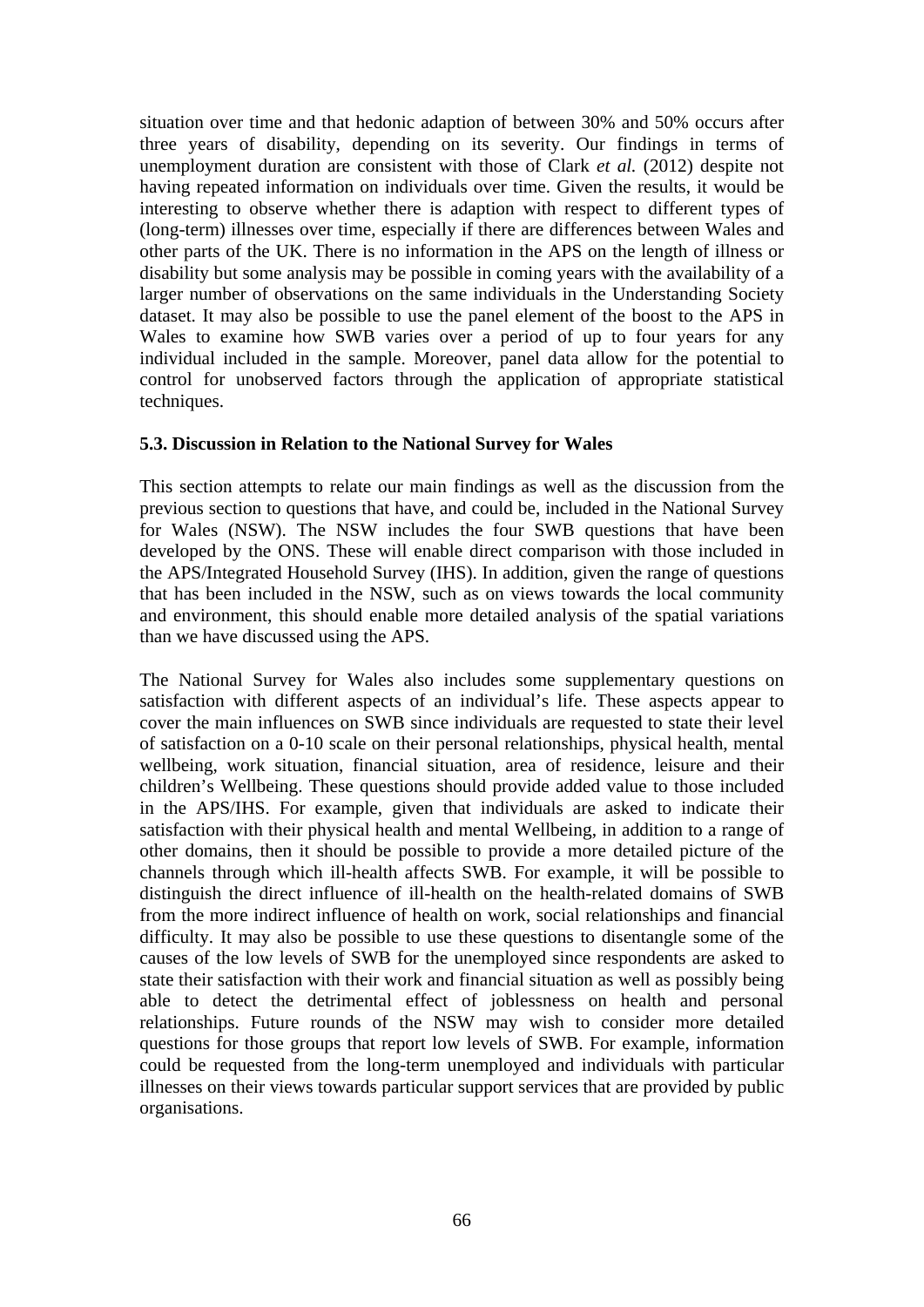#### **References**

Argyle, M. (2001), *The Psychology of Happiness*, Taylor and Francis, New York.

Baumeister, R.F., Campbell, J.D., Krueger, J.I. and Vohs, K.D. (2003) "Does high self-esteem cause better performance, interpersonal success, happiness, or healthier lifestyles?" *Psychological Science in the Public Interest,* Vol. 4, pp. 1–44.

Clark A.E. and Georgellis, Y. (2012), "Back to baseline in Britain: Adaptation in the BHPS", IZA Discussion Paper No. 6426.

Diener, E., Gohm, C., Suh, E., and Oishi, S. (1998), "Similarity of the relations between marital status and subjective well-being across cultures", *Journal of Cross-Cultural Psychology*, Vol. 31, pp. 419-436.

Diener, E., Oishi, S. and Lucas, R. E. (2002), "Subjective well-being: The science of happiness and life satisfaction" in C.R. Snyder and S.J. Lopez (eds), *Handbook of Positive Psychology*, Oxford University Press, Oxford and New York.

Diener, E., Suh, E. M., Lucas, R. E. and Smith, H. L. (1999), "Subjective well-being: Three decades of progress", *Psychological Bulletin*, Vol. 125, pp. 276-302.

Diener, E., & Seligman, M. E. P. (2002), "Very happy people", *Psychological Science*, Vol. 13, 81-84.

Di Tella, R. and MacCulloch, R. (2006), "[Some uses of happiness data in economics"](http://ideas.repec.org/a/aea/jecper/v20y2006i1p25-46.html), *[Journal of Economic Perspectives](http://ideas.repec.org/s/aea/jecper.html)*, Vol. 20, No. 1, pp. 25-46.

Jones, M. (2011), "Disability, employment and earnings: An examination of heterogeneity", *Applied Economics*, Vol. 43, pp. 1001-1017.

Kahneman, D. and Krueger, A. B. (2006), "[Developments in the measurement of](http://ideas.repec.org/a/aea/jecper/v20y2006i1p3-24.html)  [subjective well-being](http://ideas.repec.org/a/aea/jecper/v20y2006i1p3-24.html)", *[Journal of Economic Perspectives](http://ideas.repec.org/s/aea/jecper.html)*, Vol. 20, No. 1, pp. 3-24.

Kahneman, D. and Tversky, A. (1979), "Prospect theory: An analysis of decision under risk," *Econometrica*, Vol. 47, pp. 263-291.

Kimball, M. and Willis, R. (2006), "Utility and happiness", mimeo, Department of Economics, University of Michigan.

Kroll, C. (2011) *Towards a Sociology of Happiness: Examining Social Capital and Subjective Well-being Across Subgroups of Society.* PhD thesis, London School of Economics.

Myers, D.G. (2000), "The funds, friends, and faith of happy people", *American Psychologist*, Vol., 55, pp. 56-67.

ONS (2004), *Focus on Wales: Its People*, Office for National Statistics. Published online on 8<sup>th</sup> January 2004. [available from: [http://www.ons.gov.uk/ons/rel/social](http://www.ons.gov.uk/ons/rel/social-trends-rd/focus-on-wales--its-people/focus-on-wales--its-people/index.html)[trends-rd/focus-on-wales--its-people/focus-on-wales--its-people/index.html](http://www.ons.gov.uk/ons/rel/social-trends-rd/focus-on-wales--its-people/focus-on-wales--its-people/index.html)]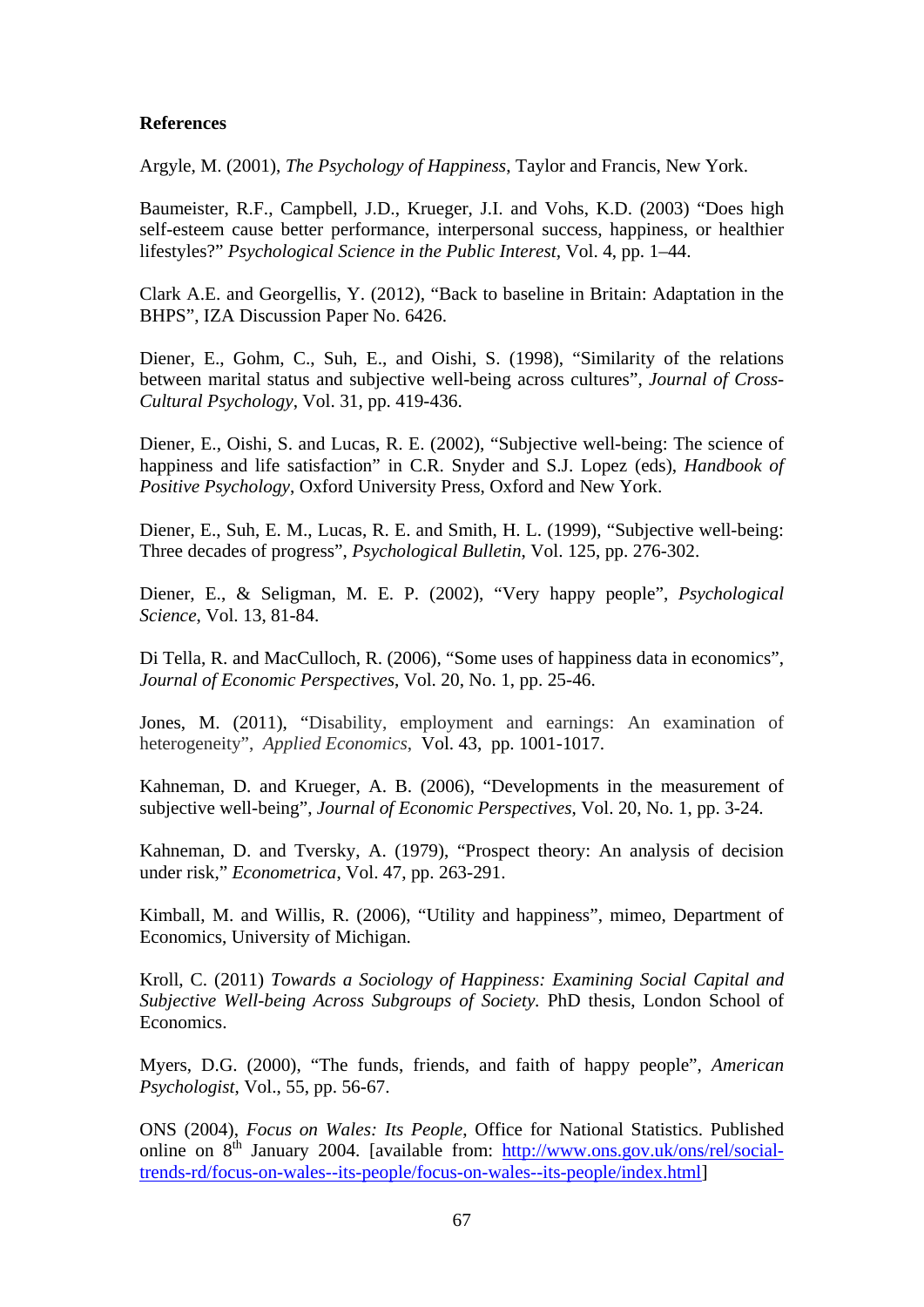ONS (2011), *Initial Investigation into Subjective Well-being from the Opinions Survey*, Office for National Statistics. Published online on 1<sup>st</sup> December 2011. [available from: [http://www.ons.gov.uk/ons/rel/wellbeing/measuring-subjective](http://www.ons.gov.uk/ons/rel/wellbeing/measuring-subjective-wellbeing-in-the-uk/investigation-of-subjective-well-being-data-from-the-ons-opinions-survey/initial-investigation-into-subjective-well-being-from-the-opinions-survey.html)[wellbeing-in-the-uk/investigation-of-subjective-Wellbeing-data-from-the-ons](http://www.ons.gov.uk/ons/rel/wellbeing/measuring-subjective-wellbeing-in-the-uk/investigation-of-subjective-well-being-data-from-the-ons-opinions-survey/initial-investigation-into-subjective-well-being-from-the-opinions-survey.html)[opinions-survey/initial-investigation-into-subjective-Wellbeing-from-the-opinions](http://www.ons.gov.uk/ons/rel/wellbeing/measuring-subjective-wellbeing-in-the-uk/investigation-of-subjective-well-being-data-from-the-ons-opinions-survey/initial-investigation-into-subjective-well-being-from-the-opinions-survey.html)[survey.html](http://www.ons.gov.uk/ons/rel/wellbeing/measuring-subjective-wellbeing-in-the-uk/investigation-of-subjective-well-being-data-from-the-ons-opinions-survey/initial-investigation-into-subjective-well-being-from-the-opinions-survey.html)]

ONS (2012), *Analysis of Experimental Subjective Well-being Data from the Annual Population Survey*, April to September 2011, Office for National Statistics. Published<br>
on 28<sup>th</sup> February 2012 [available from: online on  $28<sup>th</sup>$  February 2012. [available from: [http://www.ons.gov.uk/ons/dcp171776\\_257882.pdf.](http://www.ons.gov.uk/ons/dcp171776_257882.pdf)]

Oswald, A. J. (1997), "Happiness and economic performance", *Economic Journal*, Vol. 107, pp. 1815-1831.

Oswald, A. and Powdthavee, N. (2008), "Does happiness adapt? A longitudinal study of disability with implications for economists and judges", *Journal of Public Economics*, Vol. 92, pp. 1061-1077.

Rayo, L. and Becker, G. S. (2007), "Habits, peers, and happiness: An evolutionary perspective", *American Economic Review*, Vol. 97, pp. 487–491.

Warr, P. (1999), "Well-being in the workplace" in D. Kahneman, E. Diener and N. Schwarz (eds), *Wellbeing: The Foundations of Hedonic Psychology*, Russell Sage Foundation, New York.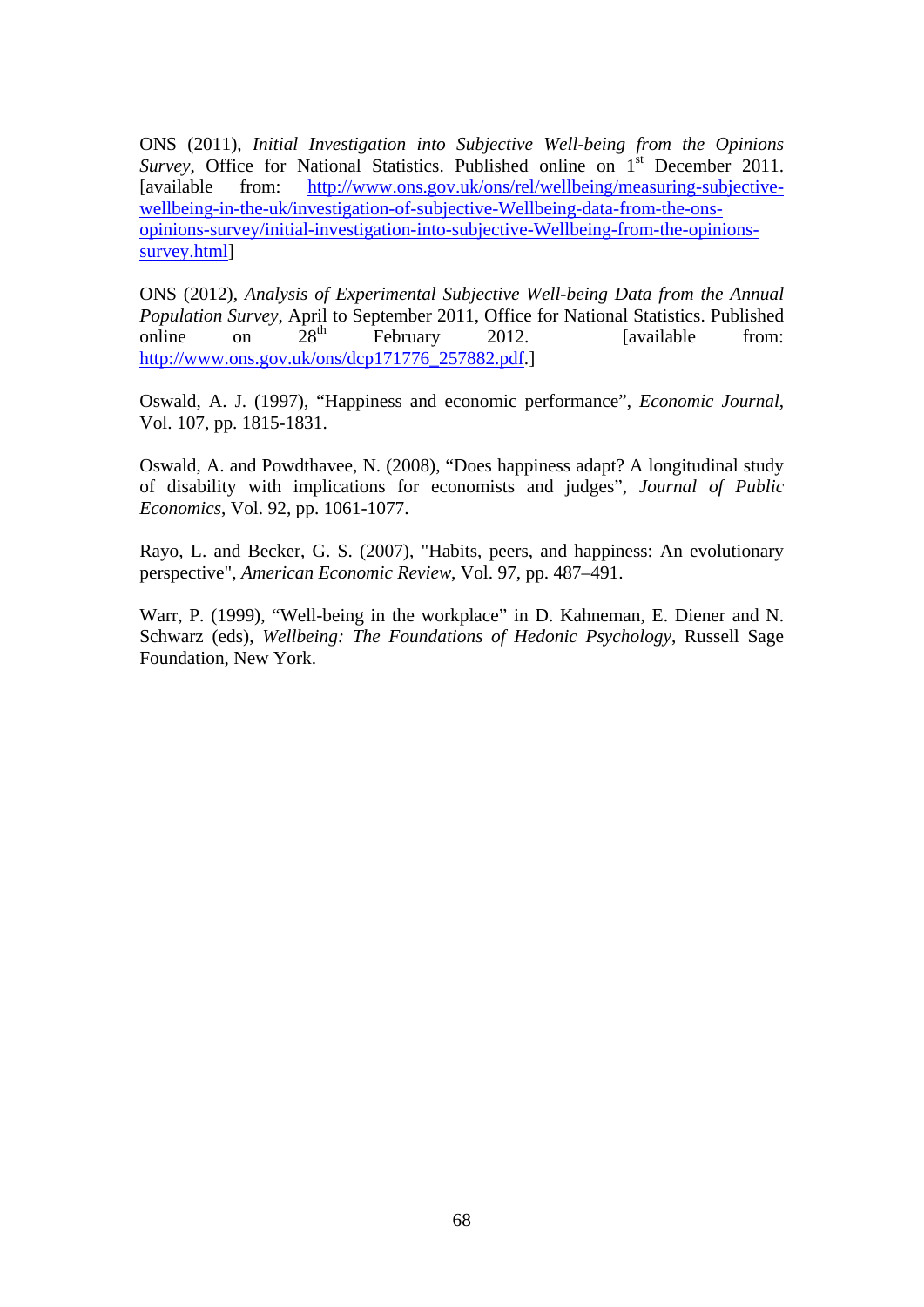#### **APPENDIX**

|                        | <b>Life Satisfaction</b> |      |               |             |             |       |  |
|------------------------|--------------------------|------|---------------|-------------|-------------|-------|--|
|                        | <b>Very low</b>          | Low  | <b>Medium</b> | <b>High</b> | <b>Mean</b> | N     |  |
| Male                   | 7.2                      | 17.1 | 51.7          | 24.0        | 7.3         | 31325 |  |
| Female                 | 6.8                      | 17.8 | 47.4          | 28.0        | 7.4         | 40035 |  |
| Aged 16-24             | 5.8                      | 14.8 | 51.5          | 27.9        | 7.5         | 4340  |  |
| Aged 25-34             | 5.4                      | 17.4 | 53.3          | 23.9        | 7.4         | 9816  |  |
| Aged 35-44             | 7.3                      | 18.5 | 52.8          | 21.4        | 7.2         | 12205 |  |
| Aged 45-54             | 9.7                      | 20.8 | 49.4          | 20.1        | 7.1         | 13291 |  |
| Aged 55-64             | 8.1                      | 17.4 | 48.0          | 26.5        | 7.3         | 13265 |  |
| Aged 65-74             | 5.1                      | 14.9 | 44.7          | 35.3        | 7.7         | 11337 |  |
| Aged 75 & over         | 6.8                      | 16.7 | 40.9          | 35.6        | 7.7         | 7106  |  |
| White                  | 6.8                      | 16.7 | 50.2          | 26.4        | 7.4         | 65414 |  |
| <b>Ethnic Minority</b> | 9.2                      | 23.9 | 43.5          | 23.4        | 7.1         | 5901  |  |
| Not disability         | 4.6                      | 15.2 | 52.9          | 27.3        | 7.6         | 47807 |  |
| Disability             | 15.6                     | 25.3 | 38.5          | 20.6        | 6.7         | 16276 |  |
| No Welsh identity      | 7.0                      | 17.5 | 49.5          | 26.0        | 7.4         | 70792 |  |
| Welsh identity         | 6.2                      | 16.7 | 50.0          | 27.1        | 7.5         | 551   |  |

|  | Table A1. Variations in Life Satisfaction by Equality Groups in the Rest of the |  |  |  |
|--|---------------------------------------------------------------------------------|--|--|--|
|  |                                                                                 |  |  |  |

Notes: The sample is restricted to individuals aged over 16 who are resident in Wales. The data are weighted but an unweighted sample size N is also reported for each category. Disability has been defined using the *lnglim* and *healim* variables since the *discurr* variable was not included in the APS dataset received from the ONS.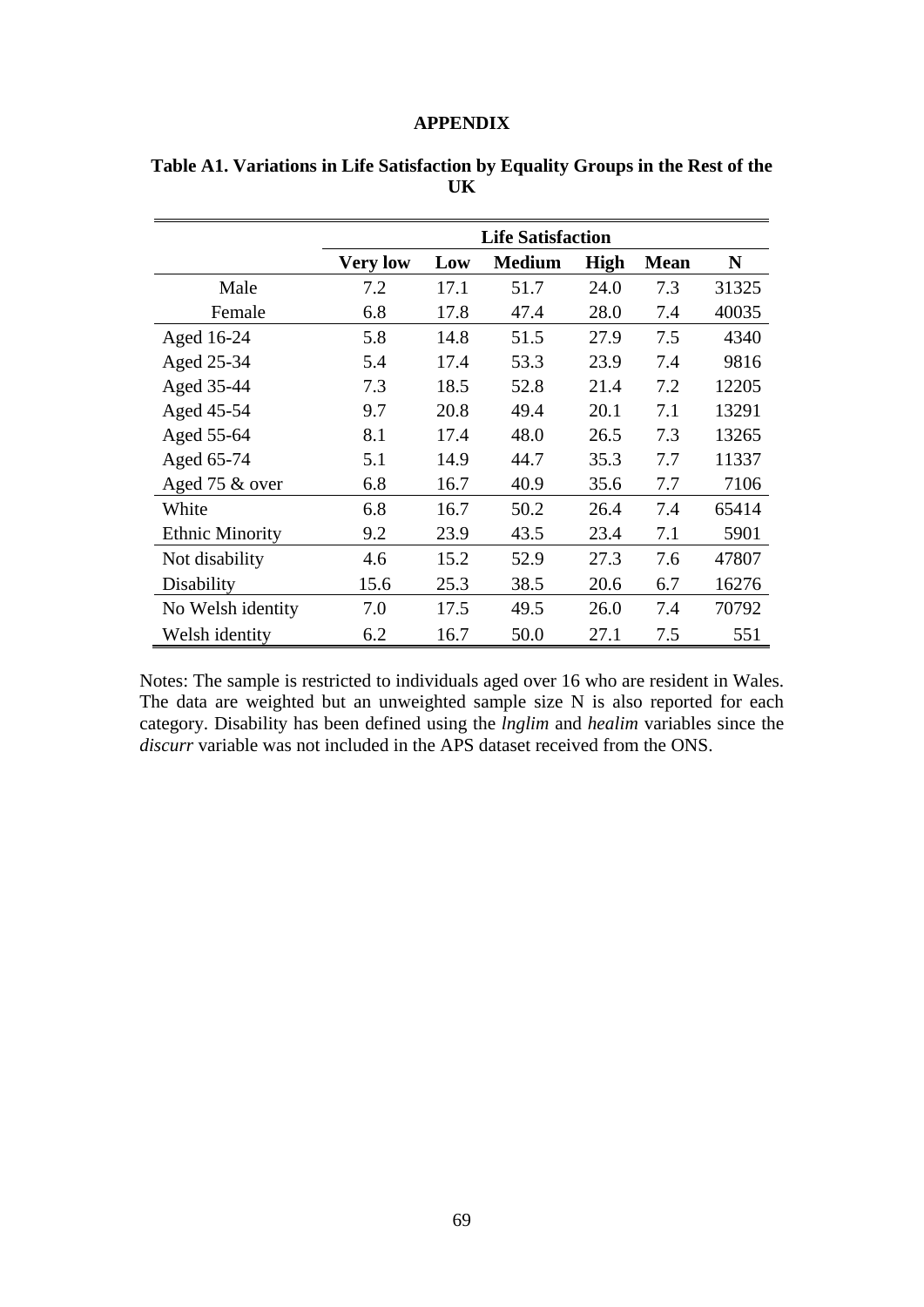|                        |                 |      | Worthwhile    |             |             |       |
|------------------------|-----------------|------|---------------|-------------|-------------|-------|
|                        | <b>Very low</b> | Low  | <b>Medium</b> | <b>High</b> | <b>Mean</b> | N     |
| Male                   | 5.6             | 16.6 | 50.3          | 27.5        | 7.5         | 31187 |
| Female                 | 4.6             | 14.2 | 46.4          | 34.8        | 7.8         | 39865 |
| Aged 16-24             | 5.2             | 17.6 | 47.8          | 29.4        | 7.5         | 4325  |
| Aged 25-34             | 3.9             | 16.0 | 52.2          | 27.8        | 7.6         | 9772  |
| Aged 35-44             | 4.8             | 14.7 | 52.0          | 28.5        | 7.6         | 12172 |
| Aged 45-54             | 5.9             | 16.4 | 50.6          | 27.1        | 7.5         | 13249 |
| Aged 55-64             | 5.4             | 13.9 | 47.8          | 32.9        | 7.7         | 13230 |
| Aged 65-74             | 3.9             | 11.6 | 43.2          | 41.4        | 8.0         | 11284 |
| Aged 75 & over         | 7.0             | 16.9 | 37.0          | 39.2        | 7.7         | 7020  |
| White                  | 5.0             | 14.8 | 48.6          | 31.6        | 7.7         | 65159 |
| <b>Ethnic Minority</b> | 6.1             | 20.4 | 45.6          | 27.8        | 7.4         | 5849  |
| Not disability         | 3.2             | 13.8 | 51.0          | 31.9        | 7.8         | 47668 |
| Disability             | 11.5            | 20.9 | 39.9          | 27.7        | 7.1         | 16180 |
| No Welsh identity      | 5.1             | 15.4 | 48.3          | 31.2        | 7.6         | 70486 |
| Welsh identity         | 5.0             | 13.6 | 46.8          | 34.6        | 7.8         | 549   |

**Table A2. Variations in the Worthwhile Measure by Equality Groups in the Rest of the UK** 

Notes: The sample is restricted to individuals aged over 16 who are resident in Wales. The data are weighted but an unweighted sample size N is also reported for each category. Disability has been defined using the *lnglim* and *healim* variables since the *discurr* variable was not included in the APS dataset received from the ONS.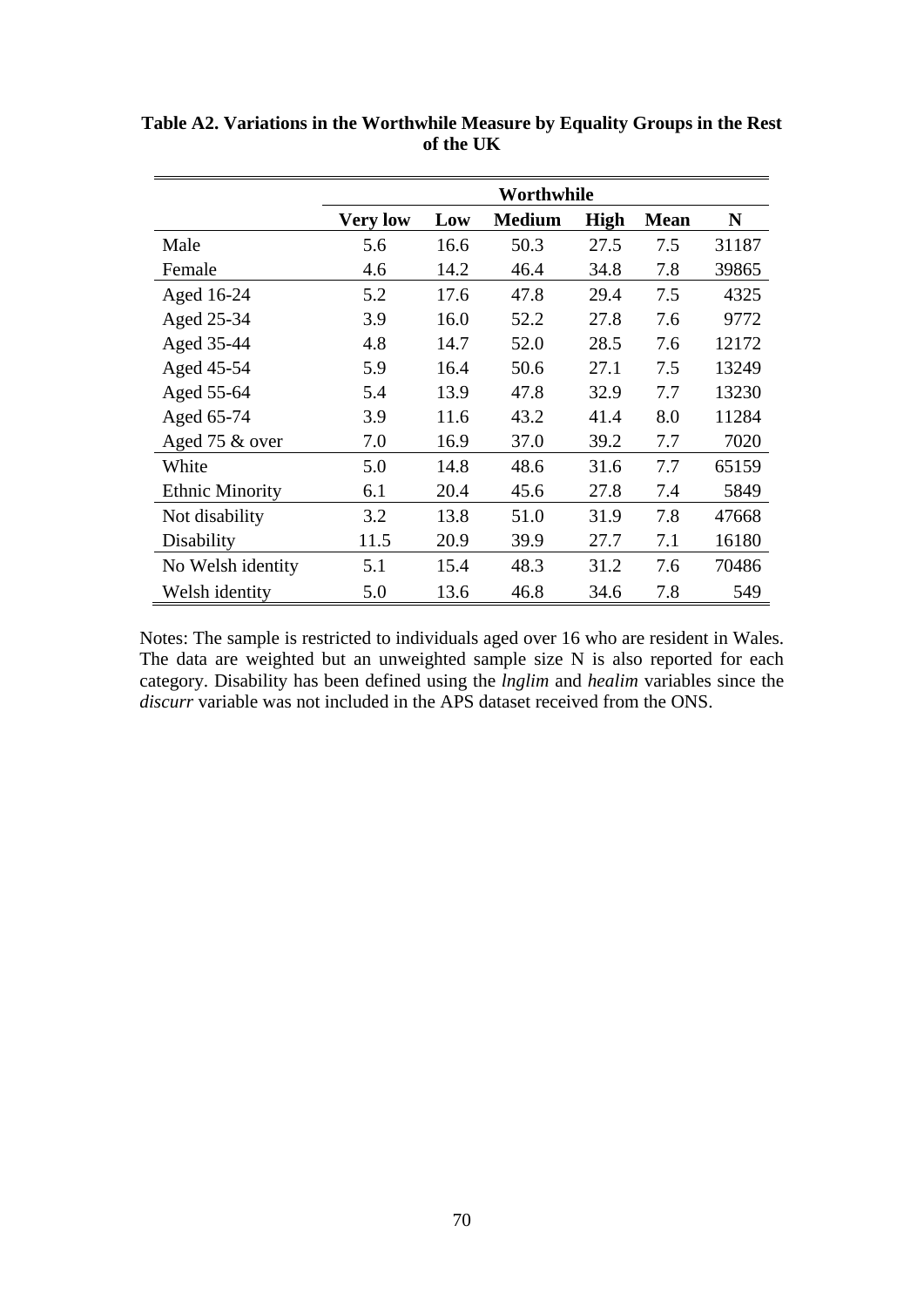|                        |                 |      | <b>Happy yesterday</b> |             |             |       |
|------------------------|-----------------|------|------------------------|-------------|-------------|-------|
|                        | <b>Very low</b> | Low  | <b>Medium</b>          | <b>High</b> | <b>Mean</b> | N     |
| Male                   | 10.5            | 18.5 | 40.5                   | 30.5        | 7.3         | 31305 |
| Female                 | 11.2            | 17.2 | 37.1                   | 34.5        | 7.3         | 40048 |
| Aged 16-24             | 10.7            | 18.0 | 38.1                   | 33.2        | 7.3         | 4342  |
| Aged 25-34             | 11.2            | 19.7 | 40.2                   | 28.8        | 7.2         | 9809  |
| Aged 35-44             | 10.7            | 18.6 | 42.3                   | 28.4        | 7.2         | 12201 |
| Aged 45-54             | 13.0            | 19.6 | 39.6                   | 27.8        | 7.0         | 13290 |
| Aged 55-64             | 11.0            | 16.7 | 38.1                   | 34.2        | 7.3         | 13259 |
| Aged 65-74             | 8.3             | 14.1 | 34.9                   | 42.7        | 7.7         | 11341 |
| Aged 75 & over         | 9.7             | 15.6 | 34.0                   | 40.6        | 7.6         | 7111  |
| White                  | 10.7            | 17.5 | 39.1                   | 32.7        | 7.3         | 65408 |
| <b>Ethnic Minority</b> | 12.5            | 20.7 | 35.7                   | 31.1        | 7.1         | 5903  |
| Not disability         | 8.6             | 17.0 | 40.7                   | 33.7        | 7.5         | 47809 |
| Disability             | 19.1            | 20.8 | 32.6                   | 27.5        | 6.7         | 16268 |
| No Welsh identity      | 10.9            | 17.8 | 38.7                   | 32.6        | 7.3         | 70784 |
| Welsh identity         | 9.7             | 17.9 | 41.7                   | 30.7        | 7.3         | 552   |

**Table A3. Variations in Happiness by Equality Groups in the Rest of the UK** 

Notes: The sample is restricted to individuals aged over 16 who are resident in Wales. The data are weighted but an unweighted sample size N is also reported for each category. Disability has been defined using the *lnglim* and *healim* variables since the *discurr* variable was not included in the APS dataset received from the ONS.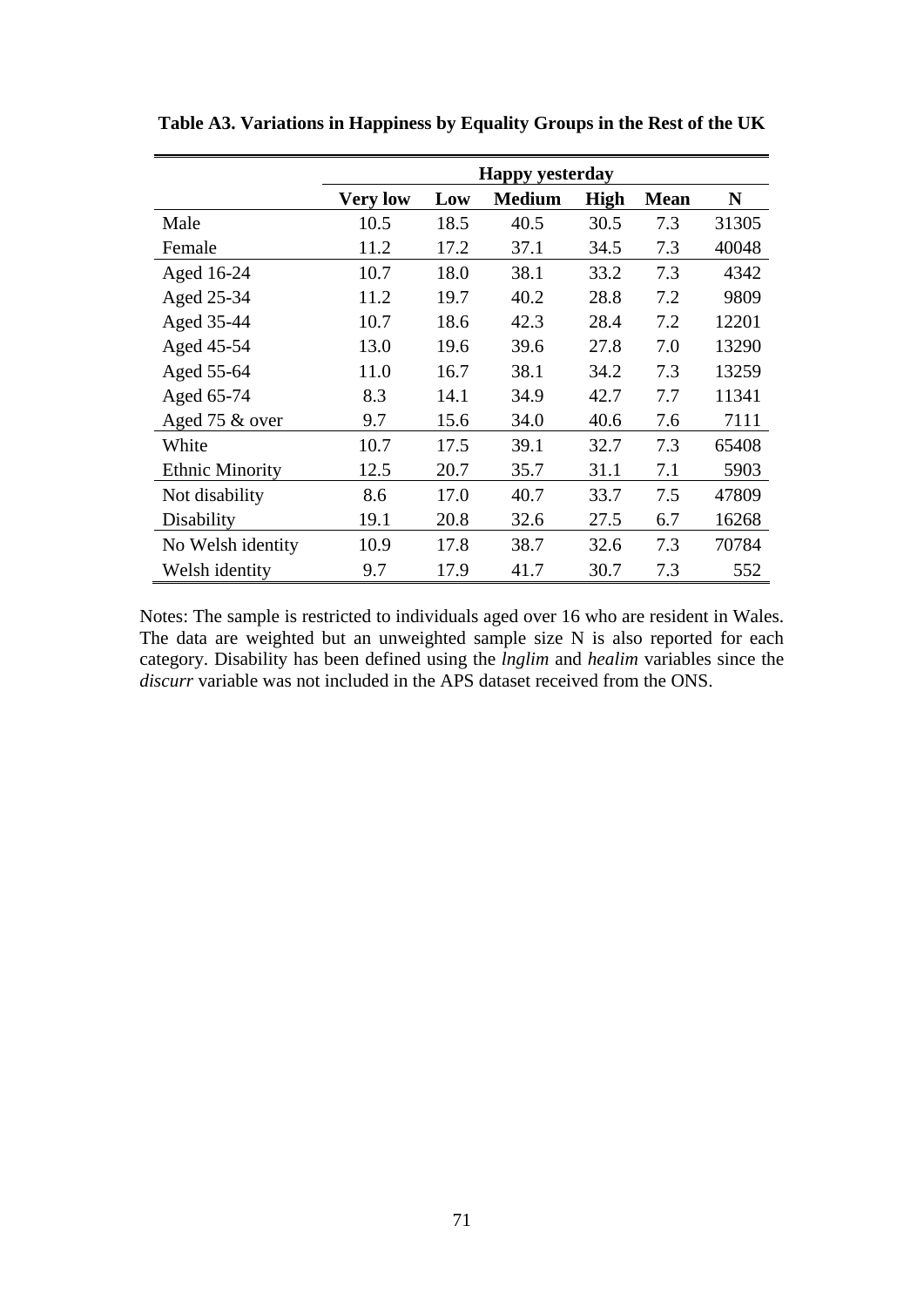|                        |           |             | <b>Anxious Yesterday</b> |      |             |       |
|------------------------|-----------|-------------|--------------------------|------|-------------|-------|
|                        | Very high | <b>High</b> | <b>Medium</b>            | Low  | <b>Mean</b> | N     |
| Male                   | 20.5      | 18.3        | 25.5                     | 35.7 | 3.1         | 31239 |
| Female                 | 24.0      | 18.1        | 21.9                     | 36.1 | 3.3         | 39986 |
| Aged 16-24             | 19.2      | 17.4        | 25.1                     | 38.3 | 3.0         | 4333  |
| Aged 25-34             | 21.5      | 19.3        | 25.8                     | 33.4 | 3.2         | 9787  |
| Aged 35-44             | 24.1      | 18.3        | 25.4                     | 32.3 | 3.4         | 12187 |
| Aged 45-54             | 24.9      | 19.4        | 23.9                     | 31.8 | 3.4         | 13281 |
| Aged 55-64             | 23.5      | 17.9        | 22.1                     | 36.5 | 3.3         | 13243 |
| Aged 65-74             | 20.4      | 16.5        | 20.2                     | 42.9 | 2.9         | 11320 |
| Aged 75 & over         | 20.4      | 17.2        | 19.9                     | 42.5 | 2.9         | 7074  |
| White                  | 21.9      | 17.9        | 23.7                     | 36.6 | 3.2         | 65311 |
| <b>Ethnic Minority</b> | 25.3      | 20.7        | 23.6                     | 30.4 | 3.6         | 5869  |
| Not disability         | 19.8      | 17.7        | 25.0                     | 37.5 | 3.0         | 47741 |
| Disability             | 31.2      | 19.9        | 19.6                     | 29.4 | 3.9         | 16239 |
| No Welsh identity      | 22.3      | 18.2        | 23.7                     | 35.9 | 3.2         | 70658 |
| Welsh identity         | 21.7      | 21.0        | 24.3                     | 33.1 | 3.3         | 551   |

**Table A4. Variations in Anxiety by Equality Groups in the Rest of the UK** 

Notes: The sample is restricted to individuals aged over 16 who are resident in Wales. The data are weighted but an unweighted sample size N is also reported for each category. Disability has been defined using the *lnglim* and *healim* variables since the *discurr* variable was not included in the APS dataset received from the ONS.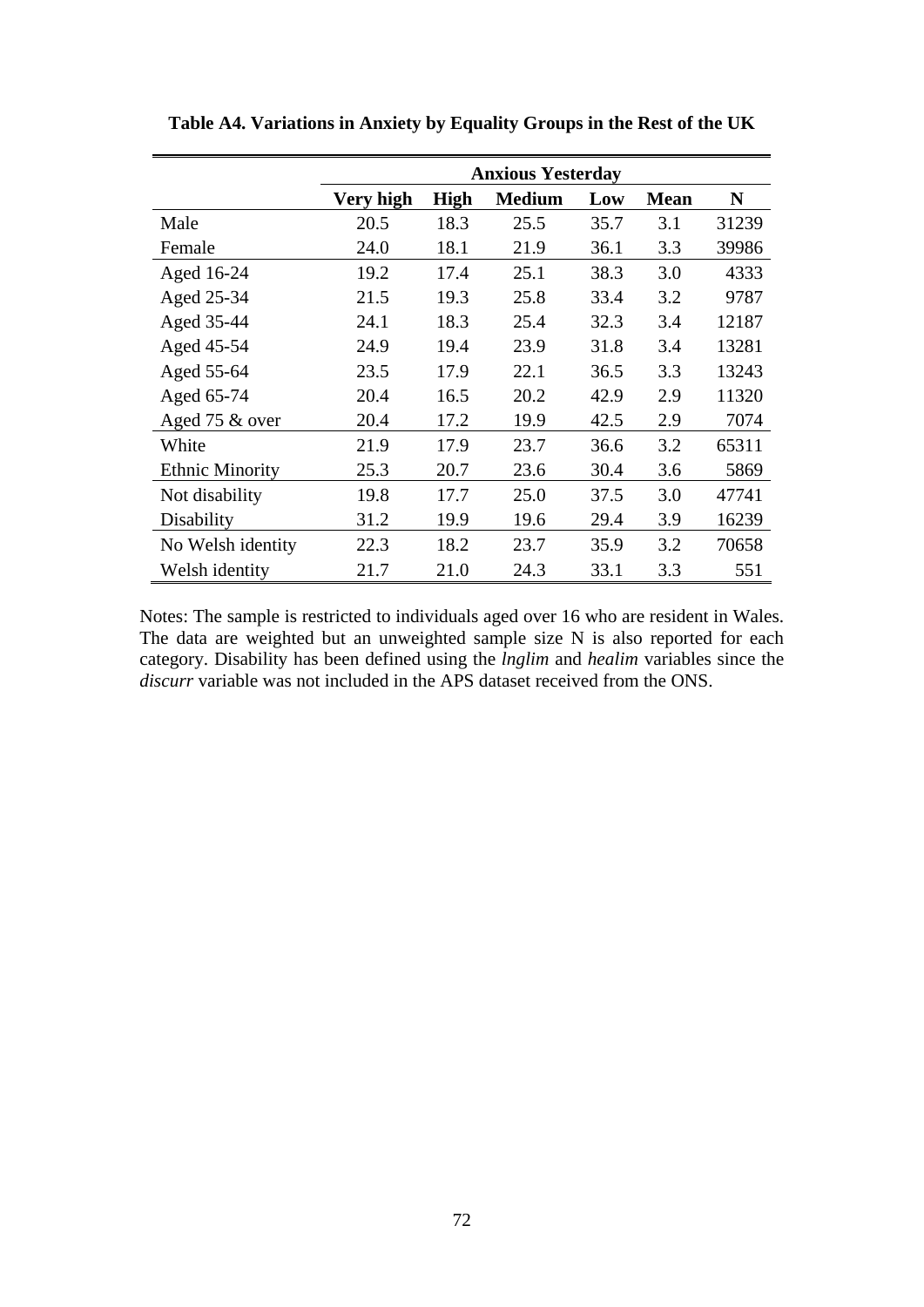|                                                  |          | <b>V. low Satisfaction</b> |          | <b>Low Satisfaction</b> |          | <b>Med. Satisfaction</b> |          | <b>High Satisfaction</b> |
|--------------------------------------------------|----------|----------------------------|----------|-------------------------|----------|--------------------------|----------|--------------------------|
|                                                  | M.E.     | p-value                    | M.E.     | p-value                 | M.E.     | p-value                  | M.E.     | p-value                  |
| North East                                       | $-0.002$ | 0.381                      | $-0.003$ | 0.386                   | 0.000    | 0.468                    | 0.005    | 0.389                    |
| North West                                       | 0.002    | 0.143                      | 0.005    | 0.138                   | 0.000    | 0.023                    | $-0.008$ | 0.135                    |
| Yorkshire & the Humber                           | 0.000    | 0.971                      | 0.000    | 0.971                   | 0.000    | 0.971                    | 0.000    | 0.971                    |
| East Midlands                                    | 0.001    | 0.634                      | 0.002    | 0.632                   | 0.000    | 0.565                    | $-0.003$ | 0.630                    |
| <b>West Midlands</b>                             | 0.008    | 0.000                      | 0.015    | 0.000                   | 0.000    | 0.954                    | $-0.023$ | 0.000                    |
| East of England                                  | 0.005    | 0.028                      | 0.009    | 0.024                   | 0.000    | 0.020                    | $-0.014$ | 0.021                    |
| London                                           | 0.009    | 0.000                      | 0.017    | 0.000                   | 0.000    | 0.684                    | $-0.026$ | 0.000                    |
| South East                                       | 0.001    | 0.467                      | 0.002    | 0.464                   | 0.000    | 0.378                    | $-0.004$ | 0.463                    |
| South West                                       | 0.001    | 0.718                      | 0.001    | 0.717                   | 0.000    | 0.688                    | $-0.002$ | 0.716                    |
| Scotland                                         | $-0.004$ | 0.005                      | $-0.009$ | 0.006                   | $-0.001$ | 0.041                    | 0.014    | 0.006                    |
| Northern Ireland                                 | $-0.016$ | 0.000                      | $-0.037$ | 0.000                   | $-0.010$ | 0.001                    | 0.064    | 0.000                    |
| Telephone interview                              | $-0.011$ | 0.000                      | $-0.022$ | 0.000                   | $-0.002$ | 0.000                    | 0.035    | 0.000                    |
| Female                                           | $-0.008$ | 0.000                      | $-0.015$ | 0.000                   | $-0.001$ | 0.000                    | 0.023    | 0.000                    |
| Aged 16-24                                       | $-0.029$ | 0.000                      | $-0.069$ | 0.000                   | $-0.031$ | 0.000                    | 0.129    | 0.000                    |
| Aged 25-34                                       | $-0.017$ | 0.000                      | $-0.036$ | 0.000                   | $-0.008$ | 0.000                    | 0.061    | 0.000                    |
| Aged 35-44                                       | $-0.006$ | 0.000                      | $-0.013$ | 0.000                   | $-0.002$ | 0.001                    | 0.021    | 0.000                    |
| Aged 55-64                                       | $-0.014$ | 0.000                      | $-0.030$ | 0.000                   | $-0.005$ | 0.000                    | 0.050    | 0.000                    |
| Aged 65-74                                       | $-0.026$ | 0.000                      | $-0.058$ | 0.000                   | $-0.018$ | 0.000                    | 0.101    | 0.000                    |
| Aged 75 & over                                   | $-0.032$ | 0.000                      | $-0.078$ | 0.000                   | $-0.036$ | 0.000                    | 0.146    | 0.000                    |
| Mixed                                            | 0.011    | 0.083                      | 0.020    | 0.064                   | $-0.001$ | 0.635                    | $-0.030$ | 0.053                    |
| Indian                                           | $-0.004$ | 0.216                      | $-0.007$ | 0.227                   | $-0.001$ | 0.380                    | 0.012    | 0.235                    |
| Pakistani                                        | 0.008    | 0.076                      | 0.016    | 0.062                   | 0.000    | 0.794                    | $-0.024$ | 0.053                    |
| Bangladeshi                                      | 0.006    | 0.378                      | 0.012    | 0.358                   | 0.000    | 0.966                    | $-0.019$ | 0.344                    |
| Chinese                                          | 0.021    | 0.017                      | 0.037    | 0.007                   | $-0.005$ | 0.279                    | $-0.054$ | 0.003                    |
| Other Asian                                      | $-0.006$ | 0.135                      | $-0.013$ | 0.153                   | $-0.002$ | 0.349                    | 0.021    | 0.167                    |
| <b>Black</b>                                     | 0.029    | 0.000                      | 0.049    | 0.000                   | $-0.009$ | 0.000                    | $-0.070$ | 0.000                    |
| Other                                            | 0.003    | 0.465                      | 0.006    | 0.456                   | 0.000    | 0.000                    | $-0.009$ | 0.450                    |
| Disability                                       | 0.007    | 0.000                      | 0.013    | 0.000                   | 0.000    | 0.000                    | $-0.020$ | 0.000                    |
| No information on                                |          |                            |          |                         |          |                          |          |                          |
| disability                                       | 0.007    | 0.000                      | 0.014    | 0.000                   | 0.000    | 0.463                    | $-0.021$ | 0.000                    |
| Other higher education                           | 0.001    | 0.746                      | 0.001    | 0.745                   | 0.000    | 0.726                    | $-0.002$ | 0.745                    |
| A-level or equivalent<br>GCSE grades $A^*$ -C or | 0.002    | 0.091                      | 0.005    | 0.088                   | 0.000    | 0.023                    | $-0.007$ | 0.086                    |
| equivalent                                       | 0.003    | 0.030                      | 0.006    | 0.028                   | 0.000    | 0.001                    | $-0.009$ | 0.026                    |
| Other qualifications                             | $-0.001$ | 0.566                      | $-0.002$ | 0.568                   | 0.000    | 0.609                    | 0.003    | 0.570                    |
| No qualifications<br>No information on           | $-0.003$ | 0.128                      | $-0.005$ | 0.133                   | 0.000    | 0.232                    | 0.008    | 0.137                    |
| qualifications                                   | 0.008    | 0.001                      | 0.015    | 0.001                   | 0.000    | 0.152                    | $-0.024$ | 0.001                    |

**Table A5. Probability (Marginal Effects) of Being in Each Satisfaction Category in the UK**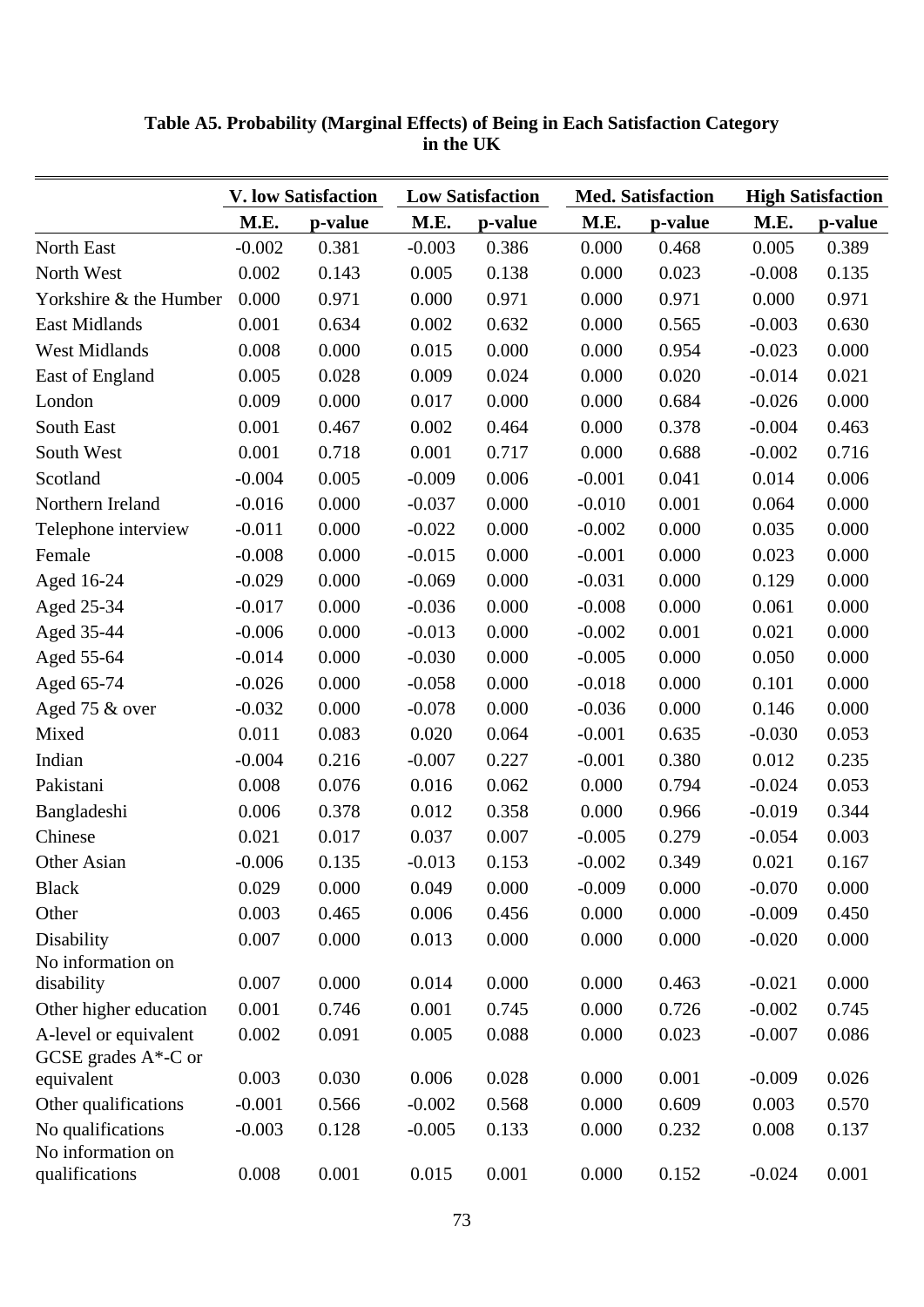| Part-time employee        | 0.002    | 0.093 | 0.005    | 0.090 | 0.000    | 0.018 | $-0.007$ | 0.087 |
|---------------------------|----------|-------|----------|-------|----------|-------|----------|-------|
| Self-employment           | 0.000    | 0.877 | $-0.001$ | 0.877 | 0.000    | 0.881 | 0.001    | 0.877 |
| Unemployment              | 0.068    | 0.000 | 0.096    | 0.000 | $-0.037$ | 0.000 | $-0.126$ | 0.000 |
| $Inactive - student$      | $-0.009$ | 0.004 | $-0.019$ | 0.007 | $-0.003$ | 0.096 | 0.031    | 0.010 |
| Inactive – looking after  |          |       |          |       |          |       |          |       |
| family or home            | 0.006    | 0.003 | 0.012    | 0.002 | 0.000    | 0.500 | $-0.018$ | 0.002 |
| Inactive – short or long- |          |       |          |       |          |       |          |       |
| term disabled             | 0.014    | 0.000 | 0.026    | 0.000 | $-0.001$ | 0.086 | $-0.039$ | 0.000 |
| Inactive – retired        | $-0.021$ | 0.000 | $-0.043$ | 0.000 | $-0.008$ | 0.000 | 0.072    | 0.000 |
| Inactive $-$ other        | 0.000    | 0.869 | 0.001    | 0.869 | 0.000    | 0.858 | $-0.001$ | 0.868 |
| Single (never married)    | 0.028    | 0.000 | 0.051    | 0.000 | $-0.003$ | 0.000 | $-0.076$ | 0.000 |
| Divorced                  | 0.038    | 0.000 | 0.065    | 0.000 | $-0.011$ | 0.000 | $-0.092$ | 0.000 |
| Widowed                   | 0.050    | 0.000 | 0.078    | 0.000 | $-0.020$ | 0.000 | $-0.107$ | 0.000 |
| Owned outright            | $-0.009$ | 0.000 | $-0.018$ | 0.000 | $-0.002$ | 0.000 | 0.029    | 0.000 |
| Private landlord          | 0.006    | 0.000 | 0.011    | 0.000 | 0.000    | 0.006 | $-0.017$ | 0.000 |
| Social housing            | 0.004    | 0.009 | 0.007    | 0.008 | 0.000    | 0.000 | $-0.011$ | 0.008 |
| Other housing tenure      | 0.006    | 0.376 | 0.012    | 0.356 | 0.000    | 0.932 | $-0.018$ | 0.343 |
| Good Health               | 0.032    | 0.000 | 0.060    | 0.000 | $-0.001$ | 0.120 | $-0.091$ | 0.000 |
| Fair Health               | 0.087    | 0.000 | 0.124    | 0.000 | $-0.043$ | 0.000 | $-0.168$ | 0.000 |
| <b>Bad Health</b>         | 0.219    | 0.000 | 0.180    | 0.000 | $-0.176$ | 0.000 | $-0.223$ | 0.000 |
| Very Bad Health           | 0.370    | 0.000 | 0.167    | 0.000 | $-0.299$ | 0.000 | $-0.238$ | 0.000 |
| No information on         |          |       |          |       |          |       |          |       |
| Health                    | 0.091    | 0.000 | 0.116    | 0.000 | $-0.058$ | 0.000 | $-0.148$ | 0.000 |
| Pseudo R-squared          |          |       |          | 0.069 |          |       |          |       |
| Number of observations    |          |       |          | 79747 |          |       |          |       |

1. Excluded Categories are: Wales, Face-to-face interview, Aged 45-54, Not Disabled, White, Degree, Full-time employment, Married, Owning with a Mortgage and Very good health.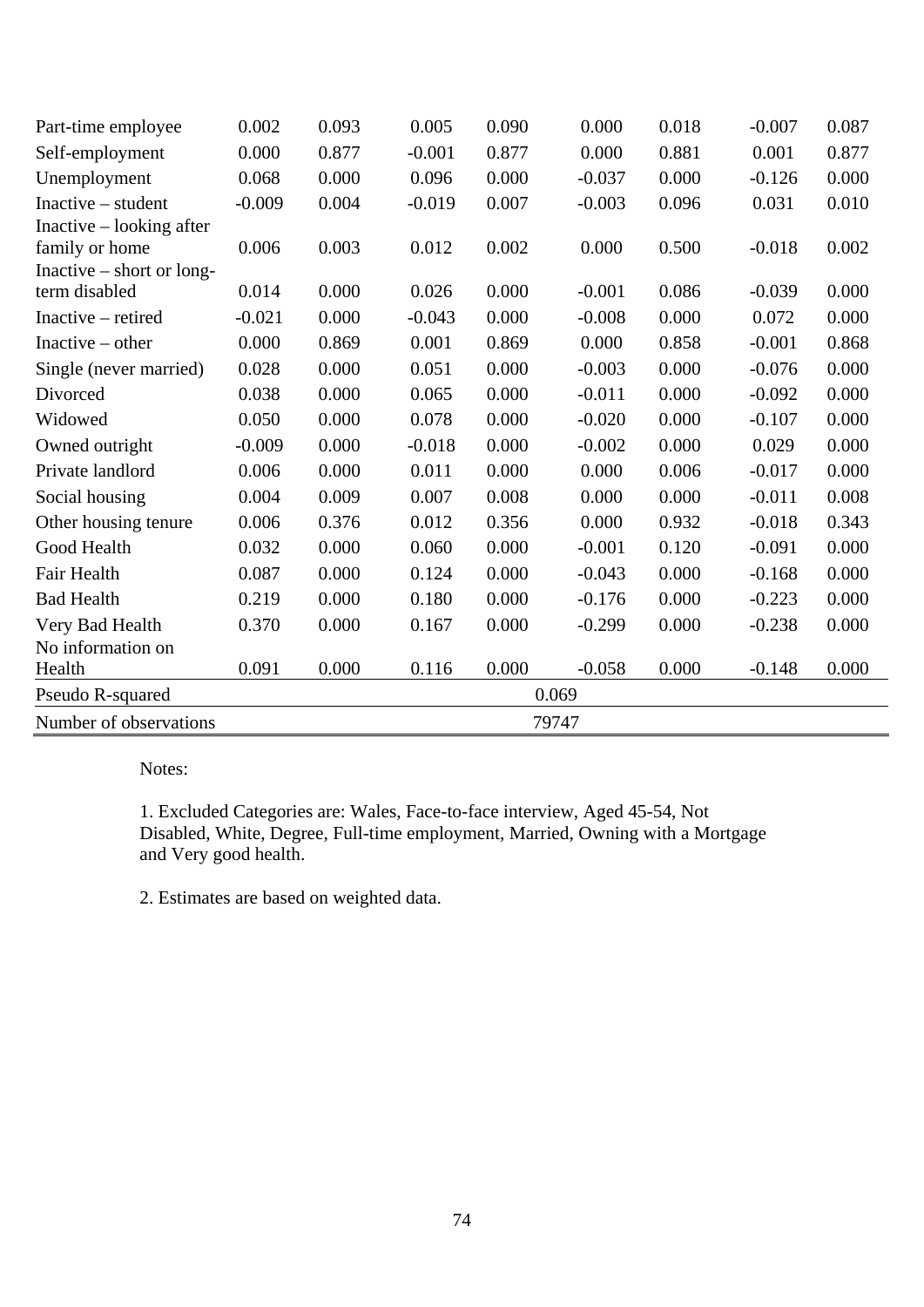|                                                  |          | V. low Worthwhile |          | <b>Low Worthwhile</b> |          | Med. Worthwhile | <b>High Worthwhile</b> |         |
|--------------------------------------------------|----------|-------------------|----------|-----------------------|----------|-----------------|------------------------|---------|
|                                                  | M.E.     | p-value           | M.E.     | p-value               | M.E.     | p-value         | M.E.                   | p-value |
| North East                                       | 0.001    | 0.718             | 0.001    | 0.717                 | 0.001    | 0.712           | $-0.003$               | 0.716   |
| North West                                       | 0.000    | 0.986             | 0.000    | 0.986                 | 0.000    | 0.986           | 0.000                  | 0.986   |
| Yorkshire & the Humber                           | 0.000    | 0.766             | $-0.001$ | 0.767                 | 0.000    | 0.769           | 0.002                  | 0.767   |
| East Midlands                                    | 0.002    | 0.358             | 0.004    | 0.352                 | 0.002    | 0.329           | $-0.007$               | 0.348   |
| <b>West Midlands</b>                             | 0.008    | 0.000             | 0.018    | 0.000                 | 0.007    | 0.000           | $-0.032$               | 0.000   |
| East of England                                  | 0.001    | 0.431             | 0.003    | 0.427                 | 0.001    | 0.410           | $-0.006$               | 0.424   |
| London                                           | 0.009    | 0.000             | 0.021    | 0.000                 | 0.008    | 0.000           | $-0.038$               | 0.000   |
| South East                                       | 0.002    | 0.105             | 0.005    | 0.100                 | 0.002    | 0.081           | $-0.010$               | 0.097   |
| South West                                       | 0.001    | 0.561             | 0.002    | 0.559                 | 0.001    | 0.550           | $-0.004$               | 0.557   |
| Scotland                                         | 0.002    | 0.124             | 0.005    | 0.119                 | 0.002    | 0.103           | $-0.009$               | 0.117   |
| Northern Ireland                                 | $-0.012$ | 0.000             | $-0.032$ | 0.000                 | $-0.022$ | 0.000           | 0.066                  | 0.000   |
| Telephone interview                              | $-0.007$ | 0.000             | $-0.018$ | 0.000                 | $-0.009$ | 0.000           | 0.034                  | 0.000   |
| Female                                           | $-0.013$ | 0.000             | $-0.030$ | 0.000                 | $-0.014$ | 0.000           | 0.057                  | 0.000   |
| Aged 16-24                                       | $-0.007$ | 0.000             | $-0.018$ | 0.000                 | $-0.010$ | 0.000           | 0.035                  | 0.000   |
| Aged 25-34                                       | $-0.005$ | 0.000             | $-0.013$ | 0.000                 | $-0.007$ | 0.000           | 0.025                  | 0.000   |
| Aged 35-44                                       | $-0.003$ | 0.002             | $-0.008$ | 0.002                 | $-0.004$ | 0.004           | 0.015                  | 0.002   |
| Aged 55-64                                       | $-0.011$ | 0.000             | $-0.027$ | 0.000                 | $-0.016$ | 0.000           | 0.054                  | 0.000   |
| Aged 65-74                                       | $-0.022$ | 0.000             | $-0.058$ | 0.000                 | $-0.045$ | 0.000           | 0.125                  | 0.000   |
| Aged 75 & over                                   | $-0.020$ | 0.000             | $-0.056$ | 0.000                 | $-0.046$ | 0.000           | 0.122                  | 0.000   |
| Mixed                                            | $-0.002$ | 0.666             | $-0.004$ | 0.670                 | $-0.002$ | 0.686           | 0.008                  | 0.674   |
| Indian                                           | 0.001    | 0.687             | 0.002    | 0.684                 | 0.001    | 0.674           | $-0.005$               | 0.683   |
| Pakistani                                        | 0.015    | 0.000             | 0.033    | 0.000                 | 0.009    | 0.000           | $-0.058$               | 0.000   |
| Bangladeshi                                      | 0.009    | 0.133             | 0.021    | 0.107                 | 0.007    | 0.012           | $-0.037$               | 0.089   |
| Chinese                                          | 0.029    | 0.001             | 0.056    | 0.000                 | 0.008    | 0.000           | $-0.093$               | 0.000   |
| Other Asian                                      | 0.005    | 0.194             | 0.012    | 0.176                 | 0.005    | 0.097           | $-0.023$               | 0.163   |
| <b>Black</b>                                     | 0.004    | 0.099             | 0.009    | 0.089                 | 0.004    | 0.050           | $-0.017$               | 0.082   |
| Other                                            | 0.006    | 0.079             | 0.014    | 0.065                 | 0.006    | 0.018           | $-0.026$               | 0.056   |
| Disability                                       | $-0.001$ | 0.138             | $-0.003$ | 0.140                 | $-0.002$ | 0.150           | 0.006                  | 0.142   |
| No information on                                |          |                   |          |                       |          |                 |                        |         |
| disability                                       | 0.001    | 0.432             | 0.003    | 0.428                 | 0.001    | 0.414           | $-0.005$               | 0.426   |
| Other higher education                           | 0.000    | 0.877             | 0.000    | 0.877                 | 0.000    | 0.877           | 0.001                  | 0.877   |
| A-level or equivalent<br>GCSE grades $A^*$ -C or | 0.004    | 0.001             | 0.009    | 0.001                 | 0.004    | 0.000           | $-0.017$               | 0.000   |
| equivalent                                       | 0.007    | 0.000             | 0.015    | 0.000                 | 0.006    | 0.000           | $-0.028$               | 0.000   |
| Other qualifications                             | 0.006    | 0.000             | 0.014    | 0.000                 | 0.006    | 0.000           | $-0.026$               | 0.000   |
| No qualifications<br>No information on           | 0.009    | 0.000             | 0.020    | 0.000                 | 0.008    | 0.000           | $-0.036$               | 0.000   |
| qualifications                                   | 0.012    | 0.000             | 0.026    | 0.000                 | 0.010    | 0.000           | $-0.047$               | 0.000   |

**Table A6. Probability (Marginal Effects) of Being in Each Worthwhile Category in the UK**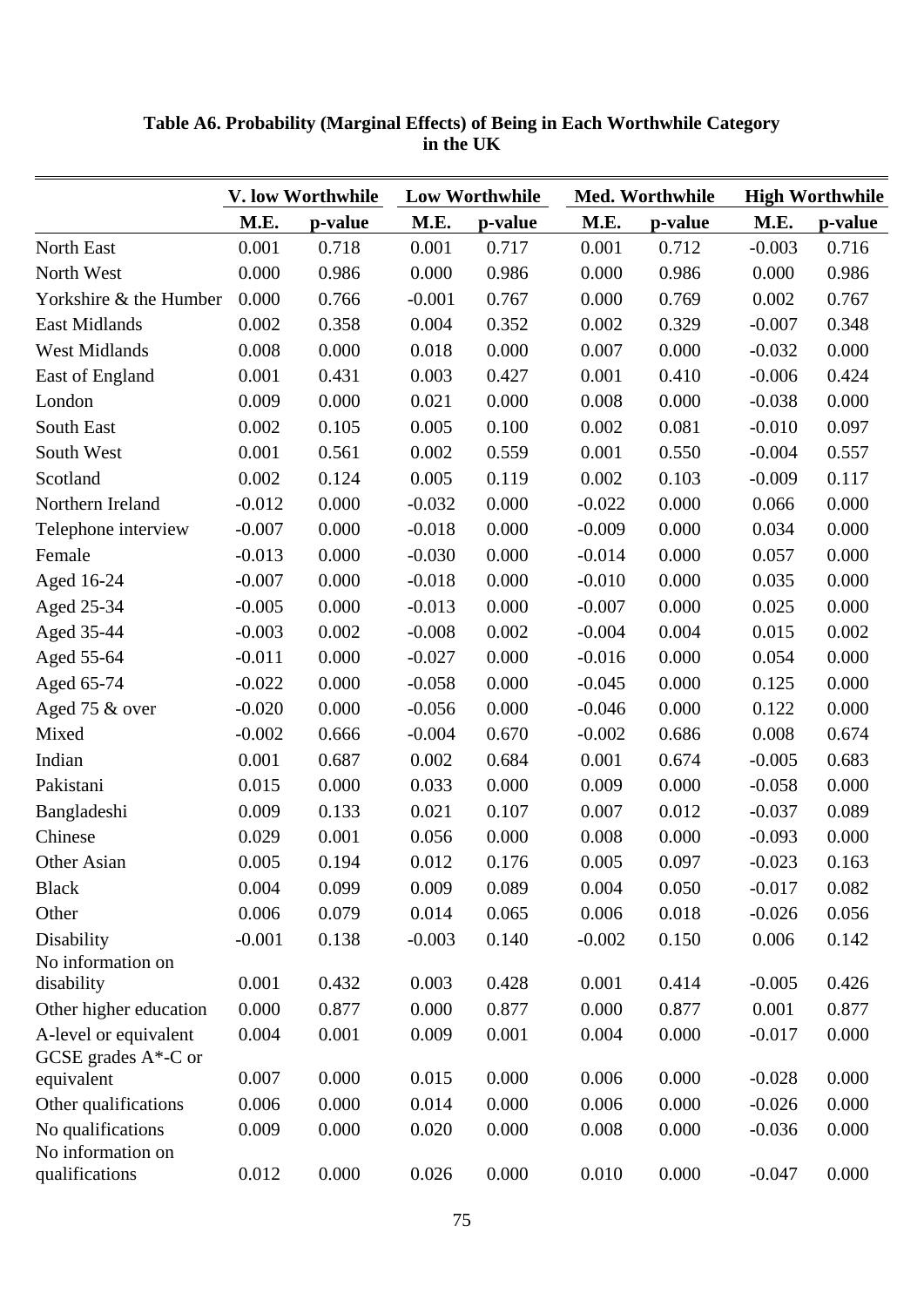| Part-time employee          | $-0.003$ | 0.003 | $-0.007$ | 0.004 | $-0.004$ | 0.007 | 0.014    | 0.004 |
|-----------------------------|----------|-------|----------|-------|----------|-------|----------|-------|
| Self-employment             | $-0.007$ | 0.000 | $-0.016$ | 0.000 | $-0.009$ | 0.000 | 0.032    | 0.000 |
| Unemployment                | 0.033    | 0.000 | 0.063    | 0.000 | 0.009    | 0.000 | $-0.105$ | 0.000 |
| $Inactive - student$        | $-0.011$ | 0.000 | $-0.028$ | 0.000 | $-0.019$ | 0.000 | 0.058    | 0.000 |
| Inactive – looking after    |          |       |          |       |          |       |          |       |
| family or home              | $-0.009$ | 0.000 | $-0.022$ | 0.000 | $-0.014$ | 0.000 | 0.045    | 0.000 |
| Inactive $-$ short or long- |          |       |          |       |          |       |          |       |
| term disabled               | 0.016    | 0.000 | 0.034    | 0.000 | 0.010    | 0.000 | $-0.060$ | 0.000 |
| Inactive – retired          | $-0.007$ | 0.000 | $-0.017$ | 0.000 | $-0.009$ | 0.000 | 0.034    | 0.000 |
| Inactive $-$ other          | 0.005    | 0.066 | 0.010    | 0.057 | 0.004    | 0.025 | $-0.019$ | 0.050 |
| Single (never married)      | 0.019    | 0.000 | 0.042    | 0.000 | 0.015    | 0.000 | $-0.076$ | 0.000 |
| Divorced                    | 0.018    | 0.000 | 0.040    | 0.000 | 0.012    | 0.000 | $-0.070$ | 0.000 |
| Widowed                     | 0.027    | 0.000 | 0.055    | 0.000 | 0.012    | 0.000 | $-0.094$ | 0.000 |
| Owned outright              | $-0.004$ | 0.000 | $-0.010$ | 0.000 | $-0.005$ | 0.000 | 0.019    | 0.000 |
| Private landlord            | 0.003    | 0.014 | 0.006    | 0.012 | 0.003    | 0.008 | $-0.012$ | 0.011 |
| Social housing              | 0.004    | 0.000 | 0.010    | 0.000 | 0.004    | 0.000 | $-0.018$ | 0.000 |
| Other housing tenure        | 0.009    | 0.143 | 0.019    | 0.118 | 0.007    | 0.021 | $-0.035$ | 0.101 |
| Good Health                 | 0.022    | 0.000 | 0.049    | 0.000 | 0.020    | 0.000 | $-0.090$ | 0.000 |
| Fair Health                 | 0.054    | 0.000 | 0.100    | 0.000 | 0.011    | 0.000 | $-0.165$ | 0.000 |
| <b>Bad Health</b>           | 0.133    | 0.000 | 0.168    | 0.000 | $-0.063$ | 0.000 | $-0.238$ | 0.000 |
| Very Bad Health             | 0.240    | 0.000 | 0.200    | 0.000 | $-0.165$ | 0.000 | $-0.275$ | 0.000 |
| No information on           |          |       |          |       |          |       |          |       |
| Health                      | 0.055    | 0.000 | 0.095    | 0.000 | $-0.002$ | 0.504 | $-0.148$ | 0.000 |
| Pseudo R-squared            |          |       |          | 0.050 |          |       |          |       |
| Number of observations      |          |       |          | 79747 |          |       |          |       |

1. Excluded Categories are: Wales, Face-to-face interview, Aged 45-54, Not Disabled, White, Degree, Full-time employment, Married, Owning with a Mortgage and Very good health.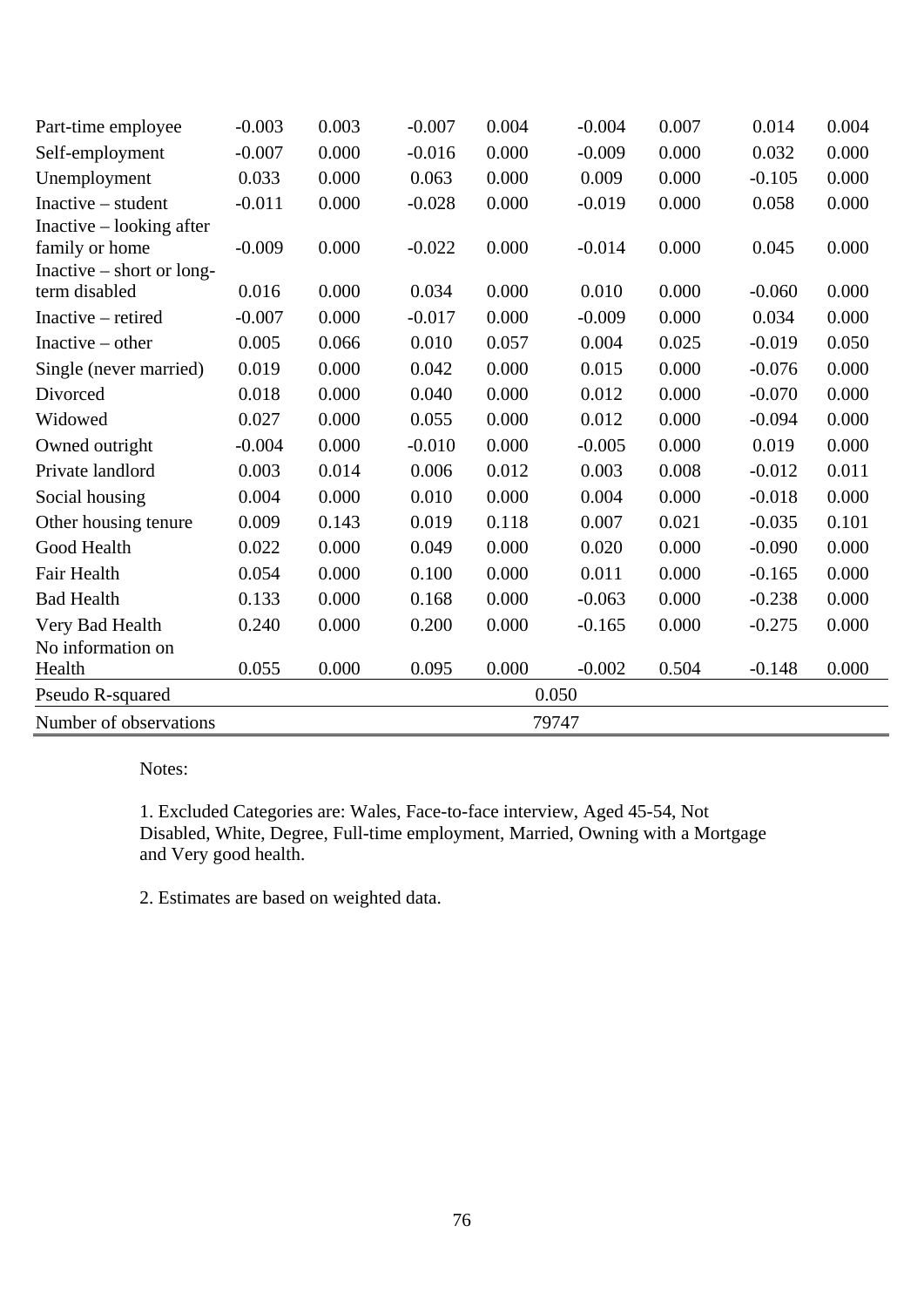|                                                  |          | <b>V. low Happiness</b> |          | <b>Low Happiness</b> |          | <b>Med. Happiness</b><br><b>High Happiness</b> |          |         |
|--------------------------------------------------|----------|-------------------------|----------|----------------------|----------|------------------------------------------------|----------|---------|
|                                                  | M.E.     | p-value                 | M.E.     | p-value              | M.E.     | p-value                                        | M.E.     | p-value |
| North East                                       | 0.003    | 0.322                   | 0.003    | 0.317                | 0.001    | 0.258                                          | $-0.007$ | 0.315   |
| North West                                       | 0.008    | 0.005                   | 0.008    | 0.004                | 0.001    | 0.000                                          | $-0.017$ | 0.003   |
| Yorkshire & the Humber                           | 0.005    | 0.144                   | 0.004    | 0.138                | 0.001    | 0.078                                          | $-0.010$ | 0.136   |
| East Midlands                                    | 0.005    | 0.178                   | 0.005    | 0.170                | 0.001    | 0.090                                          | $-0.010$ | 0.168   |
| <b>West Midlands</b>                             | 0.011    | 0.001                   | 0.011    | 0.000                | 0.001    | 0.000                                          | $-0.023$ | 0.000   |
| East of England                                  | 0.005    | 0.116                   | 0.005    | 0.109                | 0.001    | 0.046                                          | $-0.011$ | 0.108   |
| London                                           | 0.015    | 0.000                   | 0.014    | 0.000                | 0.001    | 0.000                                          | $-0.030$ | 0.000   |
| South East                                       | 0.003    | 0.366                   | 0.002    | 0.362                | 0.000    | 0.323                                          | $-0.005$ | 0.361   |
| South West                                       | 0.005    | 0.086                   | 0.005    | 0.080                | 0.001    | 0.031                                          | $-0.011$ | 0.079   |
| Scotland                                         | 0.002    | 0.431                   | 0.002    | 0.428                | 0.000    | 0.401                                          | $-0.004$ | 0.428   |
| Northern Ireland                                 | $-0.019$ | 0.000                   | $-0.021$ | 0.000                | $-0.006$ | 0.007                                          | 0.046    | 0.000   |
| Telephone interview                              | $-0.014$ | 0.000                   | $-0.014$ | 0.000                | $-0.003$ | 0.000                                          | 0.031    | 0.000   |
| Female                                           | $-0.006$ | 0.000                   | $-0.006$ | 0.000                | $-0.001$ | 0.000                                          | 0.013    | 0.000   |
| Aged 16-24                                       | $-0.024$ | 0.000                   | $-0.026$ | 0.000                | $-0.008$ | 0.000                                          | 0.058    | 0.000   |
| Aged 25-34                                       | $-0.006$ | 0.022                   | $-0.006$ | 0.025                | $-0.001$ | 0.048                                          | 0.012    | 0.026   |
| Aged 35-44                                       | $-0.004$ | 0.040                   | $-0.004$ | 0.043                | $-0.001$ | 0.066                                          | 0.010    | 0.044   |
| Aged 55-64                                       | $-0.022$ | 0.000                   | $-0.023$ | 0.000                | $-0.006$ | 0.000                                          | 0.052    | 0.000   |
| Aged 65-74                                       | $-0.040$ | 0.000                   | $-0.044$ | 0.000                | $-0.016$ | 0.000                                          | 0.100    | 0.000   |
| Aged 75 & over                                   | $-0.043$ | 0.000                   | $-0.049$ | 0.000                | $-0.022$ | 0.000                                          | 0.114    | 0.000   |
| Mixed                                            | 0.005    | 0.547                   | 0.005    | 0.538                | 0.001    | 0.418                                          | $-0.011$ | 0.536   |
| Indian                                           | $-0.008$ | 0.089                   | $-0.008$ | 0.100                | $-0.002$ | 0.183                                          | 0.019    | 0.104   |
| Pakistani                                        | 0.007    | 0.323                   | 0.007    | 0.309                | 0.001    | 0.127                                          | $-0.015$ | 0.306   |
| Bangladeshi                                      | $-0.006$ | 0.561                   | $-0.006$ | 0.571                | $-0.001$ | 0.633                                          | 0.014    | 0.574   |
| Chinese                                          | 0.008    | 0.471                   | 0.008    | 0.455                | 0.001    | 0.185                                          | $-0.018$ | 0.452   |
| Other Asian                                      | $-0.013$ | 0.054                   | $-0.014$ | 0.069                | $-0.004$ | 0.174                                          | 0.031    | 0.073   |
| <b>Black</b>                                     | $-0.002$ | 0.698                   | $-0.002$ | 0.700                | 0.000    | 0.717                                          | 0.004    | 0.701   |
| Other                                            | $-0.008$ | 0.231                   | $-0.008$ | 0.246                | $-0.002$ | 0.342                                          | 0.017    | 0.250   |
| Disability                                       | 0.002    | 0.324                   | 0.002    | 0.321                | 0.000    | 0.301                                          | $-0.004$ | 0.321   |
| No information on                                |          |                         |          |                      |          |                                                |          |         |
| disability                                       | 0.008    | 0.015                   | 0.007    | 0.012                | 0.001    | 0.001                                          | $-0.016$ | 0.012   |
| Other higher education                           | $-0.004$ | 0.157                   | $-0.004$ | 0.163                | $-0.001$ | 0.207                                          | 0.008    | 0.164   |
| A-level or equivalent<br>GCSE grades $A^*$ -C or | $-0.004$ | 0.074                   | $-0.004$ | 0.077                | $-0.001$ | 0.104                                          | 0.008    | 0.078   |
| equivalent                                       | $-0.003$ | 0.129                   | $-0.003$ | 0.132                | $-0.001$ | 0.162                                          | 0.007    | 0.133   |
| Other qualifications                             | $-0.011$ | 0.000                   | $-0.011$ | 0.000                | $-0.003$ | 0.002                                          | 0.024    | 0.000   |
| No qualifications<br>No information on           | $-0.008$ | 0.005                   | $-0.008$ | 0.006                | $-0.002$ | 0.022                                          | 0.017    | 0.007   |
| qualifications                                   | 0.003    | 0.412                   | 0.003    | 0.408                | 0.001    | 0.372                                          | $-0.007$ | 0.407   |

**Table A7. Probability (Marginal Effects) of Being in Each Happiness Category in the UK**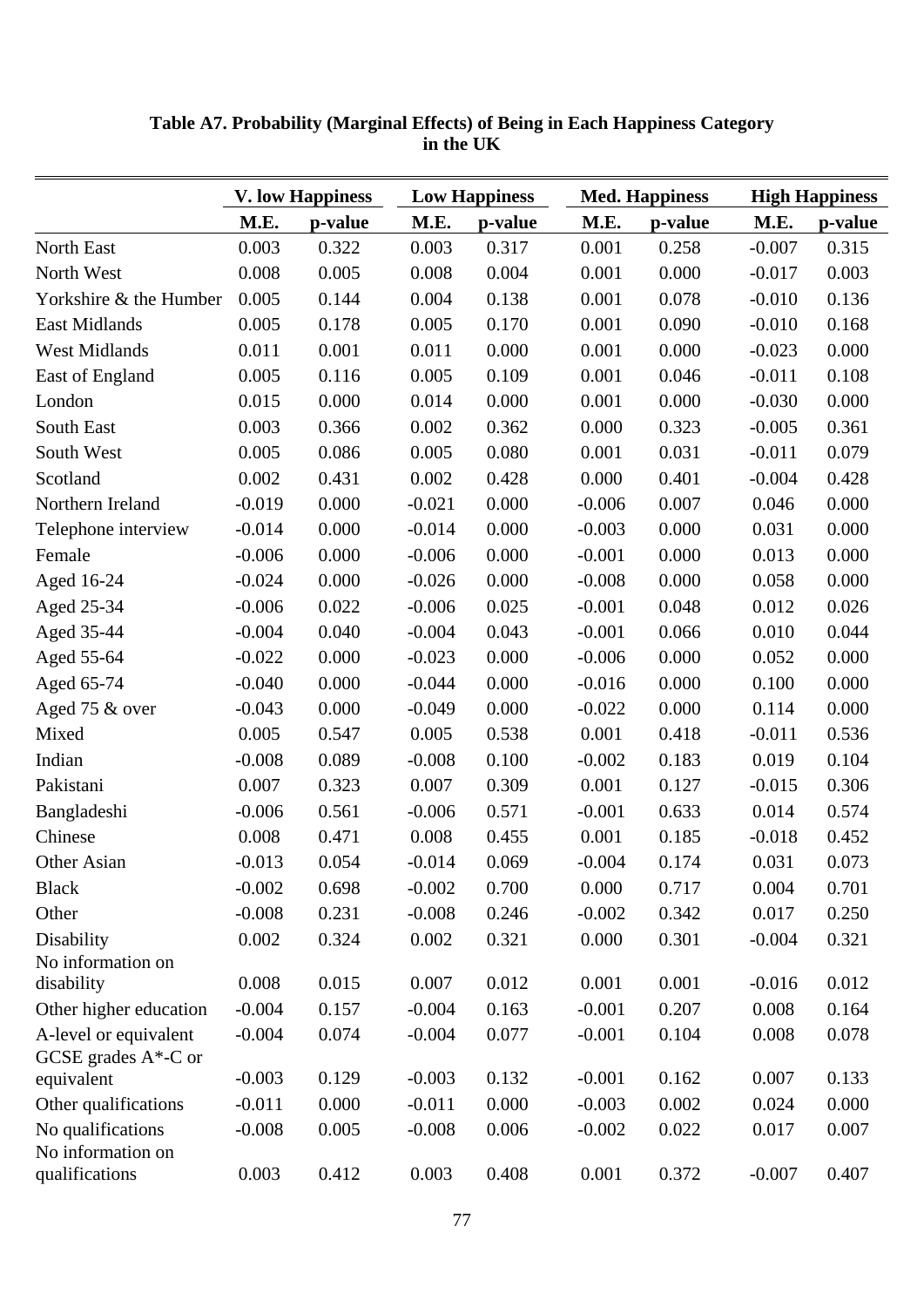| Part-time employee          | $-0.006$ | 0.005 | $-0.006$ | 0.006 | $-0.001$ | 0.016 | 0.013    | 0.006 |
|-----------------------------|----------|-------|----------|-------|----------|-------|----------|-------|
| Self-employment             | $-0.007$ | 0.011 | $-0.007$ | 0.013 | $-0.001$ | 0.035 | 0.015    | 0.014 |
| Unemployment                | 0.027    | 0.000 | 0.024    | 0.000 | 0.001    | 0.194 | $-0.052$ | 0.000 |
| Inactive – student          | $-0.008$ | 0.173 | $-0.008$ | 0.187 | $-0.002$ | 0.279 | 0.017    | 0.190 |
| Inactive – looking after    |          |       |          |       |          |       |          |       |
| family or home              | $-0.011$ | 0.000 | $-0.011$ | 0.000 | $-0.003$ | 0.005 | 0.025    | 0.000 |
| Inactive $-$ short or long- |          |       |          |       |          |       |          |       |
| term disabled               | 0.000    | 0.923 | 0.000    | 0.923 | 0.000    | 0.922 | $-0.001$ | 0.923 |
| Inactive – retired          | $-0.036$ | 0.000 | $-0.038$ | 0.000 | $-0.011$ | 0.000 | 0.085    | 0.000 |
| Inactive $-$ other          | $-0.011$ | 0.012 | $-0.011$ | 0.017 | $-0.003$ | 0.064 | 0.025    | 0.018 |
| Single (never married)      | 0.032    | 0.000 | 0.030    | 0.000 | 0.002    | 0.000 | $-0.064$ | 0.000 |
| Divorced                    | 0.036    | 0.000 | 0.032    | 0.000 | 0.001    | 0.057 | $-0.069$ | 0.000 |
| Widowed                     | 0.052    | 0.000 | 0.043    | 0.000 | $-0.003$ | 0.001 | $-0.092$ | 0.000 |
| Owned outright              | $-0.009$ | 0.000 | $-0.009$ | 0.000 | $-0.002$ | 0.000 | 0.020    | 0.000 |
| Private landlord            | 0.003    | 0.191 | 0.003    | 0.187 | 0.000    | 0.151 | $-0.006$ | 0.186 |
| Social housing              | 0.008    | 0.001 | 0.007    | 0.001 | 0.001    | 0.000 | $-0.016$ | 0.001 |
| Other housing tenure        | $-0.005$ | 0.654 | $-0.005$ | 0.661 | $-0.001$ | 0.701 | 0.010    | 0.662 |
| Good Health                 | 0.046    | 0.000 | 0.043    | 0.000 | 0.004    | 0.000 | $-0.093$ | 0.000 |
| Fair Health                 | 0.114    | 0.000 | 0.083    | 0.000 | $-0.018$ | 0.000 | $-0.179$ | 0.000 |
| <b>Bad Health</b>           | 0.245    | 0.000 | 0.108    | 0.000 | $-0.099$ | 0.000 | $-0.254$ | 0.000 |
| Very Bad Health             | 0.386    | 0.000 | 0.092    | 0.000 | $-0.188$ | 0.000 | $-0.290$ | 0.000 |
| No information on           |          |       |          |       |          |       |          |       |
| Health                      | 0.094    | 0.000 | 0.066    | 0.000 | $-0.019$ | 0.000 | $-0.140$ | 0.000 |
| Pseudo R-squared            |          |       |          | 0.040 |          |       |          |       |
| Number of observations      |          |       |          | 79747 |          |       |          |       |

1. Excluded Categories are: Wales, Face-to-face interview, Aged 45-54, Not Disabled, White, Degree, Full-time employment, Married, Owning with a Mortgage and Very good health.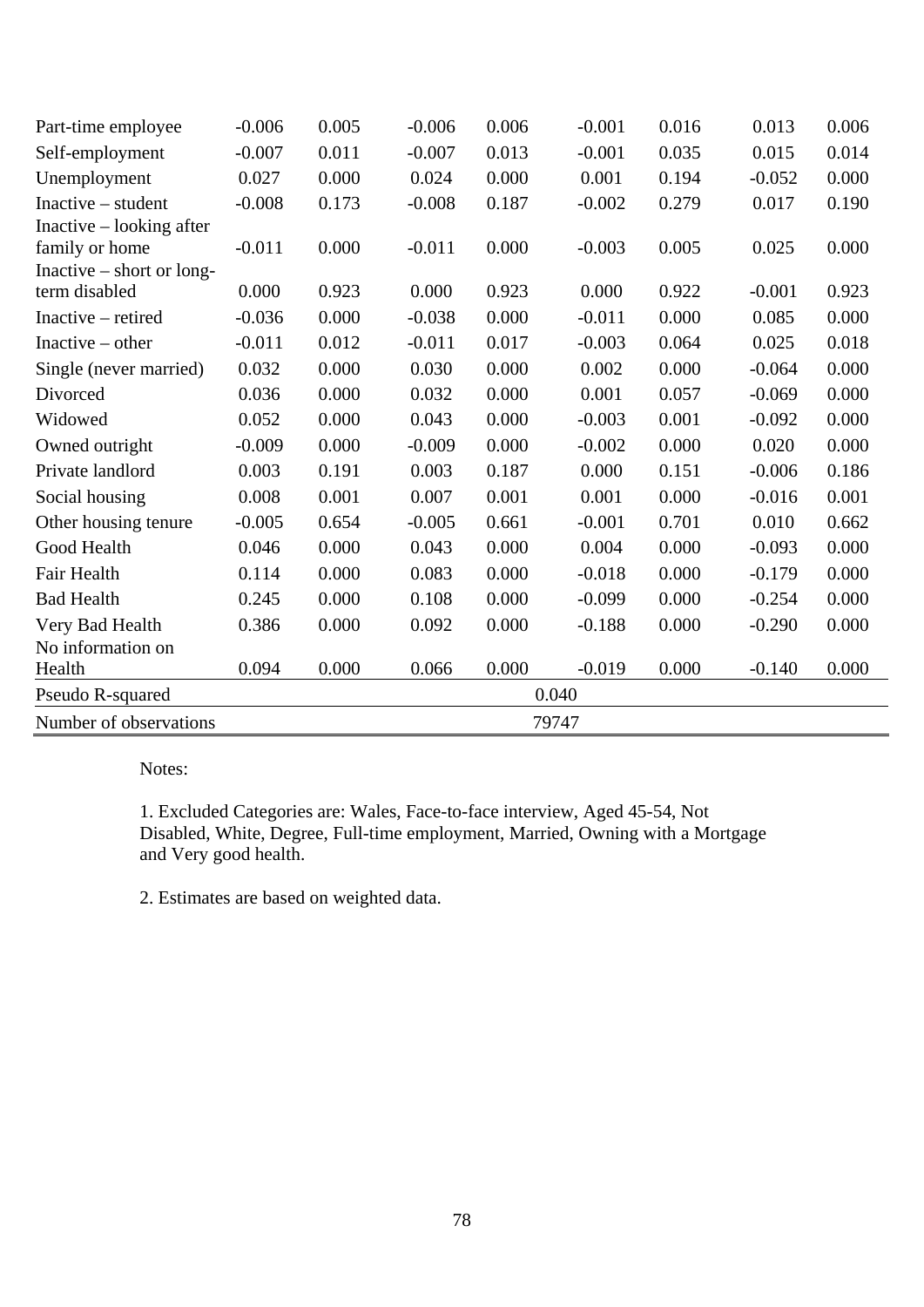|                                                  |          | <b>Very High Anxiety</b> |          | <b>High Anxiety</b> |          | <b>Medium Anxiety</b> |          | <b>Low Anxiety</b> |
|--------------------------------------------------|----------|--------------------------|----------|---------------------|----------|-----------------------|----------|--------------------|
|                                                  | M.E.     | p-value                  | M.E.     | p-value             | M.E.     | p-value               | M.E.     | p-value            |
| North East                                       | 0.003    | 0.619                    | 0.001    | 0.616               | 0.000    | 0.645                 | $-0.004$ | 0.618              |
| North West                                       | 0.011    | 0.021                    | 0.003    | 0.017               | $-0.001$ | 0.059                 | $-0.014$ | 0.019              |
| Yorkshire & the Humber                           | 0.003    | 0.640                    | 0.001    | 0.638               | 0.000    | 0.662                 | $-0.003$ | 0.639              |
| East Midlands                                    | 0.010    | 0.132                    | 0.003    | 0.120               | 0.000    | 0.218                 | $-0.012$ | 0.126              |
| <b>West Midlands</b>                             | 0.001    | 0.851                    | 0.000    | 0.850               | 0.000    | 0.855                 | $-0.001$ | 0.850              |
| East of England                                  | 0.013    | 0.029                    | 0.004    | 0.023               | $-0.001$ | 0.086                 | $-0.016$ | 0.026              |
| London                                           | 0.032    | 0.000                    | 0.009    | 0.000               | $-0.002$ | 0.000                 | $-0.039$ | 0.000              |
| South East                                       | 0.002    | 0.732                    | 0.001    | 0.731               | 0.000    | 0.742                 | $-0.002$ | 0.731              |
| South West                                       | 0.002    | 0.674                    | 0.001    | 0.671               | 0.000    | 0.691                 | $-0.003$ | 0.672              |
| Scotland                                         | $-0.010$ | 0.023                    | $-0.003$ | 0.027               | 0.000    | 0.001                 | 0.013    | 0.025              |
| Northern Ireland                                 | 0.001    | 0.944                    | 0.000    | 0.943               | 0.000    | 0.945                 | $-0.001$ | 0.943              |
| Telephone interview                              | $-0.015$ | 0.000                    | $-0.005$ | 0.000               | 0.001    | 0.000                 | 0.019    | 0.000              |
| Female                                           | 0.025    | 0.000                    | 0.008    | 0.000               | $-0.001$ | 0.000                 | $-0.032$ | 0.000              |
| Aged 16-24                                       | $-0.043$ | 0.000                    | $-0.015$ | 0.000               | $-0.001$ | 0.139                 | 0.059    | 0.000              |
| Aged 25-34                                       | $-0.017$ | 0.000                    | $-0.005$ | 0.000               | 0.000    | 0.000                 | 0.022    | 0.000              |
| Aged 35-44                                       | $-0.003$ | 0.399                    | $-0.001$ | 0.403               | 0.000    | 0.360                 | 0.004    | 0.401              |
| Aged 55-64                                       | $-0.021$ | 0.000                    | $-0.007$ | 0.000               | 0.000    | 0.000                 | 0.028    | 0.000              |
| Aged 65-74                                       | $-0.043$ | 0.000                    | $-0.015$ | 0.000               | 0.000    | 0.749                 | 0.057    | 0.000              |
| Aged 75 & over                                   | $-0.057$ | 0.000                    | $-0.021$ | 0.000               | $-0.002$ | 0.040                 | 0.080    | 0.000              |
| Mixed                                            | 0.011    | 0.497                    | 0.003    | 0.479               | $-0.001$ | 0.588                 | $-0.013$ | 0.489              |
| Indian                                           | 0.034    | 0.001                    | 0.009    | 0.000               | $-0.003$ | 0.019                 | $-0.041$ | 0.000              |
| Pakistani                                        | 0.026    | 0.044                    | 0.007    | 0.026               | $-0.002$ | 0.156                 | $-0.031$ | 0.035              |
| Bangladeshi                                      | 0.046    | 0.032                    | 0.012    | 0.009               | $-0.004$ | 0.157                 | $-0.054$ | 0.020              |
| Chinese                                          | 0.022    | 0.278                    | 0.006    | 0.236               | $-0.001$ | 0.436                 | $-0.027$ | 0.259              |
| Other Asian                                      | 0.021    | 0.144                    | 0.006    | 0.112               | $-0.001$ | 0.290                 | $-0.026$ | 0.129              |
| <b>Black</b>                                     | 0.002    | 0.785                    | 0.001    | 0.783               | 0.000    | 0.798                 | $-0.003$ | 0.784              |
| Other                                            | 0.009    | 0.454                    | 0.003    | 0.439               | 0.000    | 0.541                 | $-0.011$ | 0.447              |
| Disability                                       | 0.015    | 0.000                    | 0.004    | 0.000               | $-0.001$ | 0.001                 | $-0.018$ | 0.000              |
| No information on                                |          |                          |          |                     |          |                       |          |                    |
| disability                                       | 0.011    | 0.057                    | 0.003    | 0.049               | 0.000    | 0.117                 | $-0.013$ | 0.053              |
| Other higher education                           | $-0.015$ | 0.002                    | $-0.005$ | 0.003               | 0.000    | 0.000                 | 0.019    | 0.002              |
| A-level or equivalent<br>GCSE grades $A^*$ -C or | $-0.021$ | 0.000                    | $-0.007$ | 0.000               | 0.000    | 0.000                 | 0.027    | 0.000              |
| equivalent                                       | $-0.023$ | 0.000                    | $-0.008$ | 0.000               | 0.000    | 0.000                 | 0.030    | 0.000              |
| Other qualifications                             | $-0.022$ | 0.000                    | $-0.007$ | 0.000               | 0.000    | 0.002                 | 0.028    | 0.000              |
| No qualifications<br>No information on           | $-0.016$ | 0.001                    | $-0.005$ | 0.002               | 0.000    | 0.000                 | 0.021    | 0.001              |
| qualifications                                   | 0.004    | 0.537                    | 0.001    | 0.533               | 0.000    | 0.567                 | $-0.005$ | 0.535              |

**Table A8. Probability (Marginal Effects) of Being in Each Anxiety Category in the UK**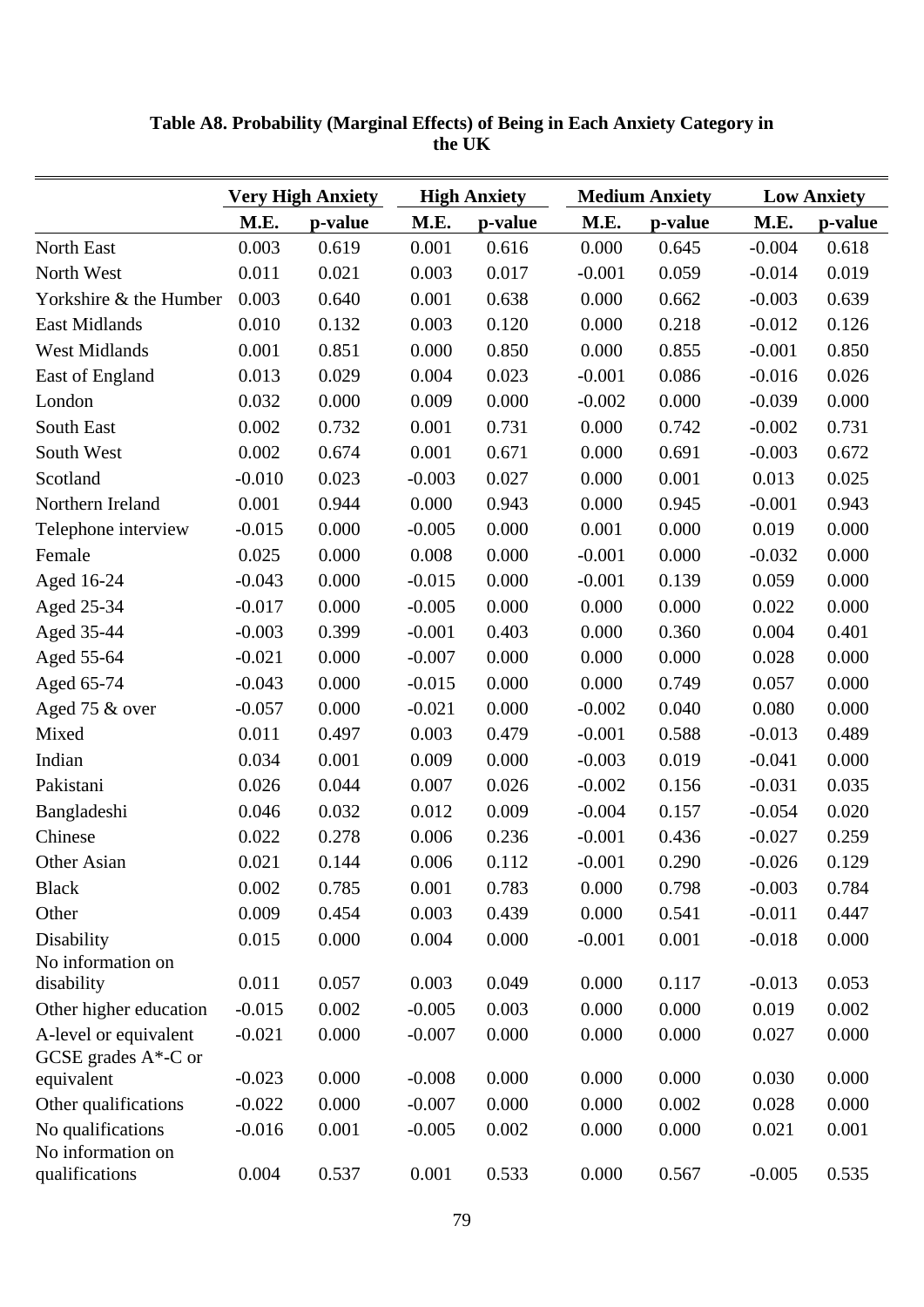| Part-time employee          | $-0.005$ | 0.164 | $-0.002$ | 0.170 | 0.000    | 0.105 | 0.007    | 0.167 |
|-----------------------------|----------|-------|----------|-------|----------|-------|----------|-------|
| Self-employment             | $-0.005$ | 0.267 | $-0.002$ | 0.275 | 0.000    | 0.177 | 0.007    | 0.271 |
| Unemployment                | 0.036    | 0.000 | 0.010    | 0.000 | $-0.003$ | 0.000 | $-0.043$ | 0.000 |
| $Inactive - student$        | 0.044    | 0.000 | 0.012    | 0.000 | $-0.004$ | 0.012 | $-0.052$ | 0.000 |
| Inactive – looking after    |          |       |          |       |          |       |          |       |
| family or home              | $-0.008$ | 0.135 | $-0.003$ | 0.146 | 0.000    | 0.026 | 0.011    | 0.141 |
| Inactive $-$ short or long- |          |       |          |       |          |       |          |       |
| term disabled               | 0.017    | 0.008 | 0.005    | 0.005 | $-0.001$ | 0.045 | $-0.022$ | 0.006 |
| Inactive – retired          | $-0.053$ | 0.000 | $-0.018$ | 0.000 | 0.000    | 0.280 | 0.070    | 0.000 |
| Inactive $-$ other          | $-0.013$ | 0.117 | $-0.004$ | 0.134 | 0.000    | 0.000 | 0.017    | 0.126 |
| Single (never married)      | 0.013    | 0.000 | 0.004    | 0.000 | $-0.001$ | 0.003 | $-0.016$ | 0.000 |
| Divorced                    | 0.021    | 0.000 | 0.006    | 0.000 | $-0.001$ | 0.000 | $-0.026$ | 0.000 |
| Widowed                     | 0.014    | 0.003 | 0.004    | 0.002 | $-0.001$ | 0.021 | $-0.018$ | 0.003 |
| Owned outright              | $-0.010$ | 0.004 | $-0.003$ | 0.005 | 0.000    | 0.002 | 0.013    | 0.004 |
| Private landlord            | 0.007    | 0.092 | 0.002    | 0.086 | 0.000    | 0.141 | $-0.009$ | 0.089 |
| Social housing              | $-0.006$ | 0.150 | $-0.002$ | 0.156 | 0.000    | 0.096 | 0.007    | 0.153 |
| Other housing tenure        | $-0.004$ | 0.823 | $-0.001$ | 0.826 | 0.000    | 0.789 | 0.005    | 0.825 |
| Good Health                 | 0.061    | 0.000 | 0.018    | 0.000 | $-0.003$ | 0.000 | $-0.076$ | 0.000 |
| Fair Health                 | 0.145    | 0.000 | 0.031    | 0.000 | $-0.018$ | 0.000 | $-0.158$ | 0.000 |
| <b>Bad Health</b>           | 0.236    | 0.000 | 0.028    | 0.000 | $-0.048$ | 0.000 | $-0.216$ | 0.000 |
| Very Bad Health             | 0.328    | 0.000 | 0.013    | 0.000 | $-0.081$ | 0.000 | $-0.260$ | 0.000 |
| No information on           |          |       |          |       |          |       |          |       |
| Health                      | 0.129    | 0.000 | 0.025    | 0.000 | $-0.019$ | 0.000 | $-0.134$ | 0.000 |
| Pseudo R-squared            |          |       |          | 0.020 |          |       |          |       |
| Number of observations      |          |       |          | 79747 |          |       |          |       |

1. Excluded Categories are: Wales, Face-to-face interview, Aged 45-54, Not Disabled, White, Degree, Full-time employment, Married, Owning with a Mortgage and Very good health.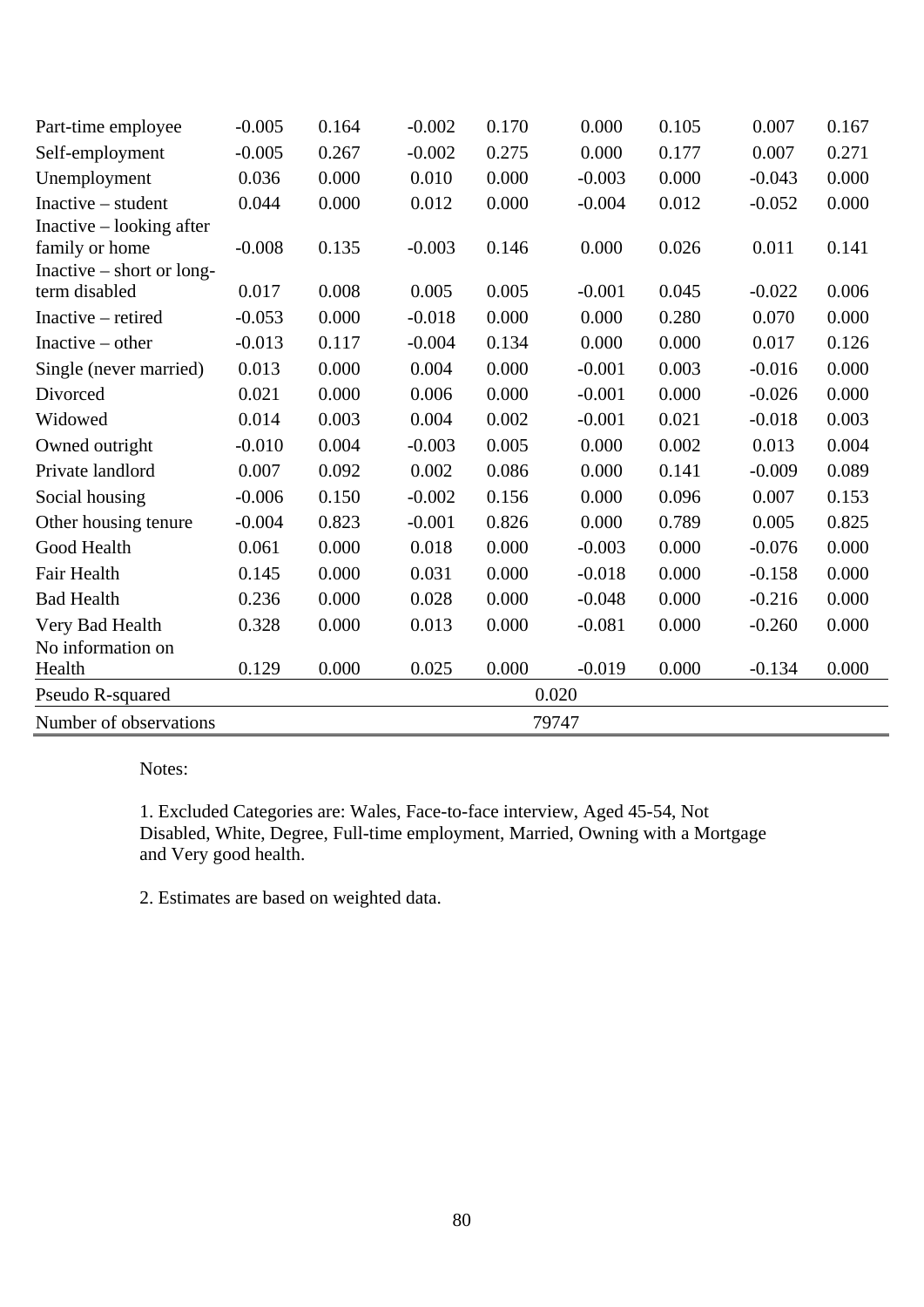|                                                  |          | <b>V. low Satisfaction</b> |          | <b>Low Satisfaction</b> |          | <b>Med. Satisfaction</b> |          | <b>High Satisfaction</b> |  |
|--------------------------------------------------|----------|----------------------------|----------|-------------------------|----------|--------------------------|----------|--------------------------|--|
|                                                  | M.E.     | p-value                    | M.E.     | p-value                 | M.E.     | p-value                  | M.E.     | p-value                  |  |
| <b>Blaenau Gwent</b>                             | 0.004    | 0.631                      | 0.009    | 0.621                   | 0.001    | 0.331                    | $-0.014$ | 0.615                    |  |
| <b>Bridgend</b>                                  | 0.000    | 0.962                      | 0.001    | 0.962                   | 0.000    | 0.961                    | $-0.001$ | 0.962                    |  |
| Caerphilly                                       | 0.004    | 0.654                      | 0.007    | 0.646                   | 0.001    | 0.474                    | $-0.011$ | 0.642                    |  |
| Carmarthenshire                                  | 0.016    | 0.106                      | 0.028    | 0.076                   | 0.000    | 0.924                    | $-0.044$ | 0.061                    |  |
| Ceredigion                                       | 0.005    | 0.574                      | 0.010    | 0.562                   | 0.001    | 0.164                    | $-0.016$ | 0.554                    |  |
| Conwy                                            | 0.015    | 0.108                      | 0.028    | 0.079                   | 0.000    | 0.935                    | $-0.043$ | 0.064                    |  |
| Denbighshire                                     | 0.016    | 0.086                      | 0.030    | 0.059                   | 0.000    | 0.868                    | $-0.046$ | 0.046                    |  |
| Flintshire                                       | 0.006    | 0.473                      | 0.012    | 0.455                   | 0.001    | 0.014                    | $-0.019$ | 0.444                    |  |
| Gwynedd                                          | 0.007    | 0.450                      | 0.013    | 0.432                   | 0.001    | 0.013                    | $-0.020$ | 0.420                    |  |
| <b>Isle of Anglesey</b>                          | 0.001    | 0.907                      | 0.002    | 0.906                   | 0.000    | 0.898                    | $-0.003$ | 0.906                    |  |
| Merthyr                                          | $-0.007$ | 0.386                      | $-0.014$ | 0.406                   | $-0.003$ | 0.543                    | 0.023    | 0.420                    |  |
| Monmouthshire                                    | $-0.001$ | 0.885                      | $-0.002$ | 0.886                   | 0.000    | 0.894                    | 0.004    | 0.886                    |  |
| <b>Neath Port Talbot</b>                         | 0.012    | 0.194                      | 0.022    | 0.163                   | 0.000    | 0.743                    | $-0.034$ | 0.146                    |  |
| Newport                                          | 0.006    | 0.493                      | 0.011    | 0.478                   | 0.001    | 0.049                    | $-0.018$ | 0.468                    |  |
| Pembrokeshire                                    | 0.000    | 0.957                      | 0.001    | 0.957                   | 0.000    | 0.955                    | $-0.001$ | 0.956                    |  |
| Powys                                            | $-0.003$ | 0.699                      | $-0.006$ | 0.704                   | $-0.001$ | 0.749                    | 0.010    | 0.707                    |  |
| Rhondda Cynon Taff                               | 0.009    | 0.319                      | 0.016    | 0.294                   | 0.001    | 0.203                    | $-0.026$ | 0.279                    |  |
| Swansea                                          | 0.014    | 0.119                      | 0.026    | 0.091                   | 0.000    | 0.951                    | $-0.040$ | 0.076                    |  |
| Torfaen                                          | 0.009    | 0.294                      | 0.017    | 0.268                   | 0.001    | 0.249                    | $-0.027$ | 0.252                    |  |
| Vale of Glamorgan                                | 0.001    | 0.944                      | 0.001    | 0.944                   | 0.000    | 0.941                    | $-0.002$ | 0.944                    |  |
| Wrexham                                          | $-0.010$ | 0.150                      | $-0.021$ | 0.178                   | $-0.005$ | 0.364                    | 0.036    | 0.199                    |  |
| Telephone interview                              | $-0.014$ | 0.000                      | $-0.027$ | 0.000                   | $-0.003$ | 0.000                    | 0.044    | 0.000                    |  |
| Female                                           | $-0.006$ | 0.025                      | $-0.011$ | 0.023                   | $-0.001$ | 0.030                    | 0.019    | 0.023                    |  |
| Aged 16-24                                       | $-0.023$ | 0.000                      | $-0.054$ | 0.000                   | $-0.023$ | 0.010                    | 0.100    | 0.000                    |  |
| Aged 25-34                                       | $-0.017$ | 0.000                      | $-0.037$ | 0.000                   | $-0.011$ | 0.012                    | 0.065    | 0.000                    |  |
| Aged 35-44                                       | $-0.003$ | 0.408                      | $-0.007$ | 0.415                   | $-0.001$ | 0.492                    | 0.011    | 0.421                    |  |
| Aged 55-64                                       | $-0.012$ | 0.001                      | $-0.025$ | 0.001                   | $-0.005$ | 0.027                    | 0.043    | 0.002                    |  |
| Aged 65-74                                       | $-0.011$ | 0.045                      | $-0.024$ | 0.056                   | $-0.005$ | 0.180                    | 0.040    | 0.066                    |  |
| Aged 75 & over                                   | $-0.025$ | 0.000                      | $-0.056$ | 0.000                   | $-0.022$ | 0.034                    | 0.103    | 0.001                    |  |
| Nonwhite                                         | 0.007    | 0.455                      | 0.014    | 0.435                   | 0.001    | 0.070                    | $-0.022$ | 0.421                    |  |
| Disability                                       | 0.001    | 0.750                      | 0.002    | 0.750                   | 0.000    | 0.754                    | $-0.003$ | 0.750                    |  |
| No information on                                |          |                            |          |                         |          |                          |          |                          |  |
| disability                                       | 0.006    | 0.136                      | 0.011    | 0.128                   | 0.001    | 0.050                    | $-0.018$ | 0.122                    |  |
| Welsh Identity                                   | $-0.005$ | 0.324                      | $-0.010$ | 0.334                   | $-0.002$ | 0.432                    | 0.016    | 0.342                    |  |
| Other higher education                           | $-0.001$ | 0.798                      | $-0.003$ | 0.799                   | 0.000    | 0.815                    | 0.004    | 0.800                    |  |
| A-level or equivalent<br>GCSE grades $A^*$ -C or | 0.005    | 0.310                      | 0.009    | 0.300                   | 0.001    | 0.155                    | $-0.014$ | 0.293                    |  |
| equivalent                                       | 0.005    | 0.222                      | 0.010    | 0.212                   | 0.001    | 0.077                    | $-0.017$ | 0.205                    |  |

## **Table A9. Probability (Marginal Effects) of Being in Each Satisfaction Category in Wales**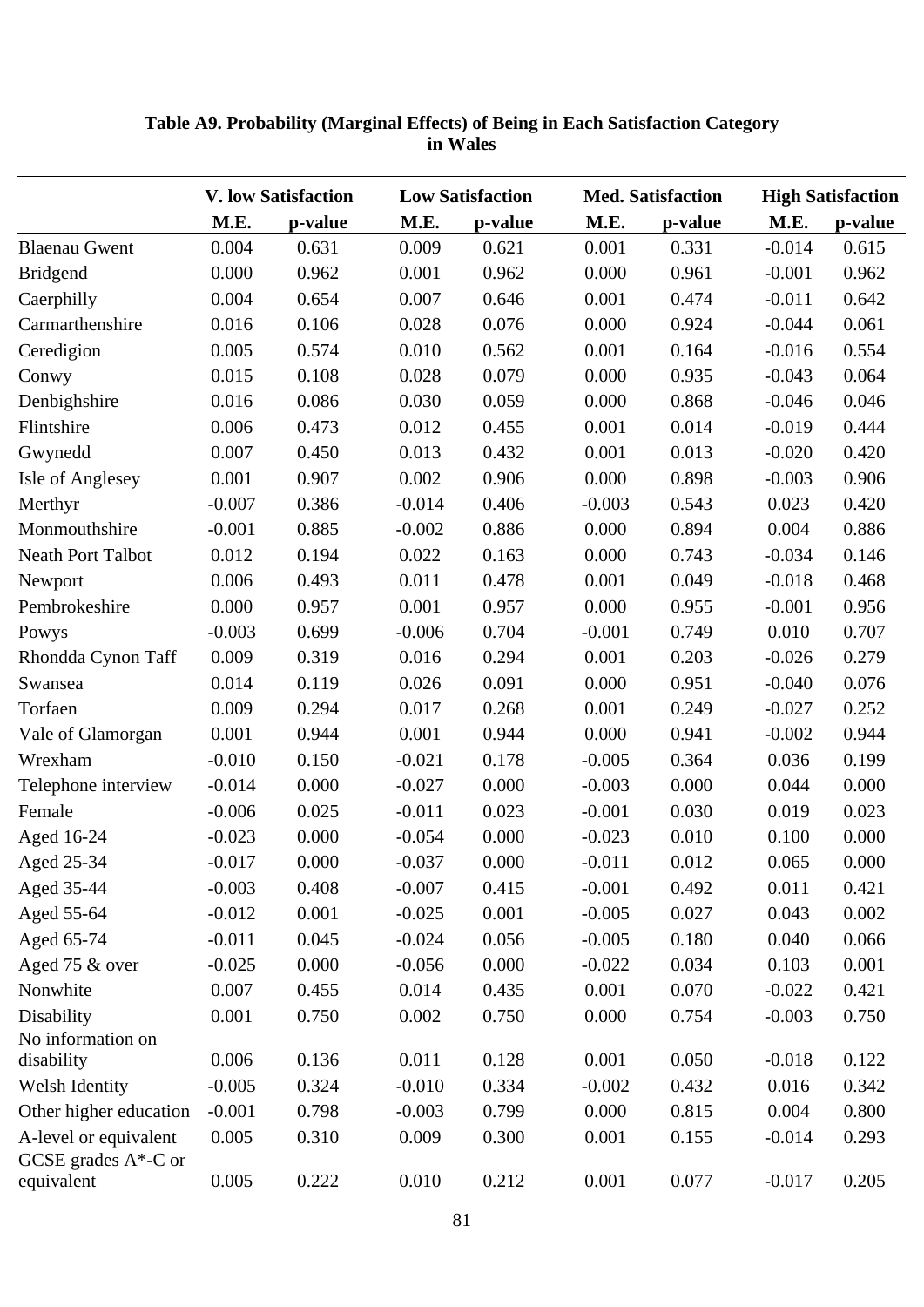| Other qualifications   | 0.002    | 0.706 | 0.004    | 0.703 | 0.000    | 0.644 | $-0.007$ | 0.700 |
|------------------------|----------|-------|----------|-------|----------|-------|----------|-------|
| No qualifications      | $-0.013$ | 0.003 | $-0.028$ | 0.005 | $-0.007$ | 0.068 | 0.048    | 0.008 |
| No information on      |          |       |          |       |          |       |          |       |
| qualifications         | 0.002    | 0.759 | 0.004    | 0.757 | 0.000    | 0.730 | $-0.007$ | 0.756 |
| Part-time employee     | 0.006    | 0.159 | 0.012    | 0.147 | 0.001    | 0.021 | $-0.019$ | 0.139 |
| Self-employment        | $-0.003$ | 0.489 | $-0.007$ | 0.497 | $-0.001$ | 0.574 | 0.011    | 0.503 |
| Unemployment           | 0.068    | 0.000 | 0.095    | 0.000 | $-0.032$ | 0.001 | $-0.131$ | 0.000 |
| Inactive – student     | $-0.015$ | 0.072 | $-0.034$ | 0.108 | $-0.011$ | 0.328 | 0.060    | 0.139 |
| $Inactive - looking$   |          |       |          |       |          |       |          |       |
| after family or home   | 0.007    | 0.254 | 0.014    | 0.234 | 0.001    | 0.023 | $-0.022$ | 0.220 |
| Inactive $-$ short or  | 0.010    | 0.157 | 0.018    | 0.136 | 0.001    | 0.205 | $-0.029$ | 0.122 |
| long-term disabled     |          |       |          |       |          |       |          |       |
| Inactive – retired     | $-0.019$ | 0.000 | $-0.040$ | 0.000 | $-0.009$ | 0.010 | 0.068    | 0.000 |
| Inactive $-$ other     | $-0.002$ | 0.798 | $-0.004$ | 0.801 | $-0.001$ | 0.828 | 0.007    | 0.803 |
| Single (never married) | 0.032    | 0.000 | 0.057    | 0.000 | $-0.002$ | 0.307 | $-0.087$ | 0.000 |
| Divorced               | 0.044    | 0.000 | 0.071    | 0.000 | $-0.010$ | 0.004 | $-0.105$ | 0.000 |
| Widowed                | 0.045    | 0.000 | 0.072    | 0.000 | $-0.012$ | 0.007 | $-0.105$ | 0.000 |
| Owned outright         | $-0.012$ | 0.000 | $-0.024$ | 0.000 | $-0.004$ | 0.007 | 0.039    | 0.001 |
| Private landlord       | 0.004    | 0.428 | 0.007    | 0.420 | 0.001    | 0.281 | $-0.011$ | 0.415 |
| Social housing         | $-0.001$ | 0.903 | $-0.001$ | 0.903 | 0.000    | 0.906 | 0.002    | 0.903 |
| Other housing tenure   | $-0.005$ | 0.832 | $-0.010$ | 0.837 | $-0.002$ | 0.876 | 0.017    | 0.841 |
| Good Health            | 0.040    | 0.000 | 0.072    | 0.000 | 0.000    | 0.819 | $-0.112$ | 0.000 |
| Fair Health            | 0.092    | 0.000 | 0.129    | 0.000 | $-0.038$ | 0.000 | $-0.182$ | 0.000 |
| <b>Bad Health</b>      | 0.240    | 0.000 | 0.184    | 0.000 | $-0.180$ | 0.000 | $-0.244$ | 0.000 |
| Very Bad Health        | 0.347    | 0.000 | 0.171    | 0.000 | $-0.270$ | 0.000 | $-0.248$ | 0.000 |
| No information on      |          |       |          |       |          |       |          |       |
| Health                 | 0.128    | 0.000 | 0.144    | 0.000 | $-0.082$ | 0.000 | $-0.190$ | 0.000 |
| Second WIMD            |          |       |          |       |          |       |          |       |
| quartile               | $-0.006$ | 0.110 | $-0.011$ | 0.116 | $-0.002$ | 0.196 | 0.018    | 0.121 |
| Third WIMD quartile    | $-0.005$ | 0.175 | $-0.010$ | 0.182 | $-0.002$ | 0.261 | 0.017    | 0.186 |
| Fourth WIMD quartile   | $-0.006$ | 0.123 | $-0.012$ | 0.130 | $-0.002$ | 0.217 | 0.020    | 0.135 |
| Town and Fringe        | $-0.005$ | 0.102 | $-0.011$ | 0.110 | $-0.002$ | 0.205 | 0.018    | 0.116 |
| Village                | $-0.006$ | 0.131 | $-0.011$ | 0.142 | $-0.002$ | 0.252 | 0.019    | 0.149 |
| Hamlet                 | $-0.008$ | 0.075 | $-0.016$ | 0.087 | $-0.003$ | 0.218 | 0.027    | 0.098 |
| Pseudo R-squared       |          |       |          |       | 0.070    |       |          |       |
| Number of obs.         |          |       |          |       | 9022     |       |          |       |

1. Excluded Categories are: Cardiff, Face-to-face interview, Aged 45-54, Not Disabled, White, Degree, Full-time employment, Married, Owning with a Mortgage, Very good health, first (most deprived) WIMD quartile and urban.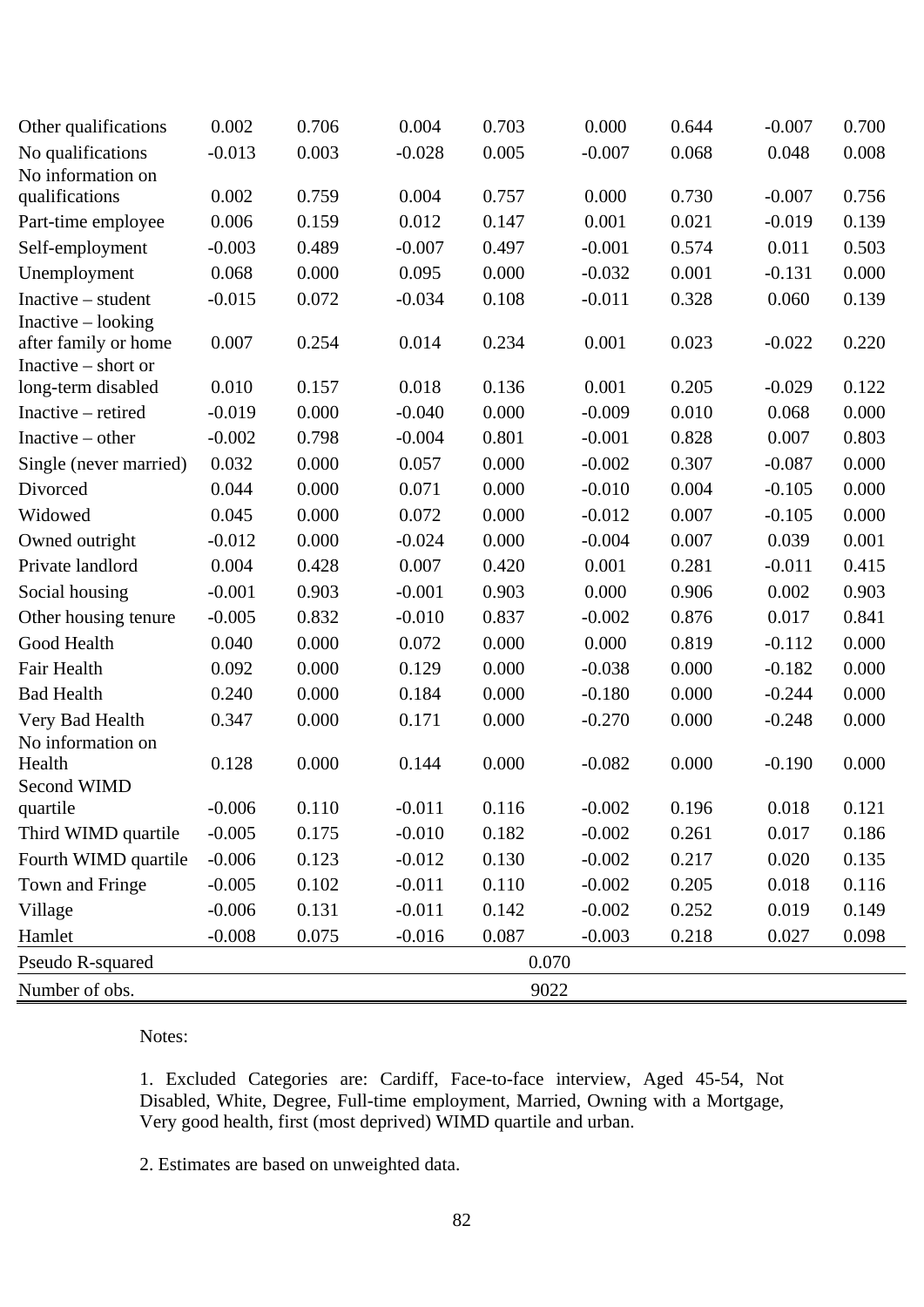|                                                  | V. low Worthwhile |         | <b>Low Worthwhile</b> |         | Med. Worthwhile |         | <b>High Worthwhile</b> |         |
|--------------------------------------------------|-------------------|---------|-----------------------|---------|-----------------|---------|------------------------|---------|
|                                                  | M.E.              | p-value | M.E.                  | p-value | M.E.            | p-value | M.E.                   | p-value |
| <b>Blaenau Gwent</b>                             | 0.009             | 0.238   | 0.022                 | 0.206   | 0.009           | 0.078   | $-0.040$               | 0.184   |
| <b>Bridgend</b>                                  | $-0.004$          | 0.518   | $-0.009$              | 0.530   | $-0.005$        | 0.565   | 0.018                  | 0.539   |
| Caerphilly                                       | $-0.006$          | 0.271   | $-0.015$              | 0.293   | $-0.009$        | 0.358   | 0.030                  | 0.309   |
| Carmarthenshire                                  | 0.015             | 0.059   | 0.033                 | 0.036   | 0.012           | 0.000   | $-0.060$               | 0.025   |
| Ceredigion                                       | 0.009             | 0.256   | 0.020                 | 0.226   | 0.009           | 0.103   | $-0.038$               | 0.205   |
| Conwy                                            | 0.000             | 0.984   | 0.000                 | 0.984   | 0.000           | 0.984   | $-0.001$               | 0.984   |
| Denbighshire                                     | 0.007             | 0.287   | 0.017                 | 0.262   | 0.008           | 0.159   | $-0.032$               | 0.244   |
| Flintshire                                       | $-0.002$          | 0.743   | $-0.005$              | 0.746   | $-0.003$        | 0.758   | 0.010                  | 0.749   |
| Gwynedd                                          | 0.003             | 0.632   | 0.007                 | 0.624   | 0.004           | 0.593   | $-0.014$               | 0.619   |
| <b>Isle of Anglesey</b>                          | $-0.002$          | 0.693   | $-0.006$              | 0.699   | $-0.004$        | 0.716   | 0.012                  | 0.703   |
| Merthyr                                          | 0.003             | 0.694   | 0.006                 | 0.688   | 0.003           | 0.665   | $-0.012$               | 0.684   |
| Monmouthshire                                    | 0.006             | 0.362   | 0.014                 | 0.340   | 0.007           | 0.250   | $-0.027$               | 0.325   |
| <b>Neath Port Talbot</b>                         | 0.012             | 0.096   | 0.028                 | 0.069   | 0.011           | 0.004   | $-0.051$               | 0.054   |
| Newport                                          | 0.011             | 0.133   | 0.025                 | 0.104   | 0.010           | 0.017   | $-0.046$               | 0.087   |
| Pembrokeshire                                    | 0.001             | 0.906   | 0.002                 | 0.905   | 0.001           | 0.903   | $-0.003$               | 0.905   |
| Powys                                            | $-0.003$          | 0.589   | $-0.008$              | 0.598   | $-0.005$        | 0.625   | 0.015                  | 0.604   |
| Rhondda Cynon Taff                               | 0.011             | 0.141   | 0.024                 | 0.112   | 0.010           | 0.022   | $-0.044$               | 0.095   |
| Swansea                                          | 0.008             | 0.223   | 0.019                 | 0.196   | 0.008           | 0.094   | $-0.035$               | 0.178   |
| Torfaen                                          | 0.008             | 0.249   | 0.018                 | 0.223   | 0.008           | 0.121   | $-0.034$               | 0.206   |
| Vale of Glamorgan                                | 0.003             | 0.613   | 0.007                 | 0.604   | 0.004           | 0.572   | $-0.014$               | 0.598   |
| Wrexham                                          | $-0.006$          | 0.221   | $-0.017$              | 0.247   | $-0.011$        | 0.321   | 0.034                  | 0.266   |
| Telephone interview                              | $-0.007$          | 0.001   | $-0.016$              | 0.001   | $-0.009$        | 0.001   | 0.032                  | 0.000   |
| Female                                           | $-0.008$          | 0.000   | $-0.020$              | 0.000   | $-0.010$        | 0.000   | 0.038                  | 0.000   |
| Aged 16-24                                       | 0.003             | 0.566   | 0.007                 | 0.557   | 0.004           | 0.522   | $-0.014$               | 0.550   |
| Aged 25-34                                       | $-0.006$          | 0.050   | $-0.016$              | 0.059   | $-0.010$        | 0.097   | 0.033                  | 0.068   |
| Aged 35-44                                       | 0.000             | 0.883   | $-0.001$              | 0.883   | $-0.001$        | 0.884   | 0.002                  | 0.883   |
| Aged 55-64                                       | $-0.011$          | 0.000   | $-0.030$              | 0.000   | $-0.020$        | 0.000   | 0.061                  | 0.000   |
| Aged 65-74                                       | $-0.017$          | 0.000   | $-0.047$              | 0.000   | $-0.036$        | 0.001   | 0.100                  | 0.000   |
| Aged 75 & over                                   | $-0.020$          | 0.000   | $-0.056$              | 0.000   | $-0.048$        | 0.003   | 0.123                  | 0.000   |
| Nonwhite                                         | 0.002             | 0.771   | 0.005                 | 0.768   | 0.003           | 0.754   | $-0.009$               | 0.765   |
| Disability                                       | $-0.001$          | 0.653   | $-0.002$              | 0.652   | $-0.001$        | 0.651   | 0.004                  | 0.652   |
| No information on                                |                   |         |                       |         |                 |         |                        |         |
| disability                                       | $-0.003$          | 0.238   | $-0.008$              | 0.244   | $-0.005$        | 0.267   | 0.016                  | 0.249   |
| Welsh Identity                                   | $-0.004$          | 0.278   | $-0.010$              | 0.289   | $-0.006$        | 0.324   | 0.020                  | 0.297   |
| Other higher education                           | 0.001             | 0.754   | 0.003                 | 0.752   | 0.002           | 0.745   | $-0.006$               | 0.750   |
| A-level or equivalent<br>GCSE grades $A^*$ -C or | 0.005             | 0.166   | 0.012                 | 0.154   | 0.006           | 0.116   | $-0.022$               | 0.146   |
| equivalent                                       | 0.008             | 0.024   | 0.019                 | 0.019   | 0.009           | 0.006   | $-0.036$               | 0.015   |

| Table A10. Probability (Marginal Effects) of Being in Each Worthwhile |
|-----------------------------------------------------------------------|
| <b>Category in Wales</b>                                              |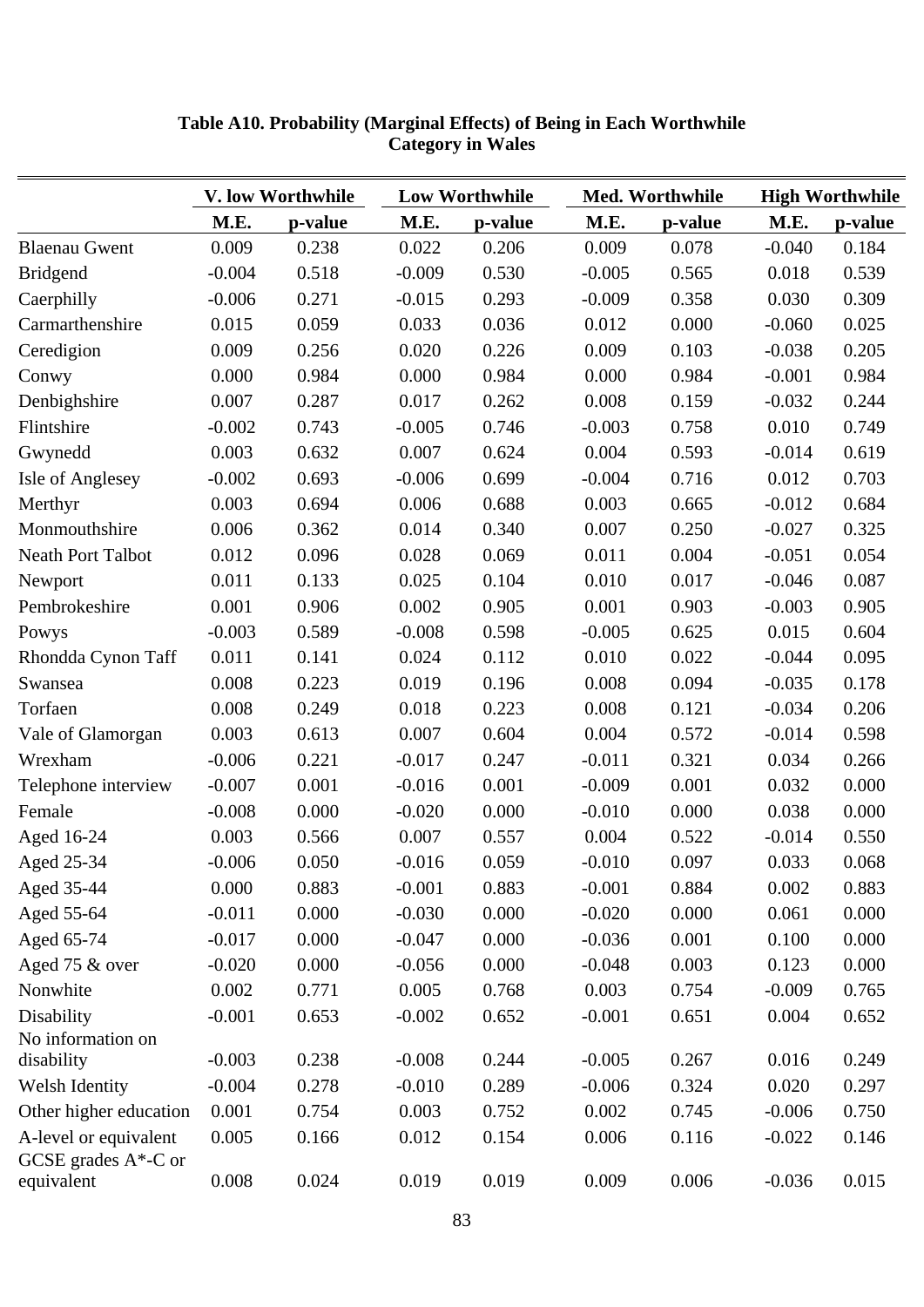| Other qualifications   | 0.002    | 0.650 | 0.005    | 0.645 | 0.002    | 0.628 | $-0.009$ | 0.642 |
|------------------------|----------|-------|----------|-------|----------|-------|----------|-------|
| No qualifications      | $-0.001$ | 0.836 | $-0.002$ | 0.837 | $-0.001$ | 0.840 | 0.004    | 0.838 |
| No information on      |          |       |          |       |          |       |          |       |
| qualifications         | 0.014    | 0.023 | 0.031    | 0.016 | 0.014    | 0.002 | $-0.059$ | 0.012 |
| Part-time employee     | 0.002    | 0.630 | 0.004    | 0.627 | 0.002    | 0.616 | $-0.007$ | 0.625 |
| Self-employment        | $-0.009$ | 0.004 | $-0.024$ | 0.007 | $-0.016$ | 0.027 | 0.050    | 0.011 |
| Unemployment           | 0.028    | 0.000 | 0.058    | 0.000 | 0.014    | 0.000 | $-0.100$ | 0.000 |
| Inactive – student     | $-0.005$ | 0.552 | $-0.012$ | 0.567 | $-0.007$ | 0.611 | 0.023    | 0.579 |
| $Inactive - looking$   |          |       |          |       |          |       |          |       |
| after family or home   | $-0.003$ | 0.427 | $-0.008$ | 0.438 | $-0.005$ | 0.475 | 0.017    | 0.447 |
| Inactive $-$ short or  | 0.007    | 0.190 | 0.016    | 0.170 | 0.007    | 0.095 | $-0.030$ | 0.155 |
| long-term disabled     |          |       |          |       |          |       |          |       |
| Inactive – retired     | $-0.007$ | 0.066 | $-0.018$ | 0.072 | $-0.011$ | 0.096 | 0.036    | 0.077 |
| Inactive $-$ other     | $-0.001$ | 0.841 | $-0.003$ | 0.842 | $-0.002$ | 0.848 | 0.007    | 0.844 |
| Single (never married) | 0.018    | 0.000 | 0.041    | 0.000 | 0.017    | 0.000 | $-0.076$ | 0.000 |
| Divorced               | 0.020    | 0.000 | 0.044    | 0.000 | 0.016    | 0.000 | $-0.079$ | 0.000 |
| Widowed                | 0.025    | 0.000 | 0.053    | 0.000 | 0.016    | 0.000 | $-0.094$ | 0.000 |
| Owned outright         | $-0.004$ | 0.173 | $-0.009$ | 0.175 | $-0.005$ | 0.184 | 0.017    | 0.177 |
| Private landlord       | 0.006    | 0.115 | 0.013    | 0.103 | 0.006    | 0.062 | $-0.025$ | 0.094 |
| Social housing         | 0.004    | 0.208 | 0.011    | 0.196 | 0.005    | 0.155 | $-0.020$ | 0.188 |
| Other housing tenure   | 0.066    | 0.131 | 0.109    | 0.026 | $-0.006$ | 0.838 | $-0.169$ | 0.006 |
| Good Health            | 0.026    | 0.000 | 0.060    | 0.000 | 0.026    | 0.000 | $-0.112$ | 0.000 |
| Fair Health            | 0.062    | 0.000 | 0.115    | 0.000 | 0.015    | 0.000 | $-0.192$ | 0.000 |
| <b>Bad Health</b>      | 0.150    | 0.000 | 0.182    | 0.000 | $-0.066$ | 0.000 | $-0.266$ | 0.000 |
| Very Bad Health        | 0.237    | 0.000 | 0.204    | 0.000 | $-0.151$ | 0.000 | $-0.290$ | 0.000 |
| No information on      |          |       |          |       |          |       |          |       |
| Health                 | 0.065    | 0.000 | 0.111    | 0.000 | 0.000    | 0.963 | $-0.176$ | 0.000 |
| Second WIMD            |          |       |          |       |          |       |          |       |
| quartile               | $-0.003$ | 0.261 | $-0.007$ | 0.266 | $-0.004$ | 0.286 | 0.015    | 0.270 |
| Third WIMD quartile    | $-0.002$ | 0.472 | $-0.005$ | 0.475 | $-0.003$ | 0.487 | 0.010    | 0.478 |
| Fourth WIMD quartile   | $-0.001$ | 0.641 | $-0.003$ | 0.643 | $-0.002$ | 0.650 | 0.007    | 0.645 |
| Town and Fringe        | $-0.002$ | 0.490 | $-0.004$ | 0.494 | $-0.002$ | 0.508 | 0.009    | 0.497 |
| Village                | $-0.005$ | 0.073 | $-0.013$ | 0.081 | $-0.008$ | 0.114 | 0.025    | 0.089 |
| Hamlet                 | $-0.001$ | 0.858 | $-0.002$ | 0.858 | $-0.001$ | 0.860 | 0.003    | 0.859 |
| Pseudo R-squared       |          |       |          |       | 0.050    |       |          |       |
| Number of obs.         |          |       |          |       | 9022     |       |          |       |

1. Excluded Categories are: Cardiff, Face-to-face interview, Aged 45-54, Not Disabled, White, Degree, Full-time employment, Married, Owning with a Mortgage, Very good health, first (most deprived) WIMD quartile and urban.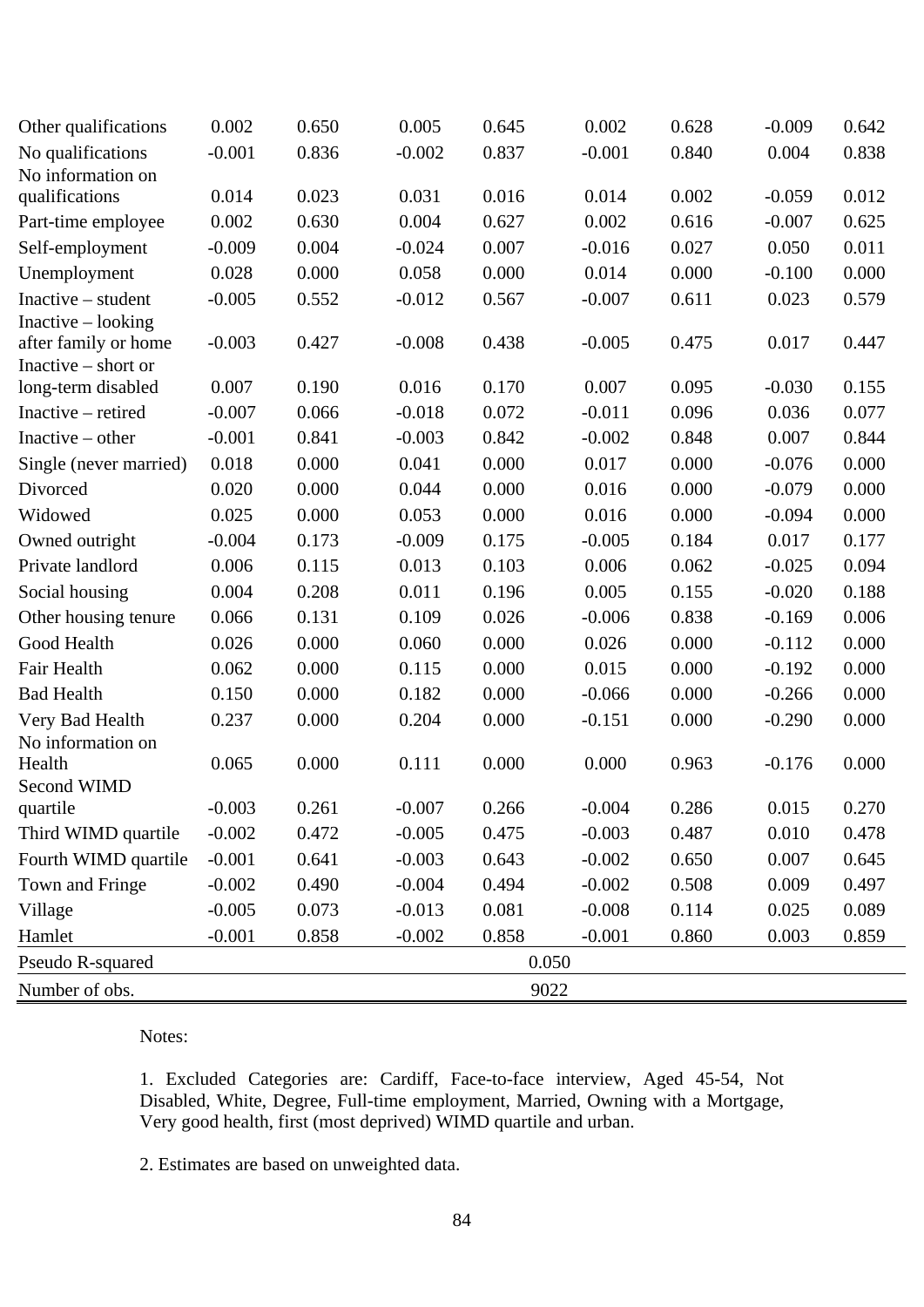|                                                  | <b>V. low Happiness</b> |         | <b>Low Happiness</b> |         |          | <b>Med. Happiness</b> |          | <b>High Happiness</b> |  |
|--------------------------------------------------|-------------------------|---------|----------------------|---------|----------|-----------------------|----------|-----------------------|--|
|                                                  | M.E.                    | p-value | M.E.                 | p-value | M.E.     | p-value               | M.E.     | p-value               |  |
| <b>Blaenau Gwent</b>                             | 0.009                   | 0.535   | 0.009                | 0.520   | 0.002    | 0.387                 | $-0.020$ | 0.516                 |  |
| <b>Bridgend</b>                                  | $-0.001$                | 0.919   | $-0.001$             | 0.920   | 0.000    | 0.922                 | 0.003    | 0.920                 |  |
| Caerphilly                                       | 0.006                   | 0.657   | 0.006                | 0.650   | 0.001    | 0.598                 | $-0.013$ | 0.648                 |  |
| Carmarthenshire                                  | 0.030                   | 0.048   | 0.027                | 0.027   | 0.003    | 0.006                 | $-0.060$ | 0.024                 |  |
| Ceredigion                                       | 0.007                   | 0.624   | 0.007                | 0.614   | 0.002    | 0.538                 | $-0.016$ | 0.612                 |  |
| Conwy                                            | 0.012                   | 0.375   | 0.012                | 0.353   | 0.002    | 0.161                 | $-0.026$ | 0.347                 |  |
| Denbighshire                                     | 0.015                   | 0.279   | 0.014                | 0.253   | 0.003    | 0.044                 | $-0.032$ | 0.246                 |  |
| Flintshire                                       | $-0.002$                | 0.881   | $-0.002$             | 0.882   | $-0.001$ | 0.887                 | 0.004    | 0.882                 |  |
| Gwynedd                                          | 0.011                   | 0.413   | 0.011                | 0.393   | 0.002    | 0.216                 | $-0.025$ | 0.388                 |  |
| Isle of Anglesey                                 | $-0.011$                | 0.362   | $-0.012$             | 0.384   | $-0.004$ | 0.473                 | 0.028    | 0.390                 |  |
| Merthyr                                          | $-0.001$                | 0.917   | $-0.001$             | 0.917   | 0.000    | 0.920                 | 0.003    | 0.918                 |  |
| Monmouthshire                                    | 0.008                   | 0.530   | 0.008                | 0.517   | 0.002    | 0.408                 | $-0.018$ | 0.513                 |  |
| <b>Neath Port Talbot</b>                         | 0.025                   | 0.089   | 0.023                | 0.062   | 0.003    | 0.000                 | $-0.051$ | 0.057                 |  |
| Newport                                          | 0.006                   | 0.633   | 0.006                | 0.624   | 0.001    | 0.562                 | $-0.014$ | 0.622                 |  |
| Pembrokeshire                                    | 0.003                   | 0.816   | 0.003                | 0.814   | 0.001    | 0.801                 | $-0.007$ | 0.814                 |  |
| Powys                                            | $-0.005$                | 0.680   | $-0.005$             | 0.686   | $-0.002$ | 0.714                 | 0.012    | 0.688                 |  |
| Rhondda Cynon Taff                               | 0.010                   | 0.461   | 0.009                | 0.445   | 0.002    | 0.303                 | $-0.021$ | 0.440                 |  |
| Swansea                                          | 0.022                   | 0.116   | 0.020                | 0.088   | 0.003    | 0.000                 | $-0.045$ | 0.082                 |  |
| Torfaen                                          | 0.042                   | 0.007   | 0.036                | 0.002   | 0.002    | 0.420                 | $-0.079$ | 0.001                 |  |
| Vale of Glamorgan                                | 0.003                   | 0.824   | 0.003                | 0.822   | 0.001    | 0.810                 | $-0.006$ | 0.822                 |  |
| Wrexham                                          | $-0.008$                | 0.530   | $-0.008$             | 0.543   | $-0.003$ | 0.597                 | 0.018    | 0.546                 |  |
| Telephone interview                              | $-0.013$                | 0.001   | $-0.013$             | 0.001   | $-0.004$ | 0.001                 | 0.030    | 0.001                 |  |
| Female                                           | $-0.009$                | 0.029   | $-0.009$             | 0.028   | $-0.002$ | 0.027                 | 0.020    | 0.028                 |  |
| Aged 16-24                                       | $-0.005$                | 0.660   | $-0.005$             | 0.665   | $-0.001$ | 0.692                 | 0.011    | 0.667                 |  |
| Aged 25-34                                       | $-0.007$                | 0.335   | $-0.007$             | 0.346   | $-0.002$ | 0.400                 | 0.017    | 0.349                 |  |
| Aged 35-44                                       | 0.008                   | 0.265   | 0.008                | 0.253   | 0.002    | 0.179                 | $-0.018$ | 0.250                 |  |
| Aged 55-64                                       | $-0.019$                | 0.001   | $-0.020$             | 0.002   | $-0.007$ | 0.014                 | 0.045    | 0.003                 |  |
| Aged 65-74                                       | $-0.036$                | 0.000   | $-0.041$             | 0.000   | $-0.019$ | 0.004                 | 0.095    | 0.000                 |  |
| Aged 75 & over                                   | $-0.044$                | 0.000   | $-0.052$             | 0.000   | $-0.029$ | 0.009                 | 0.125    | 0.000                 |  |
| Nonwhite                                         | $-0.017$                | 0.142   | $-0.019$             | 0.173   | $-0.008$ | 0.298                 | 0.044    | 0.183                 |  |
| Disability                                       | $-0.001$                | 0.840   | $-0.001$             | 0.840   | 0.000    | 0.839                 | 0.002    | 0.840                 |  |
| No information on                                |                         |         |                      |         |          |                       |          |                       |  |
| disability                                       | $-0.001$                | 0.822   | $-0.001$             | 0.823   | 0.000    | 0.825                 | 0.003    | 0.823                 |  |
| Welsh Identity                                   | $-0.006$                | 0.493   | $-0.006$             | 0.500   | $-0.002$ | 0.534                 | 0.013    | 0.502                 |  |
| Other higher education                           | $-0.007$                | 0.382   | $-0.007$             | 0.393   | $-0.002$ | 0.446                 | 0.016    | 0.396                 |  |
| A-level or equivalent<br>GCSE grades $A^*$ -C or | $-0.003$                | 0.624   | $-0.003$             | 0.628   | $-0.001$ | 0.644                 | 0.007    | 0.628                 |  |
| equivalent                                       | $-0.006$                | 0.373   | $-0.006$             | 0.380   | $-0.002$ | 0.419                 | 0.013    | 0.382                 |  |

## **Table A11. Probability (Marginal Effects) of Being in Each Happiness Category in Wales**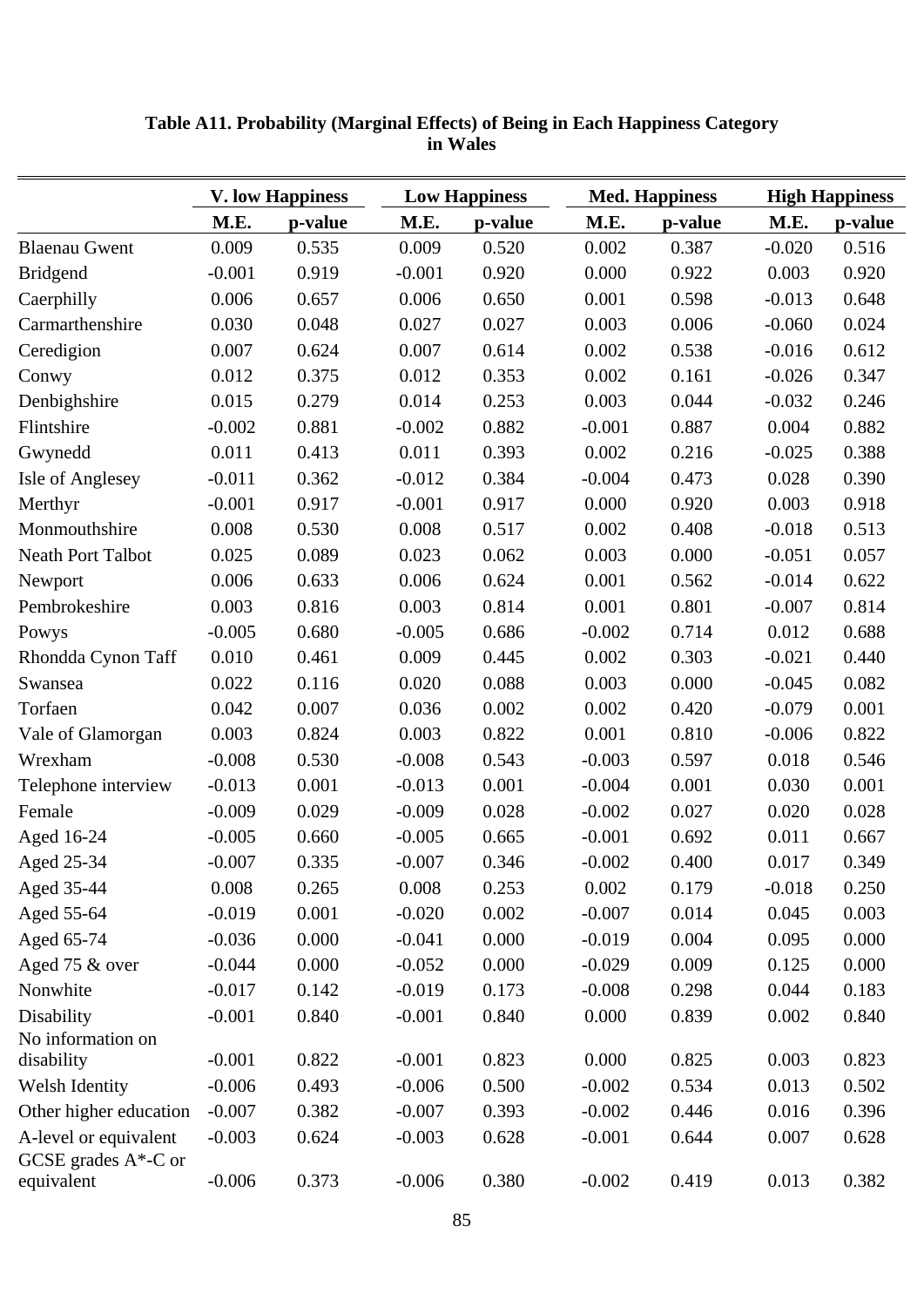| Other qualifications                     | $-0.016$ | 0.035 | $-0.017$ | 0.047 | $-0.007$ | 0.119 | 0.040    | 0.051 |
|------------------------------------------|----------|-------|----------|-------|----------|-------|----------|-------|
| No qualifications                        | $-0.018$ | 0.011 | $-0.020$ | 0.017 | $-0.008$ | 0.063 | 0.046    | 0.019 |
| No information on                        |          |       |          |       |          |       |          |       |
| qualifications                           | 0.005    | 0.626 | 0.005    | 0.622 | 0.001    | 0.594 | $-0.012$ | 0.620 |
| Part-time employee                       | 0.006    | 0.357 | 0.006    | 0.347 | 0.002    | 0.288 | $-0.014$ | 0.345 |
| Self-employment                          | $-0.001$ | 0.923 | $-0.001$ | 0.923 | 0.000    | 0.924 | 0.002    | 0.923 |
| Unemployment                             | 0.021    | 0.074 | 0.019    | 0.054 | 0.003    | 0.000 | $-0.043$ | 0.050 |
| $Inactive - student$                     | 0.004    | 0.823 | 0.004    | 0.820 | 0.001    | 0.799 | $-0.009$ | 0.820 |
| Inactive – looking                       |          |       |          |       |          |       |          |       |
| after family or home                     | $-0.008$ | 0.389 | $-0.008$ | 0.403 | $-0.003$ | 0.467 | 0.018    | 0.407 |
| Inactive $-$ short or                    | $-0.003$ | 0.758 | $-0.003$ | 0.760 | $-0.001$ | 0.773 | 0.007    | 0.761 |
| long-term disabled<br>Inactive – retired | $-0.028$ | 0.000 | $-0.029$ | 0.001 | $-0.011$ | 0.006 | 0.068    | 0.001 |
|                                          |          |       |          |       |          |       |          |       |
| Inactive $-$ other                       | $-0.013$ | 0.290 | $-0.014$ | 0.318 | $-0.005$ | 0.425 | 0.033    | 0.327 |
| Single (never married)                   | 0.016    | 0.009 | 0.016    | 0.006 | 0.004    | 0.001 | $-0.035$ | 0.006 |
| Divorced                                 | 0.039    | 0.000 | 0.035    | 0.000 | 0.004    | 0.000 | $-0.077$ | 0.000 |
| Widowed                                  | 0.055    | 0.000 | 0.047    | 0.000 | 0.001    | 0.684 | $-0.102$ | 0.000 |
| Owned outright                           | $-0.007$ | 0.202 | $-0.007$ | 0.205 | $-0.002$ | 0.221 | 0.016    | 0.205 |
| Private landlord                         | 0.006    | 0.403 | 0.006    | 0.394 | 0.001    | 0.335 | $-0.013$ | 0.392 |
| Social housing                           | 0.012    | 0.101 | 0.012    | 0.089 | 0.003    | 0.028 | $-0.026$ | 0.086 |
| Other housing tenure                     | 0.082    | 0.196 | 0.060    | 0.070 | $-0.010$ | 0.666 | $-0.132$ | 0.069 |
| Good Health                              | 0.054    | 0.000 | 0.050    | 0.000 | 0.009    | 0.000 | $-0.113$ | 0.000 |
| Fair Health                              | 0.119    | 0.000 | 0.088    | 0.000 | $-0.012$ | 0.004 | $-0.196$ | 0.000 |
| <b>Bad Health</b>                        | 0.261    | 0.000 | 0.114    | 0.000 | $-0.098$ | 0.000 | $-0.277$ | 0.000 |
| Very Bad Health                          | 0.335    | 0.000 | 0.104    | 0.000 | $-0.150$ | 0.000 | $-0.289$ | 0.000 |
| No information on                        |          |       |          |       |          |       |          |       |
| Health                                   | 0.100    | 0.000 | 0.072    | 0.000 | $-0.014$ | 0.113 | $-0.158$ | 0.000 |
| Second WIMD<br>quartile                  | $-0.008$ | 0.128 | $-0.009$ | 0.135 | $-0.003$ | 0.173 | 0.020    | 0.136 |
| Third WIMD quartile                      | $-0.012$ | 0.041 | $-0.012$ | 0.045 | $-0.004$ | 0.077 | 0.029    | 0.047 |
| Fourth WIMD quartile                     | $-0.012$ | 0.040 | $-0.013$ | 0.046 | $-0.004$ | 0.081 | 0.029    | 0.047 |
| Town and Fringe                          | $-0.008$ | 0.111 | $-0.009$ | 0.120 | $-0.003$ | 0.167 | 0.020    | 0.122 |
|                                          | $-0.002$ | 0.790 | $-0.002$ | 0.791 | 0.000    | 0.796 | 0.004    | 0.791 |
| Village                                  | 0.000    |       |          | 0.953 |          |       |          |       |
| Hamlet                                   |          | 0.953 | 0.000    |       | 0.000    | 0.953 | 0.001    | 0.953 |
| Pseudo R-squared                         |          |       |          |       | 0.042    |       |          |       |
| Number of obs.                           |          |       |          |       | 9022     |       |          |       |

1. Excluded Categories are: Cardiff, Face-to-face interview, Aged 45-54, Not Disabled, White, Degree, Full-time employment, Married, Owning with a Mortgage, Very good health, first (most deprived) WIMD quartile and urban.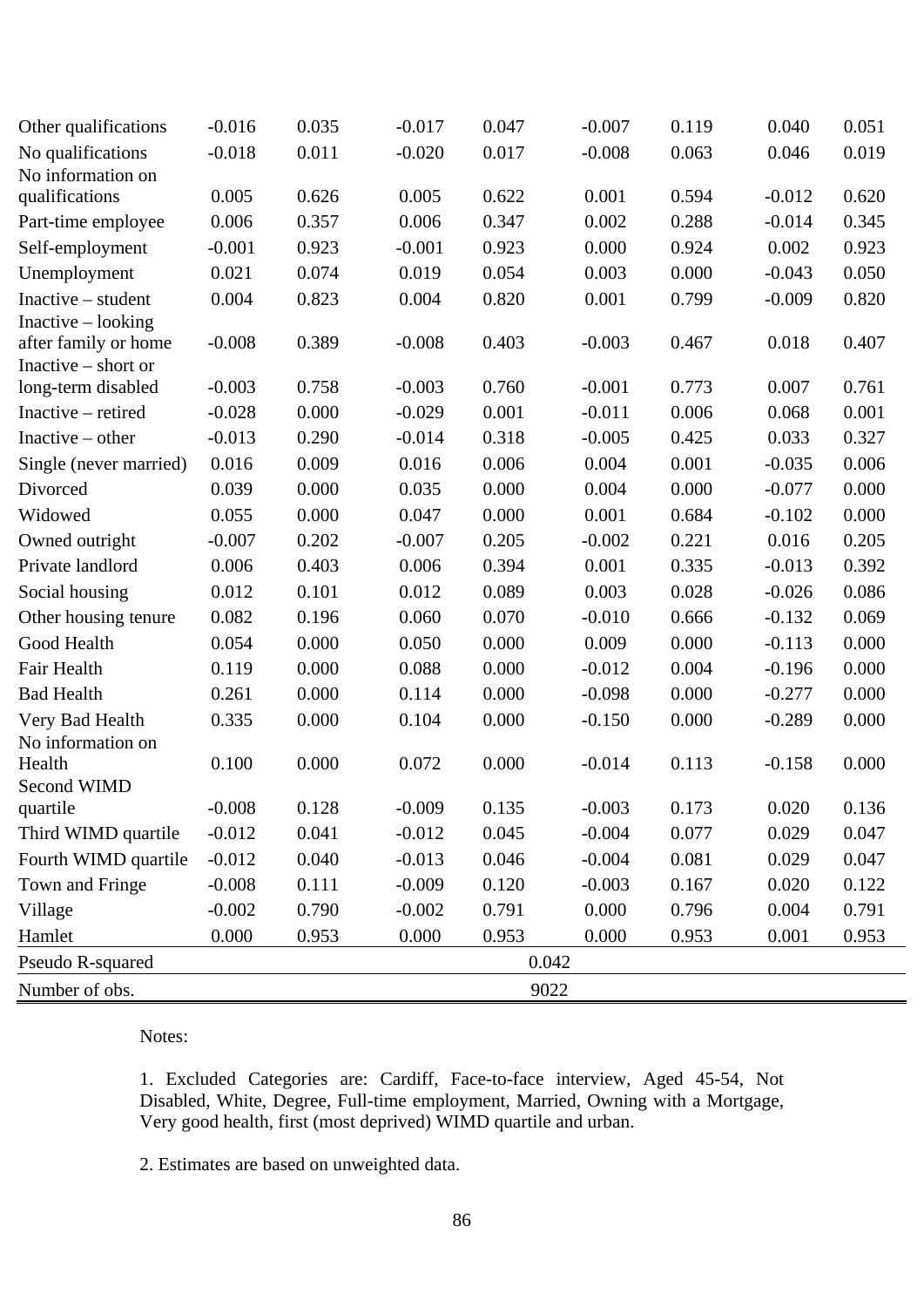| Other qualifications                                                                                                                                                                                                                                                                                                                                                                                                                                                                                                              | <del>0.018</del>                                        |                                                            | <del>0.006</del>                                           | <del>0.261</del>                              | <del>0.000</del>                                                                       | <del>0.909</del>                                                         |                                                                                                                                                    |                                                            |
|-----------------------------------------------------------------------------------------------------------------------------------------------------------------------------------------------------------------------------------------------------------------------------------------------------------------------------------------------------------------------------------------------------------------------------------------------------------------------------------------------------------------------------------|---------------------------------------------------------|------------------------------------------------------------|------------------------------------------------------------|-----------------------------------------------|----------------------------------------------------------------------------------------|--------------------------------------------------------------------------|----------------------------------------------------------------------------------------------------------------------------------------------------|------------------------------------------------------------|
| No qualifications                                                                                                                                                                                                                                                                                                                                                                                                                                                                                                                 |                                                         | <u>Very High Anxiety</u>                                   |                                                            | $_{\cap}$ High Anxiety $_{\lambda}$           |                                                                                        | Medium Anxigty                                                           |                                                                                                                                                    | <sub>0</sub> haw Anxisty,                                  |
| No information on                                                                                                                                                                                                                                                                                                                                                                                                                                                                                                                 | M.E.                                                    | p-value                                                    | M.E.                                                       | p-value                                       | M.E.                                                                                   | p-value                                                                  | M.E.                                                                                                                                               | p-value                                                    |
| <b>Blatifixafonsnt</b>                                                                                                                                                                                                                                                                                                                                                                                                                                                                                                            | -0.060                                                  | 0.680                                                      | 0.003                                                      | 0.633                                         | $-0.0004$                                                                              | 0.495                                                                    | $-0.052$                                                                                                                                           | 0.657                                                      |
| Bardgiand employee                                                                                                                                                                                                                                                                                                                                                                                                                                                                                                                | -0.0674                                                 | 0.168                                                      | -0.00152                                                   | 0.139                                         | $-0.001$                                                                               | 0.382                                                                    | $-0.0422$                                                                                                                                          | 0.128                                                      |
| <b>Salfrphilly</b> by ment                                                                                                                                                                                                                                                                                                                                                                                                                                                                                                        | $-0.0024$                                               | 0.398                                                      | $-0.0007$                                                  | 0.806                                         | $-0.0001$                                                                              | 0.323                                                                    | $-0.0028$                                                                                                                                          | 0.399                                                      |
| <b>Campthynshite</b>                                                                                                                                                                                                                                                                                                                                                                                                                                                                                                              | 0.046                                                   | 0.846                                                      | 0.001                                                      | 0.030                                         | $-0.0002$                                                                              | 0.869                                                                    | $-0.000$                                                                                                                                           | 0.039                                                      |
| Genetalvgionstudent                                                                                                                                                                                                                                                                                                                                                                                                                                                                                                               | $-00.102B$                                              | 0.806                                                      | $-0.0008$                                                  | 0.000                                         | 0.0005                                                                                 | 0.098                                                                    | $-0.032$                                                                                                                                           | 0.000                                                      |
| $\theta$ of time $-\text{looking}$                                                                                                                                                                                                                                                                                                                                                                                                                                                                                                | 0.021                                                   | 0.370                                                      | 0.006                                                      | 0.333                                         | $-0.001$                                                                               | 0.561                                                                    | $-0.027$                                                                                                                                           | 0.352                                                      |
| after family or home                                                                                                                                                                                                                                                                                                                                                                                                                                                                                                              | $-0.0024$                                               | 0.687                                                      | $-0.003$                                                   | 0.596                                         | 0.000                                                                                  | 0.795                                                                    | 0.032                                                                                                                                              | 0.691                                                      |
| Inactive – short or<br>Flintshire<br>Iong-term disabled<br>Gwynedd<br>Inactive – retired<br>sle of Anglesey<br>Inactive – other<br>Merthyr<br>Single (never married)<br>Monmouthshire<br>Neath Port Talbot<br>Widowed<br>Newport<br>Owned outright<br>Pembrokeshire<br>Private landlord<br>Powys<br>Social housing<br>Rhondda Cynon Taff<br>Other housing tenure<br>Swansea<br>Good Health<br>Torfaen<br>Fair Health<br>Vale of Glamorgan<br>Bad Health<br>Wrexham<br>Very Bad Health<br>Telephone interview<br>No information on | 824<br>-8:883<br>-992<br>261<br><u>.998</u><br>$-0.009$ | 8:311<br>889<br>88<br>76<br>8:999<br>000<br>8:668<br>0.245 | -0.002<br>0.006<br>823<br>028<br>028<br>-8:884<br>$-0.003$ | 8.813<br>836<br>366<br>:000<br>8:691<br>0.244 | 0.000<br>-0.001<br>88<br>188<br>000<br>88c<br>888<br>888<br>888<br>888<br>988<br>0.000 | 8:528<br>883<br>366<br>984<br>984<br>888<br>892<br>000<br>8:333<br>0.321 | 0.007<br>-0.027<br>005<br>037<br>ЭTО<br>328<br>J28<br>332<br>835<br>001<br>883<br>003<br>029<br>021<br>488<br>9272<br>.238<br>.238<br>9b7<br>0.011 | 0.812<br>0.235<br>}:ර8ර<br>,999<br>1:000<br>8:338<br>0.244 |
| Freanaile                                                                                                                                                                                                                                                                                                                                                                                                                                                                                                                         | 0.945                                                   | 0.000                                                      | 0.008                                                      | 0.000                                         | -0.029                                                                                 | 0.069                                                                    | -0.033                                                                                                                                             | 0.000                                                      |
| SegechdoWIMD                                                                                                                                                                                                                                                                                                                                                                                                                                                                                                                      | $-0.028$                                                | 0.120                                                      | $-0.010$                                                   | 0.155                                         | 0.000                                                                                  | 0.647                                                                    | 0.039                                                                                                                                              | 0.139                                                      |
| Allgerdites-34                                                                                                                                                                                                                                                                                                                                                                                                                                                                                                                    | 0.0059                                                  | 0.139                                                      | 0.0007                                                     | 0.149                                         | 0.000                                                                                  | 0.389                                                                    | 0.028                                                                                                                                              | 0.134                                                      |
| <b>Abigd WIMD</b> quartile                                                                                                                                                                                                                                                                                                                                                                                                                                                                                                        | 0.001                                                   | 0.857                                                      | 0.0004                                                     | 0.852                                         | 0.000                                                                                  | 0.860                                                                    | 0.003                                                                                                                                              | 0.853                                                      |
| <b>Rowth WAMD</b> quartile                                                                                                                                                                                                                                                                                                                                                                                                                                                                                                        | 0.043                                                   | 0.258                                                      | 0.004                                                      | 0.262                                         | 0.000                                                                                  | 0.403                                                                    | $-0.018$                                                                                                                                           | 0.243                                                      |
| Agen esch Fringe                                                                                                                                                                                                                                                                                                                                                                                                                                                                                                                  | $=0.096$                                                | 0.579                                                      | $=0.004$                                                   | 0.632                                         | 0.0001                                                                                 | 0.456                                                                    | 0.093                                                                                                                                              | 0.526                                                      |
| <b>Xilleggets</b> & over                                                                                                                                                                                                                                                                                                                                                                                                                                                                                                          | 49063                                                   | 0.803                                                      | 0.0027                                                     | 0.806                                         | 0.0004                                                                                 | 0.805                                                                    | $-0.0004$                                                                                                                                          | 0.803                                                      |
| <b>Namightite</b>                                                                                                                                                                                                                                                                                                                                                                                                                                                                                                                 | 0.042                                                   | 0.534                                                      | $0.00\beta$                                                | 0.654                                         | 0,0003                                                                                 | 0.362                                                                    | 0.050                                                                                                                                              | 0.509                                                      |
| <b>Bisubli</b> R-squared                                                                                                                                                                                                                                                                                                                                                                                                                                                                                                          | 0.007                                                   | 0.315                                                      | 0.002                                                      | $0.318\,0.026$                                | 0.000                                                                                  | 0.341                                                                    | $-0.010$                                                                                                                                           | 0.316                                                      |
| Norintformation on                                                                                                                                                                                                                                                                                                                                                                                                                                                                                                                |                                                         |                                                            |                                                            | 9022                                          |                                                                                        |                                                                          |                                                                                                                                                    |                                                            |
| disability                                                                                                                                                                                                                                                                                                                                                                                                                                                                                                                        | 0.017                                                   | 0.115                                                      | 0.005                                                      | 0.103                                         | $-0.001$                                                                               | 0.280                                                                    | $-0.022$                                                                                                                                           | 0.109                                                      |
| Welsh Identity                                                                                                                                                                                                                                                                                                                                                                                                                                                                                                                    | 0.011                                                   | 0.496                                                      | 0.003                                                      | 0.485                                         | 0.000                                                                                  | 0.611                                                                    | $-0.014$                                                                                                                                           | 0.491                                                      |
| Other higher education                                                                                                                                                                                                                                                                                                                                                                                                                                                                                                            | $-0.029$                                                | 0.032                                                      | $-0.010$                                                   | 0.048                                         | 0.000                                                                                  | 0.561                                                                    | 0.040                                                                                                                                              | 0.040                                                      |
| A-level or equivalent<br>GCSE grades $A^*$ -C or<br>equivalent                                                                                                                                                                                                                                                                                                                                                                                                                                                                    | $-0.031$<br>$-0.021$                                    | 0.007<br>0.076                                             | $-0.011$<br>$-0.007$                                       | 0.013<br>0.091                                | 0.000<br>0.000                                                                         | 0.581<br>0.949                                                           | 0.042<br>0.028                                                                                                                                     | 0.010<br>0.083                                             |
|                                                                                                                                                                                                                                                                                                                                                                                                                                                                                                                                   |                                                         |                                                            |                                                            |                                               |                                                                                        |                                                                          |                                                                                                                                                    |                                                            |

| Table A12. Probability (Marginal Effects) of Being in Each Anxiety Category in |              |  |  |  |
|--------------------------------------------------------------------------------|--------------|--|--|--|
|                                                                                | <b>Wales</b> |  |  |  |